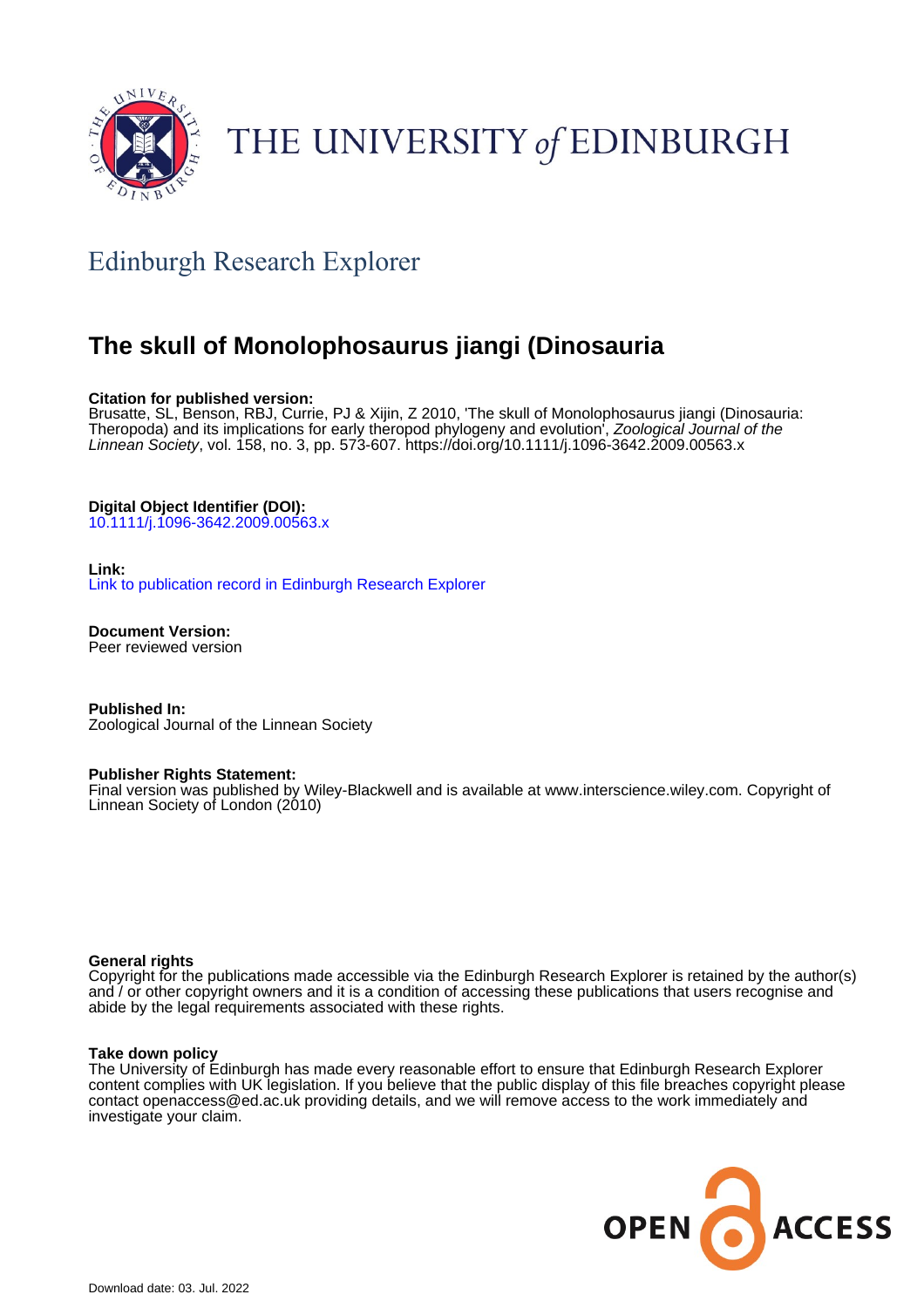**Post-Print Version.** Final publication copyright of Linnean Society of London (2010). Cite As: Brusatte, SL, Benson, RBJ, Currie, PJ & Xijin, Z 2010, 'The skull of Monolophosaurus jiangi (Dinosauria: Theropoda) and its implications for early theropod phylogeny and evolution' *Zoological Journal of the Linnean Society*, vol 158, no. 3, pp. 573-607. DOI: 10.1111/j.1096-3642.2009.00563.x

# **The skull of Monolophosaurus jiangi (Dinosauria: Theropoda) and its implications for early theropod phylogeny and evolution**

STEPHEN L. BRUSATTE, 1

ROGER B. J. BENSON<sup>2</sup>,3

PHILIP J. CURRIE 4

# ZHAO XIJIN 5

- 1. Department of Earth Sciences, University of Bristol, Wills Memorial Building, Queens Road, Bristol BS8 1RJ, UK
- 2. Department of Earth Sciences, University of Cambridge, Downing Street, Cambridge, CB2 3EQ, UK
- 3. Natural History Museum, Cromwell Road, London SW7 5BD, UK
- 4. University of Alberta, Biological Sciences CW405, Edmonton, AB, Canada T6G 2N9
- 5. Institute of Vertebrate Paleontology and Paleoanthropology, Chinese Academy of Sciences, PO Box 643, Beijing, 100044, China

\* E-mail: [Stephen.Brusatte@ed.ac.uk](mailto:Stephen.Brusatte@ed.ac.uk) now of The Grant Institute, School of Geosciences, University of Edinburgh, UK

**Abstract**—The Middle Jurassic was a critical time in the evolution of theropod dinosaurs, highlighted by the origination and initial radiation of the large-bodied and morphologically diverse Tetanurae. Middle Jurassic tetanurans are rare but have been described from Europe, South America, and China. In particular, China has yielded a number of potential basal tetanurans but these have received little detailed treatment in the literature. Chief among these is *Monolophosaurus jiangi*, known from a single skeleton that includes a nearly complete and well-preserved skull characterized by a bizarre cranial crest. Here we redescribe the skull of *Monolophosaurus*, which is one of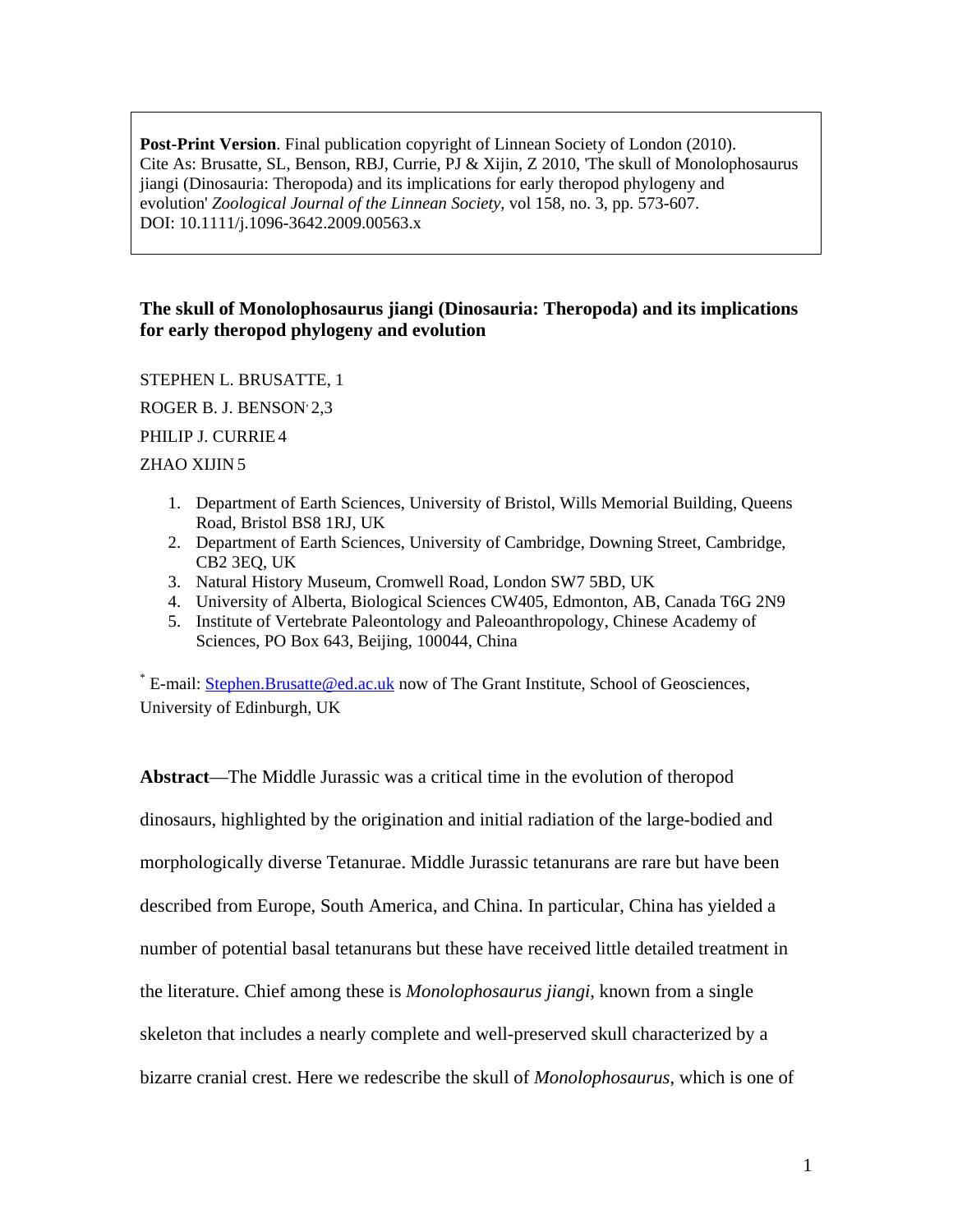the most complete basal tetanuran skulls known and the only quality source of cranial data for Middle Jurassic Chinese theropods. The cranial crest is atomised into a number of autapomorphic features and several characters confirm the tetanuran affinities of *Monolophosaurus*. However, several features suggest a basal position within Tetanurae, which contrasts with most published cladistic analyses, which place *Monolophosaurus* within the more derived Allosauroidea. Cranial characters previously used to diagnose Allosauroidea are reviewed and most are found to have a much wider distribution among Theropoda, eroding an allosauroid position for *Monolophosaurus* and questioning allosauroid monophyly. The use of phylogenetic characters relating to theropod cranial crests is discussed and a protocol for future use is given. The systematic position of *Guanlong wucaii* is reviewed, and a basal tyrannosauroid affinity is upheld contra to one suggestion of a close relationship between this taxon and *Monolophosaurus*.

ADDITIONAL KEYWORDS: Allosauroidea—cladistics—China—cranial crest dinosaur—evolution—*Guanlong*—Jurassic—Mesozoic—palaeontology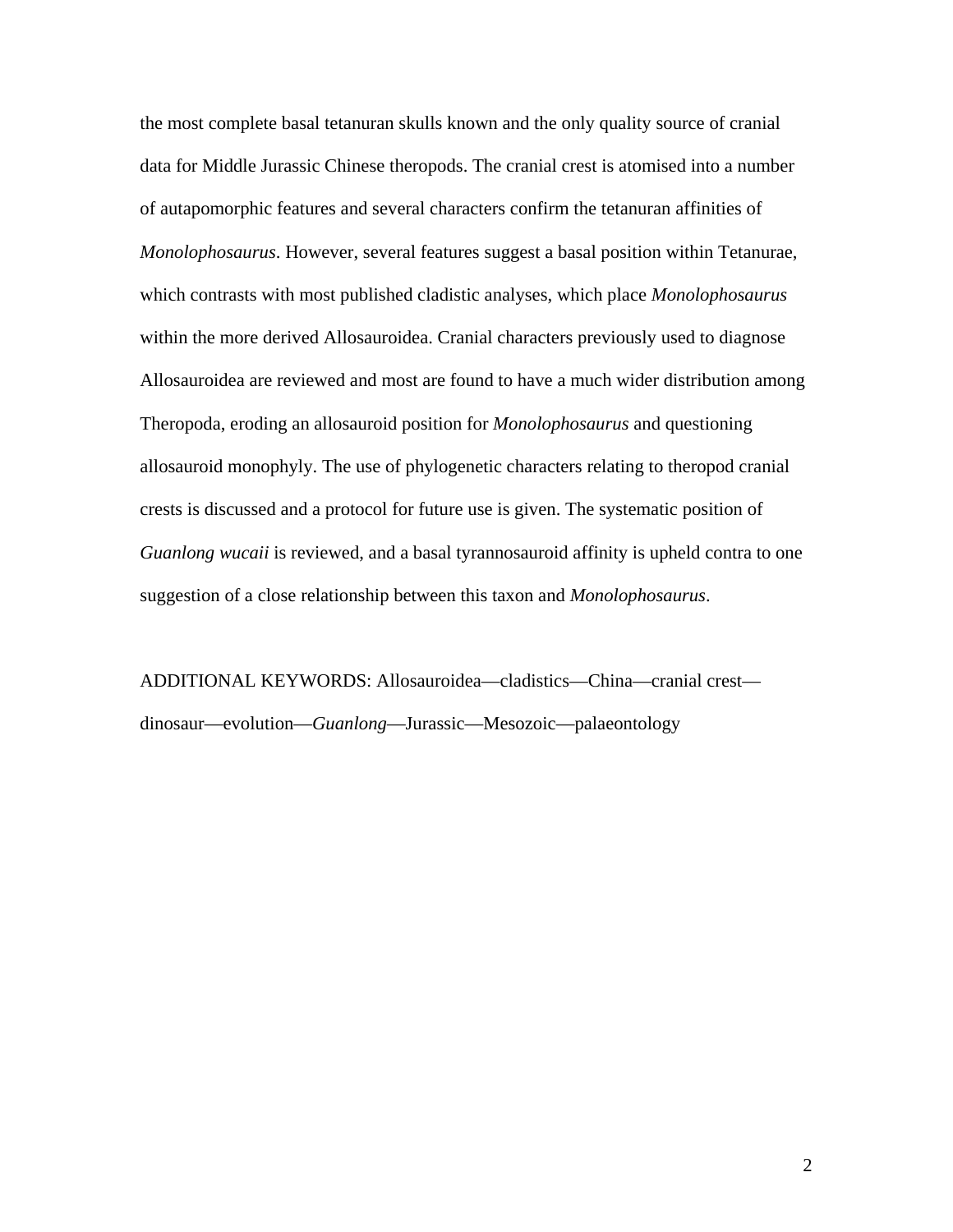# INTRODUCTION

The Middle Jurassic was a critical interval in the evolution of theropod dinosaurs, but much about theropod anatomy, phylogeny, and diversity during this time period remains poorly understood. Up until this time theropod faunas had been dominated by coelophysoids, primitive and mostly small-bodied carnivores that were abundant and widespread until their extinction in the Early Jurassic (Carrano *et al*., 2005, Ezcurra & Novas, 2007). Subsequently, derived theropod clades characterized by larger body size and more diverse morphology originated and radiated in the Early-Middle Jurassic (Sereno, 1999, Rauhut, 2003, Allain *et al*., 2007, Smith *et al*., 2007, Carrano & Sampson, 2008). The most diverse and most important of these clades, Tetanurae, included the largest carnivorous dinosaurs in most post-Early Jurassic ecosystems and later gave rise to birds.

The early evolution of Tetanurae is poorly understood, which is largely the fault of a meager Early-Middle Jurassic theropod fossil record (Rauhut, 2003). Most recent phylogeneic hypotheses imply that this clade originated in the latest Early Jurassic (e.g., Rauhut, 2003, Smith *et al*., 2007, Carrano & Sampson, 2008). The oldest known unequivocal tetanurans are found in slightly younger beds, and include the fragmentary *Magnosaurus nethercomensis* and "*Megalosaurus*" *hesperis* from the Bajocian (early Middle Jurassic) of England (Waldman, 1974). Far more complete are several Middle Jurassic theropods from China (Zhao *et al*., in prep), which unfortunately have only been briefly described (Dong, 1984, Dong & Tang, 1985, Gao, 1993; Zhao & Currie, 1993). As a result, these taxa are frequently excluded from studies of theropod phylogeny and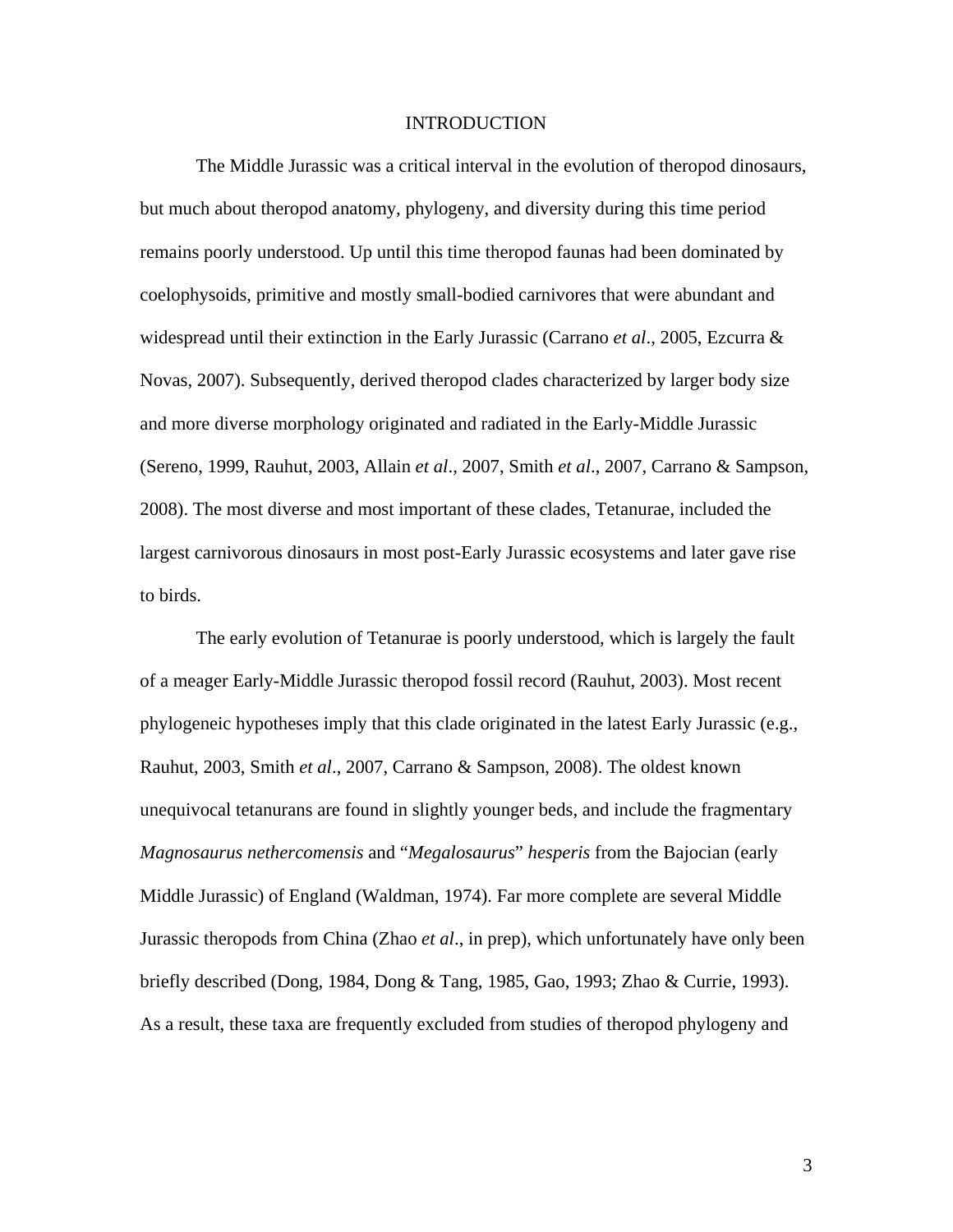evolution, despite representing a lion's share of available data from this crucial time period.

The most complete of these taxa is *Monolophosaurus jiangi*, a large-bodied theropod represented by a partial skeleton from the Middle Jurassic Shishugou Formation of the Junggar Basin. The skull of *Monolophosaurus* is essentially complete and wellpreserved, rendering it not only the sole source of quality cranial data for early Middle Jurassic Chinese theropods, but also one of the best-known skulls of any basal theropod dinosaur. The skull is also highly autapomorphic, as it is characterized by a bizarre and heavily pneumatised midline crest. However, despite the completeness and uniqueness of the skull, *Monolophosaurus* has only been briefly described, thus hampering more complete study of its phylogenetic and evolutionary importance. This crested theropod was originally described in a short publication by Zhao & Currie (1993), who noted a strange mosaic of primitive and derived theropod features. They classified it as a "megalosaur-grade" theropod closely related to *Allosaurus*. Subsequent cladistic studies supported this determination, often placing *Monolophosaurus* within Allosauroidea, a clade of basal tetanurans including *Allosaurus*, *Sinraptor*, and other Late Jurassic-Early Cretaceous theropods (Sereno *et al*., 1994, 1996, Holtz, 2000, Currie & Carpenter, 2000, Rauhut, 2003, Holtz *et al*., 2004). However, recent work has suggested that the affinities of this taxon may lie elsewhere, perhaps closer to the base of Tetanurae (Smith *et al*., 2007; Brusatte & Sereno, 2008). The evaluation of these alternatives hinges on a better understanding of *Monolophosaurus* anatomy.

Here we describe the cranial anatomy of *Monolophosaurus*. A redescription of the postcranial anatomy will be published elsewhere (Zhao *et al*., in prep). This redescription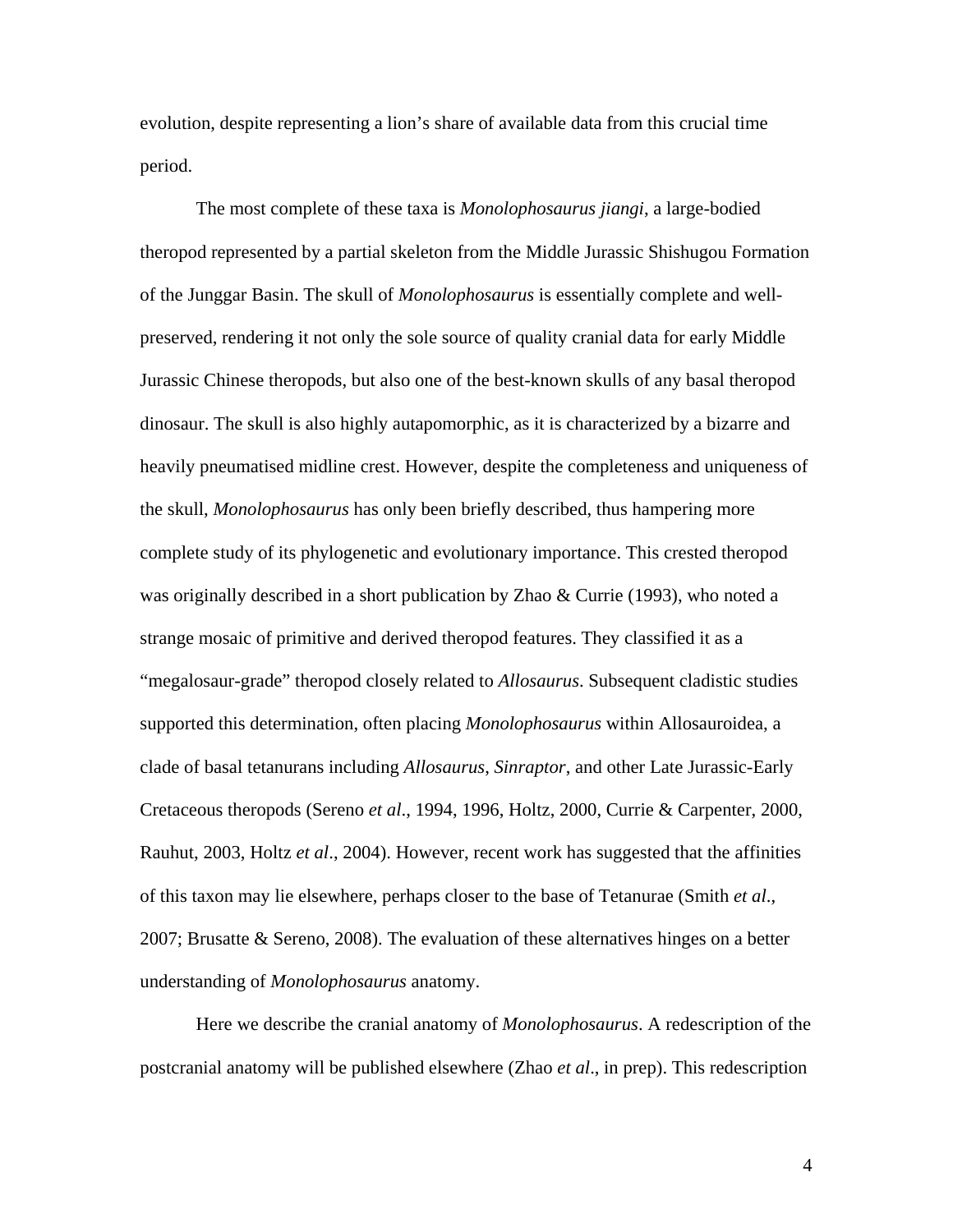is used to address the phylogenetic position of the taxon, as well as the higher-level relationships of *Guanlong wucaii*, a supposed basal tyrannosauroid from higher in the Shishugou Formation (Xu *et al*., 2006). This is primarily intended to be a thorough and rigorous description of the cranial osteology of a single theropod taxon. Along with similar recent monographs (Madsen, 1976, Welles, 1984, Charig & Milner, 1997, Currie & Zhao, 1993, Harris, 1998, Madsen & Welles, 2000, Brochu, 2002, Sampson & Krause, 2007; Brusatte *et al*., 2008) we aim to provide primary descriptive data that can be incorporated into wider studies of theropod evolution, especially phylogenetic analyses, many of which have hitherto scored *Monolophosaurus* based solely on the short original description, or excluded it entirely despite its completeness and phylogenetic importance.

# ABBREVIATIONS

*Institutions*: FMNH, Field Museum of Natural History, Chicago; IVPP, Institute of Vertebrate Palaeontology and Palaeoanthropology, Beijing; MUCP, Museo de la Universidad Nacional del Comahue, El Chocón collection, El Chocón; OMNH, Sam Noble Oklahoma Museum of Natural History, Norman; OUMNH, Oxford University Museum of Natural History, Oxford; UCMP, University of California Museum of Paleontology, Berkeley; UC OBA, University of Chicago Department of Organismal Biology, Chicago; UMNH, Utah Museum of Natural History, Salt Lake City.

# SYSTEMATIC PALAEONTOLOGY

DINOSAURIA OWEN, 1842 SAURISCHIA SEELEY, 1888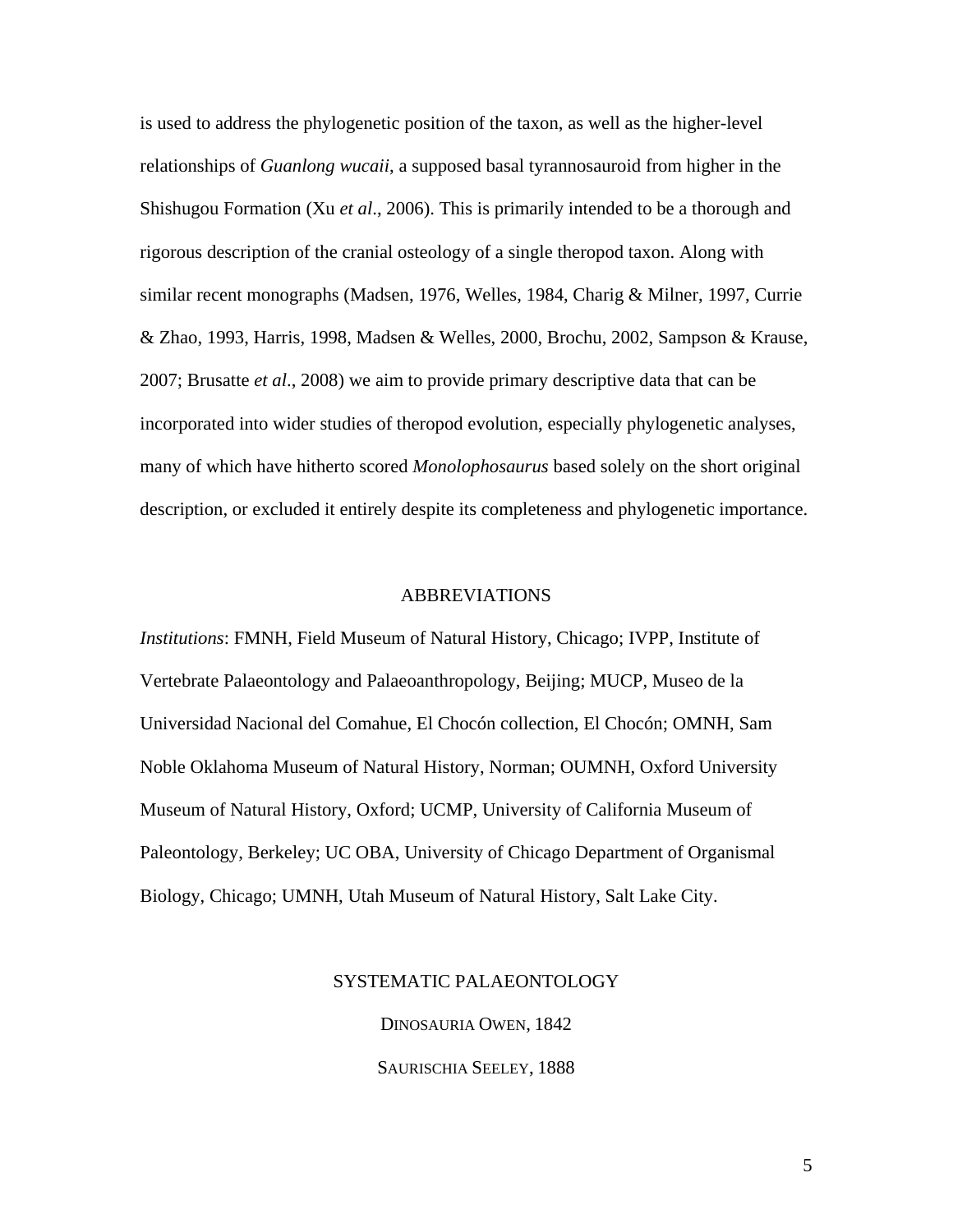#### THEROPODA MARSH, 1881

# TETANURAE GAUTHIER, 1986

## *MONOLOPHOSAURUS JIANGI* ZHAO & CURRIE, 1993

*Holotype*: IVPP 84019, a complete skull and partial postcranial skeleton comprising the pelvis and axial column from the atlas to the sixth caudal vertebra

*Type locality and horizon*: Middle Jurassic Shishugou Formation (Eberth *et al*. 2001), 34 km northeast of Jiangjunmiao in the Jiangjunmiao Depression within the Junggar Basin, Xinjiang, People's Republic of China. *Monolophosaurus* was collected from low in the Shishugou Formation section north of the now-abandoned village of Jiangjunmiao and east of Gui Hua Mu Yuan (Silicified Wood Park). Based on radiometric ages from overlying tuffs and biostratigraphic data from within and below the Shishugou Formation, *Monolophosaurus* is regarded as no younger than late Callovian (pers. comm. D.A. Eberth, 2009).

*Diagnosis*: Basal tetanuran theropod possessing the following autapomorphies of the cranium: nasal process of premaxilla bifurcating posteriorly at its contact with the nasal; lateral surface of premaxilla with deep groove leading from subnarial foramen to a foramen on the base of the nasal process; raised crest on nasal with straight dorsal margin that is nearly parallel to the alveolar margin of the maxilla; two enlarged and equal-sized pneumatic fenestrae in the nasal; lacrimal with discrete tab-like process projecting dorsally above the preorbital bar; associated frontals that are rectangular and much wider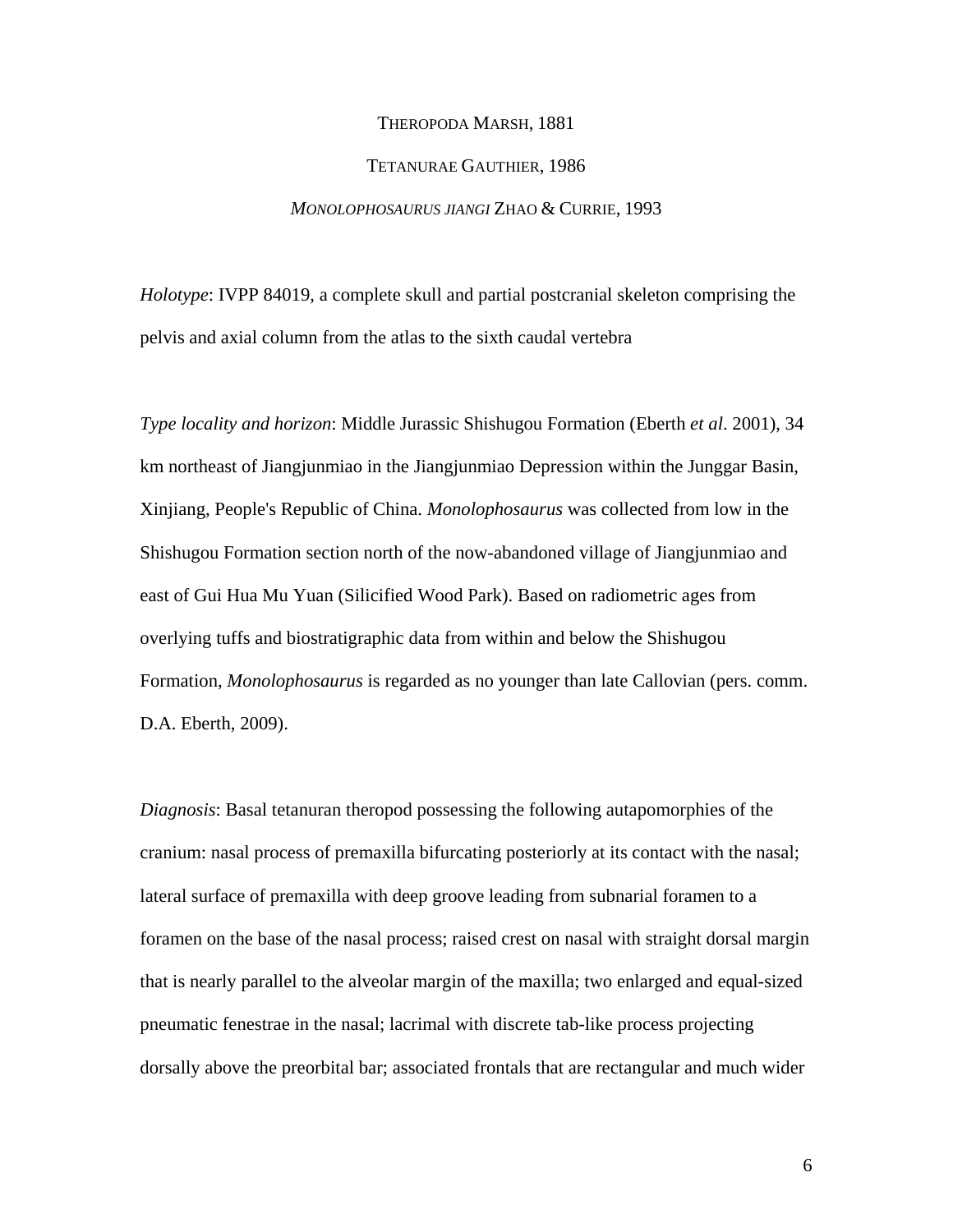than long (width:length ratio of 1.67). One autapomorphy has been documented in the postcranial skeleton: a 'cuppedicus fossa' of the ilium formed by the presence of a lateral bounding ridge (Zhao *et al*., in prep).

# ANATOMICAL DESCRIPTION

The type and only known specimen of *Monolophosaurus* is deeply embedded in hard foam for traveling exhibition, permitting only detailed observation of the right lateral surface of the skull, as well as the limited views of the dorsal, ventral, anterior, and posterior surfaces of some elements. Observation of the medial surfaces of skull bones is not possible, and detailed observation of articular contacts and certain surfaces is precluded by the articulated nature of the skull.

The cranium (Fig. 1) is 800 mm long anteroposteriorly (from the anteroventral corner of the premaxilla to the posteroventral corner of the quadratojugal/quadrate). Its most unique feature is a bizarre midline crest comprised of the premaxillae, nasals, lacrimals, prefrontals, and frontals, (Figs. 1-4) which is atomized into several autapomorphic characters described below. Additionally, *Monolophosaurus* differs from most other theropods in the possession of a greatly enlarged external naris, which is 168 mm long anteroposteriorly, 43 mm deep dorsoventrally at its midpoint, and 65 mm deep posteriorly. The naris is subrectangular and approximately horizontally-inclined, with a greatest dimension of 200 mm that trends slightly anteroventrally. The ratio of the greatest dimension of the naris to the skull length is 0.25, much greater than in other basal theropods (Table 1) and most coelurosaurs. Therizinosaurs (e.g., *Erlikosaurus*: Clark *et*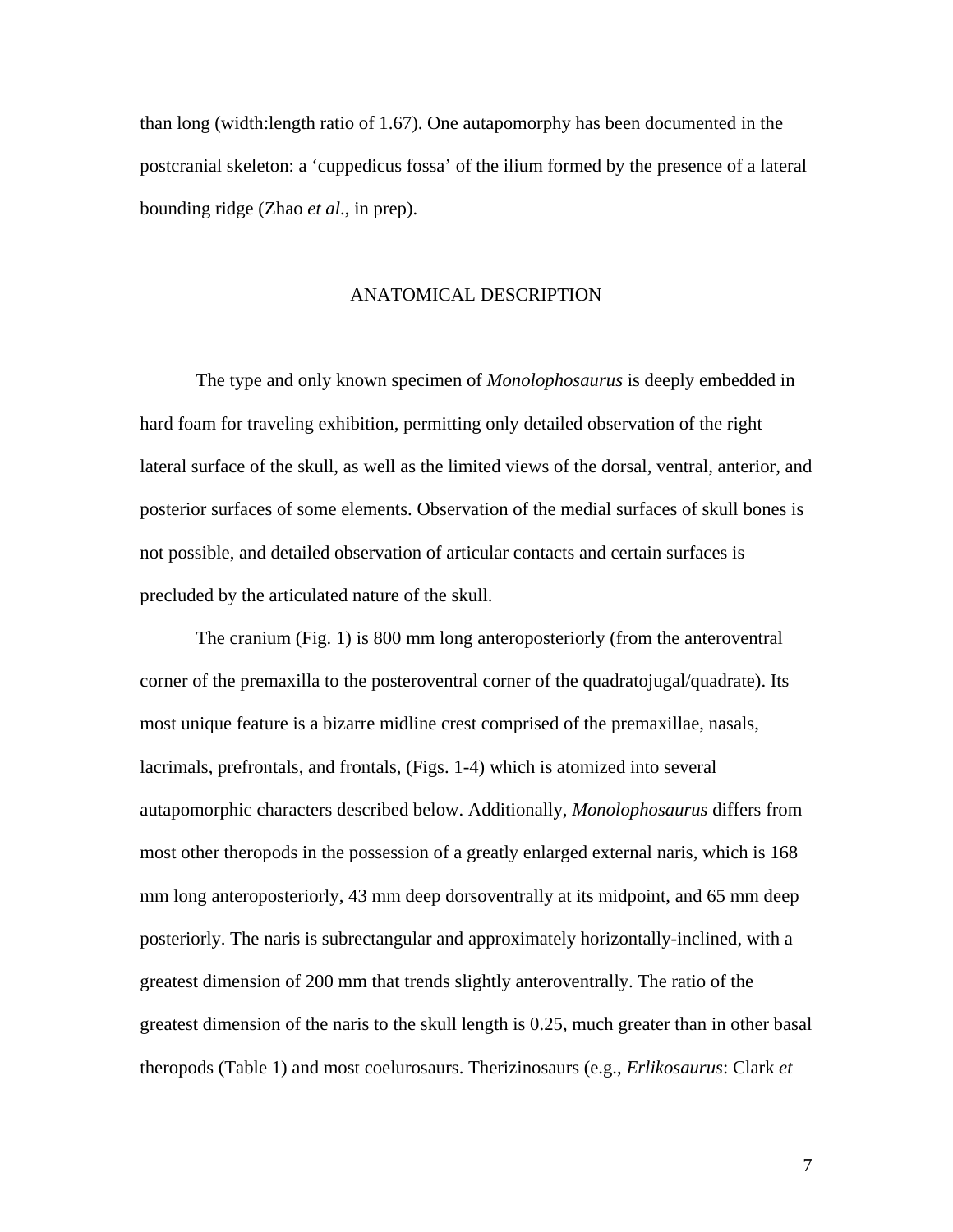*al*., 1994) and oviraptorosaurs (e.g., *Citipati*: Clark *et al*., 2002) also possess enlarged nares, but these differ from those in *Monolophosaurus* in shape and orientation. The nares of therizinosaurs are anteroposteriorly elongate and shallow dorsoventrally, whereas those of oviraptorosaurs are more circular with a long axis inclined strongly anteroventrally, and even nearly vertical in some taxa (e.g., *Conchoraptor*: Osmolska *et al*., 2004). The basal tyrannosauroid *Guanlong* (Xu *et al*., 2006) also has an elongate naris very similar to that of *Monolophosaurus*, as discussed below, as does the basal coelurosaur *Proceratosaurus* (BMNH R 4860).

The antorbital fenestra is 162 mm long and somewhat triangular in shape, with a depth of 106 mm at the posterior margin, which is reduced to only 40 mm anteriorly. The keyhole-shaped orbit is 130 mm deep and 90 mm long anteroposteriorly at its greatest extent, but is constricted to a length of only 12 mm ventrally by the highly convex margins of the lacrimal and postorbital. The lateral temporal fenestra is 143 mm deep, 80 mm long ventrally, and 54 mm long dorsally. It is narrowest at the midpoint, where anteriorly-oriented processes of the squamosal and quadratojugal constrict the fenestra to a length of 50 millimeters. The supratemporal fenestra is 78 mm transversely wide, 32 mm anterposteriorly long at its medial margin, and 71 mm long laterally, not counting a narrow notch that extends posteriorly (see below).

# CRANIUM

*Premaxilla*: The premaxilla (Figs. 1-3) is an unusual bone in *Monolophosaurus*. The premaxillary body is longer (112 mm) than high (71 mm) as in *Allosaurus* (Madsen,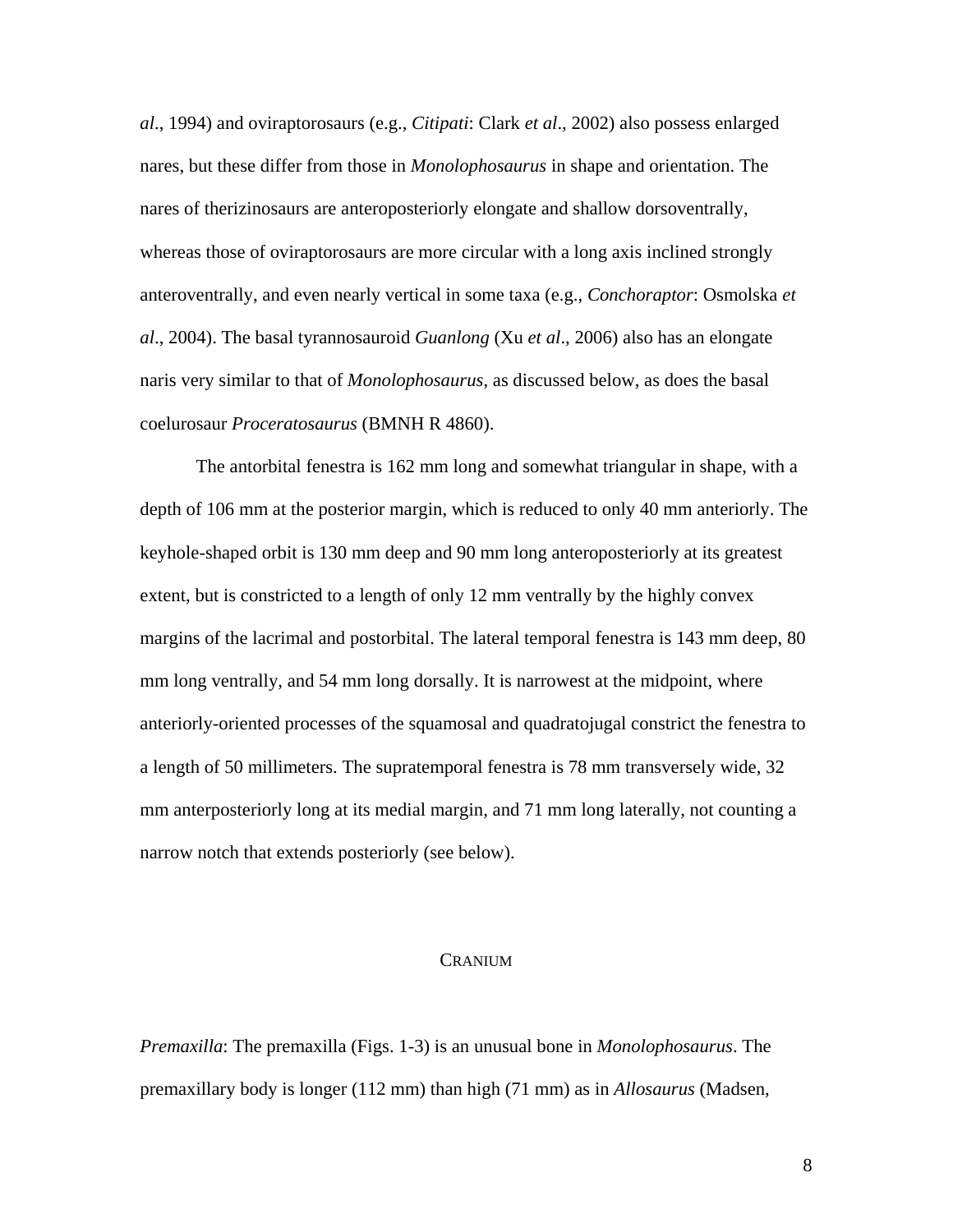1976), *Dracovenator* (Yates, 2005), *Dilophosaurus* (Welles, 1984), *Dubreuillosaurus* (Allain, 2002), and coelophysids (Colbert, 1989), not higher than long as in *Acrocanthosaurus* (Currie & Carpenter, 2000), *Ceratosaurus* (Madsen & Welles, 2000), *Torvosaurus* (Britt, 1991), abelisaurids, and several coelurosaurs (e.g., tyrannosauroids, oviraptorosaurs). However, the premaxillary body is not as relatively long anteroposteriorly as in *Dracovenator*, *Dilophosaurus*, coelophysids, and spinosaurids, in which the external naris begins posterior to the premaxillary tooth row.

The anterior margin of the premaxilla is approximately vertically straight as in *Allosaurus*, *Ceratosaurus*, *Majungasaurus*, and *Sinraptor*, not rounded and inclined posteroventrally as in *Acrocanthosaurus*, *Dracovenator*, *Dubreuillosaurus*, and *Torvosaurus*. In *Monolophosaurus* the anterior margin is projected slightly anterodorsally such that the angle between the alveolar margin and anterior margin ("premaxillary angle" of some authors) is greater than 90 degrees, a condition common in taxa with straight anterior margins. The straight anterior surface extends 92 mm dorsally until an inflection point (Fig. 2, ip), level with the midpoint of the external naris, at which the surface curves posterodorsally as it gives rise to the nasal process. Such an extreme dorsal elongation of the straight anterior margin is not seen in other basal theropods with this feature, which instead possess an inflection point located much further ventrally (e.g., *Allosaurus*, *Majungasaurus*, *Sinraptor*). However, an extensive straight margin is present in some tyrannosauroids (e.g., *Dilong*: Xu *et al*., 2004; *Eotyrannus*: Hutt *et al*., 2001; *Guanlong* Xu *et al*., 2006; *Tyrannosaurus*: Brochu, 2002, Holtz, 2004).

Articulation with the maxilla is complex. Ventrally, a dorsoventrally oriented groove on the posterior surface of the premaxilla abuts the anterior margin of the maxilla.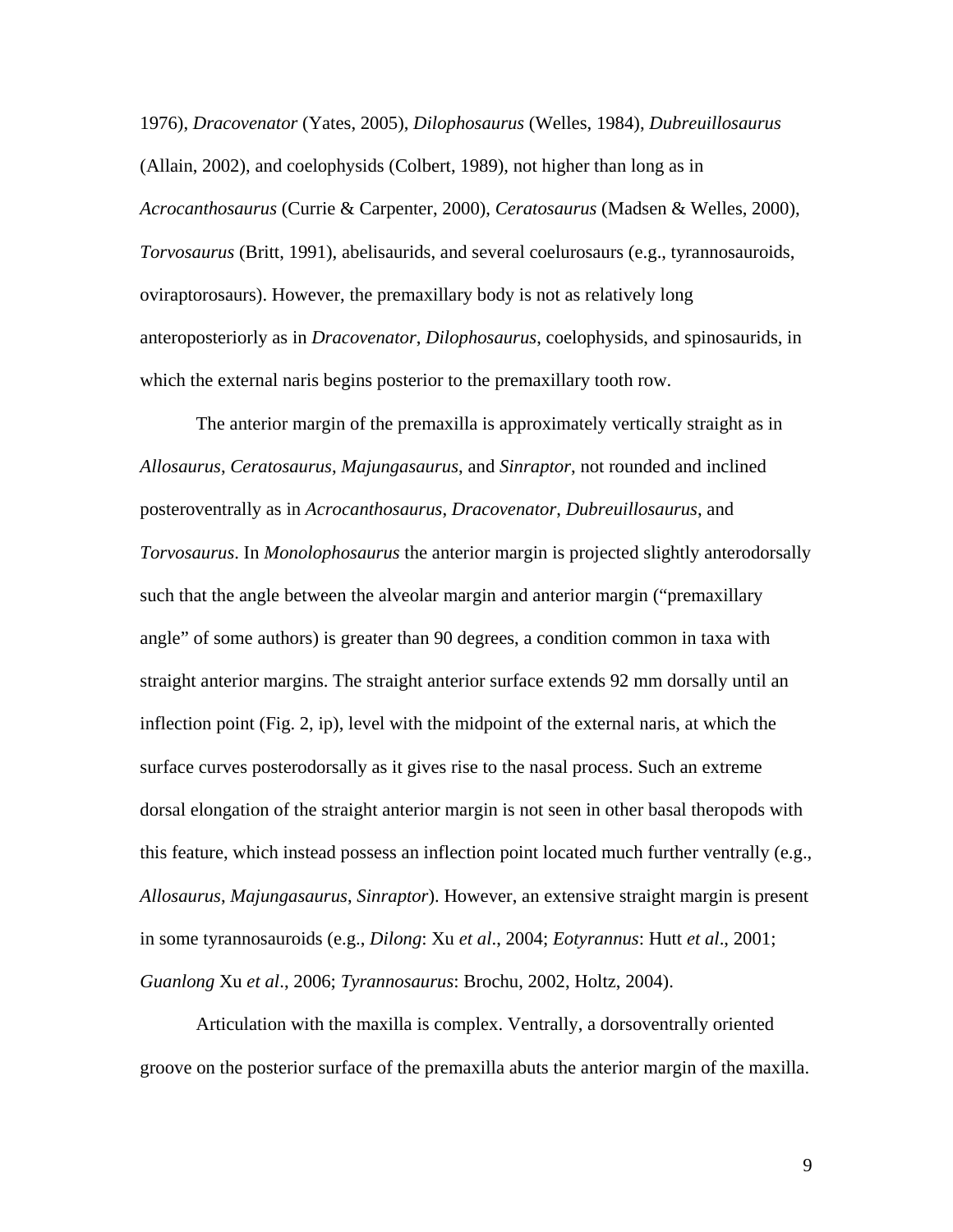Dorsal to this long contact surface is a posteriorly-projecting flange of the premaxilla, the maxillary process, which is visible as a discrete projection in lateral view (Fig. 1; Fig. 3, pmmp). The elongate ventral contact is slightly posterdorsally inclined, although not to the extent in most basal theropods (e.g. coelophysids: Tykoski & Rowe, 2004; *Ceratosaurus*: Madsen & Welles, 2000; allosauroids: Currie & Carpenter, 2000, Coria & Currie, 2006). Instead, the condition is more similar to *Allosaurus*, in which this articulation is generally straight dorsoventrally (Madsen, 1976). There is no subnarial gap or notch along the tooth row where the premaxilla and maxilla articulate, as is the case in coelophysids (Colbert, 1989) and *Zupaysaurus* (Ezcurra, 2007). The maxillary process is thin and finger-like and slightly wraps around the maxilla medially. It extends 50 mm posterior to the ventral premaxillary-maxillary articulation, is parallel with the alveolar margin, and tapers in depth posteriorly.

The nasal process of the premaxilla is unique in *Monolophosaurus*, as it bifurcates posteriorly to receive the anterior portion of the nasal (Fig. 2B, pmndp, pmnvp). The dorsal ramus of this bifurcation is much larger than the ventral prong. It takes the form of a posteroventrally-inclined elongate triangle that is 42 mm dorsoventrally deep at its base. In contrast, the ventral prong is finger-like, keeps a relatively constant depth of approximately 10 mm throughout its length, and is oriented nearly parallel to the alveolar row. Both processes extend posteriorly for approximately 120 mm. The ventral prong was not figured by Zhao & Currie (1993: fig 1), and represents an autapomorphy of *Monolophosaurus*, as it is not present in other basal tetanurans (e.g., Madsen, 1976).

The lateral surface of the premaxilla is rugose and ornamented with numerous foramina, many of which are set into shallow grooves. These foramina are especially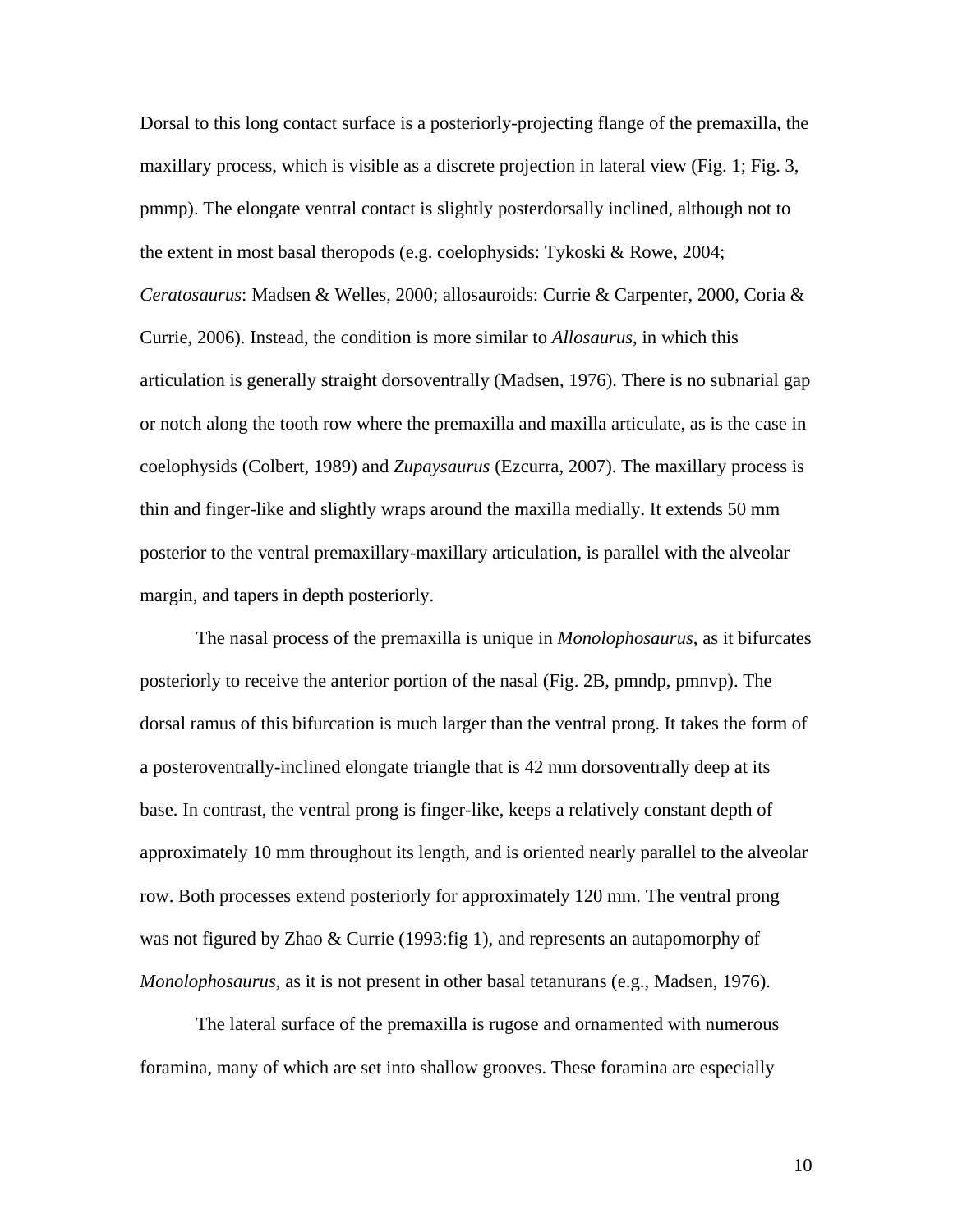concentrated near the anterior margin of the bone. A single large foramen is located at the base of the nasal process (Fig. 2B, for) as in many theropods (e.g., *Dubreuillosaurus*, *Neovenator*, *Torvosaurus*, *Tyrannosaurus*). This foramen resembles a dorsoventrallyelongated oval, and is not slot-shaped as in *Dilophosaurus* and *Dracovenator* (Yates, 2005). A large oval-shaped subnarial foramen (17 mm dorsoventrally deep by 11 mm anteroposteriorly long) is present between the premaxilla and maxilla immediately ventral to the maxillary process of the premaxilla. A shallow groove extends anteriorly from the subnarial foramen, paralleling the ventral border of the external naris (Fig. 2B, gr). The groove curves dorsally to follow the anterior margin of the naris and becomes confluent with the foramen at the base of the nasal process. Such a groove is unknown in other theropods and represents another autapomorphy of *Monolophosaurus*. The lateral surface of the premaxilla around the periphery of the external naris does not bear a shallow fossa as it does in *Acrocanthosaurus*, *Allosaurus*, *Dracovenator*, *Dubreuillosaurus*, *Sinraptor*, and many other basal theropods; instead, this region is slightly rugose. The dorsal prong of the nasal process is also rugose, and is marked by numerous linear striations that are horizontal anteriorly but slightly posterodorsally inclined on the posterior surface of the process. Most of the premaxillary body shows a mottled and irregular pattern of rugosity.

Because the skull is articulated, most details of the medial surface of the premaxilla are concealed. However, it is apparent that the interdental plates are unfused, and resemble dorsoventrally-shallow triangles. The labial wall of the alveolar row, comprised of the lateral surface of the premaxillary body, extends further ventrally than the lingual wall, which is formed from the interdental plates. Four alveoli are present, and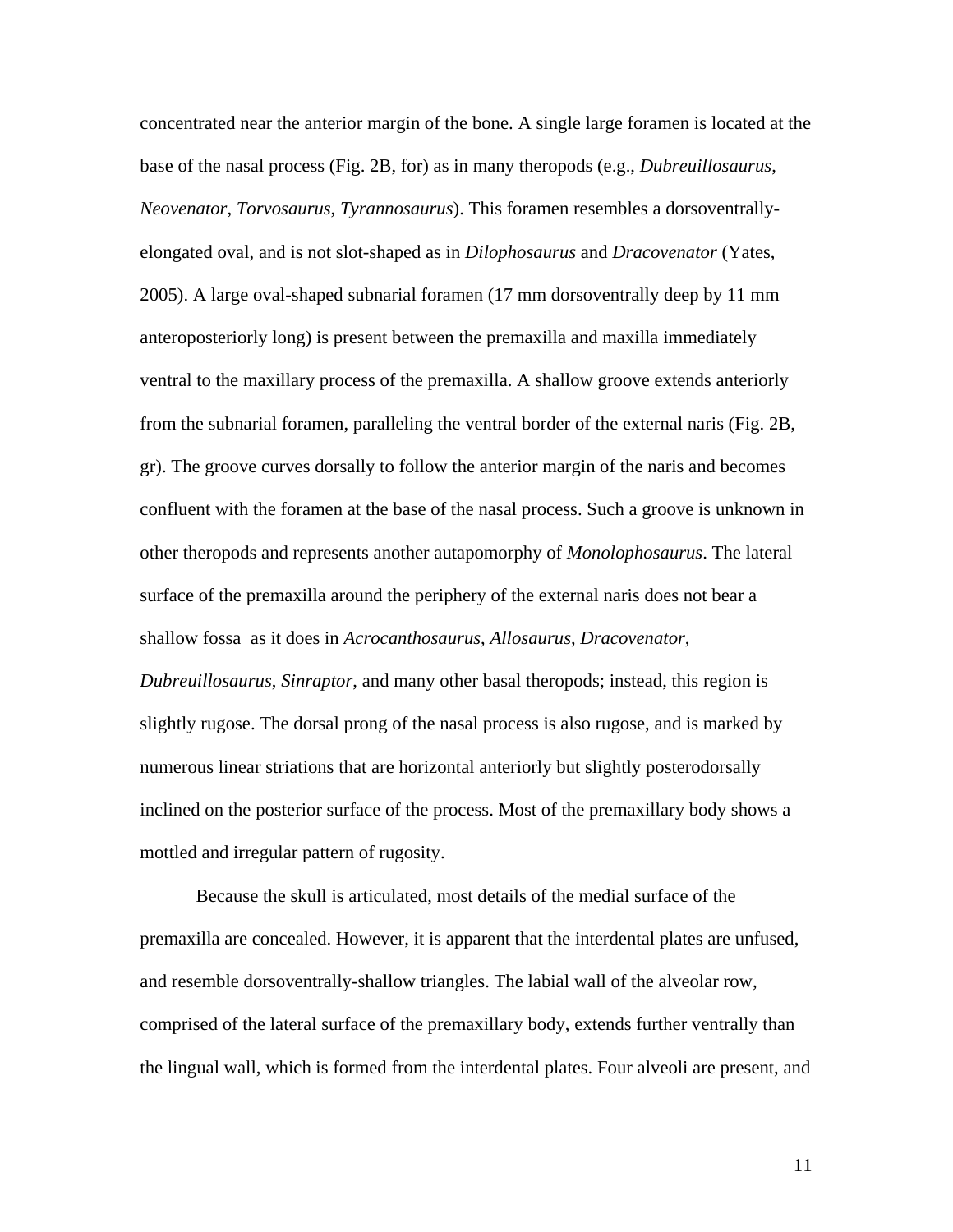the first is notably smaller than the remaining three (Table 2). There is no *en echelon* overlap of the alveoli as has been described in *Torvosaurus* (Britt, 1991) and is present in other basal theropods (e.g., *Dubreuillosaurus*: MNHN 1998-13; *Neovenator*: Brusatte *et al*., 2008).

*Maxilla*: The maxilla (Figs. 1-3) is 400 mm long anteroposteriorly along the tooth row, and comprises most of the ventral and anterior border of the antorbital fenestra. The maxillary body tapers only slightly in depth posteriorly, thinning from a depth of 65 mm at the anterior margin of the antorbital fenestra to 50 mm at the posterior end of the bone. This contrasts with most basal theropods (e.g., *Allosaurus*: Madsen, 1976; *Dubreuillosaurus*: Allain, 2002; *Piatnitzkysaurus*: Bonaparte, 1986; *Sinraptor*: Currie & Zhao, 1993), in which the maxilla extensively tapers posteriorly, and is similar to the condition in *Zupaysaurus* (Ezcurra, 2007) and abelisaurids, which possess maxillae that maintain a relatively constant depth throughout their length.

As in many other basal tetanurans there is a distinct anterior ramus that projects from the maxillary body anterior to the ascending ramus (Fig. 2B, mar). In *Monolophosaurus* this ramus is roughly square-shaped, with a depth of 92 mm and an anteroposterior length of 90 mm. Similar rami are present in *Afrovenator* (Sereno *et al*., 1994), *Allosaurus* (Madsen, 1976), *Dubreuillosaurus* (Allain 2002), *Neovenator* (Brusatte *et al*., 2008), *Torvosaurus* (Britt 1991), and spinosaurids, many of which exhibit a projection that is longer than deep. In contrast, many basal theropods (e.g., *Acrocanthosaurus*: Currie & Carpenter, 2000; *Ceratosaurus*: Madsen & Welles, 2000;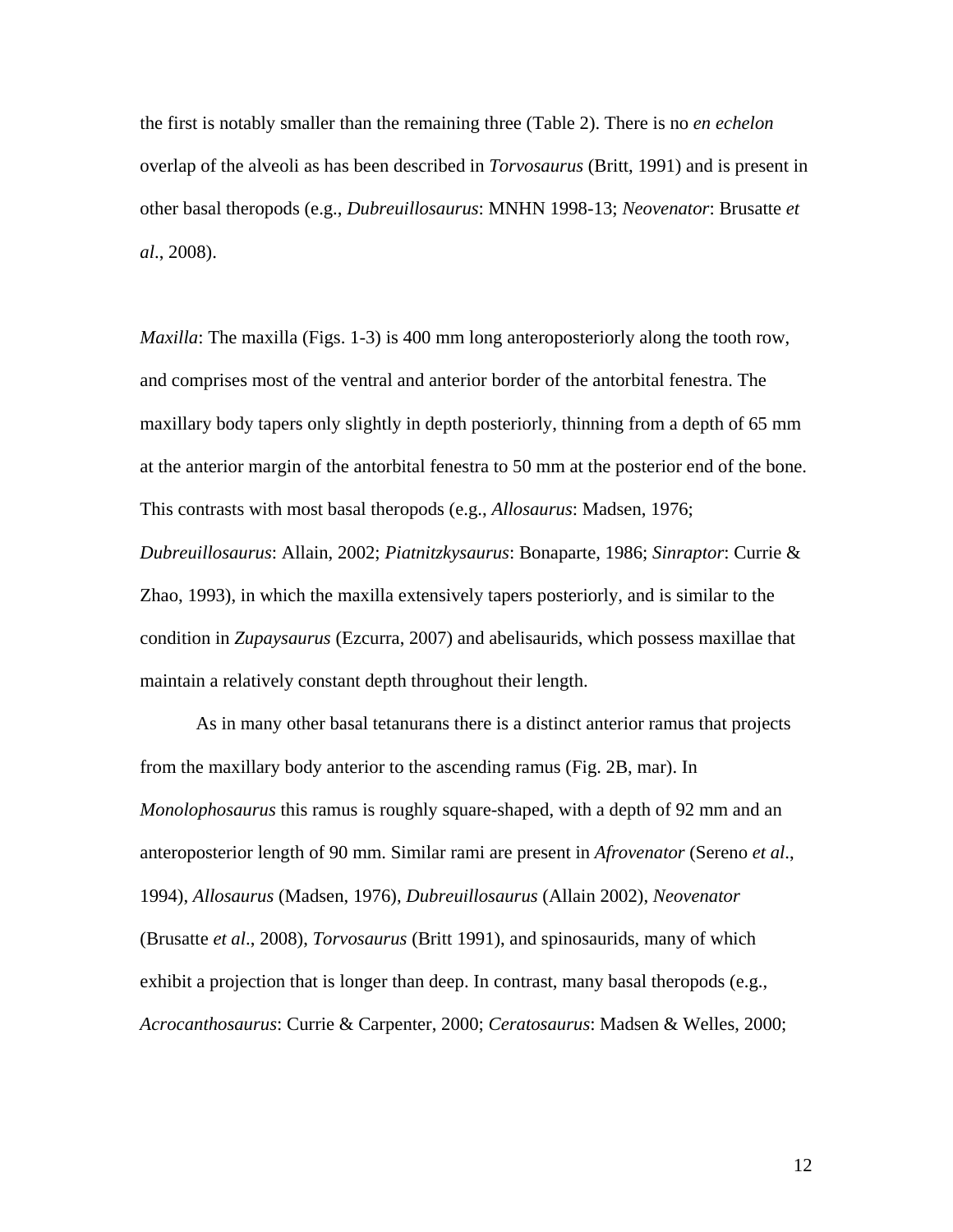*Coelophysis*: Colbert, 1989; *Sinraptor*: Currie & Zhao, 1993; *Zupaysaurus*: Ezcurra, 2007) possess a slight ramus that is much deeper than long or lack this process altogether.

The surfaces for contact with the premaxilla, nasal, jugal, and lacrimal are preserved. The premaxilla is contacted via a nearly vertical margin on the anterior surface of the anterior ramus, and the nasal articulates with the anterior and dorsal surfaces of the ascending ramus. This latter articulation does not reach the posterior margin of the maxilla-premaxilla contact, thus allowing the maxilla to make a 40 mm contribution to the external naris. A maxillary contribution to the external naris is also seen in many other basal theropods, including *Afrovenator*, *Carcharodontosaurus* (Sereno *et al*., 1996), *Neovenator*, *Torvosaurus* (Britt, 1991), and spinosaurids (Sues *et al*., 2002). The jugal laterally overlaps the maxilla across a posteroventrally-oriented articulation, which results in a thin and tapering posterior process of the maxilla that extends 40 mm posterior to the maxillary body. Finally, the posterior surface of the maxillary ascending ramus is excavated by a shallow notch for articulation with the lacrimal. The maxilla overlaps the lacrimal at this contact.

In lateral view, the surface of the maxilla is marked by numerous foramina, which are especially abundant near the articulation with the premaxilla and along the tooth row. These latter foramina are large, measuring up to 5 mm in diameter, and are located immediately above and parallel to the tooth row for the entire length of the bone. The foramina decrease in size posteriorly, and grade into a groove that continues posteriorly from the level of the  $11<sup>th</sup>$  alveolus. This sculpturing is broadly similar to that of most theropods, and is not as extensive as in most carcharodontosaurids (Sereno *et al*., 1996; Brusatte & Sereno, 2007; Brusatte *et al*., 2008) or abelisaurids (Lamanna *et al*., 2002;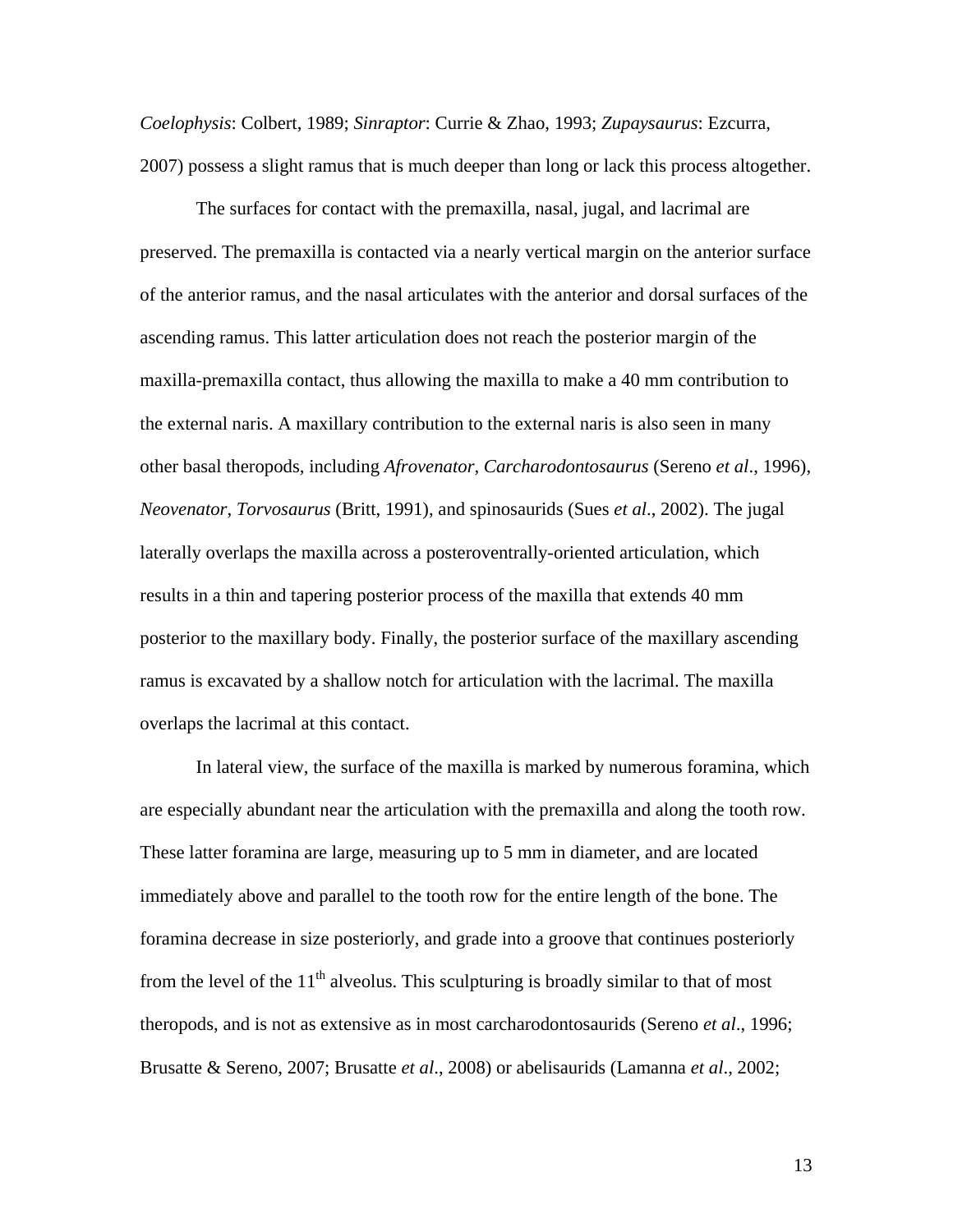Sampson & Witmer, 2007), in which elongated grooves and ridges ornament much of the lateral surface.

The ascending ramus of the maxilla (Fig. 2B, masr) rises posterodorsally from the maxillary body at an angle of approximately 45 degrees. It maintains a posterodorsal trend for 102 mm, reaches an inflection point, and continues as a horizontal process for 64 mm before articulating with the lacrimal (Fig. 2B, mk). A similar inflection is seen in *Neovenator* (Brusatte *et al*., in prep), and is not as pronounced as the distinct kink seen in spinosauroids such as *Afrovenator* (UC OBA 1) and *Dubreuillosaurus* (Allain, 2002). The lateral lamina of the ascending ramus slightly overhangs the anterior margin of the antorbital fossa, thins as it continues dorsally, and merges with the medial lamina at the inflection point. Posterior to the inflection point the medial lamina articulates with the lacrimal and nasal, and all three elements are excavated by the antorbital fossa.

The antorbital fossa excavates the lateral surfaces of the posterior region of the ascending ramus and the dorsal region of the maxillary body. On the ascending ramus, the fossa extends 46 mm posteriorly before reaching the antorbital fenestra. Thus, it is not elongated anteroposteriorly as in coelurosaurs (Holtz *et al*., 2004). The fossa has limited exposure on the maxillary body, extending 18 mm ventrally immediately anterior to the antorbital fenestra and tapering to a depth of 8 mm in the region of the jugal articulation. This contrasts with the more extensive fossa on the maxillary body of coelophysids, some spinosauroids (*Afrovenator*, *Dubreuillosaurus*: Allain, 2002), *Zupaysaurus* (Ezcurra, 2007), *Ceratosaurus* (Madsen & Welles, 2000), and some allosauroids (Madsen, 1976; Currie  $\&$  Zhao, 1993), as well as the total lack of the antorbital fossa on the maxillary body of most abelisaurids (Sampson & Witmer, 2007). Anteriorly, the rim surrounding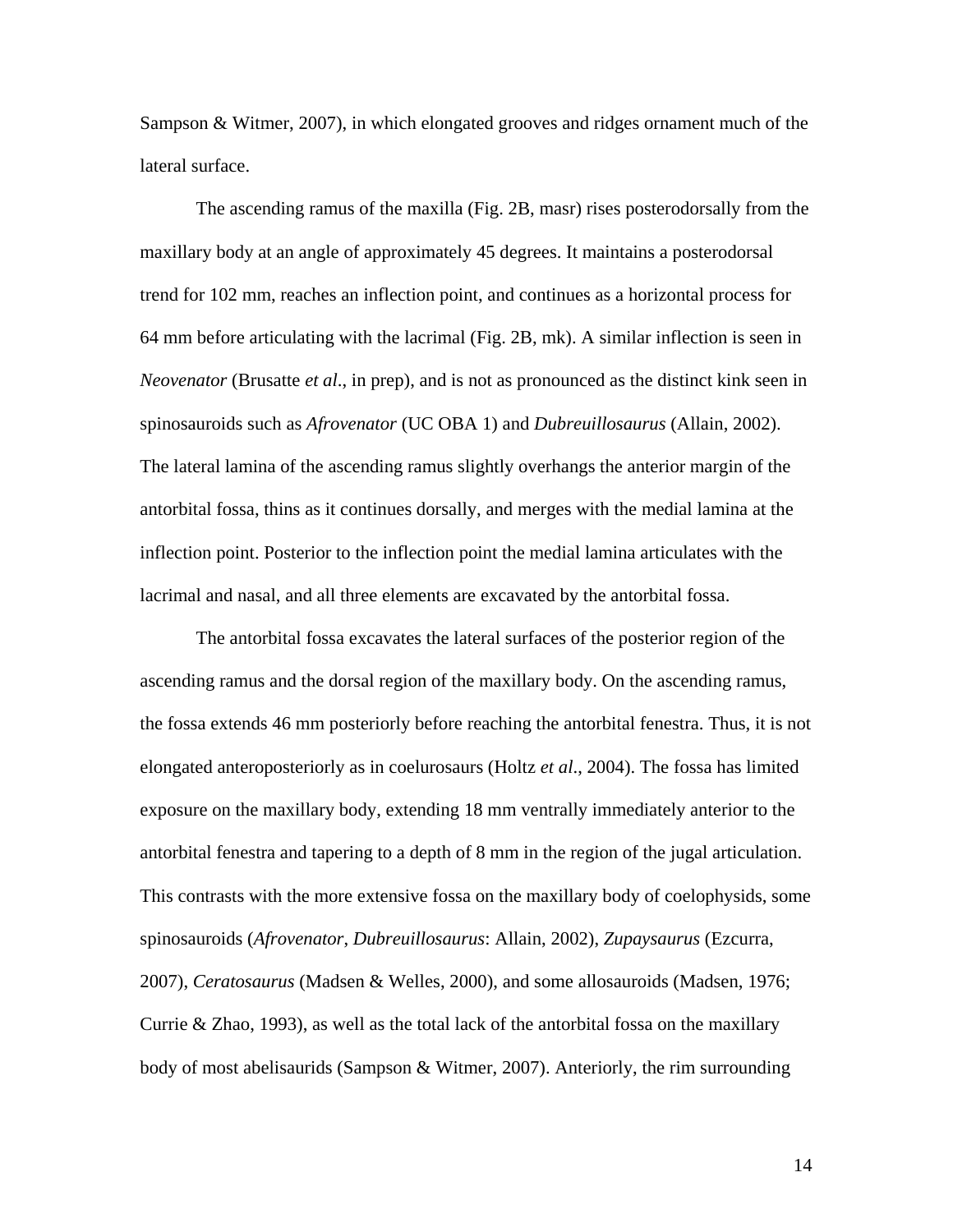the antorbital fossa is rounded, not squared-off as in *Afrovenator*, *Dubreuillosaurus*, *Zupaysaurus*, some carcharodontosaurids (*Eocarcharia*, *Neovenator*: Sereno & Brusatte, 2008), and coelophysids (Colbert, 1989; Ezcurra, 2007). The rim along the ventral margin of the fossa is sharply defined anteriorly, but it becomes less prominent posteriorly, such that posterior to the  $8<sup>th</sup>$  alveolus the antorbital fossa is only demarcated by a slight change in bone texture. Again, this contrasts with the condition in coelophysids and *Zupaysaurus*, which are characterized by a sharp rim paralleling the tooth row throughout its length.

A single accessory antorbital opening pierces the antorbital fossa in *Monolophosaurus* (Fig. 2B, 3, acf). The identification of this opening is unclear: Witmer (1997:44) describes it as ambiguous but regards it as "occupying the position of the promaxillary fenestra." As its relationships to the internal antorbital sinuses are unknown we do not assign this opening a name. Although broken margins preclude an exact measurement, apparently this opening was quite large and deep. The opening on the right side appears to be closed medially, not open as reconstructed on the left side by Zhao & Currie (1993), and therefore forms a fossa rather than a fenestra. The pillar separating this opening from the antorbital fenestra is thin, measuring only 20 mm in anteroposterior length. There is no pneumatic excavation on the ascending ramus as in *Acrocanthosaurus* (NCSM 14345), *Eocarcharia* (Sereno & Brusatte, 2008), and *Sinraptor* (Currie & Zhao, 1993), and to a lesser extent *Ceratosaurus* (Madsen & Welles, 2000) and some specimens of *Allosaurus* (Witmer, 1997). Finally, there is no smaller anterior opening concealed by the lateral lamina, as is sometimes the case in theropods (Witmer, 1997).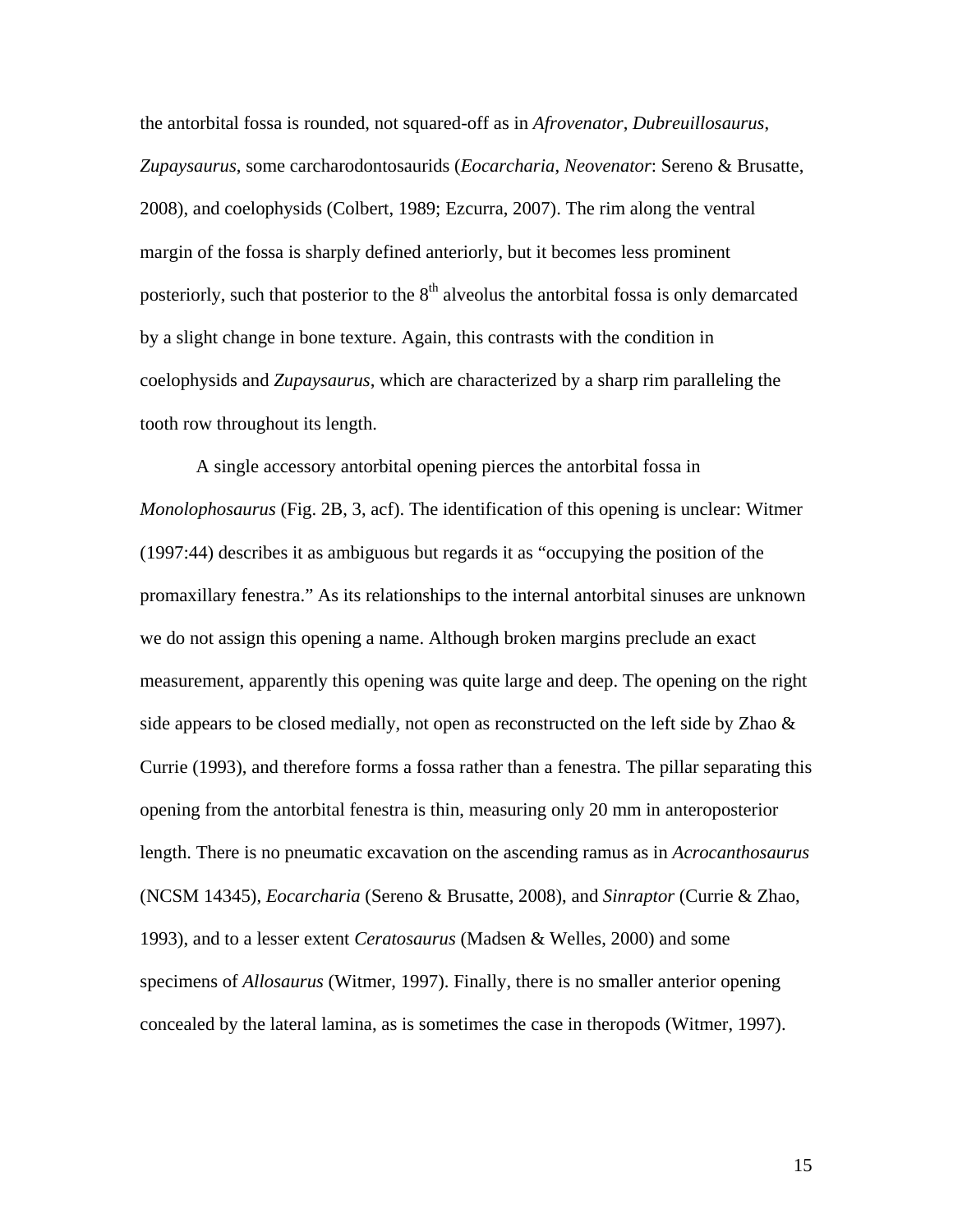In medial view, the interdental plates are dorsoventrally shallow and appear to be unfused, although exact measurements were not possible. As in the premaxilla, the labial wall of the alveoli extends further ventrally than the lingual wall. The tooth row contains 13 alveoli. The teeth were heavily reconstructed for exhibition, but functional teeth are present and visible in alveoli 2, 4, 7, and 9 on the right side. Low, band-like enamel wrinkles are present on the labial surfaces of exposed crowns. These are similar in morphology to the enamel wrinkles of many basal tetanurans (Brusatte *et al*., 2007) and differ from the more pronounced wrinkles of some carcharodontosaurids, which are especially distinct marginally near the serrations.

*Nasal*: The nasal of *Monolophosaurus* is a distinctive bone, as it is expanded and greatly modified to form the major component of the cranial crest (Figs. 1-4). This element is 435 mm long anteroposteriorly and is broadly exposed in lateral view throughout its length, in contrast to most other basal theropods. Such exposure is the result of extreme dorsal expansion, which is also the case in the crested *Dilophosaurus* (Welles, 1984) but not *Cryolophosaurus* (Smith *et al*., 2007). *Zupaysaurus* was originally described as possessing a similar crest comprised of dorsoventrally-expanded and laterally-exposed nasals (Arcucci & Coria, 2003), but the holotype was recently reinterpreted as lacking any sort of cranial ornamentation (Ezcurra, 2007). Additionally, the anterior region of the nasal of *Ceratosaurus* is expanded dorsoventrally (Madsen & Welles, 2000), but this localized, horn-like structure is clearly different from the crest of *Monolophosaurus*, which involves the entire nasal.

In *Monolophosaurus*, the nasals are also anteroposteriorly-expanded, such that they extend posterior to the lacrimals and prefrontals (Fig. 2D, 3, 4, npp). This is not the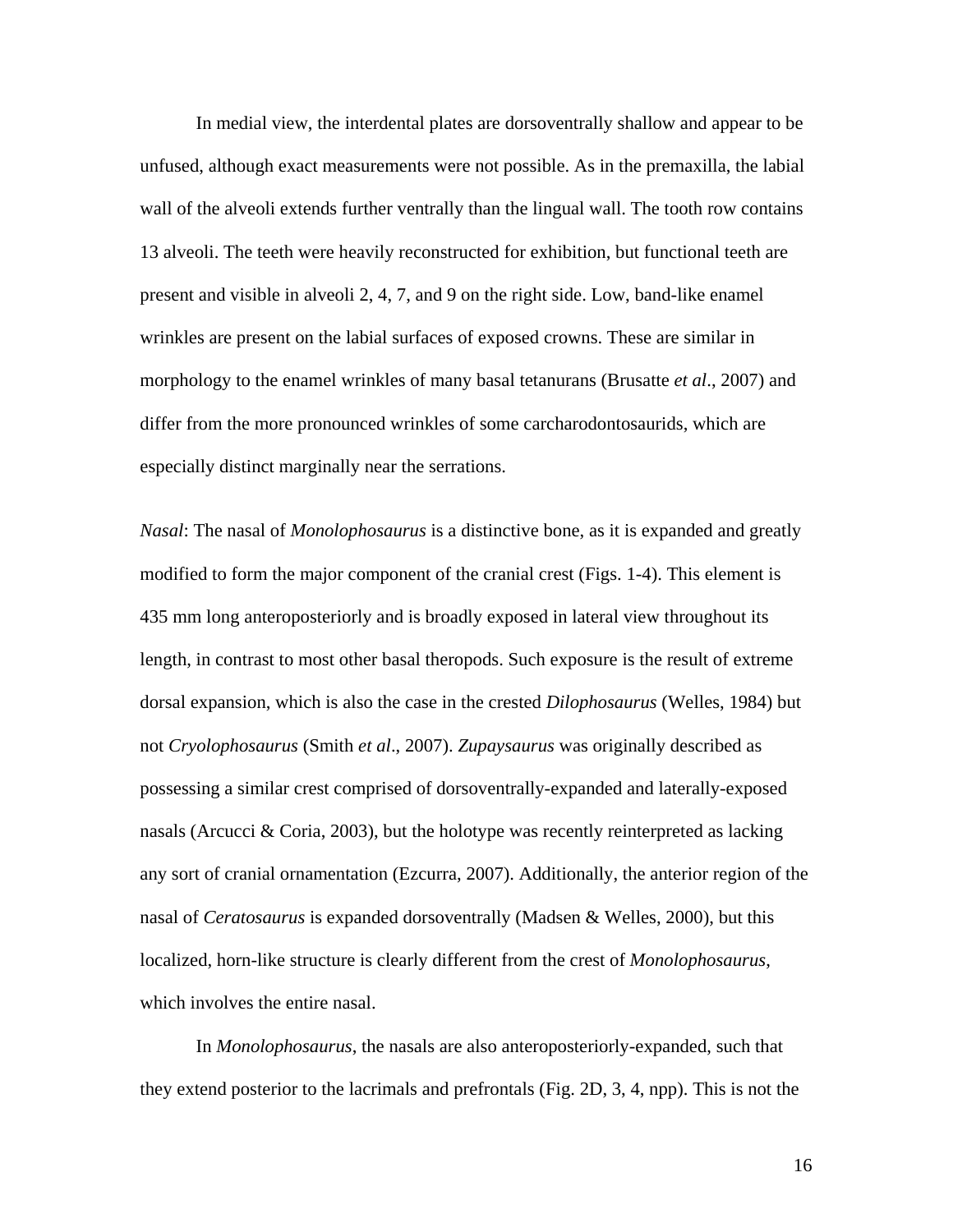case in *Dilophosaurus* (Welles, 1984) or *Cryolophosaurus* (Smith *et al*., 2007). The dorsal margin of the nasal contribution to the crest is nearly straight in *Monolophosaurus*, and is approximately parallel to the alveolar margin of the maxilla throughout its entire length (~5 degree angle). This is an autapomorphy, and differs from the condition of other basal theropods which generally exhibit an angle of 30-40 degrees (e.g., *Allosaurus*, *Ceratosaurus*, *Majungasaurus*, *Sinraptor*) or a rounded dorsal margin (e.g.,

# *Dilophosaurus, Guanlong*: Xu *et al*., 2006).

The nasal articular surfaces for the premaxilla, maxilla, lacrimal, frontal, and prefrontal are preserved. The maxilla and lacrimal are contacted by the ventral surface of the nasal, and thus any details of this contact are obscured by the articulated nature of the skull. The dorsal expansion of the lacrimal also makes contact with the lateral surface of the nasal, but crushing obscures further details. The prefrontal articulates with the posterolateral corner of the nasal immediately dorsal to the orbital rim, and the frontal meets the posterior end of the nasal in an approximately transverse contact near the posterior termination of the crest. The nasals are not separated posteriorly by a wedge of the frontals as in *Cryolophosaurus* (Smith *et al*., 2007). Contact with the premaxilla takes the form of a large, elongate, triangle-shaped process that extends 125 mm anterior to the nasal body. This process is oriented approximately horizontally for most of its length, demarcating the dorsal rim of the external naris. However, it curves slightly ventrally as it tapers anteriorly, and meets the premaxilla along an anteroventrally-trending suture. Ventral to this process the ascending ramus of the maxilla is contacted by a much smaller, finger-like process. This 53-mm-long process is angled strongly anteroventrally, tapers as it continues ventrally, and forms the posterior margin of the external naris.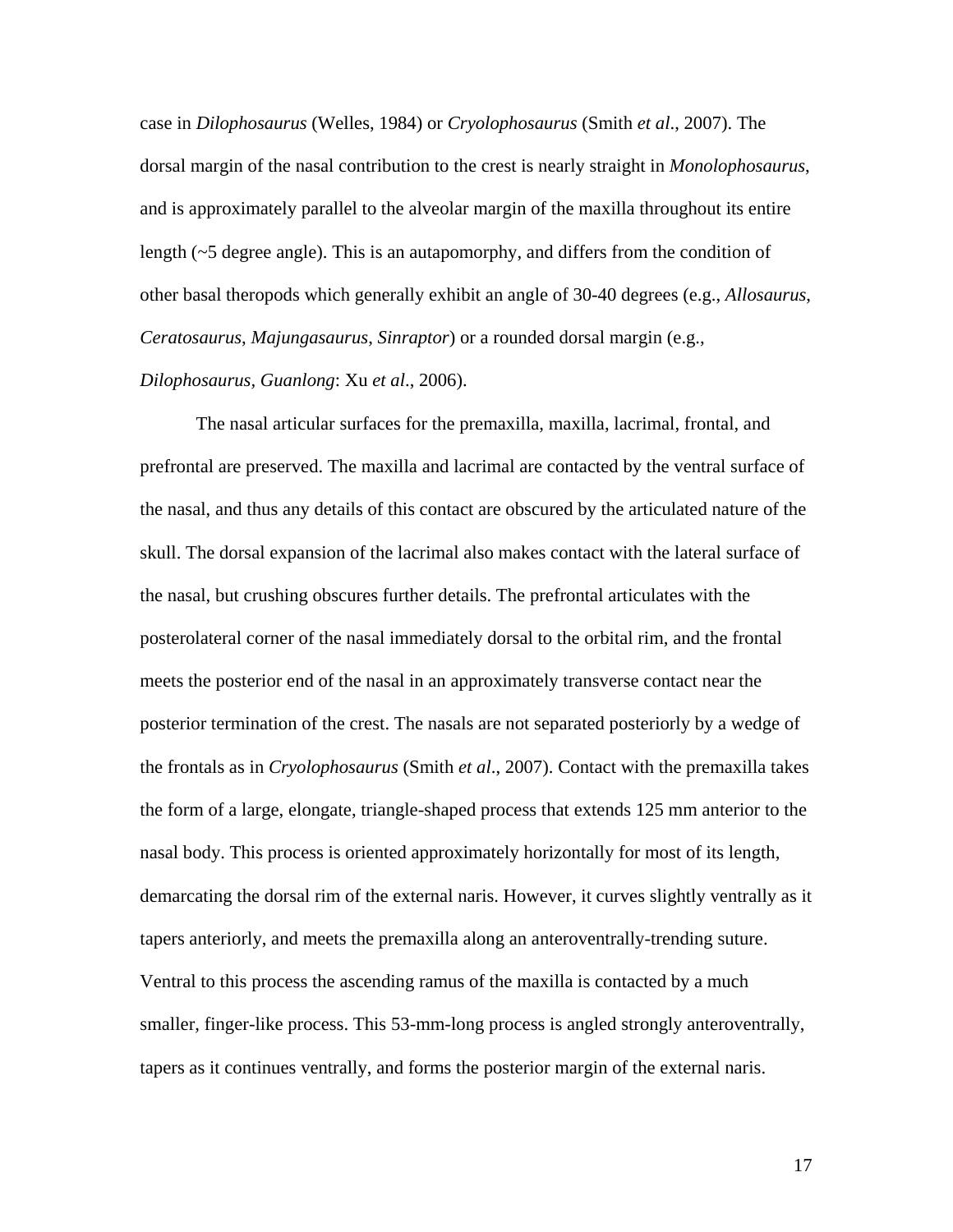Dorsally, the opposing nasals are coossified but the midline suture is still visible. The nasal crest rises into a thick sheet dorsally, similar to the condition in *Dilophosaurus* and *Guanlong* (Xu *et al*., 2006), although the crests of these taxa are much thinner. Thus, the nasal is not flat dorsally as in most basal theropods (e.g., *Zupaysaurus*: Ezcurra, 2007; coelophysids: Tykoski & Rowe, 2004) or vaulted and broadly convex dorsally as in other taxa with fused nasals (e.g., *Majungasaurus*: Sampson & Witmer, 2007; tyrannosauroids: Snively *et al*., 2006). The nasals of *Ceratosaurus* are flat posterior to the nasal horn (Madsen & Welles, 2002) and those of abelisaurids are convex (Bonaparte *et al*., 1990). *Allosaurus* (Madsen, 1976), *Cryolophosaurus* (Smith *et al*., 2007), and *Neovenator* (Brusatte *et al*., 2008) exhibit an interesting condition in which robust lateral ridges give the nasal a somewhat concave appearance in dorsal view. Nevertheless, this morphology is broadly similar to that of most basal theropods, which are characterized by extensivelyexposed nasals in dorsal view, and differs from *Monolophosaurus*. However, *Monolophosaurus* shares with *Cryolophosaurus* nasals that become pinched between the lacrimals in dorsal view (Smith *et al*., 2007:fig 6), although the morphology is different in detail. In *Cryolophosaurus* the nasals terminate underneath the lacrimal crest and do not greatly expand posterior to the pinched region. In contrast, the nasals of *Monolophosaurus* extend posterior to the expanded lacrimal contribution to the crest (Figs. 2D, 3, 4, npp), and expand in width posterior to the constriction such that the width of the posterior margin is nearly identical to the width of the nasal body anteriorly.

The lateral surface of the nasal is heavily rugose, except for the region excavated by the antorbital fossa (Figs. 1, 3, nantfos). The premaxillary process and anterior region of the nasal body exhibit a swollen and knobby texture, which includes a series of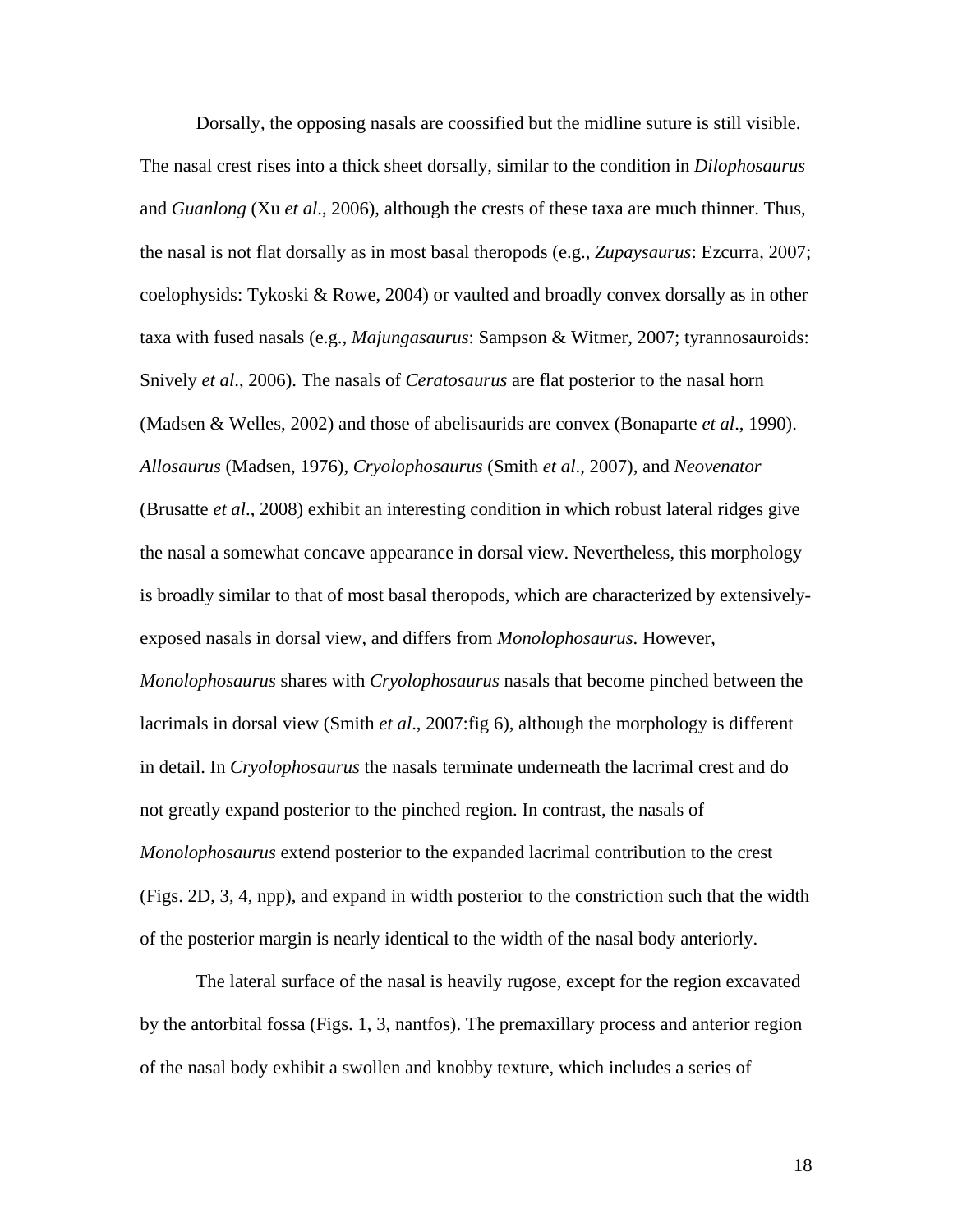discrete swellings (Figs. 2B, 3, nk). The right nasal is marked by two knobs on the premaxillary process and one immediately posterior to the process on the nasal body. The most anterior knob is located directly dorsal to the midpoint of the external naris. Posterior to this is a much larger swelling positioned dorsal to the posterodorsal corner of the external naris. This rugosity is 35 mm deep dorsoventrally and 70 mm long anteroposteriorly at its widest extent, and overhangs the nasal 24 mm laterally. Finally, posterior to this knob is 70-mm-long V-shaped knob dorsal to the inflection point on the maxillary ascending ramus. This knob has a maximum depth of 20 mm and projects 14 mm laterally. The posterior wing of the swelling demarcates the anterodorsal border of the antorbital fossa, and is essentially continuous with the edge of the lateral lamina of the maxilla. This wing forms a ridge that pinches out posteriorly, and in this region the antorbital fossa is only demarcated by a gentle change in bone texture.

The nasal antorbital fossa of *Monolophosaurus* is unique. The nasal contributes to the antorbital fossa in allosauroids; it is broadly exposed in lateral view in *Allosaurus* (Madsen, 1976) and *Sinraptor* (Currie & Zhao, 1993), is reduced laterally in *Neovenator* (Brusatte *et al*., 2008), and is restricted to the ventral surface in derived carcharodontosaurids (e.g., *Carcharodontosaurus*: SGM-Din 1; *Giganotosaurus*: MUCPv-CH-1; *Mapusaurus*: Coria & Currie, 2006). Although often considered a synapomorphy of allosauroids, a nasal antorbital fossa is also present in the basal theropods *Cryolophosaurus* (Smith *et al*., 2007) and *Dilophosaurus* (Smith *et al*., 2007). Additionally, a narrow fossa contiguous with the maxillary and lacrimal antorbital fossa surrounds a large nasal pneumatopore in the abelisaurid *Majungasaurus* (Sampson & Witmer, 2007). The nasal contribution to the fossa in *Monolophosaurus* is extensive and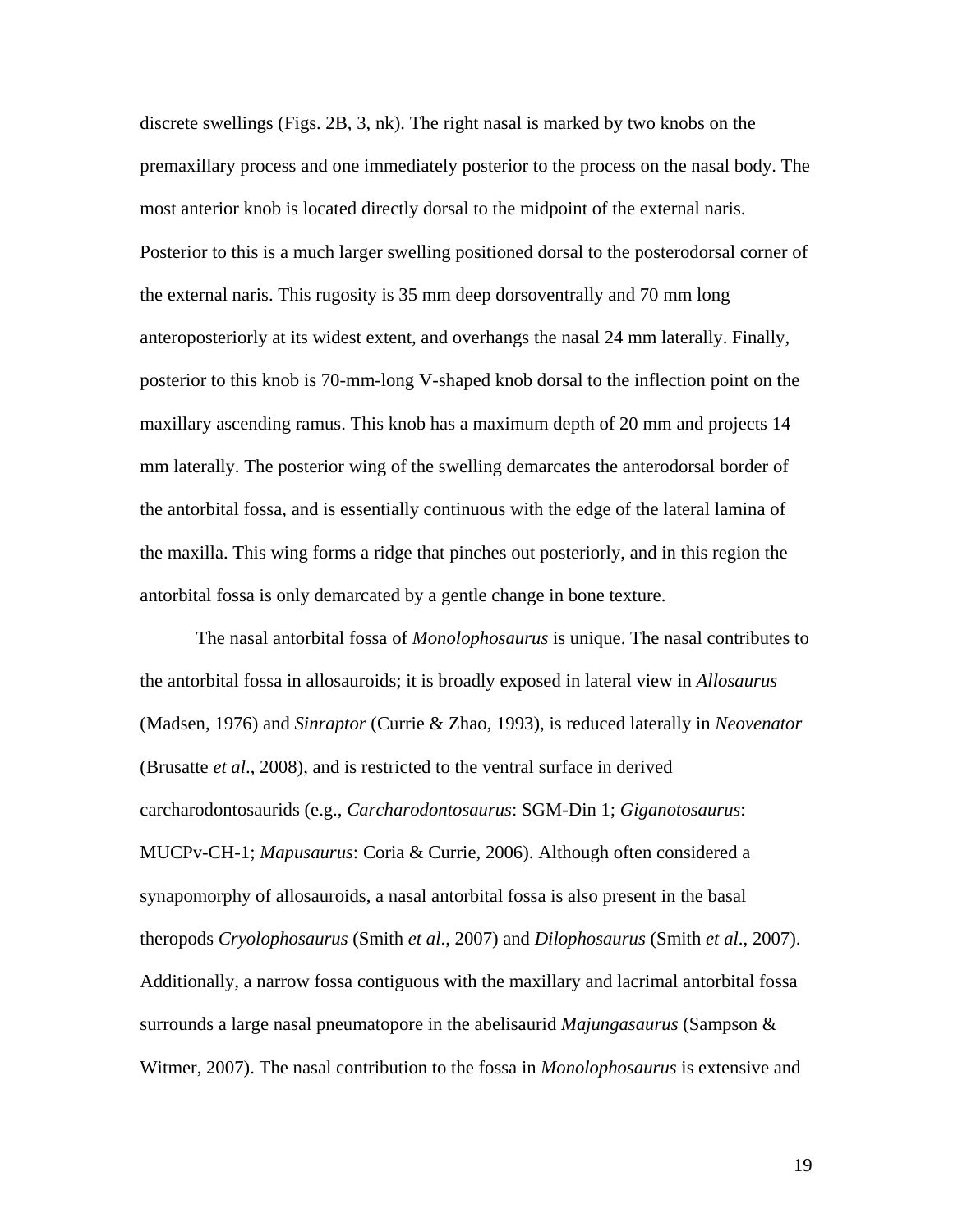excavated by several pneumatic openings. Two small pneumatopores are present ventral to the most posterior swelling described above (Figs. 1, 3, nfor); the anterior opening is 17 mm long anteroposteriorly and 7 mm deep dorsoventrally, whereas the posterior foramen is 21 by 5 mm. These anteroposteriorly-elongate foramina are tear-drop shaped, and are overhung dorsally by the swelling. Posterior to these small foramina are two enormous fenestrae that likely opened medially (Zhao & Currie, 1993) and completely pierced the nasal crest (Figs. 1, 3, nfen). Both fenestrae are oval-shaped with a posterodorsally-oriented long axis (60 mm for the anterior opening, 55 mm for the posterior one). The posterior fenestra is bounded posteriorly by the upturned and dorsally extended process of the lacrimal. Ventral to these openings the nasal antorbital fossa is smooth and continuous with the fossa on the maxilla and lacrimal.

The pattern of nasal pneumaticity is similar on both sides of the skull and is autapomorphic for *Monolophosaurus*. Although pneumatopores are apparently absent in *Ceratosaurus* (Madsen & Welles, 2000), *Cryolophosaurus* (Smith *et al*., 2007), and *Zupaysaurus* (Ezcurra, 2007), some basal theropods exhibit lateral openings penetrating the nasal. The number of pneumatic openings in many theropods is two (e.g., *Giganotosaurus*: MUCPv-CH-1; *Mapusaurus*: Coria & Currie, 2006; *Sinraptor*: Currie & Zhao, 1993), whereas *Majungasaurus* and *Neovenator* possess one (Sampson & Witmer, 2007; Brusatte *et al*., 2008) and *Allosaurus* variably exhibits one, two, or three (Currie & Zhao, 1993). Unfortunately, nasals are missing for many basal theropods, precluding broader comparisons. Most important, no other theropod possesses the two enlarged and equal-sized fenestrae of *Monolophosaurus*. The most similar condition is seen in *Guanlong*, in which four large fenestrae of varying sizes are present (Xu *et al*., 2006).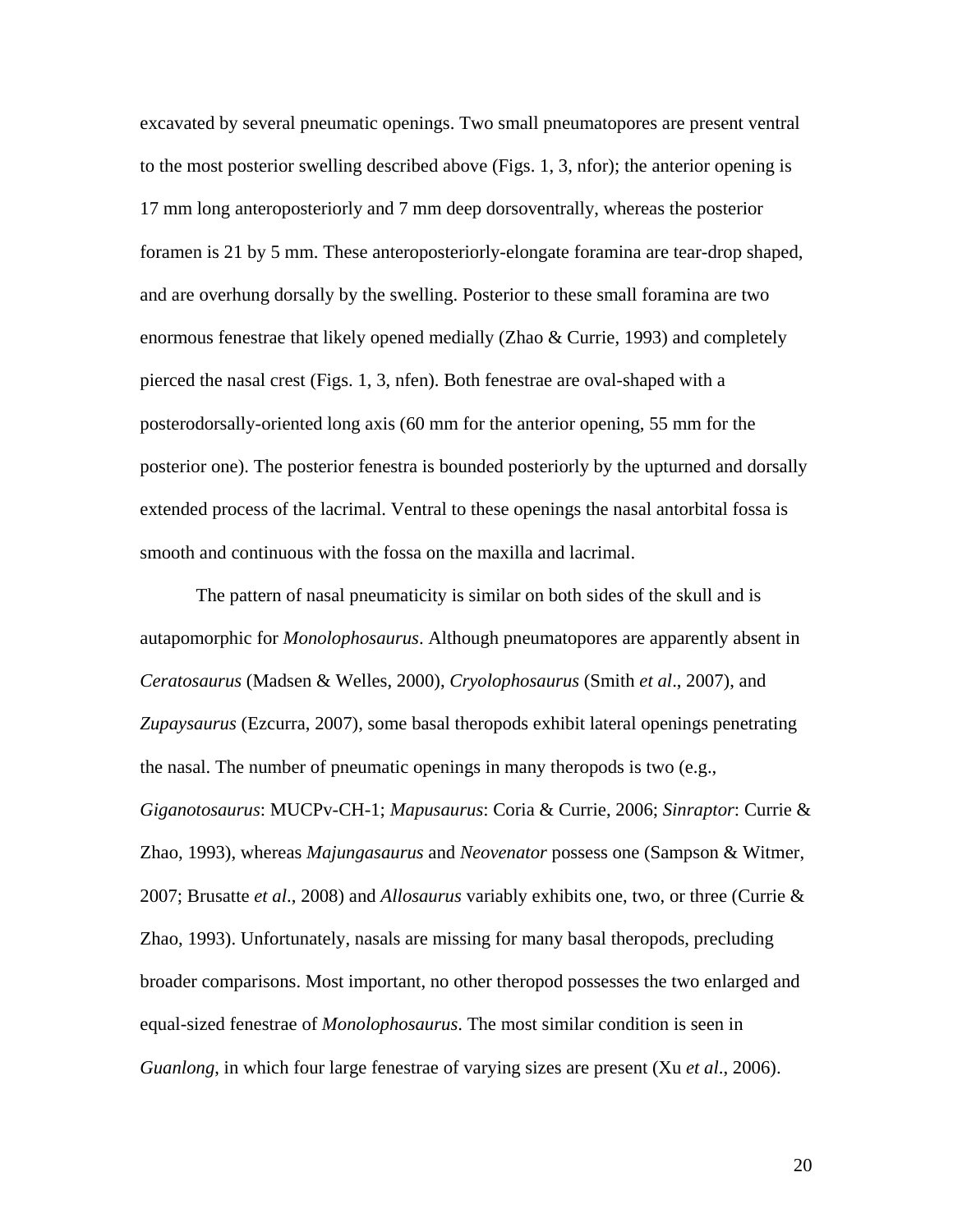The two smaller anterior pneumatopores of *Monolophosaurus* are similar in size, form, and location to the pneumatic openings of other theropods, but we hesitate to homologize these structures pending a more detailed study of nasal pneumaticity. CT scans briefly discussed by Zhao & Currie (1993) show that the nasals of *Monolophosaurus* are extensively pneumatized, rendering the nasal almost completely hollow internally. However, a median septum is clearly visible, in contrast with *Majungasaurus*, which also exhibits rugose, extensively pneumatized, and fused nasals with no median septum (Sampson & Witmer, 2007).

*Lacrimal*: The lacrimal of *Monolophosaurus* is also modified to participate in the cranial crest (Figs. 1-4). This bone does not take the shape of an inverted L in lateral view as in most theropods, but rather resembles a sideways T, due to an autapomorphic dorsal projection that forms the posterolateral region of the crest (Figs. 1-4, ldp). The other processes comprising the lacrimal include anterior and ventral rami that are broadly similar to those of other theropods. The anterior ramus is 100 mm long, curves ventrally as it continues anteriorly, and is marked by a concave ventral margin. The ventral ramus is 95 mm dorsoventrally deep; it is 22 mm anteroposteriorly long at its narrowest constriction at the centre of the orbit and fans out to a length of 77 mm ventrally where it meets the jugal. The posterior margin is concave for most of its length, but becomes slightly convex ventrally, thus constricting the orbit. This constriction was interpreted as the attachment of Ligamentum suborbitale by Currie & Zhao (1993), and likely represents the ventral limit of the eyeball in life. In *Monolophosaurus* it is less distinct and positioned farther ventrally than in many other large theropods (e.g., *Acrocanthosaurus*: Currie & Carpenter, 2000; *Cryolophosaurus*: Smith *et al*., 2007;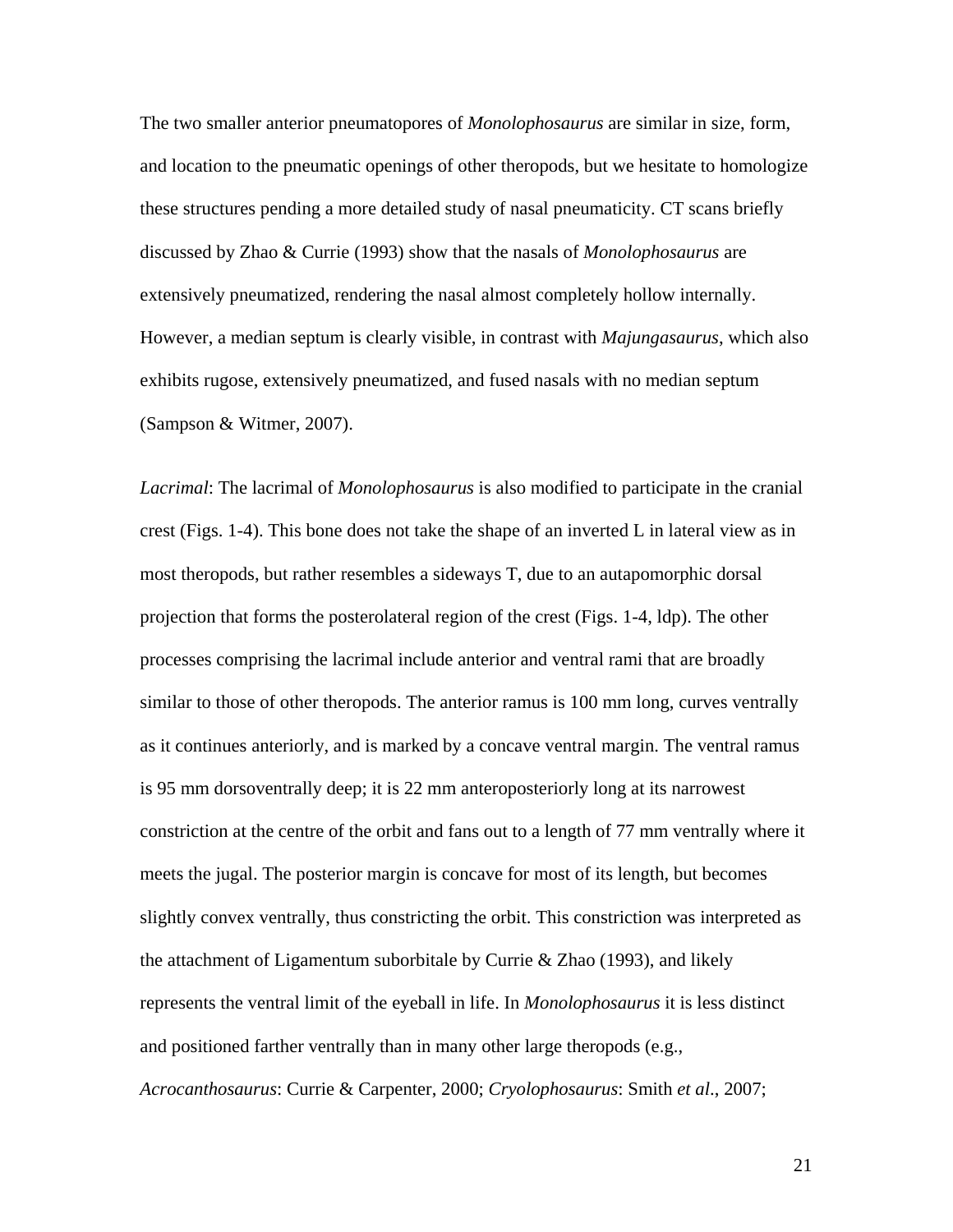*Majungasaurus*: Sampson & Witmer, 2007; *Sinraptor*: Currie & Zhao, 1993). The anterior and ventral rami meet at an angle of approximately 70 degrees as in many large theropods, and are not nearly perpendicular as in *Dubreuillosaurus* (Allain, 2002), *Torvosaurus* (Britt, 1991), *Zupaysaurus* (Ezcurra, 2007), and coelophysids.

Articular surfaces with the maxilla, nasal, jugal, and prefrontal, are partially visible. The anterior ramus is overlapped by the ascending ramus of the maxilla anteriorly and contacts the nasal dorsally via a long suture. The nasal slightly overhangs the lacrimal along this suture, and both elements are smoothly excavated in this region by the antorbital fossa. Additionally, the medial surface of the dorsal expansion contacts the lateral surface of the nasal. The ventral ramus expands ventrally to overlap the jugal, resulting in a dorsally convex suture in lateral view. Finally, the prefrontal abuts a notch in the posterior margin of the lacrimal, which arises as a result of the slight posterior expansion of the dorsal sheet-like process relative to the lacrimal body. The prefrontal excludes the lacrimal from contacting the postorbital dorsal to the orbit, as is the case in carcharodontosaurids (e.g., Sereno *et al*., 1996; Sereno & Brusatte, 2008) and abelisaurids (e.g., Sampson & Witmer, 2007).

In lateral view, a large rugosity rises from the region immediately anterodorsal to the orbit where the various rami of the lacrimal meet. This rugosity is heavily striated and slightly overhangs the anterior and ventral rami laterally. Anterior to this rugosity the anterior ramus is excavated by the antorbital fossa, which also envelops much of the anterior margin of the ventral process. However, these regions of the antorbital fossa are not contiguous, and are instead separated by a rugose anterior process of the ventral ramus that projects into the posterodorsal corner of the antorbital fenestra. The portion of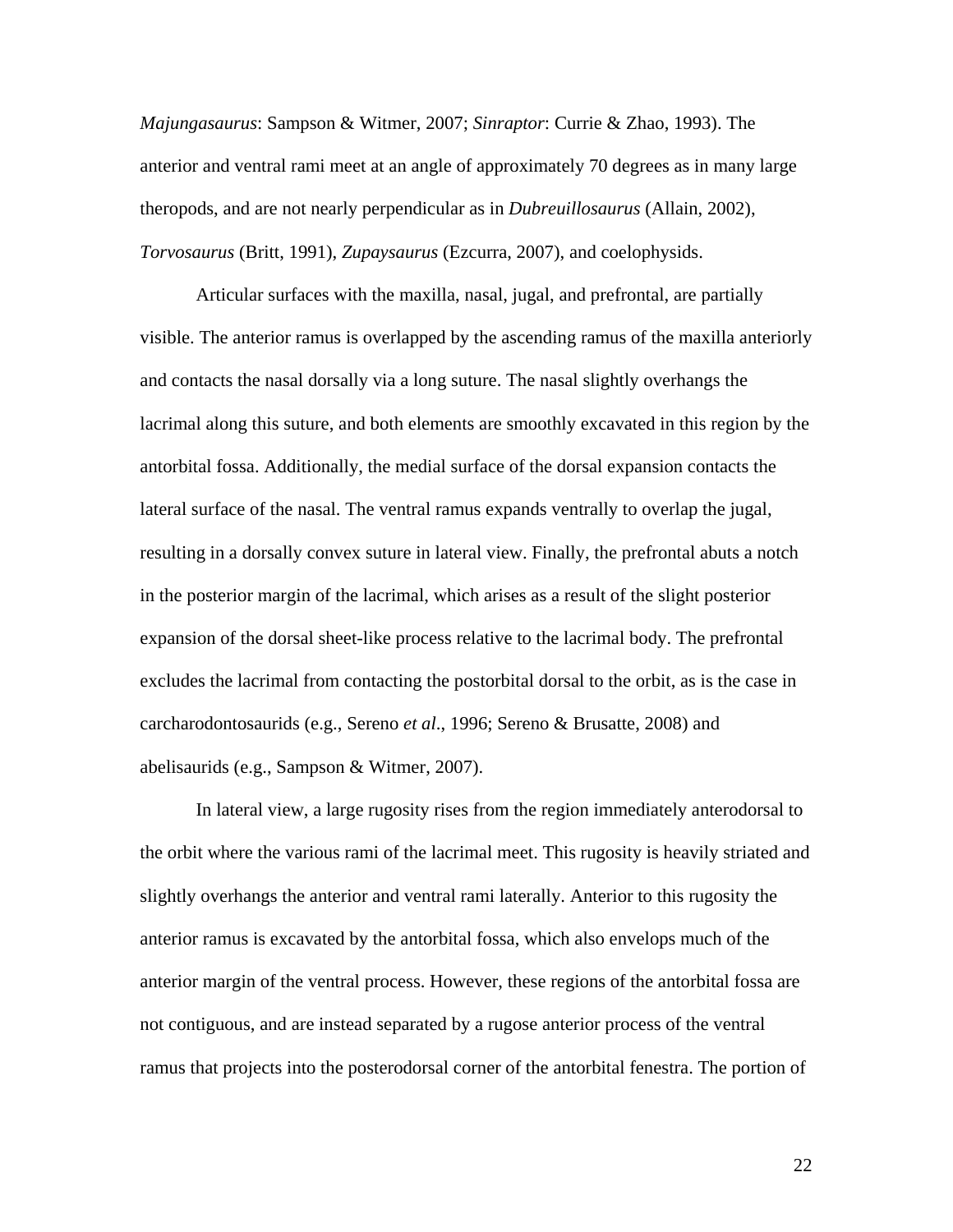the antorbital fossa on the anterior ramus is not penetrated by any visible pneumatic openings. Therefore, *Monolophosaurus* differs from most theropods (e.g., *Afrovenator*, *Allosaurus*, *Ceratosaurus*, *Cryolophosaurus*, *Ornitholestes*, *Torvosaurus*, *Sinraptor*, *Zupaysaurus*; see review in Ezcurra & Novas, 2007), but is similar to coelophysids, which lack extensive lacrimal pneumaticity. Abelisaurids (e.g., *Majungasaurus*: Sampson & Witmer, 2007) are characterized by a large pneumatopore that is only visible medially. Since the medial surface of the lacrimal is not visible in *Monolophosaurus* this condition cannot be ruled out.

The dorsal tab-like expansion of the lacrimal is an autapomorphy of *Monolophosaurus* (Figs. 1-4, ldp). This rectangular, thin process extends 70 mm dorsal to the lacrimal body, is slightly expanded anteriorly at its dorsal tip, and slopes medially, such that it is strongly offset medially from the remainder of the lacrimal. The lateral surface of the process is heavily rugose, especially along its posterior margin, and ornamented by numerous dorsoventrally and anteroposteriorly-trending striations. This process reaches the top of the crest on the right side but falls approximately eight millimetres short on the left, a feature not likely due to preservation.

Dorsal expansions characterize the lacrimals of many theropods but differ in detail. Allosauroids (e.g., *Acrocanthosaurus*: Currie & Carpenter, 2000; *Sinraptor*: Currie & Zhao, 1993) typically possess a raised dorsal margin of the lacrimal, which is elaborated into a pronounced "hornlet" in *Allosaurus* (Madsen, 1976). A similar hornlet is also seen in *Ceratosaurus* (Madsen & Welles, 2000) and some tyrannosaurids (Currie, 2003), and a much lower eminence is present in some spinosauroids, such as *Eustreptospondylus* (Sadlier *et al*., 2008) and *Torvosaurus* (Britt, 1991).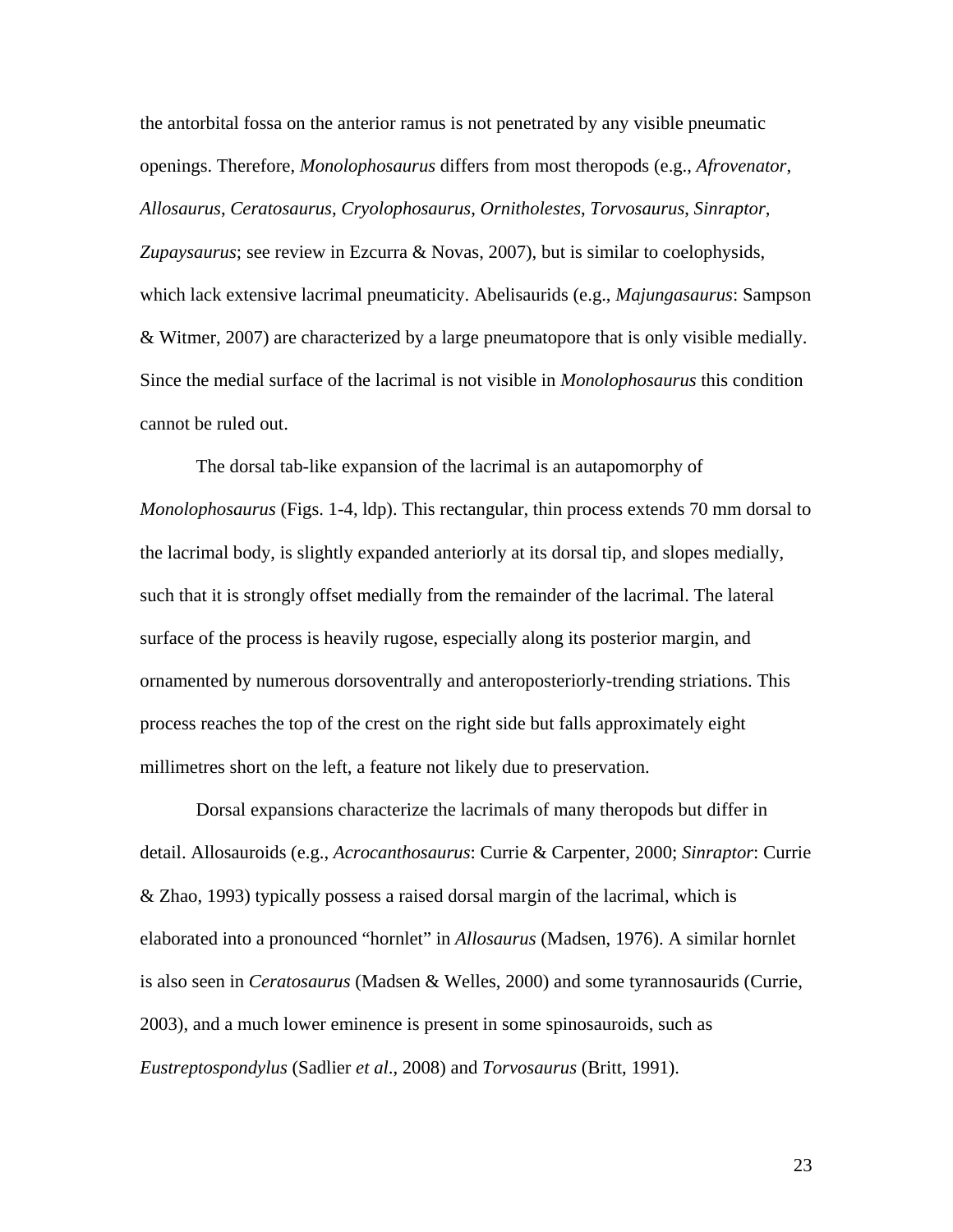*Cryolophosaurus* possesses a unique morphology in which the lacrimals expand dorsally into a transverse, fluted crest (Smith *et al*., 2007), and *Dilophosaurus* is characterized by an extreme sheet-like dorsal expansion of the lacrimals (Welles, 1984). This latter condition is most similar to that in *Monolophosaurus*. However, the entire dorsal margin of the lacrimal is expanded in *Dilophosaurus*, whereas only the margin immediately above the preorbital bar is expanded in *Monolophosaurus*. Thus, unlike in *Dilophosaurus*, the dorsal expansion of *Monolophosaurus* takes the form of a discrete tab-like projection, and the anterior ramus is unexpanded dorsally and of a more typical theropod morphology.

*Postorbital*: The postorbital is T-shaped as in most theropods, and comprised of anterior, posterior, and ventral rami (Figs. 1-4). The anterior ramus is shaped like a blunt triangle, and turns strongly medially as it extends anteriorly. This process is 30 mm long and forms most of the posterodorsal border of the orbit. It contacts the frontal medially via the powerfully inturned anterior margin of the ramus, as in many basal theropods (e.g., *Ceratosaurus*: Madsen & Welles, 2000; *Cryolophosaurus*: Smith *et al*., 2007; *Zupaysaurus*: Ezcurra, 2007; coelophysids: Colbert, 1989). The anterior ramus is also oriented medially in *Allosaurus* (Madsen, 1976) and *Sinraptor* (Currie & Zhao, 1993), but both taxa exhibit a rugose bulge that extends anteriorly and nearly contacts the lacrimal. This rugosity is freestanding and separated from the frontal, prefrontal, and remainder of the anterior ramus by a notch, and is clearly absent in *Monolophosaurus*. Carcharodontosaurids (e.g., Sereno *et al*., 1996; Coria & Currie, 2006; Sereno & Brusatte, 2008) and abelisaurids (Sampson & Witmer, 2007) exhibit a more extreme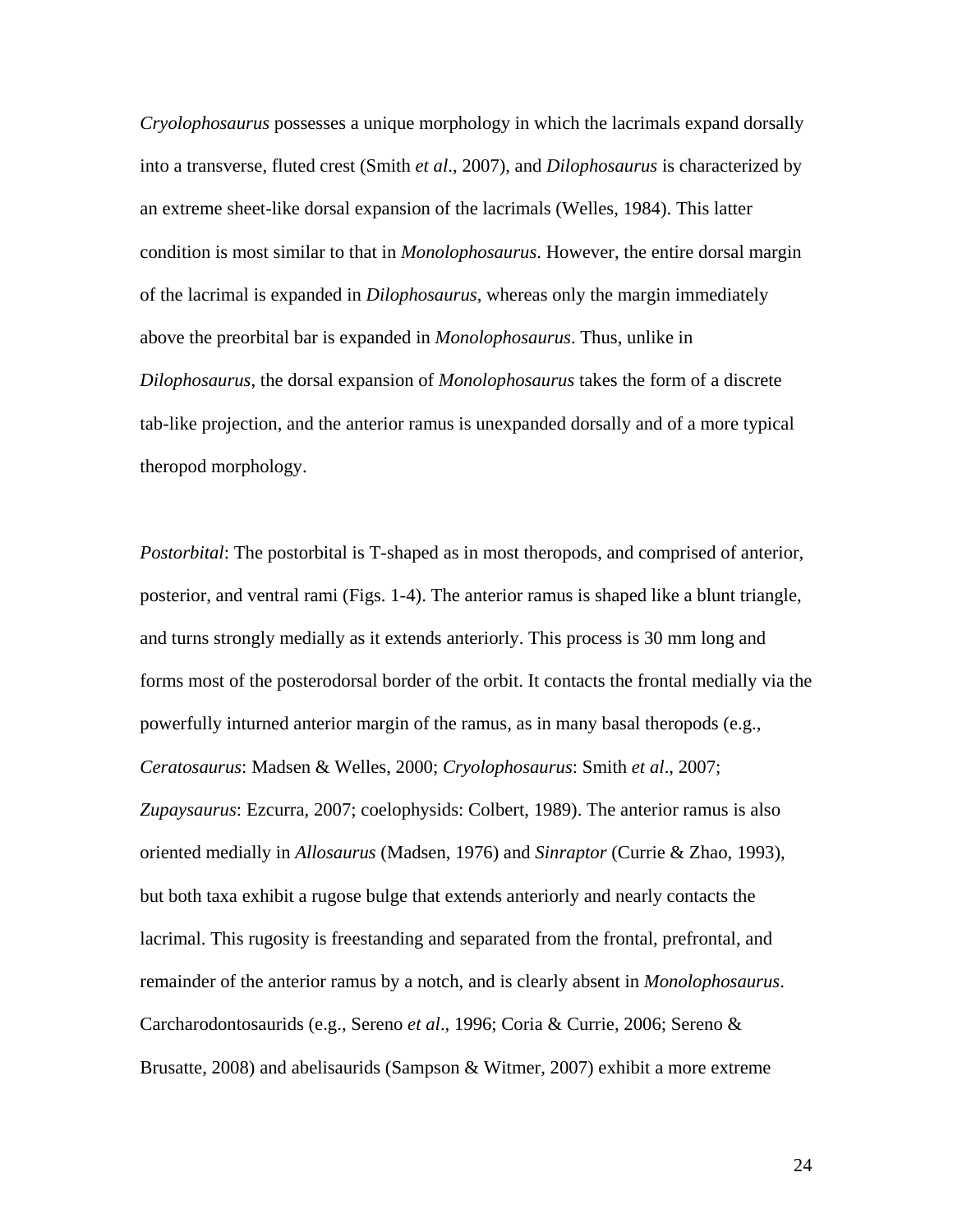condition in which the postorbital and lacrimal meet above the orbit, and thus the anterior ramus meets both the lacrimal anteriorly and the frontal medially.

The posterior ramus extends for 55 mm posteriorly and contributes to the dorsal margin of the lateral temporal fenestra. It takes the form of a gracile, elongate triangle, which is 22 mm dorsoventrally deep at its base and tapers to a point posteriorly. The ventral margin of this process is strongly concave ventrally and the entire process is deflected slightly ventrally. Medially, this process articulates with a lateral groove on the squamosal. Along this articulation the posterior ramus is entirely exposed laterally, a condition seen in many (e.g., *Afrovenator*, *Acrocanthosaurus*, *Allosaurus*, *Dubreuillosaurus*, *Zupaysaurus*) but not all (e.g., *Sinraptor*) basal theropods.

The ventral ramus is 120 mm deep dorsoventrally and slightly anteroventrally inclined. It contacts the jugal ventrally via a slightly laterally facing groove, which trends anteroventrally. This articulation begins at the posteroventral margin of the orbit, and as a result the postorbital reaches the floor of the orbit (Figs. 1-2). This morphology is also seen in many basal theropods (e.g., *Afrovenator*, *Dilophosaurus*, *Dubreuillosaurus*, *Zupaysaurus*), but contrasts with the condition in *Ceratosaurus*, most abelisaurids (Sampson & Witmer, 2007), and allosauroids (Currie & Carpenter, 2000; Currie & Zhao, 1993; Madsen, 1976; Sereno *et al*., 1996), in which the postorbital-jugal articulation begins well dorsal to the ventral floor of the orbit, thus excluding the postorbital from this margin.

Unremoved matrix remains between the postorbital and the jugal at their articulation. As such, it is not possible to determine whether the cross-section of the ventral process is U-shaped as in spinosauroids or triangular as in other non-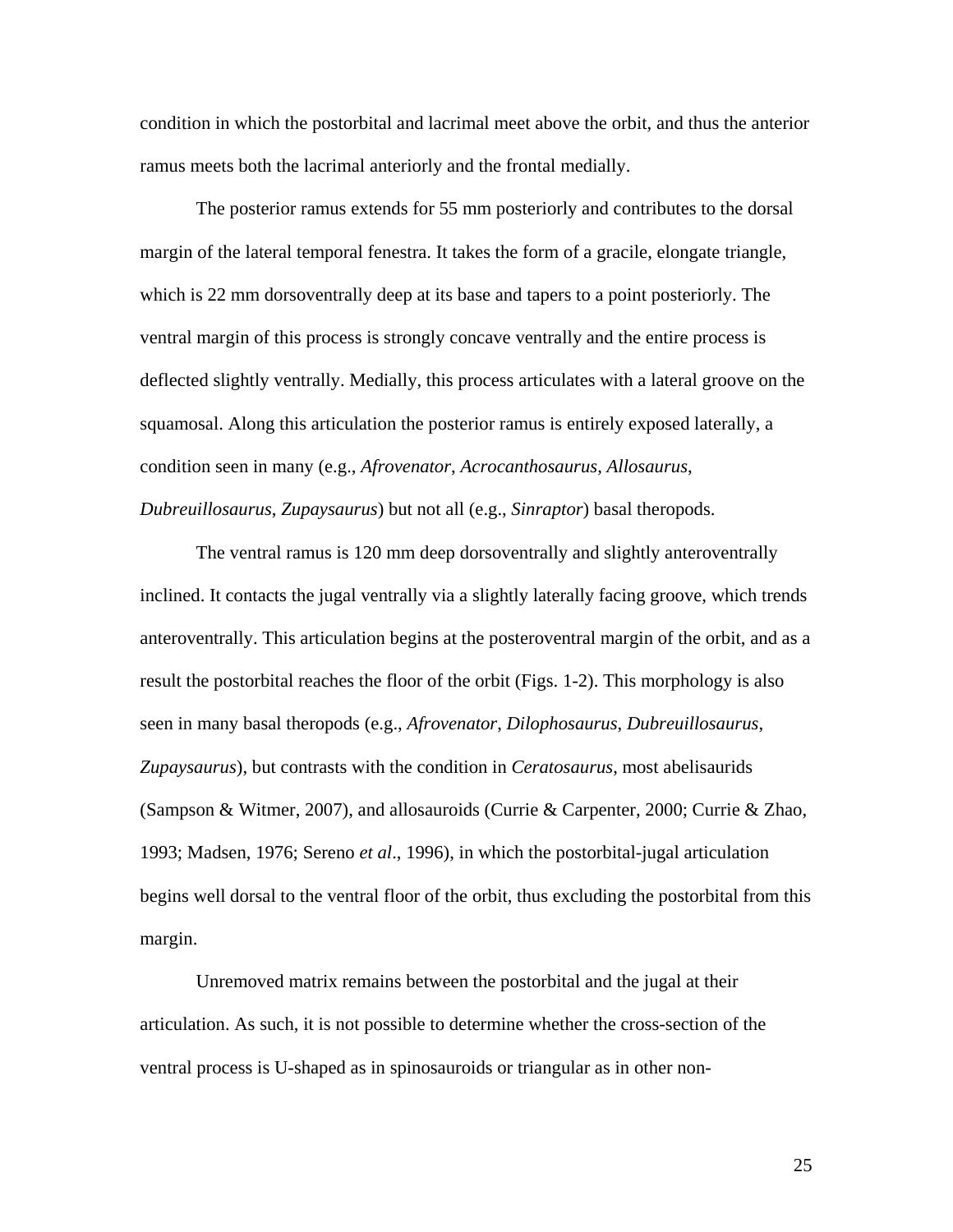coelurosaurian theropods (Sereno *et al*., 1996; Rauhut, 2003). The posterior margin of the ventral process of the postorbital is slightly convex until reaching the jugal articulation, at which point it becomes concave to meet the jugal. The anterior margin is concave for most of its length, but is marked by a slight suborbital projection approximately 40 mm from the floor of the orbit (Fig. 2D, sop). This projection is similar to that in *Sinraptor* (IVPP 10600; Currie & Zhao, 1993), and differs from the more pronounced and discrete projections of carcharodontosaurids (Sereno *et al*., 1996; Chure 2000; Sereno & Brusatte, 2008). Like the corresponding process on the posterior margin of the lacrimal, this projection would have served to delimit the ventral extent of the eyeball. Its ventral position in *Monolophosaurus* indicates that the eyeball was much larger in this taxon than in allosauroids (Currie & Zhao, 1993).

The lateral surface of the postorbital is slightly rugose in the region where the three rami meet ("postorbital body"). This rugosity continues down the anterior margin of the ventral process, whereas the posterior edge of the ventral process and the entire posterior process are weakly excavated by a smooth fossa surrounding the lateral temporal fenestra (Fig. 2D, por, ltfos). This fossa also extends onto adjacent circumtemporal bones, and is demarcated by a very slight change in bone texture. Although the anterior process and postorbital body are somewhat sculptured, they do not exhibit the pronounced rugose texture characteristic of abelisaurids and allosauroids, which expand into the anterior rugosities of *Allosaurus* and *Sinraptor* described above and reach an extreme state in the bulbous orbital "brows" of carcharodontosaurids (Sereno *et al*., 1996; Coria & Currie, 2006; Sereno & Brusatte, 2008). Instead, the postorbital sculpturing of *Monolophosaurus* is similar to that in many other basal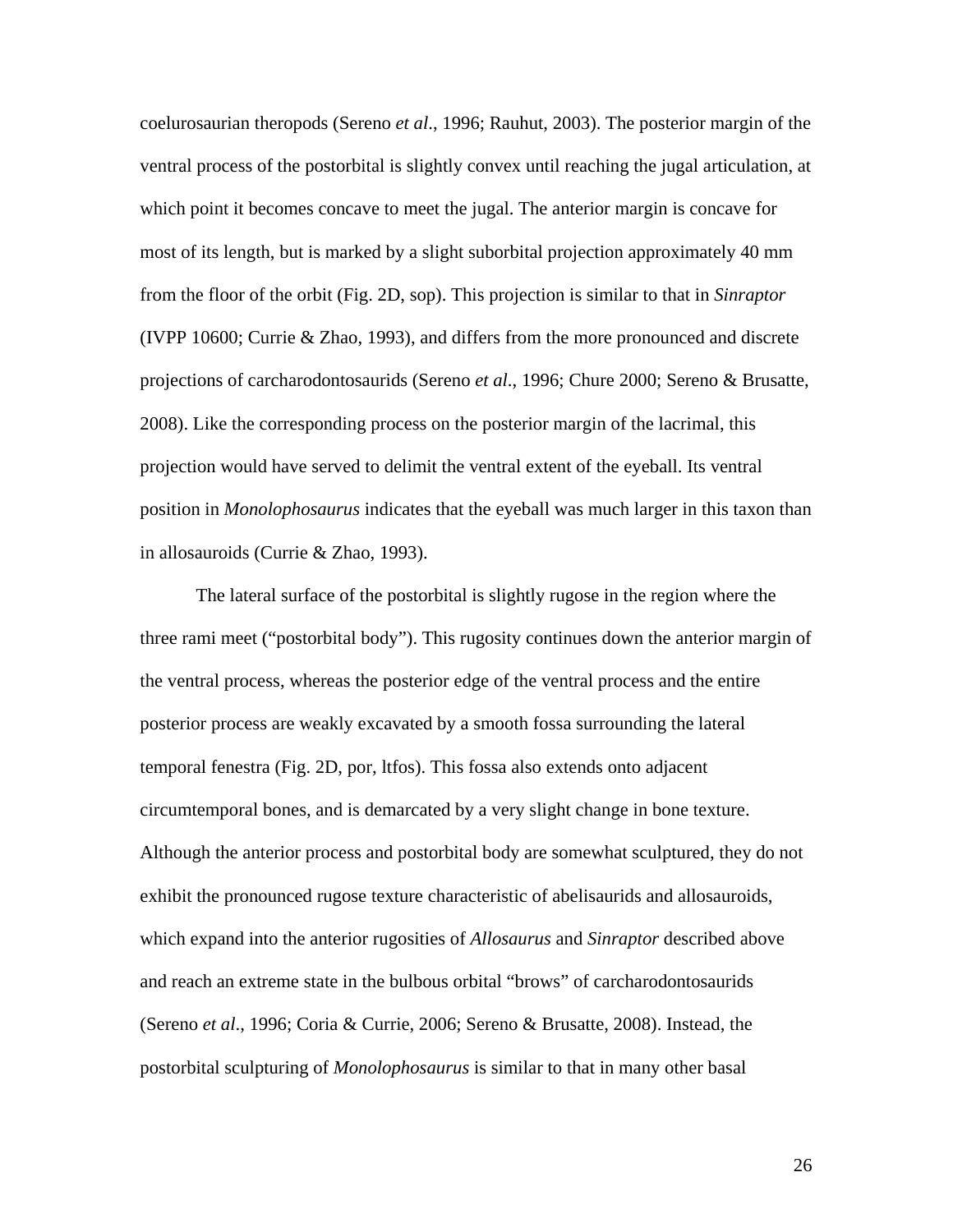theropods (e.g., *Afrovenator*, *Ceratosaurus*, *Cryolophosaurus*, *Dubreuillosaurus*, *Torvosaurus*, *Zupaysaurus*, coelophysids).

Dorsally, the anterior process and postorbital body extend into a medial sheet that contacts the frontal and a narrow wing of the parietal (Fig. 4). The posterior region of the dorsal surface of the postorbital body and the anteromedial corner of the posterior ramus are smoothly excavated by the supratemporal fossa (Fig. 4, stfos). This portion of the fossa is continuous with the supratemporal fossa on the frontal and demarcated anteriorly by an arched ridge.

*Prefrontal*: The prefrontal is a small element in *Monolophosaurus* (Fig. 1-4). It is rectangle-shaped in dorsal view, wedged between the lacrimal and the frontal, and articulates with the nasal medially. The prefrontal contacts only the anterior margin of the frontal and does not appear to make contact with the lateral margin as in most basal theropods (Fig. 4), which is likely correlated with the unique anteroposteriorly-shortened frontals that are autapomorphic of *Monolophosaurus*. Anteriorly the prefrontal contacts the lacrimal in a transversely-straight suture. The lateral margins of both the prefrontal and lacrimal are strongly upturned and rugose at this contact. The prefrontal broadly contributes to the dorsal orbit rim, and is more exposed laterally than the prefrontals of *Allosaurus* (Madsen, 1976) and *Sinraptor* (Currie & Zhao, 1993), as well as the heavily modified elements of abelisaurids and carcharodontosaurids which are hidden laterally by a postorbital-lacrimal articulation and likely fused to the lacrimal (Sereno *et al*., 1996; Sampson & Witmer, 2007; Sereno & Brusatte, 2008).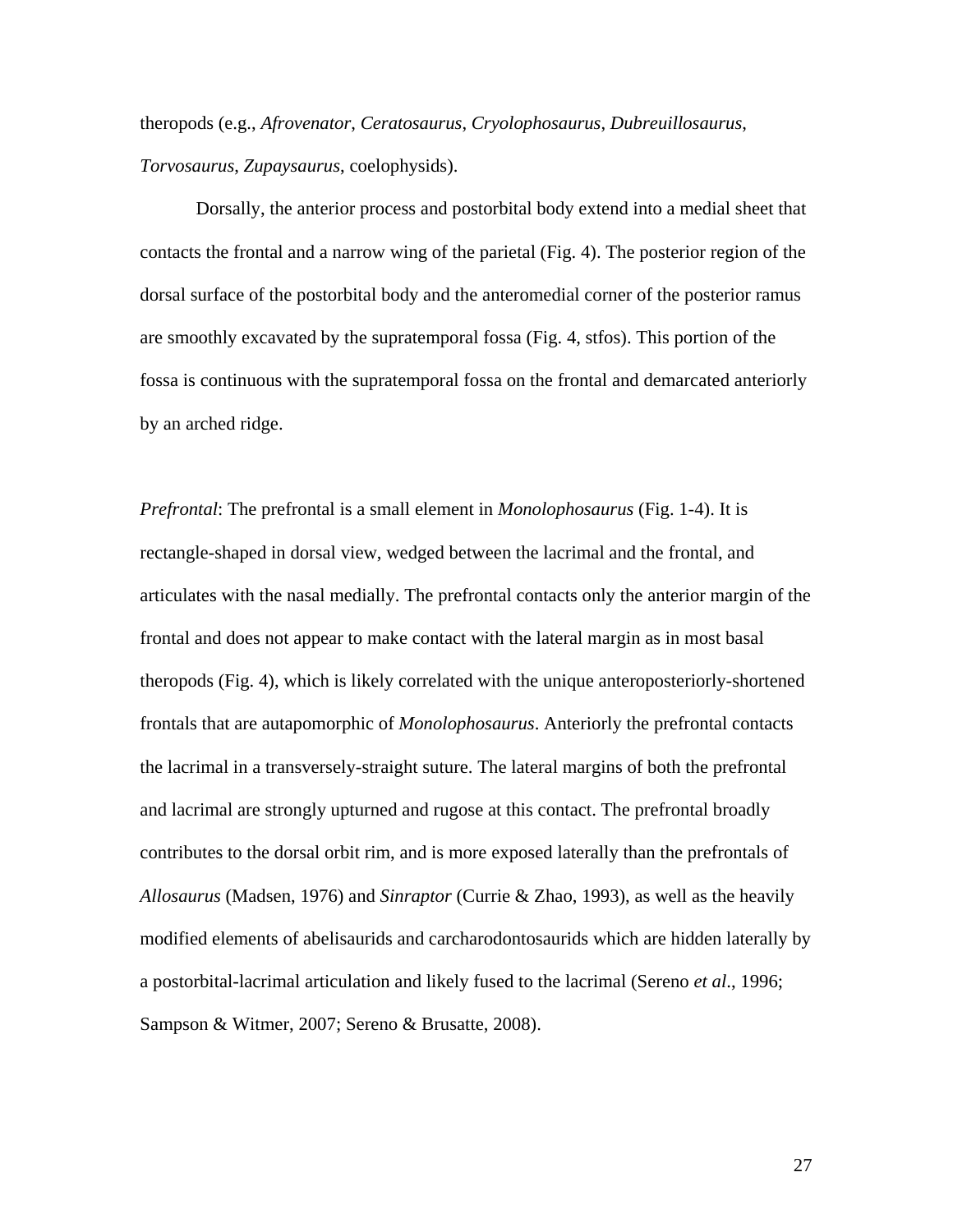*Jugal*: The jugal is tetraradiate as in most basal theropods (Figs. 1-2). It is comprised of anterior and posterior rami, as well as separate dorsal rami for articulation with the lacrimal and postorbital (here termed the lacrimal and postorbital rami, respectively). The entire element is 235 mm long anteroposteriorly, and forms the ventral margin of the orbit and much of the ventral margin of the lateral temporal fenestra, and also makes a narrow contribution to the posteroventral corner of the antorbital fenestra.

The anterior ramus is 120 mm long, and extends from the posterior margin of the antorbital fenestra to the ventral margin of the orbit. It meets the maxilla anteriorly via a posteroventrally-inclined articulation, which narrowly excludes the lacrimal from contacting the maxilla in this region (Fig. 2D). A similar morphology is seen in many basal theropods (e.g., abelisaurids: Sampson & Witmer, 2007; allosauroids: Currie & Zhao, 1993, Sereno *et al*., 1996, Currie & Carpenter, 2000; *Afrovenator*: Sereno *et al*., 1994; *Dilophosaurus*: Welles, 1984), whereas other taxa exhibit a broad maxilla-lacrimal contact in this region (*Allosaurus*: Madsen, 1976; *Ceratosaurus*: Madsen & Welles, 2000; *Torvosaurus*: Britt, 1991; *Zupaysaurus*: Ezcurra, 2007; coelophysids: Colbert, 1989). The jugal of *Monolophosaurus* contributes to the posteroventral margin of the antorbital fenestra, as in other taxa without a maxilla-lacrimal contact (Fig. 2D). However, this contribution is slight in *Monolophosaurus*, measuring approximately 20 mm. A similar condition is figured in *Afrovenator* (Sereno *et al*., 1994:fig 2), and differs from the much more extensive jugal contributions to the antorbital fenestra seen in most other taxa.

The dorsal margin of the anterior ramus rises slightly dorsally into the plate-like lacrimal ramus, which meets the lacrimal in an approximately horizontal butt joint. This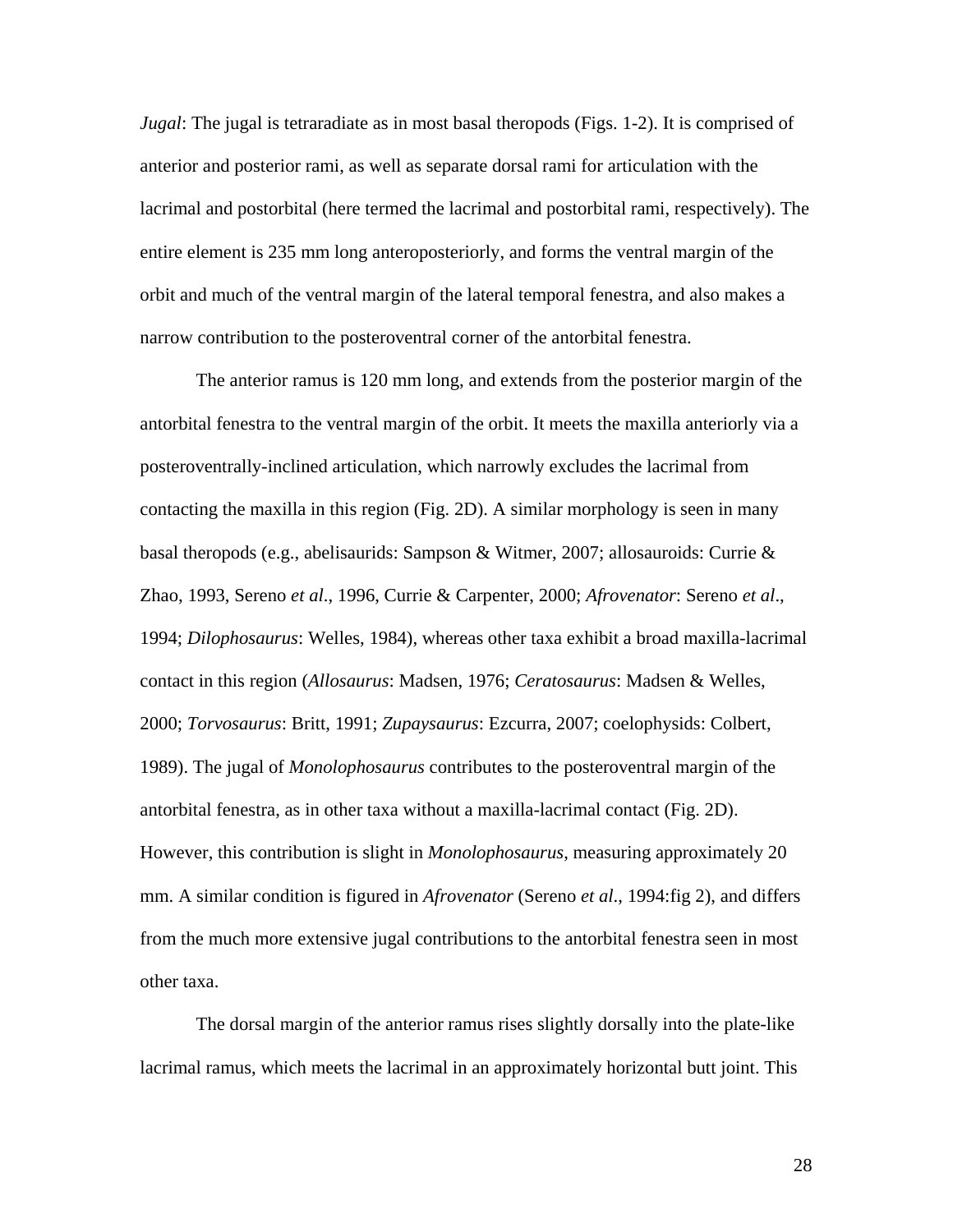ramus is dorsoventrally short as in *Acrocanthosaurus* (Currie & Carpenter, 2000), *Afrovenator* (Sereno *et al*., 1994), *Carcharodontosaurus* (Sereno *et al*., 1996), *Ceratosaurus* (Madsen & Welles, 2000; Sampson & Witmer, 2007), *Zupaysaurus* (Ezcurra, 2007), and coelophysids (Colbert, 1989), whereas it is more dorsoventrally expanded in *Allosaurus* (Madsen, 1976), *Carnotaurus* (Bonaparte *et al*., 1990), *Dilophosaurus* (Welles, 1984), *Majungasaurus* (Sampson & Witmer, 2007), and *Sinraptor* (Currie & Zhao, 1993).

The postorbital ramus extends 80 mm dorsally to meet the postorbital via an elongate scarf joint. This articulation is slightly laterally exposed dorsally, but ventrally the postorbital wraps around the jugal to articulate with the medial surface of the ramus, similar to the condition described in *Sinraptor* (Currie & Zhao, 1993). In *Monolophosaurus* the postorbital ramus is shaped like an elongate triangle that is slightly inclined posteriorly; it is 25 mm long anteroposteriorly at its base but tapers dorsally to a thickness of seven millimeters. This process is only narrowly separated from the lacrimal ramus, thereby resulting in a narrow ventral margin of the orbit, which essentially tapers to a point. As in most theropods the postorbital ramus is slender, not anteroposteriorly expanded and plate-like as in *Acrocanthosaurus* (Currie & Carpenter, 2000), *Cryolophosaurus* (Smith *et al*., 2007), and *Torvosaurus* (Britt, 1991). Moreover, the postorbital ramus of *Monolophosaurus* does not contact the squamosal and constrict the lateral temporal fenestra as described in *Cryolophosaurus* (Smith *et al*., 2007).

The posterior ramus is 75 mm long and bifurcates posteriorly to receive the anterior ramus of the quadratojugal. The dorsal prong forms most of the concave ventral border of the lateral temporal fenestra, and is much shorter than the ventral prong, as it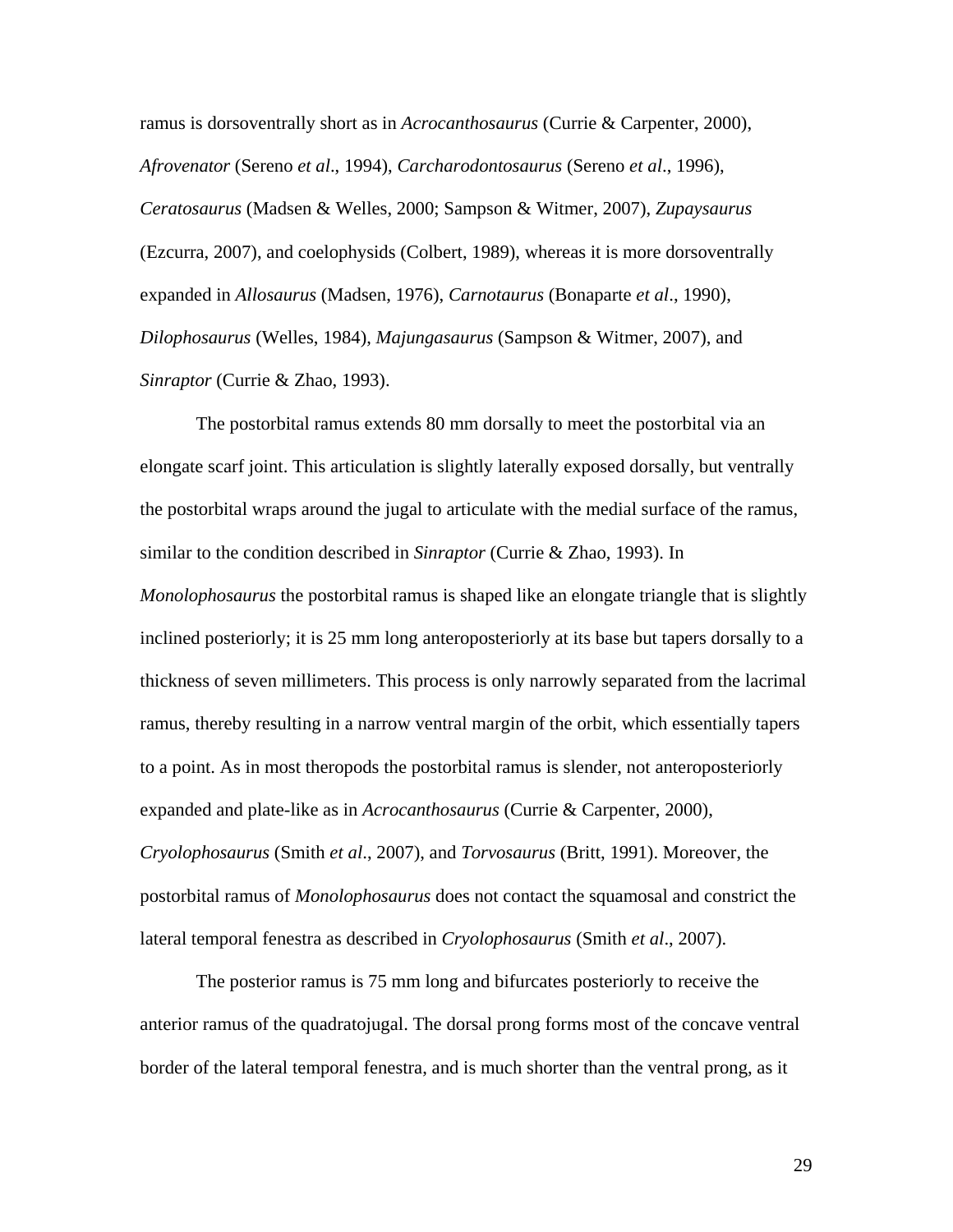only extends 40 mm posteriorly. The dorsal prong is also shortened in most basal theropods (e.g., *Acrocanthosaurus*: Currie & Carpenter, 2000; *Allosaurus*: Madsen, 1976; *Coelophysis*: Ezcurra, 2007; *Sinraptor*: Currie & Zhao, 1993; *Zupaysaurus*: Ezcurra, 2007), whereas the prongs are of approximately equal length in *Ceratosaurus* (Madsen & Welles, 2000) and abelisaurids (Sampson & Witmer, 2007).

Externally, the lateral surface of the jugal is strongly convex ventral to the orbit, a condition seen in other theropods with jugal pneumaticity (e.g., *Carcharodontosaurus*: SGM-Din 1; *Sinraptor*: IVPP 10600), but absent in those theropods without pneumatic jugals (e.g., *Allosaurus*: Madsen, 1976; *Ceratosaurus*: Madsen & Welles, 2000; *Cryolophosaurus*: FMNH PR1821; *Majungasaurus*: FMNH PR 2100, Sampson & Witmer, 2007; *Zupaysaurus*: Ezcurra, 2007). The lateral surface of this convex region is generally smooth and is not expanded into a rugose boss. However, a slightly rugose depression is present ventral to the postorbital ramus (Fig. 2D, jrug), and the posterior ramus is marked by numerous fine, anteroposteriorly-inclined striations.

The anterior portion of the lacrimal ramus and the anterodorsal region of the anterior ramus are smoothly excavated by the antorbital fossa. The ventral rim of the fossa is sharp and approximately straight horizontally, and floors a small pneumatopore in the posteroventral corner of the fossa (Fig. 1, 2D, jfor). This oval-shaped pneumatopore opens anterodorsally into the fossa, and is much larger on the left side. Pneumatopores of a similar morphology and position are known in other basal theropods, and jugal pneumaticity is considered a synapomorphy of Tetanurae by some authors (e.g., Sereno *et al*., 1996; Allain, 2002). External evidence of pneumaticity is lacking in *Ceratosaurus* (Madsen & Welles, 2000), *Cryolophosaurus* (Smith *et al*., 2007),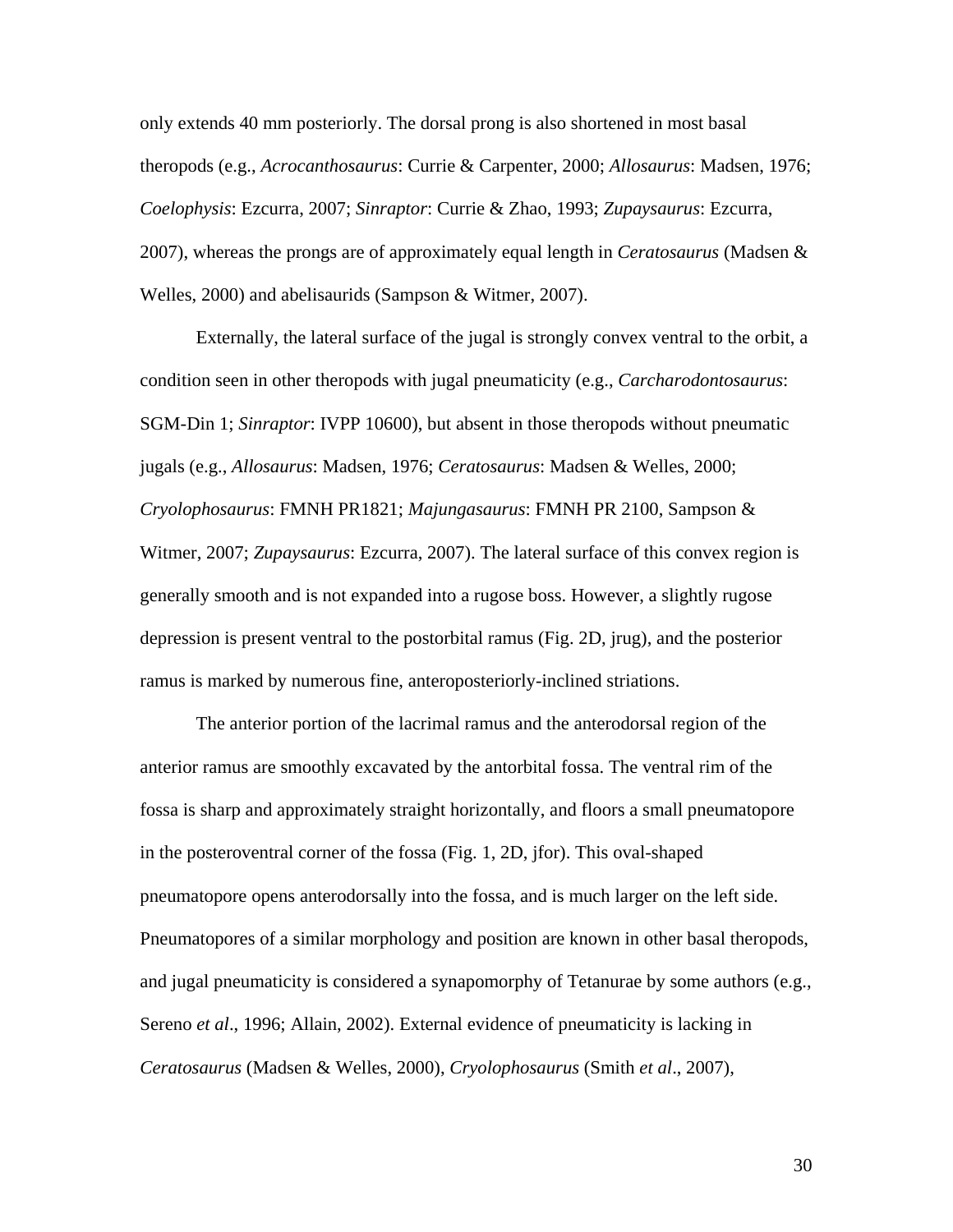*Dilophosaurus*, *Zupaysaurus*, and abelisaurids (Sampson & Witmer, 2007), but is present in most allosauroids and some coelurosaurs (Sereno *et al*., 1996, Holtz *et al*., 2004). Allain (2002) describes evidence of jugal pneumaticity in *Dubreuillosaurus*, but the specimen (MNHN 1998-13 RJN 10) is heavily weathered and the more complete right jugal (RJN 11) is not swollen laterally. Similarly, Sereno *et al*. (1994) describe and figure a jugal pneumatopore in *Afrovenator*, but our observation of casts (UC OBA 1) confirms that the jugal was not pneumatic, as no clear pneumatopore is visible and the element is plate-like, not strongly swollen as in all theropods with jugal pneumaticity.

An additional opening, which may be pneumatic in nature, is present on the lacrimal ramus of the right jugal (Fig. 2D, 3, jaf). This opening takes the form of a distinct, deep circular excavation that is bordered ventrally by a narrow fossa. It has a diameter of nine millimeters, and is thus much larger than the pneumatopore in the posteroventral corner of the antorbital fossa, which only has a diameter of three millimeters on the right side. This accessory opening is absent on the left jugal, which is penetrated by a much larger single pneumatopore, and to our knowledge has not been reported in other theropods. However, given the variability of pneumatic features and its presence on only one side of the skull, we hesitate to regard this opening as an autapomorphy of *Monolophosaurus*.

The ventral margin of the jugal is concave for a small length anteriorly before expanding into a convex cornual process underneath the orbit (Fig. 2D, jcp). Although this process is sculptured by dorsoventrally-oriented striations it is not as rugose or distinct as in tyrannosaurids (Carr, 1999). A similar process is present in other basal theropods, and differs from the more expansive and bulbous cornual projection of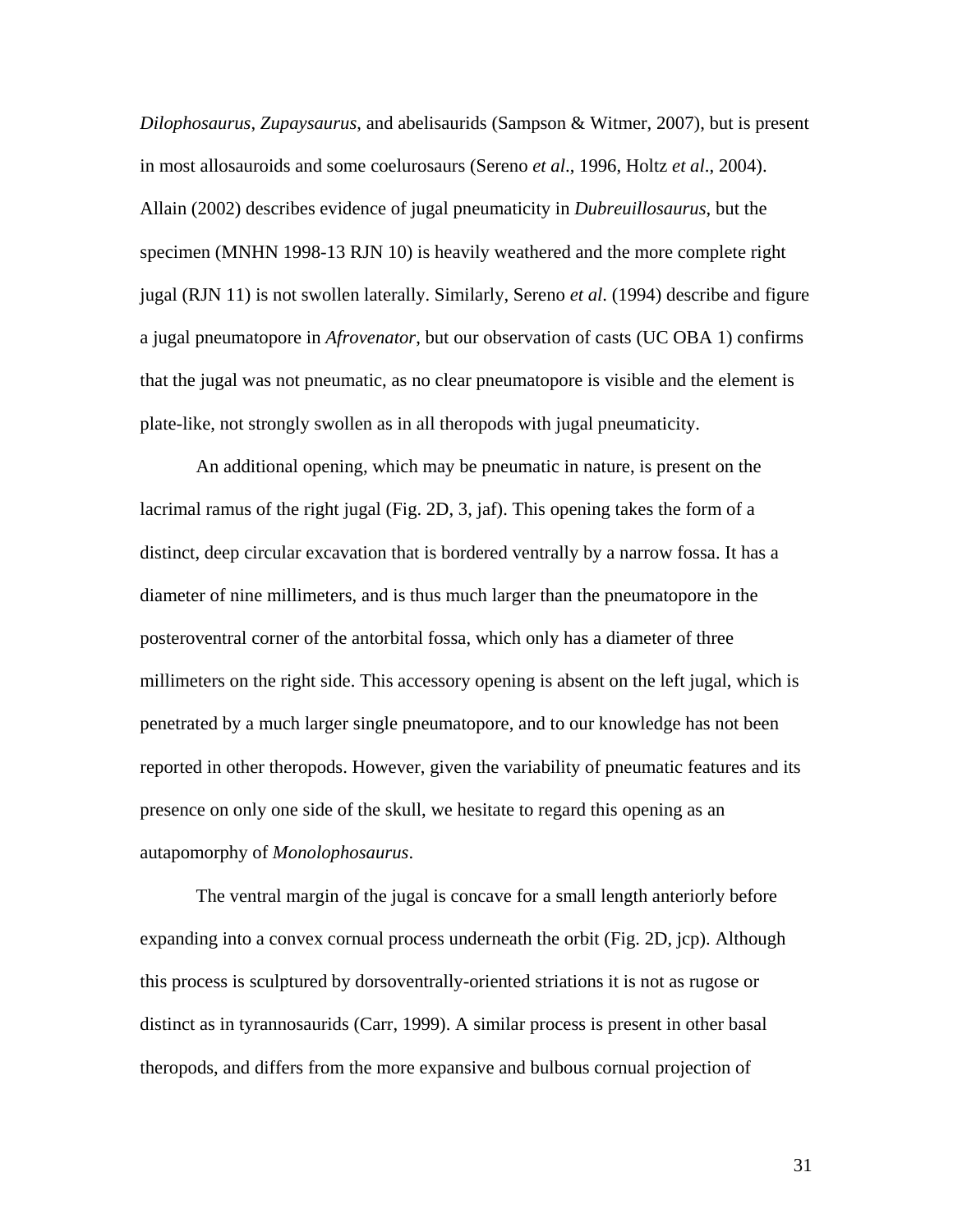*Allosaurus* (Madsen, 1976). Posterior to this process the ventral margin becomes concave again in the region of its contact with the quadratojugal.

*Quadratojugal*: The quadratojugal is roughly L-shaped as in most theropods, and forms much of the posterior and ventral margins of the lateral temporal fenestra (Figs. 1, 2, 5). It is comprised of two principal processes: a dorsal ramus that contacts the squamosal and quadrate and an anterior ramus that articulates with the jugal. Additionally, the posteroventral corner of the quadratojugal projects slightly posteriorly and almost completely covers the condyles of the quadrate laterally in the region of the jaw articulation. However, this projection does not take the form of a discrete, tab-like process as in *Acrocanthosaurus* (Currie & Carpenter, 2000), *Allosaurus* (Madsen, 1976), and some abelisaurids (*Carnotaurus*: Bonaparte *et al*., 1990; *Majungasaurus*: Sampson & Witmer, 2007).

The dorsal ramus is broad and slightly expands dorsally, unlike the dorsallytapering condition of *Dubreuillosaurus* (Allain, 2002) and coelophysids (Tykoski & Rowe, 2004). Both anterior and posterior margins are concave as in most theropods. In contrast, the anterior margin of some abelisaurids is convex (Sampson & Witmer, 2007). The dorsal ramus of *Monolophosaurus* is oriented anterodorsally at an angle approximately 25 degrees from vertical. As a result, it protrudes anteriorly into the lateral temporal fenestra, thus constricting the fenestra at midheight (Fig. 5, pro). Most of this constriction is formed by the corresponding anteroventrally-oriented ventral ramus of the squamosal, which contacts the quadratojugal in this region. This contact takes the form of a 37-mm-long, posterodorsally-inclined, rugose suture that is nearly coossified (Fig. 5). Broad contact between the squamosal and quadratojugal is seen in most theropods,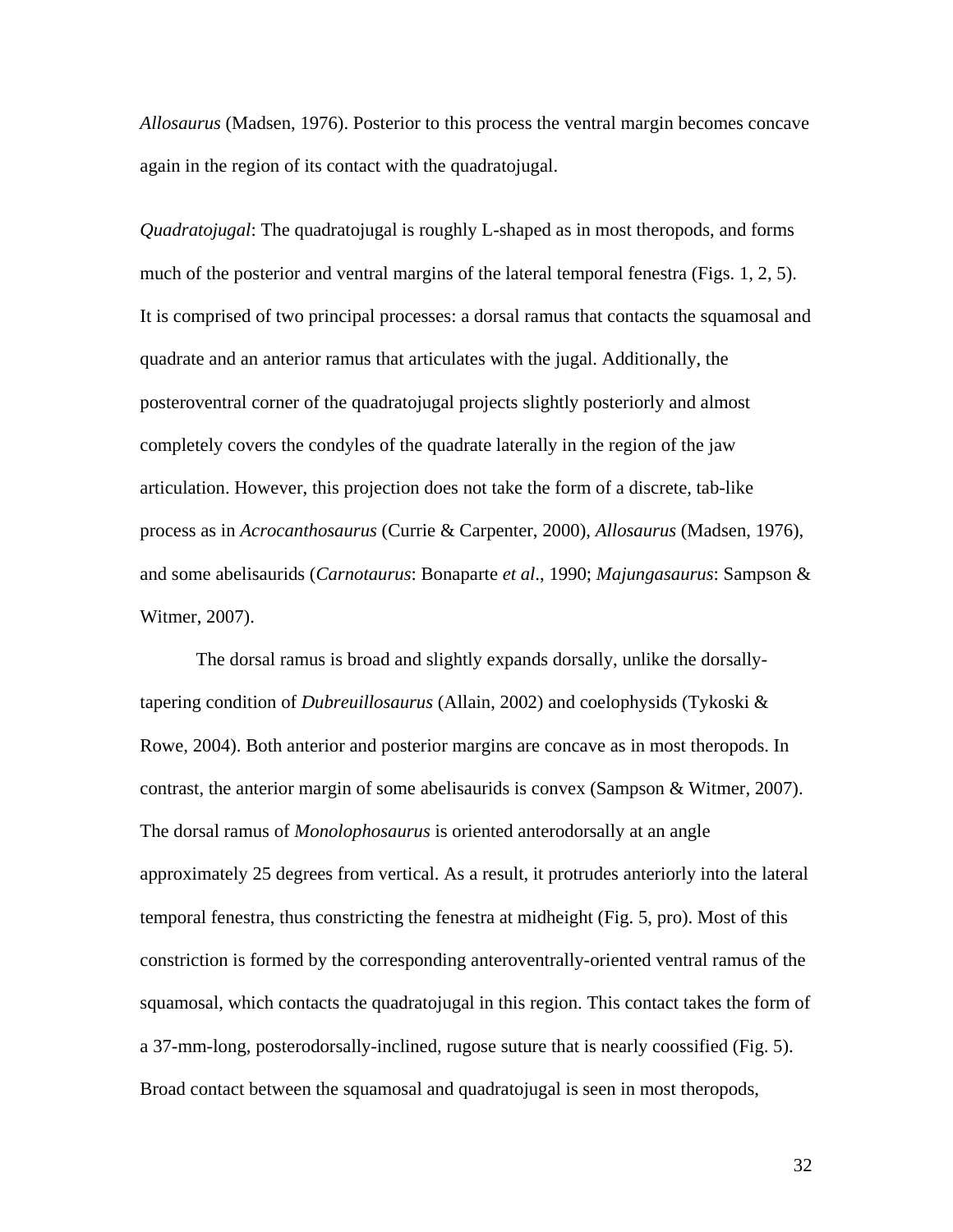including *Zupaysaurus* (Ezcurra, 2007), allosauroids (Madsen, 1976; Currie & Zhao, 1993; Currie & Carpenter, 2000), and apparently spinosauroids (Allain, 2002; Sues *et al*., 2002) and *Cryolophosaurus* (Smith *et al*., 2007). However, many basal theropods exhibit only slight contact or lack such contact altogether (e.g., *Ceratosaurus*: Madsen & Welles, 2000; *Dilophosaurus*: Welles, 1984; abelisaurids: Sampson & Witmer, 2007; coelophysids: Tykoski & Rowe, 2004), a morphology also seen in *Eoraptor* (Sereno *et al*., 1993) and *Herrerasaurus* (Sereno & Novas, 1993).

Posterior to the quadratojugal-squamosal contact the quadrate cotylus is exposed laterally, and its anterior margin contacts the dorsal ramus of the quadratojugal (Fig. 5, q). However, ventral to this exposure the quadrate twists such that its anterolateral margin articulates with the medial surface of the dorsal ramus of the quadratojugal. The quadrate is hidden in lateral view across this contact, but again becomes exposed laterally for a slight 6-mm-long margin at the posteroventral corner of the quadratojugal. Thus, contra the reconstruction of Zhao  $\&$  Currie (1993: fig 1), it is the quadrate that forms the posteroventral corner of the cranium in lateral view (Fig. 5, q). Although the quadratojugal approaches the jaw articulation it does not contribute to it, similar to the condition in other theropods.

The anterior ramus projects 94 millimeters anteriorly, to a point level with the midpoint of the ventral ramus of the postorbital (Fig. 2). Therefore, this ramus projects farther anteriorly than the anterior margin of the lateral temporal fenestra as in *Dilophosaurus* (Welles, 1984) and *Zupaysaurus* (Ezcurra, 2007). However, this is unlike the condition in most other basal theropods (e.g., *Allosaurus*: Madsen, 1976; *Cryolophosaurus*: Smith *et al*., 2007; *Dubreuillosaurus*: Allain, 2002; *Sinraptor*: Currie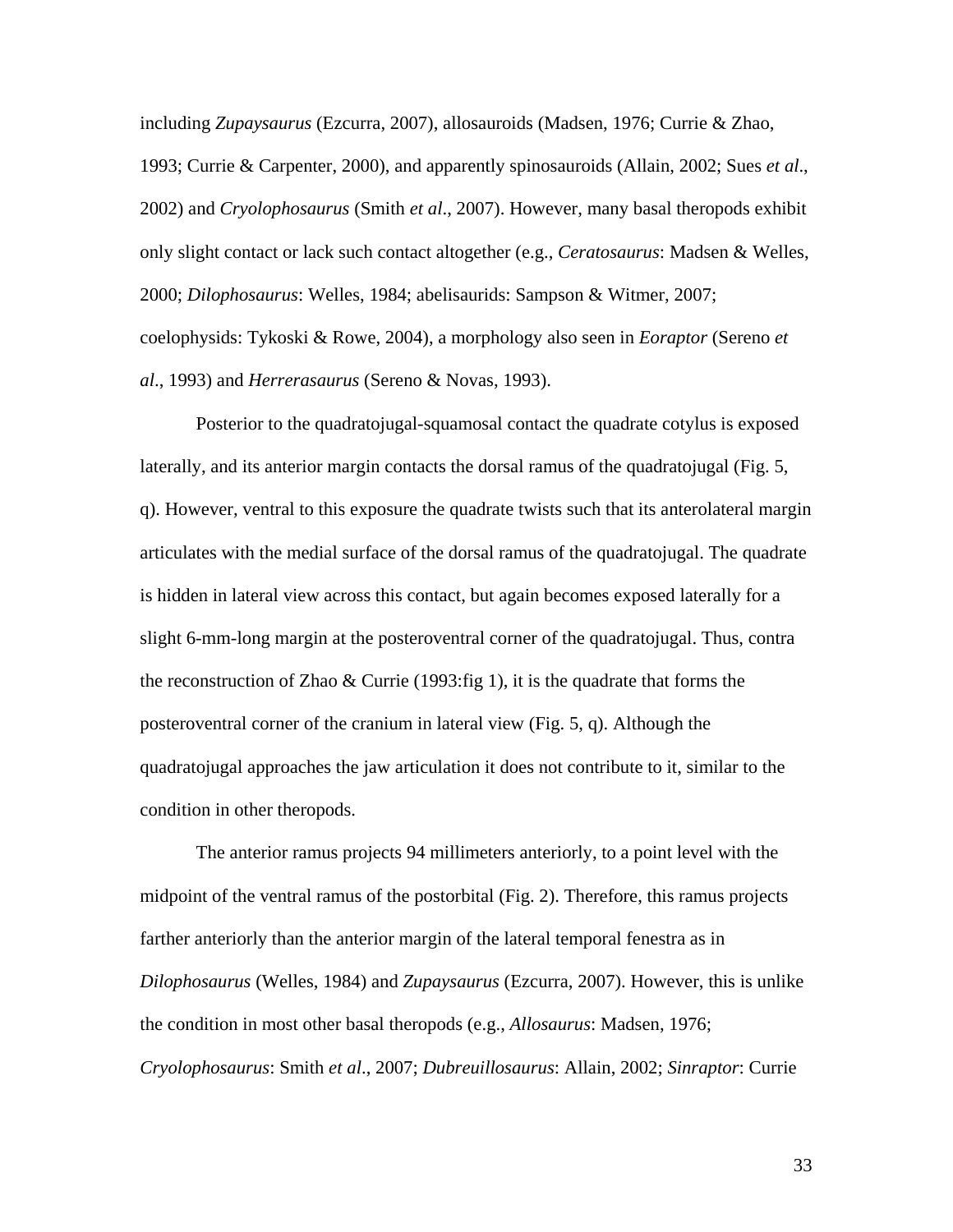& Zhao, 1993; coelophysids: Tykoski & Rowe, 2004), in which the anterior ramus terminates ventral to the lateral temporal fenestra. The anterior rami of *Ceratosaurus* (Madsen & Welles, 2000, Sampson & Witmer, 2007) and *Majungasaurus* (Sampson & Witmer, 2007) are greatly expanded and nearly extend anterior to the lateral temporal fenestra, but fall slightly short. In *Monolophosaurus* the anterior ramus tapers to a narrow point anteriorly, where it is wedged between the dorsal and ventral prongs of the posterior ramus of the jugal. A similar morphology is seen in *Ceratosaurus* (Sampson & Witmer, 2007), *Dilophosaurus* (Welles, 1984), *Dubreuillosaurus* (Allain, 2002), *Sinraptor* (Currie & Zhao, 1993), *Zupaysaurus* (Ezcurra, 2007), and coelophysids (Tykoski & Rowe, 2004). In contrast, the anterior ramus of *Acrocanthosaurus* (Currie & Carpenter, 2000), *Allosaurus* (Madsen, 1976), and abelisaurids is deeper and does not strongly taper anteriorly (Sampson & Witmer, 2007).

The lateral surface of the quadratojugal is generally smooth and unsculptured. An anterodorsally-oriented step, beginning 25 mm ventral to the anterior point of the squamosal contact, demarcates a shallow fossa surrounding the lateral temporal fenestra (Figs. 2, 5, ltfos). This fossa continues ventrally on the ventral ramus and excavates the anterodorsal corner of the anterior ramus. Here it dissipates anteriorly, such that its ventral border becomes confluent with the dorsal margin of the anterior ramus. Thus, the fossa continues anteriorly on the dorsal prong of the posterior ramus of the jugal but is not present on the anterior process of the quadratojugal for most of its length.

*Squamosal*: The squamosal (Figs. 1, 2, 5) is comprised of three principal processes visible in lateral view: an anterior ramus that bifurcates to articulate with the postorbital,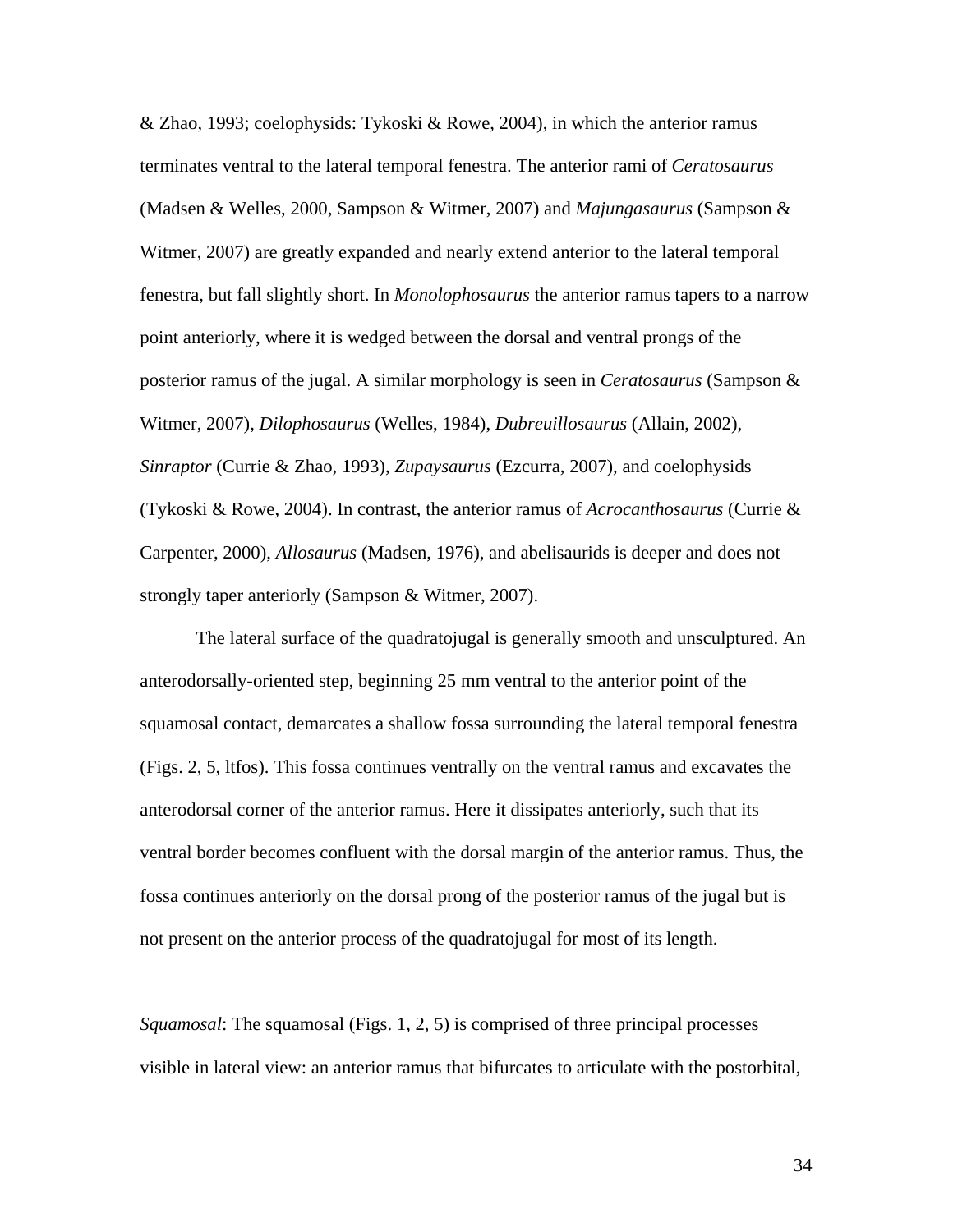a ventral ramus that articulates with the quadratojugal and quadrate, and a downturned posterior ramus that also contacts the quadrate. As in many basal theropods, the "dorsal" surface of the squamosal is oriented posterodorsally. In *Monolophosaurus* the dorsal surface is angled at approximately 45 degrees posteriorly from the remainder of the skull roof, and as a result the ventral ramus projects anteriorly into the lateral temporal fenestra (Fig. 5, pro) and the posterior ramus is oriented nearly ventrally, a condition exaggerated by the downturned distal end of this process (Fig. 5, sqpp). However, for ease of comparison with other theropods, we use traditional terms such as "dorsal surface" and "ventral ramus."

The anterior process is 57 mm long and bifurcates anteriorly to articulate with the posterior ramus of the postorbital. This bifurcation divides the anterior process into separate dorsal and ventral prongs across its entire length. These prongs extend anteriorly to the same level, and terminate at the anterior margin of the lateral temporal fenestra. Thus, it is the squamosal that forms the entire dorsal margin of the fenestra. The dorsal surface of the ventral prong becomes prominent posteriorly and gives rise to a thin ridge that overhangs the remainder of the squamosal by approximately four millimeters (Fig. 5, sqs). This ridge is laterally-facing as in most theropods, not downturned as is autapomorphic for *Eustreptospondylus* (OUMNH J.13558; Sadlier *et al*., 2008). Ventral to this ridge the ventral prong is extensively excavated by a deep fossa, which continues ventrally before terminating against an anteroventrally-oriented step on the dorsal portion of the ventral process. This fossa is deepest immediately ventral to the ridge, and surrounds much of the squamosal contribution to the lateral temporal fenestra. The dorsal prong is marked by numerous linear striations that generally follow the long axis of the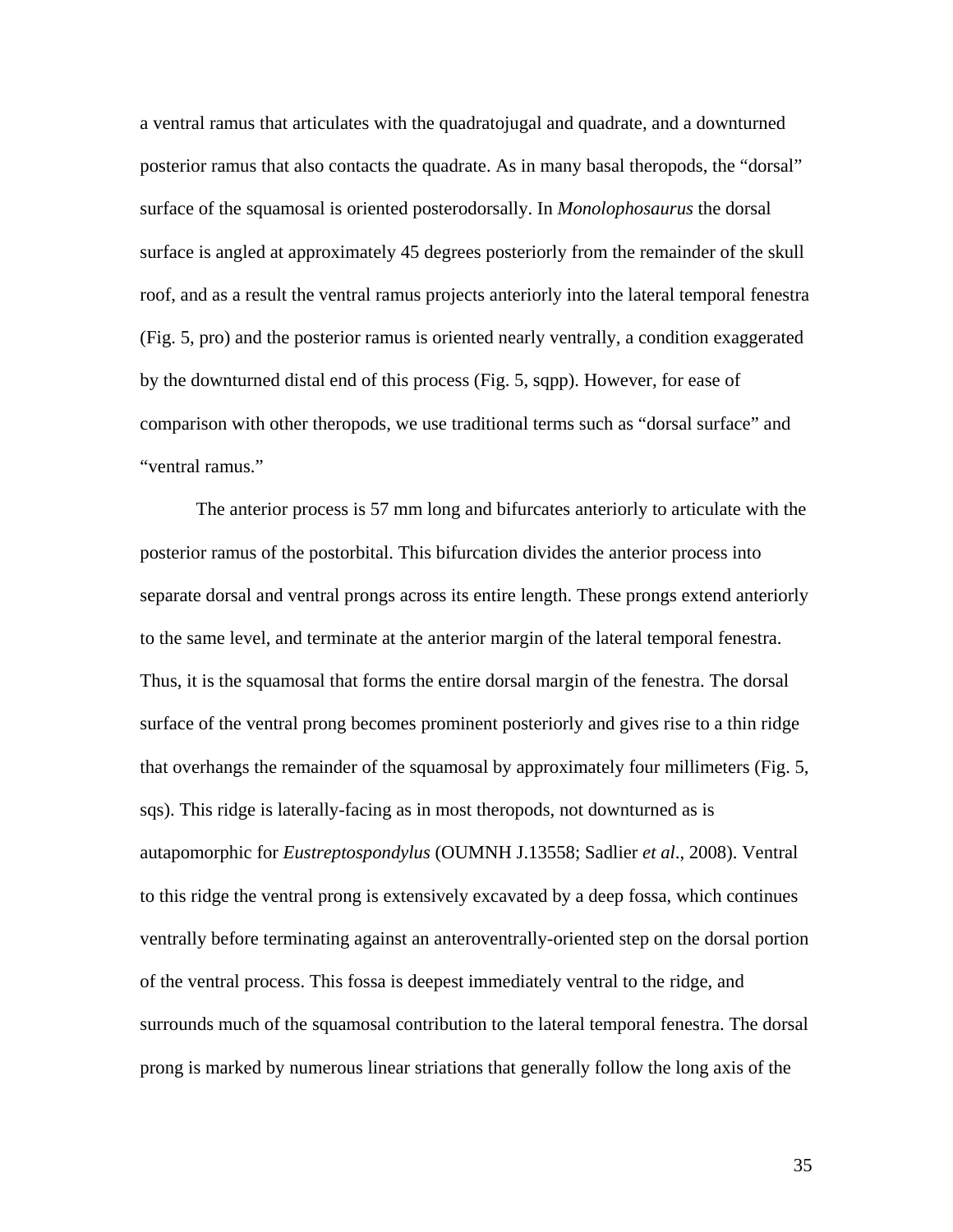ramus. This prong forms the posterior region of the lateral margin of the supratemporal fenestra.

As described above, the ventral ramus is oriented anteroventrally, and makes contact with the quadratojugal and the quadrate cotylus, which fits in between this ramus and the downturned posterior ramus. The ventral process is anteroposteriorly expanded and plate-like, and makes broad contact with the quadratojugal. Immediately posterior to this contact, the quadrate articulates with the ventral process for approximately seven millimeters, following the same trend as the quadratojugal contact.

Together, the inclined ventral ramus of the squamosal and dorsal ramus of the quadratojugal project into the lateral temporal fenestra, constricting this opening to approximately 60% of its maximum anteroposterior length (Fig. 5, pro). Most of this constriction is formed by the ventral ramus of the squamosal, which projects so strongly anteriorly (approximately 40 degrees from vertical) that the quadratojugal articulates with a bone surface that appears to be equivalent to the posterior margin of this ramus in more basal theropods (e.g., *Ceratosaurus*: Sampson & Witmer, 2007; abelisaurids: Sampson & Witmer, 2007; coelophysids: Colbert, 1989; Tykoski & Rowe, 2004). A similar condition is present in *Zupaysaurus* (Ezcurra, 2007), but differs from the morphology in other basal theropods with a constricted lateral temporal fenestra. In these taxa (e.g.,

*Acrocanthosaurus*: Currie & Carpenter, 2000; *Allosaurus*: Madsen, 1976) the articulating processes on the squamosal and quadratojugal project into the fenestra to the same degree and the quadratojugal clearly articulates with the ventral margin of the ventral ramus of the squamosal. The ventral ramus of *Monolophosaurus* is marked by a small kink (Figs.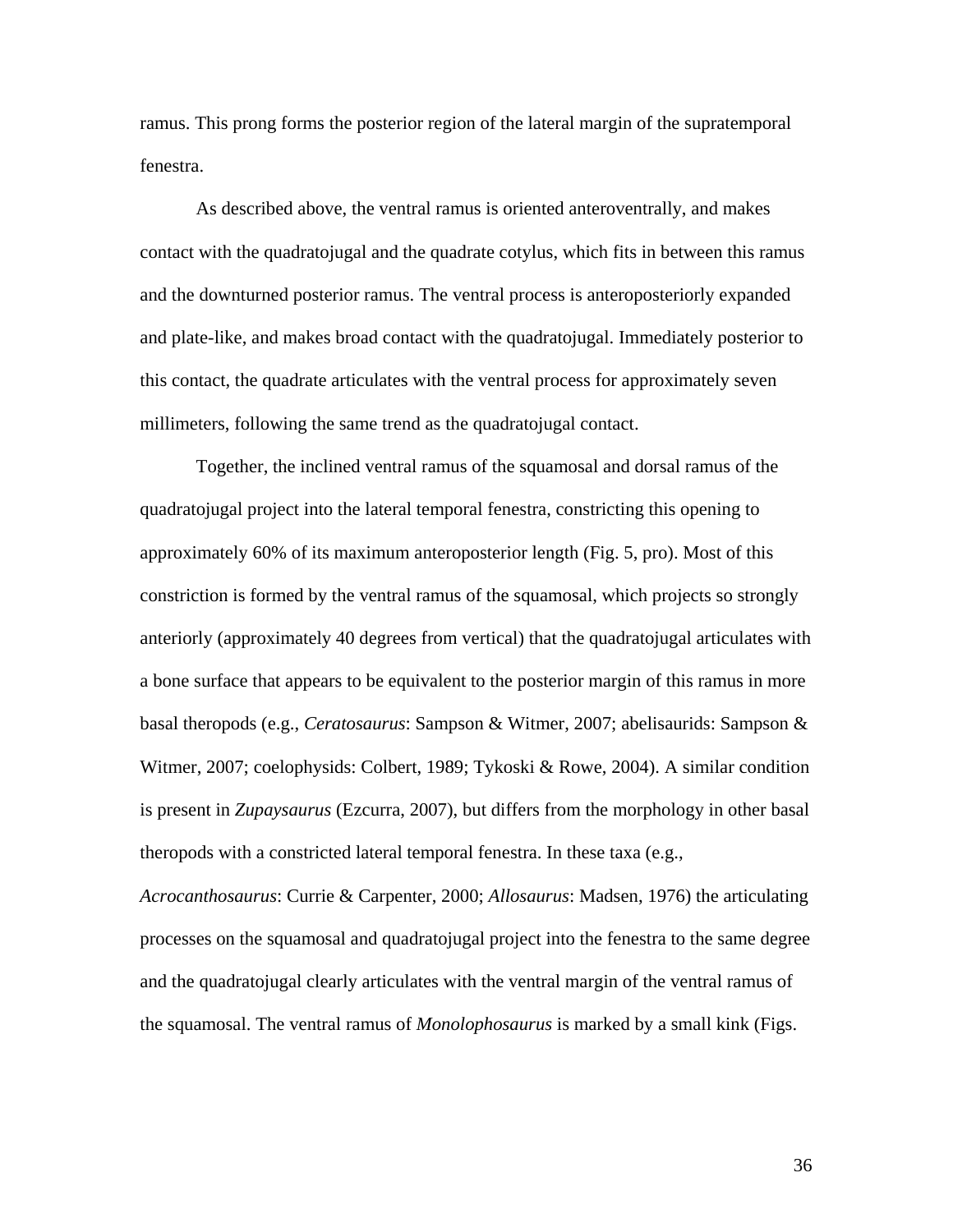2D, 5 sqk), which is not as pronounced as the autapomorphic process of *Zupaysaurus* (Ezcurra, 2007:fig 3). A similar kink is unknown in other basal theropods.

The posterior ramus projects posteroventrally and turns slightly anteriorly at its distal end (Fig. 5, sqpp). This process is smaller than the ventral ramus, measuring 15 mm in maximum length in lateral view (compared to 20 mm for the ventral ramus), and terminates 15 mm dorsally to the ventral ramus. This contrasts with the condition in *Acrocanthosaurus* (Currie & Carpenter, 2000), *Allosaurus* (Madsen, 1976), and *Ceratosaurus* (Sampson & Witmer, 2007), in which the posterior ramus is expanded and downturned to such a degree that it extends to the same ventral level as the ventral process. *Monolophosaurus* also differs from coelophysids (Tykoski & Rowe, 2004) and abelisaurids (Sampson & Witmer, 2007), in which this ramus generally is rod-like and projects posteriorly, sometimes with a slight downturn. Instead, the morphology of *Monolophosaurus* is broadly similar to that in *Afrovenator* (Sereno *et al*., 1994), *Dilophosaurus* (Welles, 1984), *Dubreuillosaurus* (Allain, 2002), *Sinraptor* (Currie & Zhao, 1993), and *Zupaysaurus* (Ezcurra, 2007), in which the posterior ramus is slightly expanded and moderately downturned.

Unfortunately, the articulated nature of the skull precludes detailed observation of the articular surfaces for the parietal and paroccipital processes. However, it is clear that the squamosal only makes slight contact with the parietal medially (Zhao  $\&$  Currie, 1993:fig 1). In fact, in posterior view, the squamosal and parietal are almost entirely separated by a narrow cleft extending posteroventrally from the supratemporal fenestra. This cleft may represent a remnant of the posttemporal fenestra, an opening between the parietal, squamosal, and paroccipital processes in many sauropsids that may have housed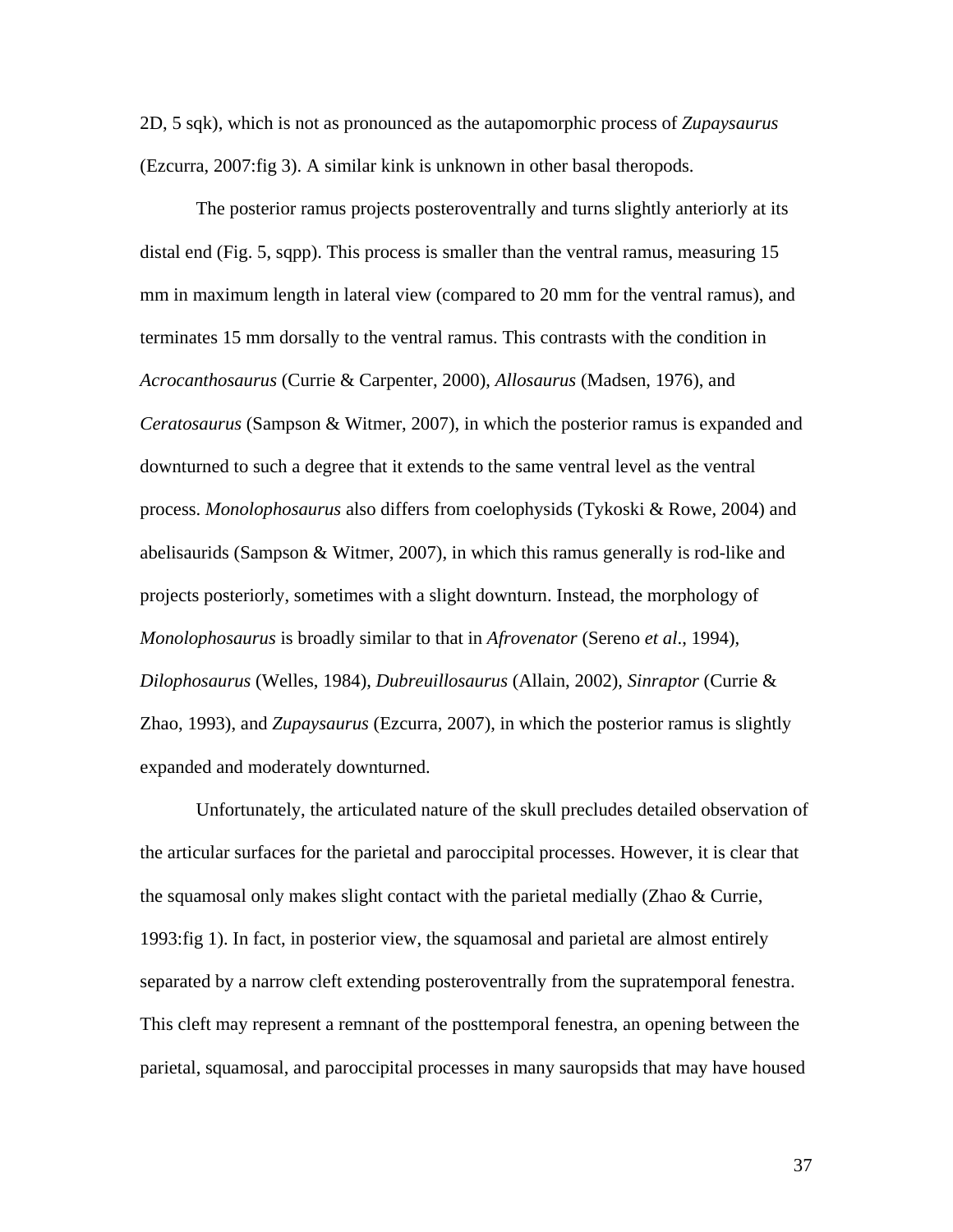the dorsal head vein (Sampson & Witmer, 2007). This opening is reduced in dinosaurs primitively (Benton, 2004) and entirely lost in most dinosaurs, but appears to be present as a small remnant in *Majungasaurus* (Sampson & Witmer, 2007).

*Frontal*: As with other skull elements, few details of the frontal can currently be observed due to the embedded mount. However, photographs taken before the mounting of the specimen reveal the frontal to be a highly unique and autapomorphic element in *Monolophosaurus* (Zhao & Currie, 1993:fig 1). Uniquely among theropods, the associated frontals of *Monolophosaurus* are rectangular in dorsal view and much wider than long, with a width:length ratio of 1.67. Associated frontals that are wider than long are sometimes considered a synapomorphy of Neotetanurae (Allosauroidea + Coelurosauria; e.g., Smith *et al*., 2007). However, the condition in *Monolophosaurus* is extreme compared to basal neotetanurans, as taxa such as *Acrocanthosaurus*, *Allosaurus*, and *Sinraptor* possess frontals only slightly wider than long (width:length ratios between 1.05-1.35). Furthermore, frontals in these taxa are generally triangular, and taper in width somewhat anteriorly. Thus, the wide, rectangular frontals of *Monolophosaurus* are autapomorphic.

In dorsal view, the frontal is relatively flat and unsculptured, unlike the nasals, lacrimals, and premaxillae that comprise the cranial crest. The anterior edge of the frontal does rise slightly anteriorly to articulate with the nasals (Figs. 3, 4, fcr), but for the most part does not contribute to the crest. The posterolateral corner of the frontal is excavated by the supratemporal fossa, which is widely exposed in dorsal view (Fig. 4, stfos), unlike the condition in derived carcharodontosaurids (Coria & Currie, 2002; Brusatte & Sereno, 2007). Posteriorly the frontal meets the parietal in a transversely-straight suture, and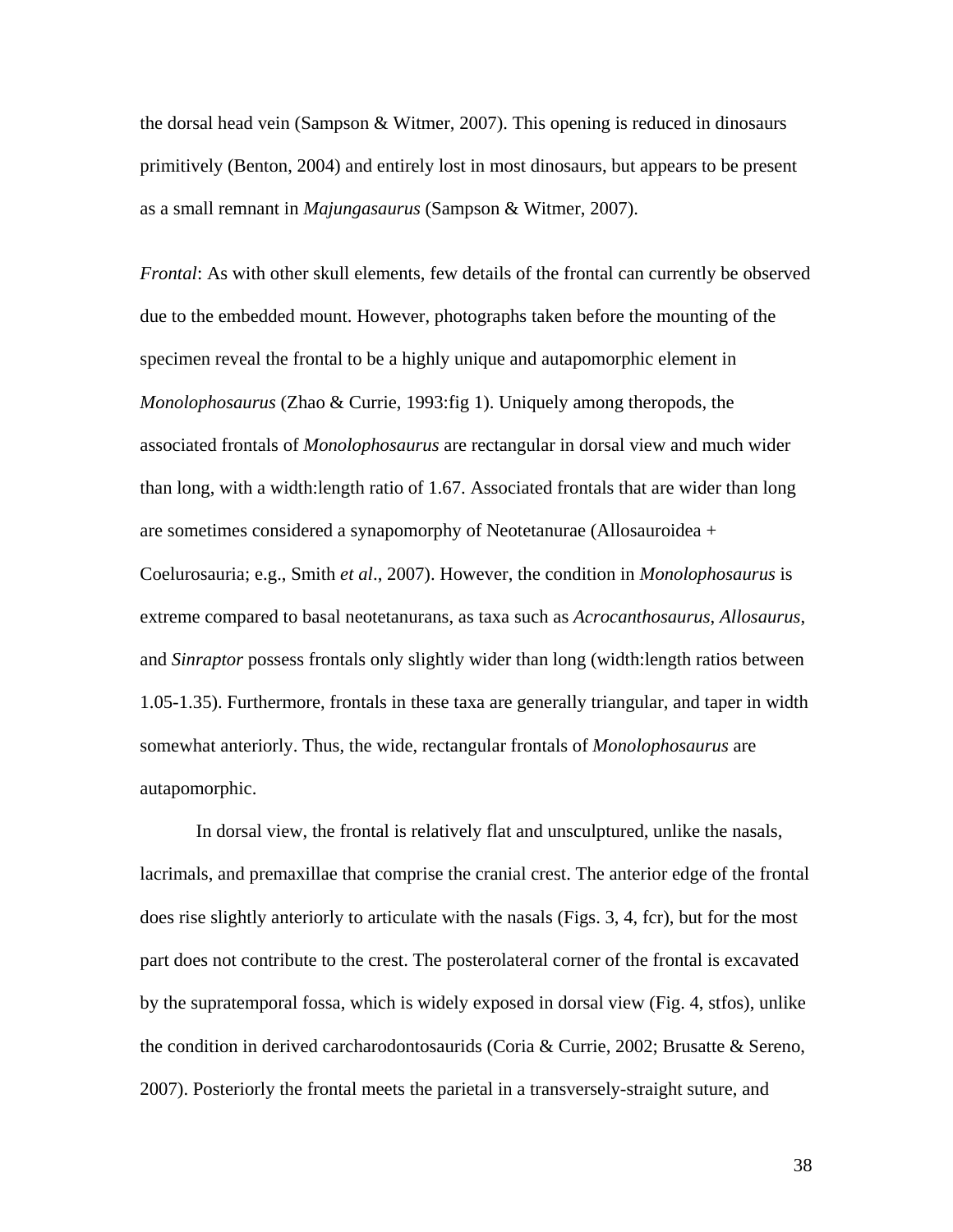laterally contacts the postorbital via a parasagitally-straight articulation. The anterolateral corner contacts the prefrontal and makes a narrow contribution to the orbital rim (Figs. 2D, 3, 4, forb). The interfrontal suture is open and nearly straight sagitally.

*Parietal*: As with the frontal, only some details of the parietal are visible in the current mount. This element is hourglass-shaped in dorsal view, due to supratemporal fenestrae that extend far medially. In lateral view, a low midline crest is visible, which rises to a point dorsal to the level of the postorbital-squamosal articulation. The condition in *Monolophosaurus* appears broadly similar to that in *Ceratosaurus* (Madsen & Welles, 2000) and *Zupaysaurus* (Ezcurra, 2007), which possess a distinct but low eminence. In contrast, a more pronounced and mound-like bulge is present in *Acrocanthosaurus* (Currie & Carpenter, 2000), *Allosaurus* (Madsen, 1976), *Sinraptor* (Currie & Zhao, 1993), carcharodontosaurids (*Carcharodontosaurus*: SGM-Din 1; *Giganotosaurus*: Coria & Currie, 2002), and abelisaurids (Bonaparte *et al*., 1990, Sampson & Witmer, 2007), in which it forms a knob-like projection. However, although small, the midline crest of *Monolophosaurus* clearly differs from the condition in some basal theropods (e.g., *Dubreuillosaurus*: Allain, 2002), in which the dorsal surface of the parietal is flat and completely lacks a crest. In posterior view, the parietal is exposed broadly on the occiput, rises above the supraoccipital, and seems to give rise to a tongue-like process that overlaps the supraoccipital posterodorsally. Openings along the parietal-supraoccipital suture on both sides of the midline likely represent passage for the dorsal head vein (Larsson, 2001).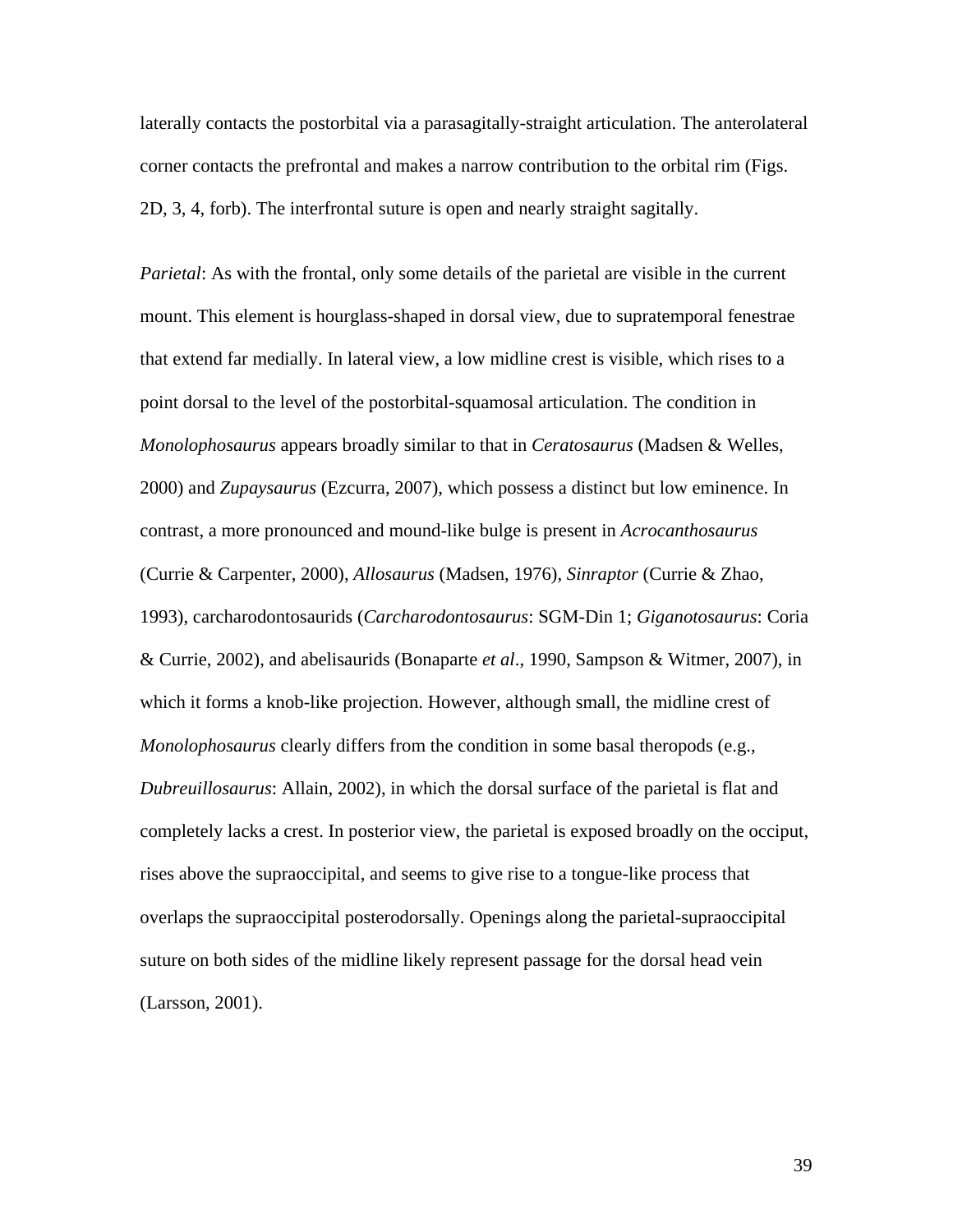*Braincase*: The articulated nature of the skull only allows limited observation of the braincase (Fig. 6). Although not visible in the present mount, the occipital region (posterior view) was photographed by PJC and illustrated (Zhao & Currie, 1993:fig 1) before mounting. Parts of the lateral wall of the braincase are also visible inside the lateral temporal fenestra, although obstructed ventrally by the quadrate, pterygoid, and epipterygoid (Fig. 6).

The **supraoccipital** is broadly exposed on the occiput, and rises dorsally into a triangular wedge that nearly reaches the top of the nuchal crest of the parietal. Sutural contacts with the parietal and exoccipital-opisthotic are visible, and the supraoccipital markes a narrow contribution to the dorsal rim of the foramen magnum. The supraoccipital also reaches the foramen magnum in many basal theropods (e.g., *Acrocanthosaurus*: OMNH 10146; *Allosaurus*: UMNH VP 16606; *Baryonyx*: Charig & Milner, 1997; *Dubreuillosaurus*: Allain, 2002; *Giganotosaurus*: Coria & Currie, 2002; *Majungasaurus*: Sampson & Witmer, 2007; *Piatznitzkysaurus*: Rauhut, 2004; *Piveteausaurus* Taquet & Welles, 1977; *Sinraptor*: Currie & Zhao, 1993), but is excluded from the rim in *Cryolophosaurus* (Smith *et al*., 2007), *Dilophosaurus* (Welles, 1984), and coelophysids (Raath, 1977; Colbert, 1989).

The occipital condyle is kidney-shaped. Based on the condition in other basal tetanuran theropods (e.g., Madsen, 1976, Rauhut, 2004, Brusatte & Sereno, 2007) the **basioccipital** likely contributed to the condyle, but sutures with the exoccipital-opisthotic are obliterated by fusion. Ventrally, the basal tubera descend from the neck of the occipital condyle as a narrow sheet. Unfortunately, sutural relationships between the basioccipital and basisphenoid in this region are not clear. The tubera are deeper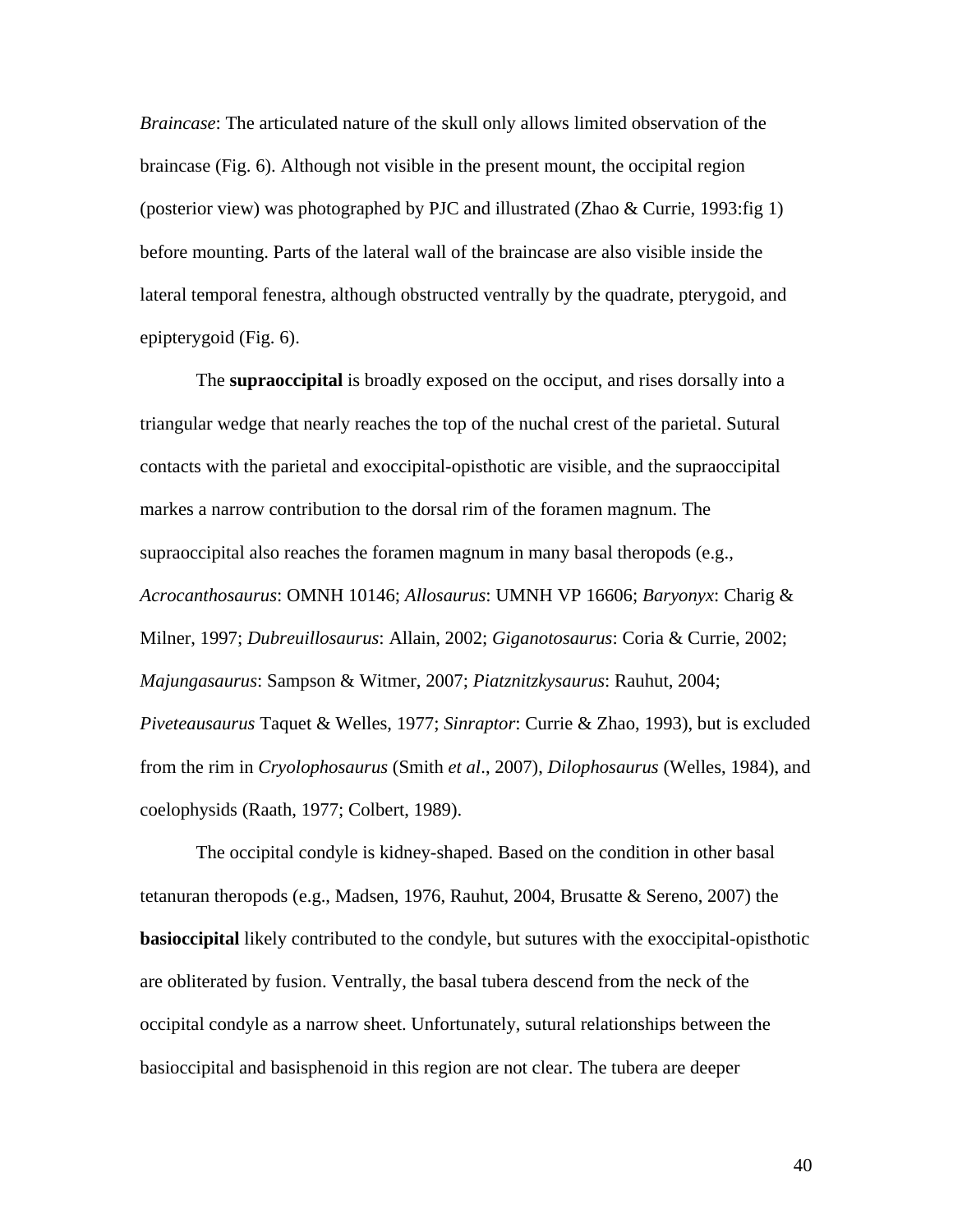dorsoventrally than the occipital condyle as in some theropods, including *Baryonyx* (BMNH R9951), *Ceratosaurus* (Madsen & Welles, 2000), and *Majungasaurus* (Sampson & Witmer, 2007). In contrast, the tubera are subequal and often much shorter than the occipital condyle in a wide array of basal theropods, including *Acrocanthosaurus* (OMNH 10146), *Allosaurus* (Madsen, 1976), *Cryolophosaurus* (Smith *et al*., 2007), *Dilophosaurus* (Welles, 1984), *Dubreuillosaurus* (Allain, 2002), *Piveteausaurus* (Taquet & Welles, 1977), *Sinraptor* (IVPP 10600), and "*Syntarsus*" *kayentakatae* (Tykoski, 1998). Distally the tubera are slightly separated by a broad concave notch as in most basal theropods. *Ceratosaurus* and especially *Cryolophosaurus* exhibit a more extreme condition in which the tubera are more completely separated by a wider, V-shaped notch. The conjoined basal tubera of *Monolophosaurus* are approximately as wide transversely as the occipital condyle as in *Allosaurus*, *Acrocanthosaurus*, *Baryonyx*, and *Sinraptor*, not substantially wider as in other basal theropods. Posteriorly they are excavated by a shallow median groove as in many other theropods, but the presence of a subcondylar recess (Rauhut, 2004) cannot be determined.

The fused **exoccipital** and **opisthotic** comprise nearly the entire border of the foramen magnum and expand laterally into large paroccipital processes. These processes are massive and downturned distally, with the distal end located slightly ventral to the occipital condyle. The base of the paroccipital processe, where it emerges from the metotic strut, is level with the midpoint of the condyle. The systematic utility of these characters is reviewed below.

The **prootic** is the best exposed of the elements of the lateral wall of the braincase, with the preotic pendant and surrounding areas visible inside the lateral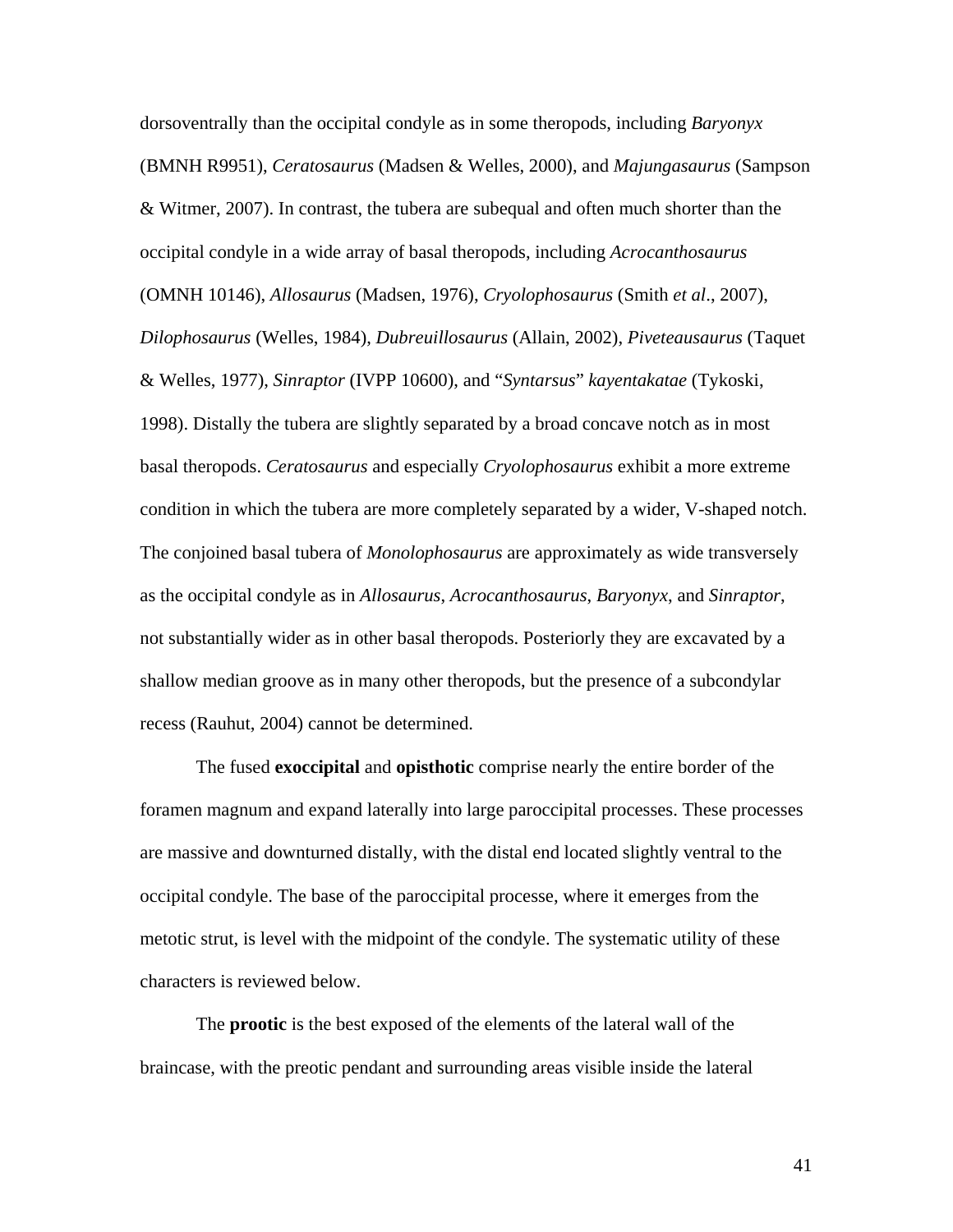temporal fenestra (Fig. 6). A large, circular opening for the trigeminal (V) nerve is located immediately posterior to the prootic-laterosphenoid suture, and thus is enclosed entirely within the prootic (Fig. 6, V). Only a single opening is apparent, not separate openings for the ophthalmic branch  $(CN V<sup>1</sup>)$  and maxillary and mandibular branches  $(CN)$ V2,3) as in some basal theropods (*Allosaurus*: Madsen, 1976; *Piveteausaurus*: Taquet & Welles, 1977) and several coelurosaurs (Currie, 1985; Sues, 1997; Brochu, 2002; see review of this character in Brusatte & Sereno, 2007, 2008). Posteroventral to the trigeminal foramen is a much smaller opening for the facial (VII) nerve, which is infilled with matrix (Fig. 6, VII). These two openings are separated by a narrow but raised strut of bone that is only 4 mm thick at its widest point.

Two additional openings penetrate the prootic, both of which are approximately equal in size to the facial foramen (Fig. 6, pn). The first is located slightly anteroventral to the facial foramen, in a similar location to a pneumatopore described in *Piatznitzkysaurus* by Rauhut (2004). The second is approximately 10 mm ventral to the facial foramen and immediately dorsal to the articulation with the basisphenoid. While this foramen may be for the internal carotid, it is located much further dorsally than this opening in other basal theropods with well-described braincases (*Acrocanthosaurus*: Franzosa & Rowe, 2005, OMNH 10146; *Piatznitzkysaurus*: Rauhut, 2004). Instead, it is more likely a pneumatopore associated with the heavily pneumatic anterior tympanic recess (Fig. 6, atr). This recess shallowly excavates the much of the prootic in this region, and houses the facial foramen and both pneumatopores. It is demarcated anteriorly by a concave ridge, which also forms the anterior margin of the facial foramen and the first pneumatopore. The recess appears to be much shallower than in *Piatnitzkysaurus*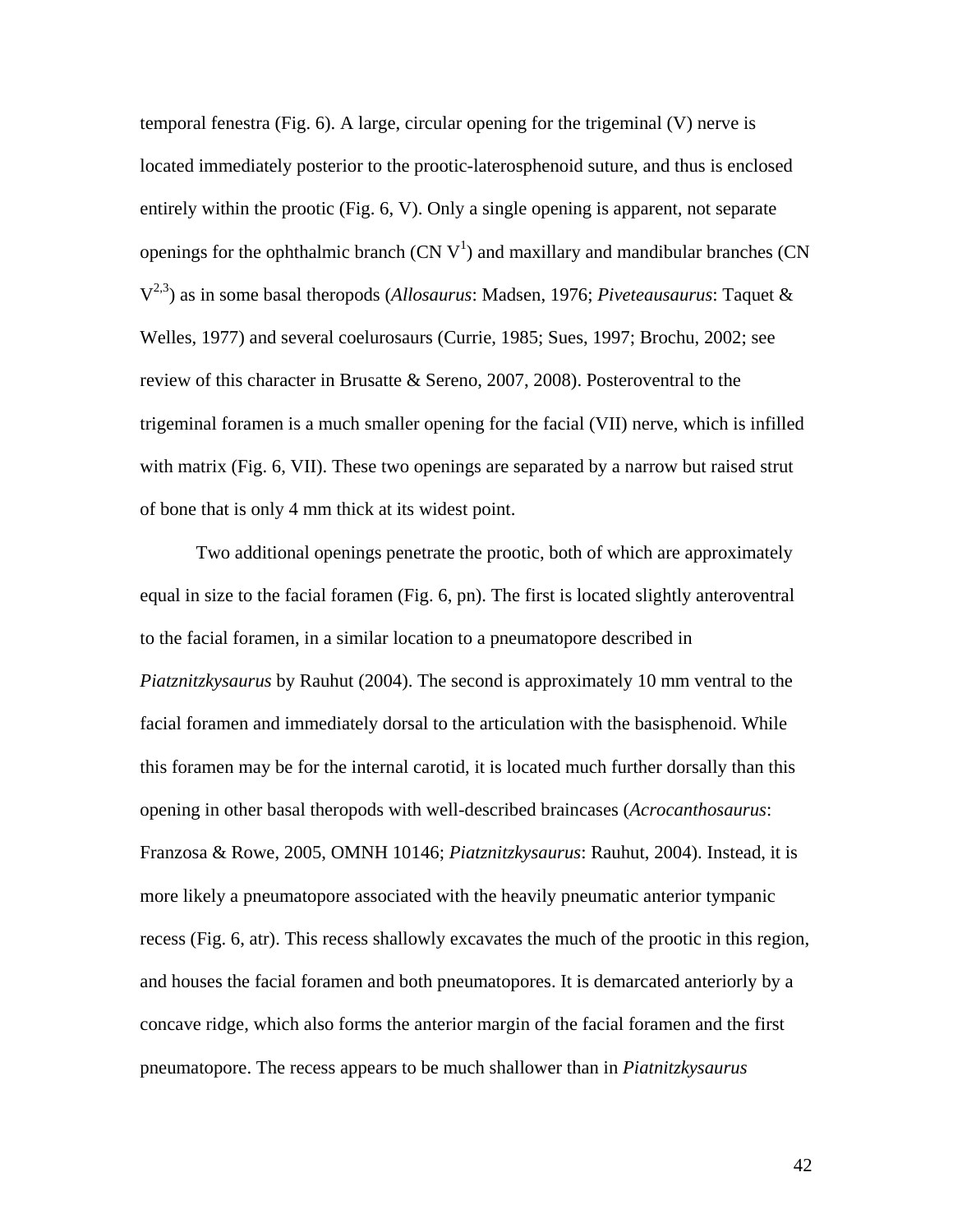(Rauhut, 2004), a condition almost certainly exaggerated by postmortem crushing. However, some basal theropods (e.g., *Cryolophosaurus*: Smith *et al*., 2007) genuinely appear to possess only a shallow anterior tympanic recess.

Dorsally, the prootic meets the parietal in a nearly horizontal, heavily rugose suture (Fig. 6, pa). Few details of the parietal are observable, but the prootic is clearly excavated by a deep, anteroposteriorly-elongate dorsal tympanic recess immediately ventral to this contact (Fig. 6, dtr). This recess is delimited ventrally by a thick and prominent ridge of bone that trends slightly posteroventrally, and is similar in morphology to the corresponding recess in *Piatnitzkysaurus* (Rauhut, 2004). Anterior to the parietal suture the prootic contacts the **laterosphenoid** via an elongate, curving suture that is oriented strongly anteroventrally. Only a narrow portion of the posterodorsal region of the laterosphenoid is exposed, immediately posterior to where the capitate process begins to expand laterally to meet the frontal (Fig. 6, ls). Three small depressions penetrate the laterosphenoid in this region, including a small opening that may have housed the middle cerebral vein. Ventrally, the prootic contacts the **basisphenoid**, but only a very narrow and heavily abraded region of the latter bone is exposed (Fig. 6, bs). Anteroventrally, the prootic meets the lateral wing of the exoccipital-opisthotic (Fig. 6, eo). A deep, semilunate depression between the two elements in the anterodorsal corner of this contact may represent the fenestra ovalis (Fig. 6, fo), as this opening is located in a similar position in other basal theropods (e.g., *Acrocanthosaurus*; *Cryolophosaurus*; *Dubreuillosaurus*; *Giganotosaurus*: Coria & Currie, 2002; *Piveteausaurus*; *Sinraptor*). However, in *Monolophosaurus* this opening is obscured by matrix, precluding further observation.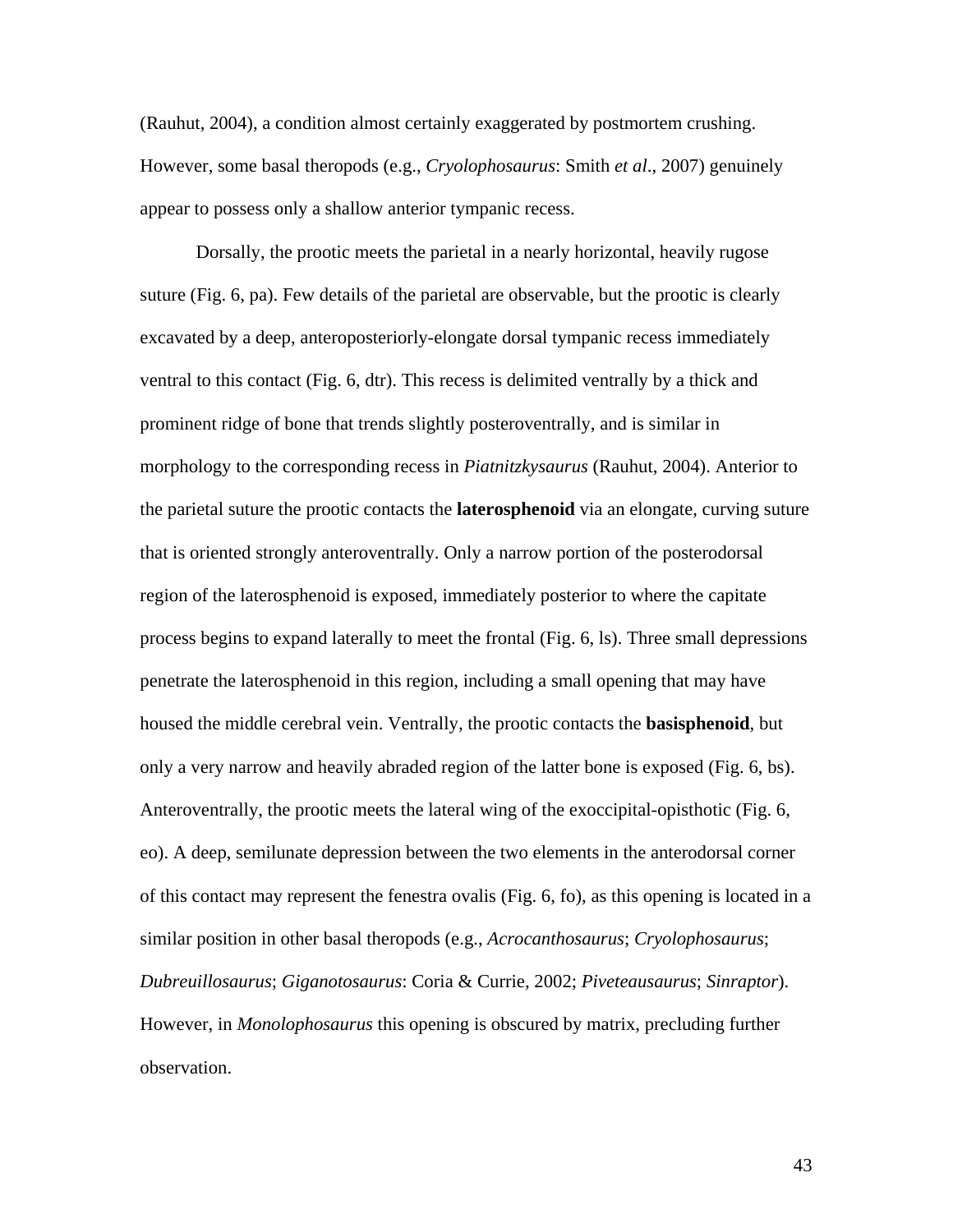*Quadrate*: Only parts of the lateral and posterior surfaces of the quadrate are visible in the current mount (Figs. 1, 2, 5). The quadrate cotylus is visible laterally as it articulates between the ventral and posterior rami of the squamosal. Ventrally the quadrate twists posteriorly such that it is not visible laterally until a small margin is exposed at the posteroventral corner of the cranium (Fig. 5, q). The quadrate is not fused to the quadratojugal as in *Ceratosaurus* (Madsen & Welles, 2000) and some abelisaurids (Bonaparte *et al*., 1990) or partially coossified as in *Cryolophosaurus* (Smith *et al*., 2007).

In posterior view the entire quadrate is 135 mm dorsoventrally tall and excavated by a deep groove trending dorsoventrally. A similar groove is present in other basal theropods (e.g., *Ceratosaurus*: Madsen & Welles, 2000; *Giganotosaurus*: MUCPv-CH-1; *Majungasaurus*: Sampson & Witmer, 2007; *Mapusaurus*: Coria & Currie, 2006; *Torvosaurus*: Britt, 1991). This groove appears to lead into the quadrate foramen, which is a large, dorsoventrally elongate oval (17 x 10 mm) formed almost equally by the quadrate and quadratojugal, similar to the condition in *Baryonyx* (Charig & Milner, 1997). In contrast, this foramen is absent in *Ceratosaurus* and abelisaurids (Sampson & Witmer, 2007) and formed almost entirely by the quadrate in *Dilophosaurus* (Welles, 1984), most allosauroids (Currie & Zhao, 1993; Currie & Carpenter, 2000), and apparently *Cryolophosaurus* (Smith *et al*., 2007). The foramina of *Mapusaurus* (Coria & Currie, 2006) and apparently *Torvosaurus* (Britt, 1991) are formed by a wide contribution from the quadratojugal, but these openings are much smaller than the foramen in *Monolophosaurus*. The condition in *Allosaurus* is variable (RBJB, pers. obs), and the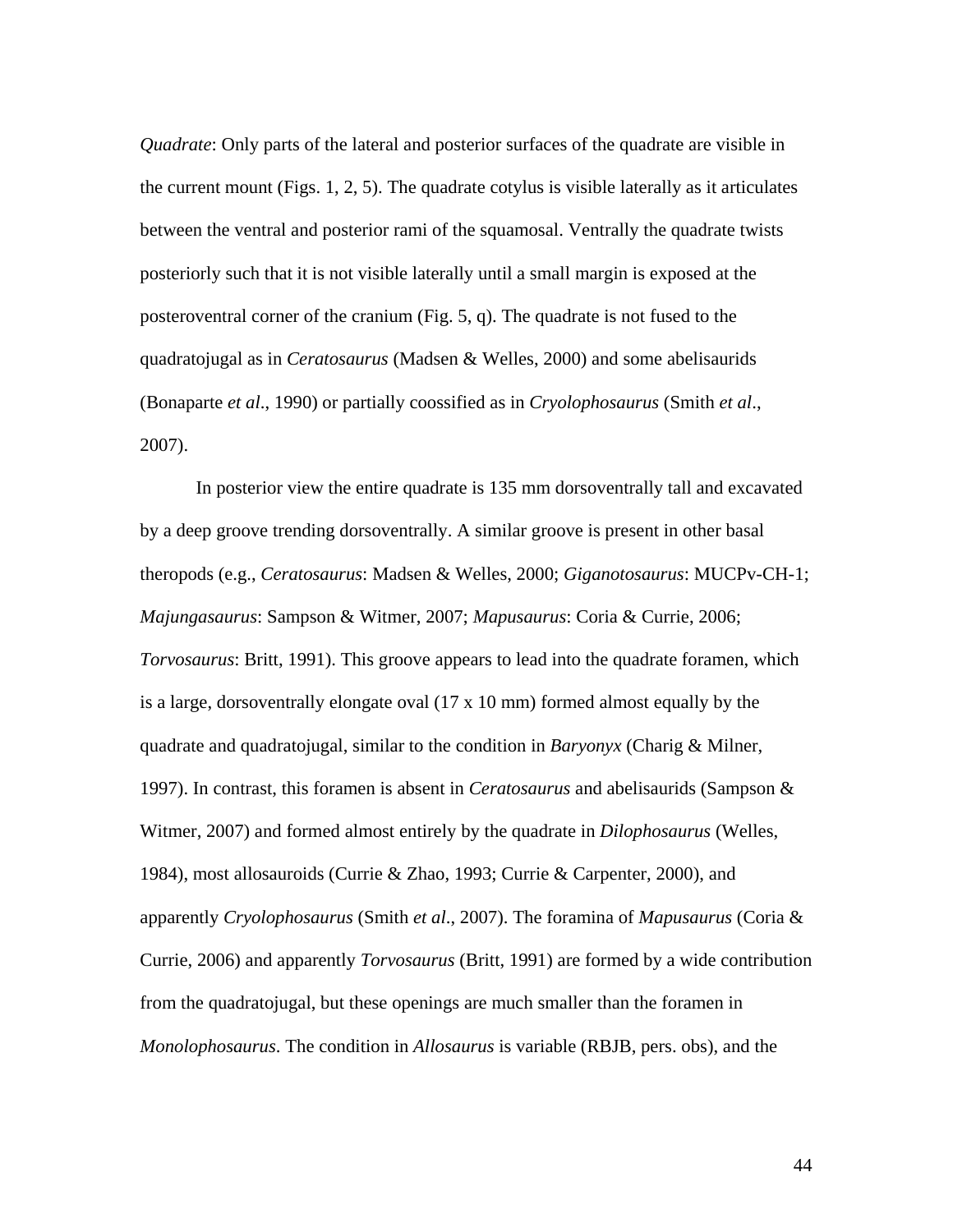foramen is not uniformly formed almost entirely from the quadrate as is often stated in the literature (e.g., Madsen, 1976).

Contact with the articular is made via two articular condyles, of which the lateral condyle is slightly wider transversely (34 mm) than the medial (29 mm). However, the medial condyle is more massive than the lateral element, and projects further ventrally. These condyles are separated by a deep cleft, and their posterior surface is heavily rugose for approximately 35 mm dorsal to the lower jaw articulation. Anteriorly the quadrate expands into a broad flange for articulation with the pterygoid, which is visible inside the lateral temporal fenestra. Unfortunately, the articulated nature of the skull precludes observation of the quadratojugal contact, which is developed as a flange in some basal theropods (see below).

*Palate*: Other elements of the palate are visible within the antorbital fenestra (vomer, palatine) and lateral temporal fenestra (pterygoid, epipterygoid), but little can be said of their morphology. However, a pneumatopore visible between the exposed jugal and vomeropterygoid processes of the palatine clearly indicates that this element was pneumatic, as in many other theropods (Currie & Zhao, 1993).

## LOWER JAW

As with the cranium, the lower jaw as currently mounted is visible in lateral view, permitting detailed observation of the lateral surfaces of the dentary, surangular, and angular (Figs. 1, 7). However, the medial surface of the dentary, as well as the splenial, prearticular, articular, coronoid, and supradentary are obscured. An illustration of the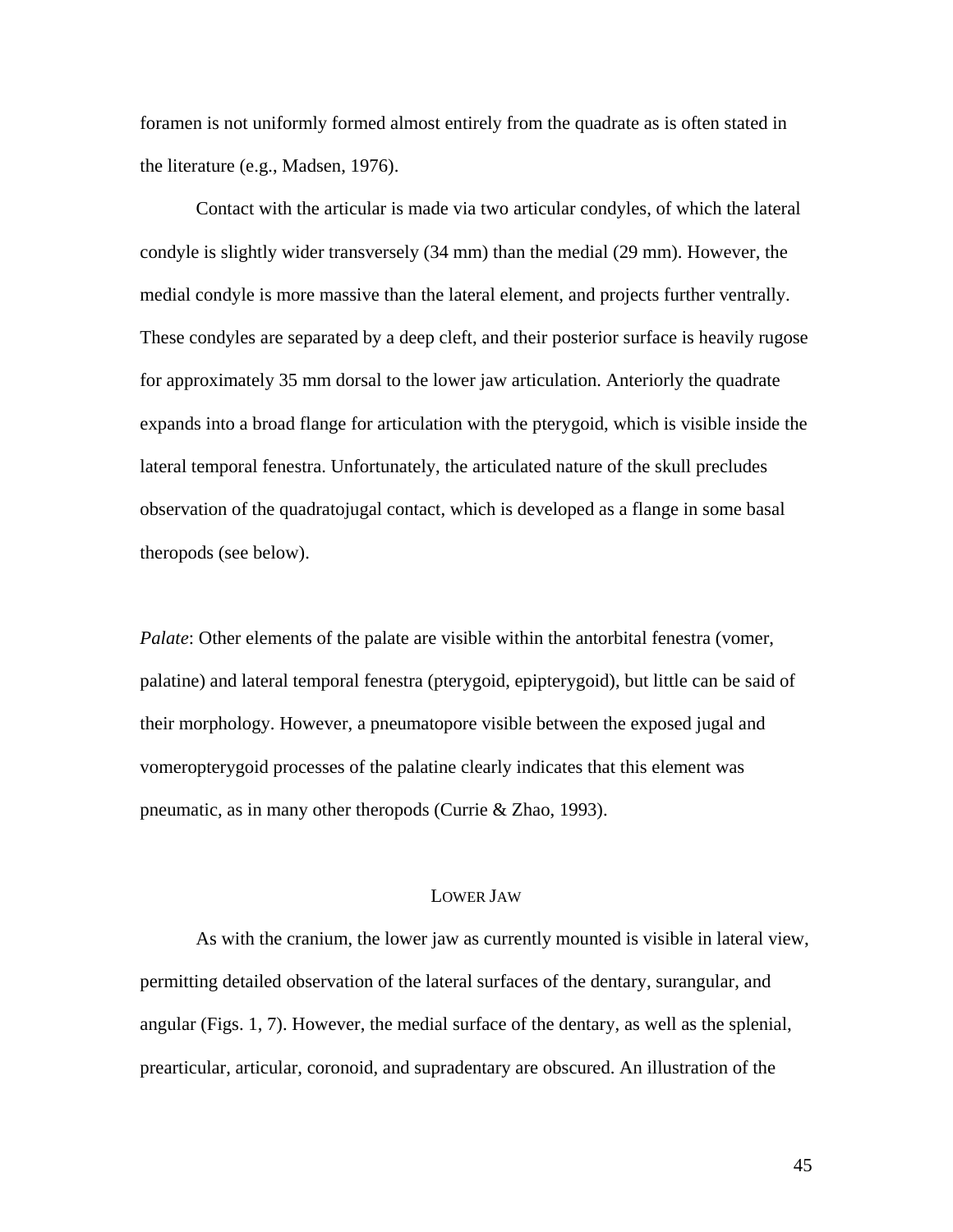lower jaw in medial view is provided by Zhao & Currie (1993:fig 2), and some important features gleaned from this illustration and photos taken before the specimen was mounted will be discussed.

The entire lower jaw is 750 mm long anteroposteriorly. The dentary, surangular, and angular contribute to the external mandibular fenestra, which is 67 mm long and 25 mm dorsoventrally deep on the left side. The right opening appears slightly larger due to breakage. The maximum dimension of the external mandibular fenestra is approximately 1/10 the length of the lower jaw, approximately the same ratio as in *Acrocanthosaurus* (0.12; Currie & Carpenter, 2000), *Ceratosaurus* (0.12; Madsen & Welles, 2000), and *Zupaysaurus* (0.13; Ezcurra, 2007), but reduced compared to *Sinraptor* (0.17; Currie & Zhao, 1993), coelophysids (*Coelophysis*: 0.19; Colbert, 1989) and abelisaurids (*Carnotaurus*: 0.22, Tykoski & Rowe, 2004; *Majungasaurus*: 0.24, Sampson & Witmer, 2007). However, this fenestra is not reduced to the extreme extent seen in *Allosaurus* (0.08; Madsen, 1976) and *Dilophosaurus* (0.09; Welles, 1984).

*Dentary*: The dentary is gracile, extending 438 mm from the anterior margin to its posterior termination at the external mandibular fenestra (Fig. 1). It is deepest at the anterior edge of the surangular contact, at which point it is 86 mm dorsoventrally deep. It narrows anteriorly to a depth of 52 mm at the level of the  $10<sup>th</sup>$  alveolus, then expands again to 62 mm at the  $5<sup>th</sup>$  alveolus, and narrows slightly to a depth of 55 mm at its anterior margin. Although the dentary does expand somewhat anteriorly, this expansion is not as extreme as in carcharodontosaurids (Calvo & Coria, 2000; Brusatte & Sereno, 2007) or *Spinosaurus* (Smith *et al*., 2006), in which the anterior dentary is squared off and much deeper than the remainder of the alveolar ramus. Furthermore, there is no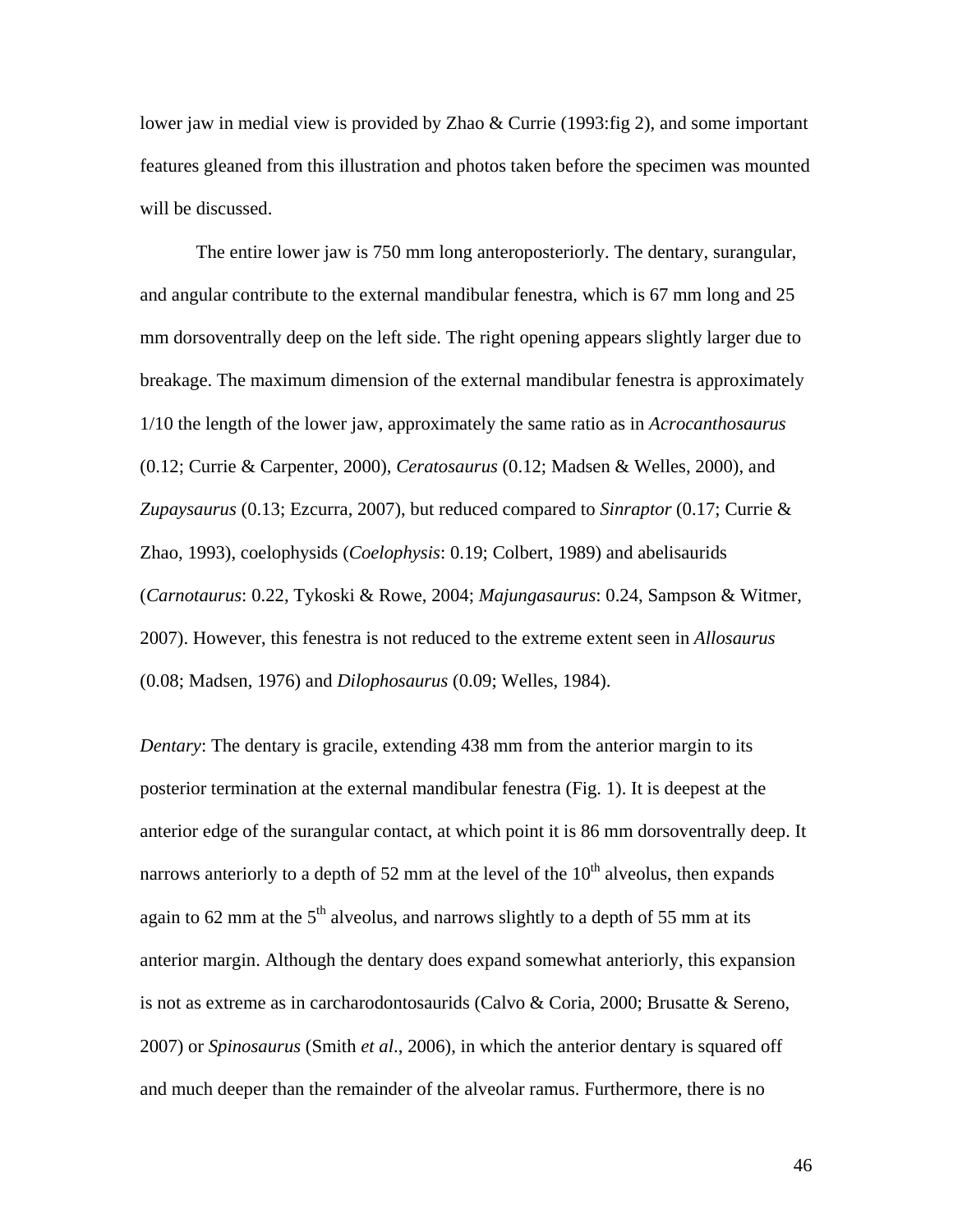ventral process protruding from the anteroventral corner of the dentary as in *Piatznitzkysaurus* (Bonaparte, 1986) and derived carcharodontosaurids (Brusatte & Sereno, 2007, 2008).

Contacts with the surangular, angular, and splenial are visible in lateral view. Details of medial contacts with the coronoid, prearticular, and splenial are obscured by in the present mount but illustrated by Zhao & Currie (1993:fig 2) and will not be discussed further. The dentary contacts the surangular via a 125-mm-long contact that appears to have been quite loose in life. This articulation begins anteriorly immediately posterior to the tooth row, trends posteroventrally, and terminates at the anterodorsal margin of the external mandibular fenestra. Slightly ventral to this region the dentary meets the angular at a 40-mm-tall, nearly vertical suture at the anteroventral corner of the fenestra. Finally, a narrow portion of the splenial (65 mm long by 55 mm deep) is exposed laterally as it wraps around the ventral margin of the dentary immediately anterior to the external mandibular fenestra (Figs. 1, 7, sp). Such lateral exposure is also seen in *Herrerasaurus* (Sereno & Novas, 1993), *Ceratosaurus* (Currie & Zhao, 1993), and dromaeosaurids (Currie, 1995), but is absent in allosauroids (*Acrocanthosaurus*: Currie & Carpenter, 2000; *Allosaurus*: Madsen, 1976; *Sinraptor*: Currie & Zhao, 1993). The splenial is also exposed laterally in *Majungasaurus*, but this taxon exhibits a hypertrophied process for articulation with the angular that is widely visible in lateral view, unlike the condition in *Monolophosaurus* (Sampson & Witmer, 2007).

The surangular and angular of *Monolophosaurus* do not contact each other anterior to the fenestra, allowing the dentary to make a minor contribution  $(-25 \text{ mm})$  to its anterior margin (Fig. 7, emf). A similar condition characterizes *Acrocanthosaurus*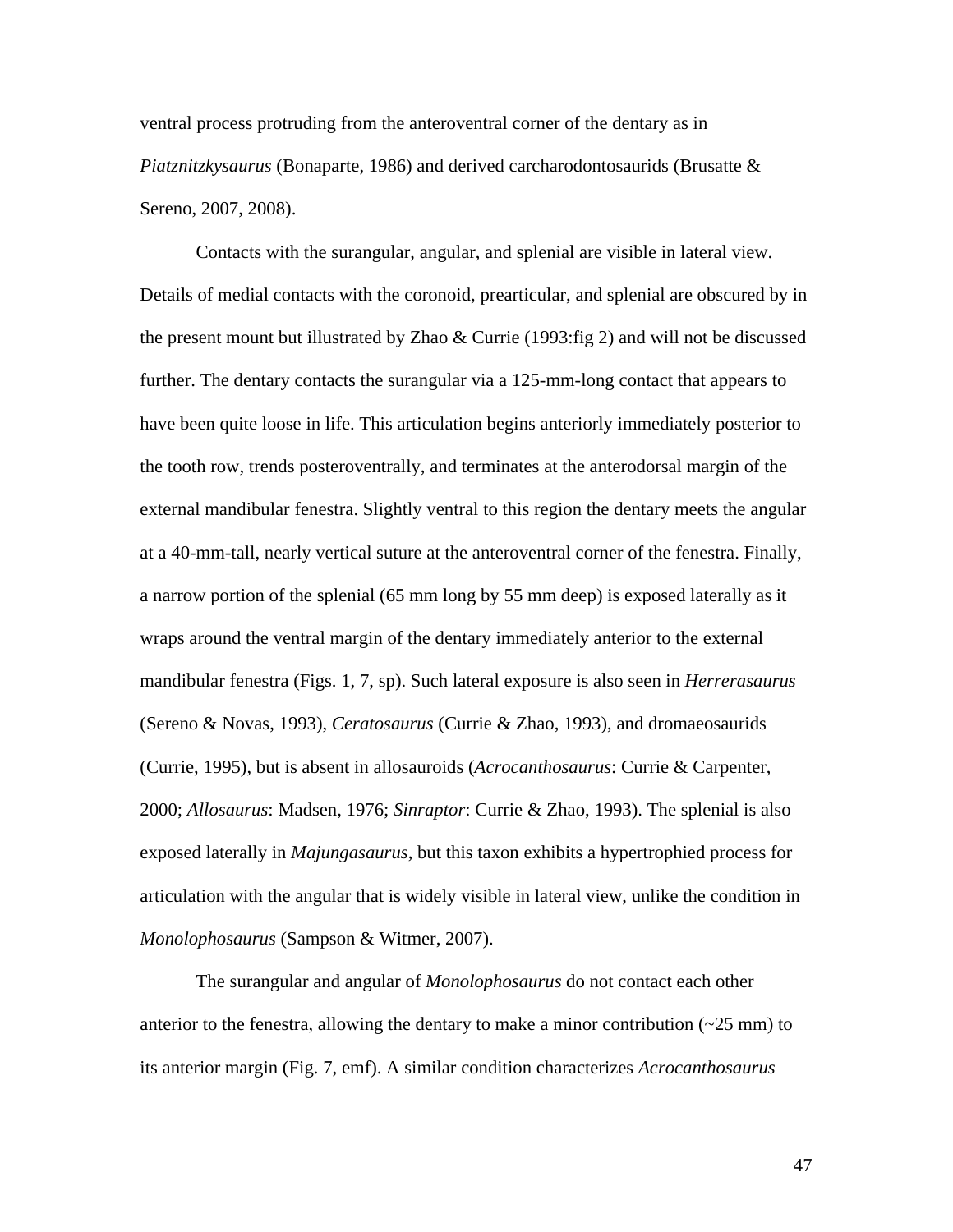(Currie & Carpenter, 2000) and *Sinraptor* (Currie & Zhao, 1993), but differs from the morphology in *Ceratosaurus*, *Dilophosaurus*, *Zupaysaurus*, coelophysids (Tykoski & Rowe, 2004), and abelisaurids (Sampson & Witmer, 2007), in which the dentary contributes more broadly to the fenestra and often comprises part of the dorsal and ventral margins. *Allosaurus* exhibits an autapomorphic condition in which the dentary is completely excluded from the strongly-reduced external mandibular fenestra (Madsen, 1976). In *Monolophosaurus*, the dentary is excavated by a deep, triangular fossa immediately anterior to the fenestra. This fossa does not appear to communicate with the fenestra externally.

The lateral surface of the dentary is slightly rugose anteriorly and is penetrated by numerous foramina, which are especially common along the tooth row and the ventral margin (Fig. 1). Near the tooth row, four very prominent, oval-shaped foramina up to 10 mm in maximum dimension open dorsally immediately below the first four alveoli. However, at the level of the  $5<sup>th</sup>$  alveolus this primary row curves ventrally, and the foramina become less distinct, smaller, and circular, with a maximum diameter of 2-3 mm. At the level of the  $9<sup>th</sup>$  alveolus distinct foramina disappear and are replaced by a sharp groove, which arches dorsally, becomes less prominent posteriorly, and reaches the alveolar margin where the dentary contacts the surangular. The ventral curvature of the primary row is pronounced, as it is only 8 mm ventral to the tooth row anteriorly and drops to 22 mm at the level of the  $8<sup>th</sup>$  alveolus. A similar condition is seen in *Baryonyx* (Charig & Milner, 1997), *Dubreuillosaurus* (Allain, 2002), and carcharodontosaurids (*Carcharodontosaurus*: Brusatte & Sereno, 2007; *Giganotosaurus*: Calvo & Coria, 2000; *Neovenator*: Brusatte *et al*., 2008). However, the principal row of *Allosaurus* (Madsen,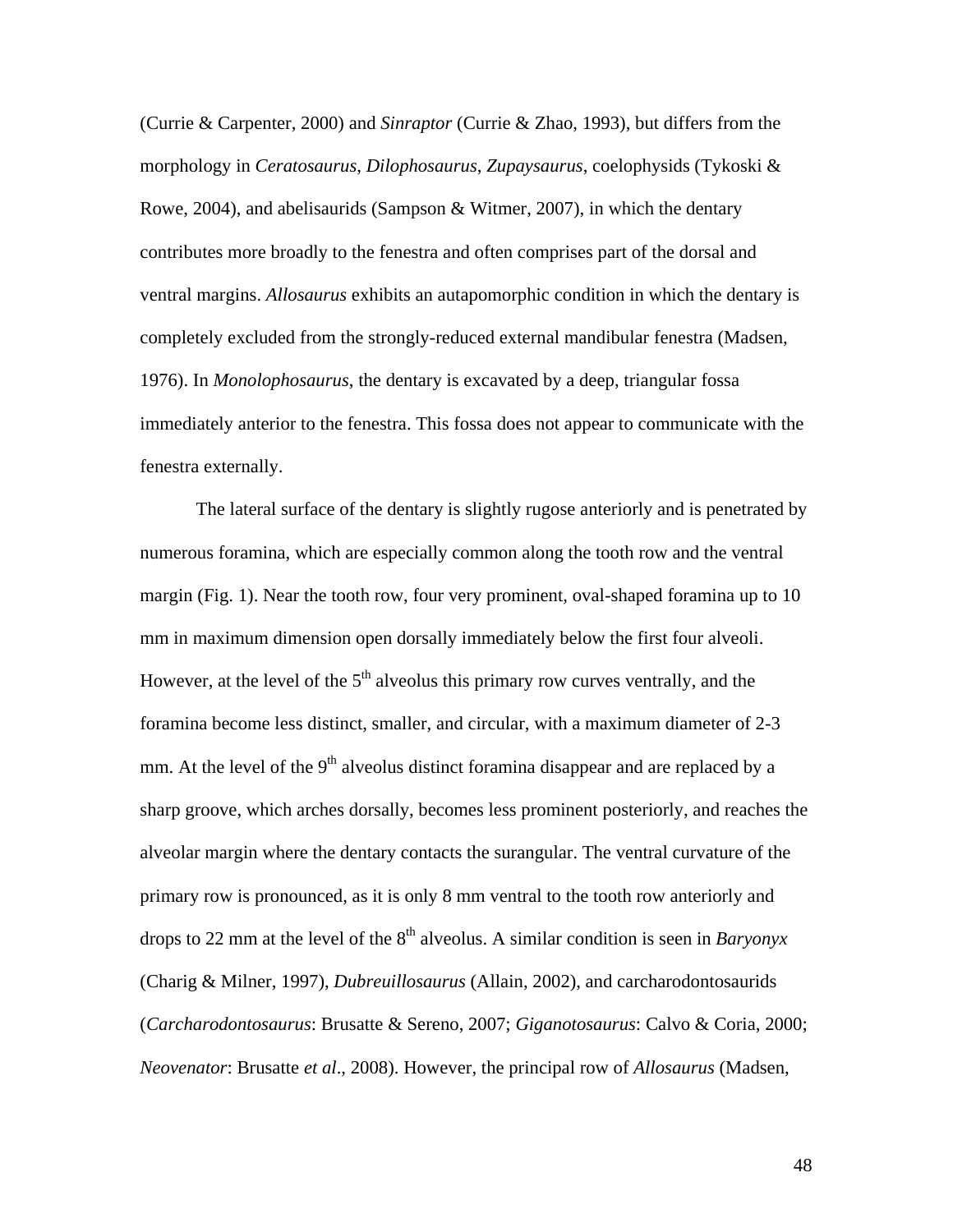1976) and *Sinraptor* (Currie & Zhao, 1993) runs parallel and immediately ventral to the tooth row for its entire length, whereas that of *Ceratosaurus* (Madsen & Welles, 2002) and abelisaurids (Sampson & Witmer, 2007) runs far ventral to the tooth row for its entire length.

In addition to the primary row of neurovascular foramina dorsally, the dentary of *Monolophosaurus* is also marked by a row of ventral foramina (Fig. 1). These foramina are smaller than their dorsal counterparts, measuring 2-4 mm in diameter, and extend in a nearly horizontal series approximately 8 mm above the ventral margin. Most basal theropods do not possess a discrete row of foramina ventrally, but rather a more random array of openings that vary drastically in size (e.g., *Baryonyx*: Charig & Milner, 1997; *Ceratosaurus*: Madsen & Welles, 2000; *Majungasaurus*: Sampson & Witmer, 2007; *Piatznitzkysaurus*: Bonaparte, 1986). Other theropods (e.g., *Dubreuillosaurus*: MNHN 1998-13 RJN 22; *Sinraptor*: IVPP 10600) do possess a similar row, but this does not extend as far posteriorly as the series in *Monolophosaurus*, which terminates at the level of the  $13<sup>th</sup>$  alveolus.

Few details of the medial surface of the dentary are visible in the current mount, but such a view is figured by Zhao & Currie (1993:fig 2). The interdental plates are unfused, and the Meckelian groove terminates anteriorly at the level of the  $3<sup>rd</sup>$  alveolus, grading into two elongate foramina which are staggered one on top of the other. The dentary symphysis is poorly defined, and the articulated dentaries form a narrow V-shape in dorsal view. This is similar to the condition in many basal theropods, but unlike the more expanded and U-shaped articulation in *Allosaurus*, carcharodontosaurids (Brusatte & Sereno, 2007), and abelisaurids (Sampson & Witmer, 2007). There are 18 alveoli on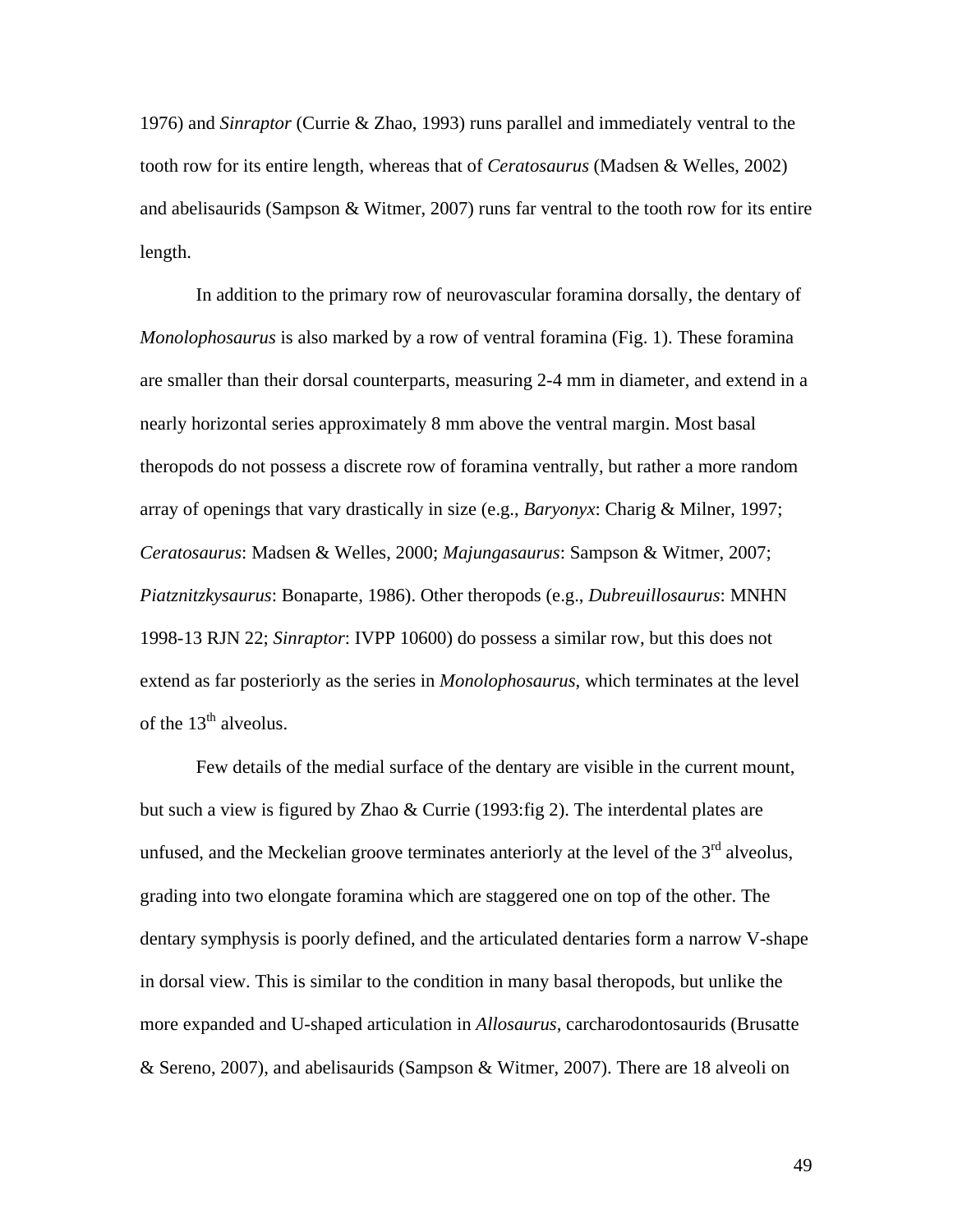the right dentary and 17 on the left. The third alveolus is slightly enlarged relative to the second (Table 2). However, the dentary is not swollen laterally to accommodate a greatly-enlarged third dentary tooth as in coelophysoids and spinosauroids (Rauhut, 2003, Benson *et al*., 2008, Sadlier *et al*., 2008).

*Surangular*: The elongate surangular extends 317 mm anteroposteriorly from its anterior contact with the dentary to a posterior flange that covers the articular laterally (Figs. 1, 7). It achieves a maximum dorsoventral depth of 55 mm above the midpoint of the external mandibular fenestra, which is completely roofed by the surangular dorsally.

Articulation with the dentary is achieved via an elongate contact described above. The anterodorsal region of this contact is complex, with a finger-like process on the dentary fitting into a notch on the surangular (Fig. 7, san). This notch is demarcated ventrally by a smaller finger-like process on the surangular, which fits into a corresponding notch on the dentary, as described for *Sinraptor* (Currie & Zhao, 1993) and present in many theropods. Posteriorly, a groove leads away from this contact and follows the dorsal margin of the surangular for approximately 100 mm, before terminating in a small foramen (Fig. 7, gr, for). Often referred to as the anterior surangular foramen, this opening likely transmitted branches of the inferior alveolar nerve (Currie & Zhao, 1993). The groove, which is present in many other theropods (e.g., *Allosaurus*: Madsen, 1976; *Majungasaurus*: Sampson & Witmer, 2007; *Sinraptor*: Currie & Zhao, 1993) is essentially continuous with the principal neurovascular groove on the dentary, and is only separated from it briefly by the double-notched dentary-surangular contact.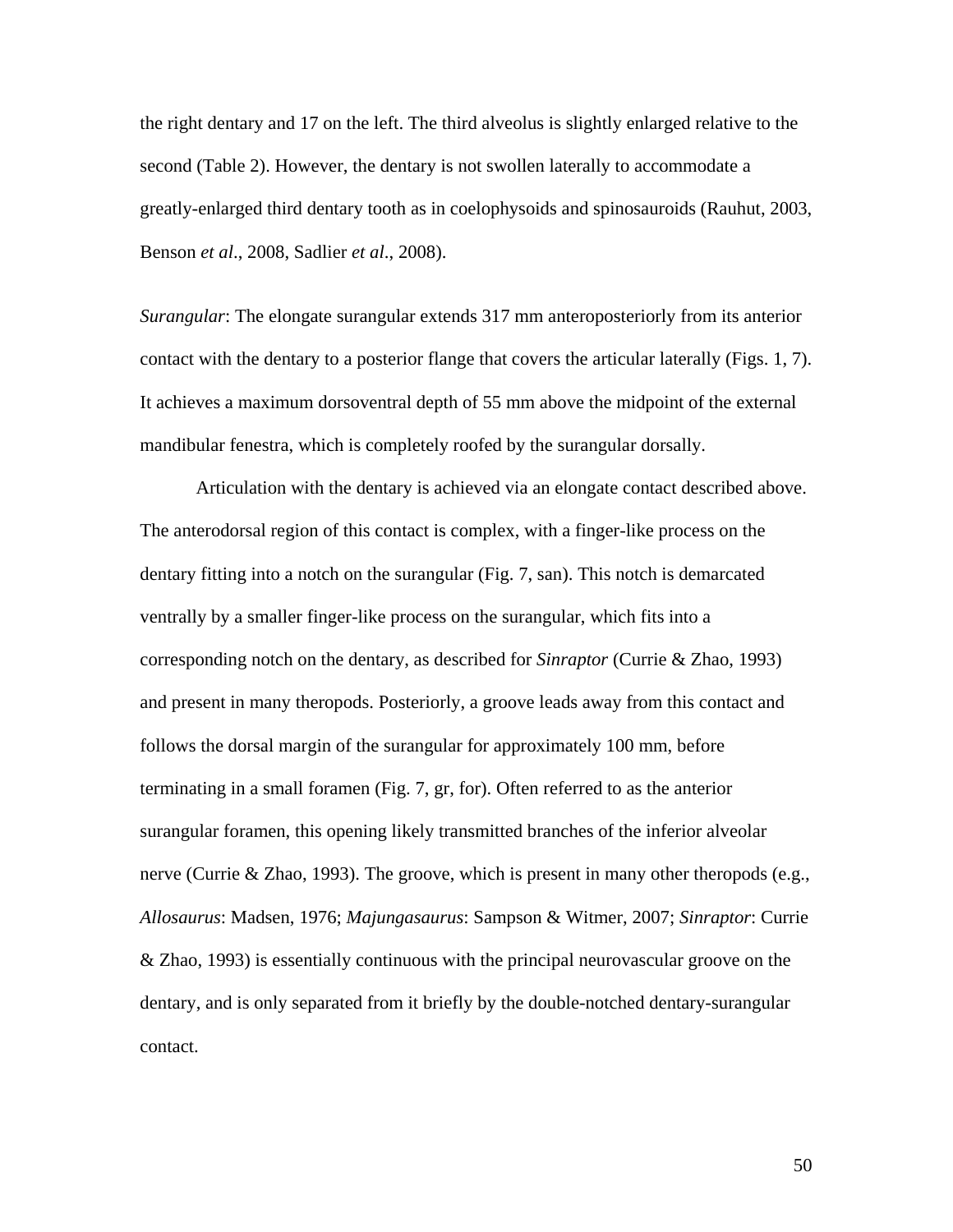The surangular and angular meet at a nearly horizontal suture, which begins at the midpoint of the posterior margin of the external mandibular fenestra. It continues posteriorly to the level of the posterior surangular foramen, at which point there is a marked ventral step. Posterior to the step a thin process of the angular continues posteriorly past the posterior surangular foramen and nearly reaches the mandibular articulation (Fig. 7, angpp). A similar condition has been described in *Cryolophosaurus* (Smith *et al*., 2007) and "*Syntarsus*" *kayentakatae* (Tykoski, 1998), and may also be present in *Dilophosaurus* (Smith *et al*., 2007). However, the step in *Cryolophosaurus* is much larger, and better described as a deep notch (Smith *et al*., 2007:fig 4, 5). The posterior process of the angular does not reach the mandibular articulation in *Monolophosaurus*, thus allowing the surangular to contribute to the posteroventral margin of the lower jaw. This contrasts with the case in the aforementioned taxa, as well as some theropods without a stepped contact (*Allosaurus*: Madsen, 1976; *Zupaysaurus*: Ezcurra, 2007; apparently *Dracovenator*: Yates, 2005:fig 6), in which the angular forms the entire posteroventral margin of the jaw. The surangular reaches the posteroventral margin in most other basal theropods (e.g., *Acrocanthosaurus*, *Dubreuillosaurus*, *Sinraptor*, abelisaurids), but unlike *Monolophosaurus* these taxa do not possess a stepped surangular-angular contact and a discrete posterior process of the angular.

Externally, the surangular is penetrated by an oval-shaped posterior surangular foramen, which measures 11 mm in anteroposterior length and 5 mm in dorsoventral depth (Fig. 7, saf). This opening is small as in most basal theropods, and opens anteriorly into a very low fossa which fans out and reaches the posterodorsal margin of the external mandibular fenestra. Posteriorly, the foramen is bordered by a rugose ridge that runs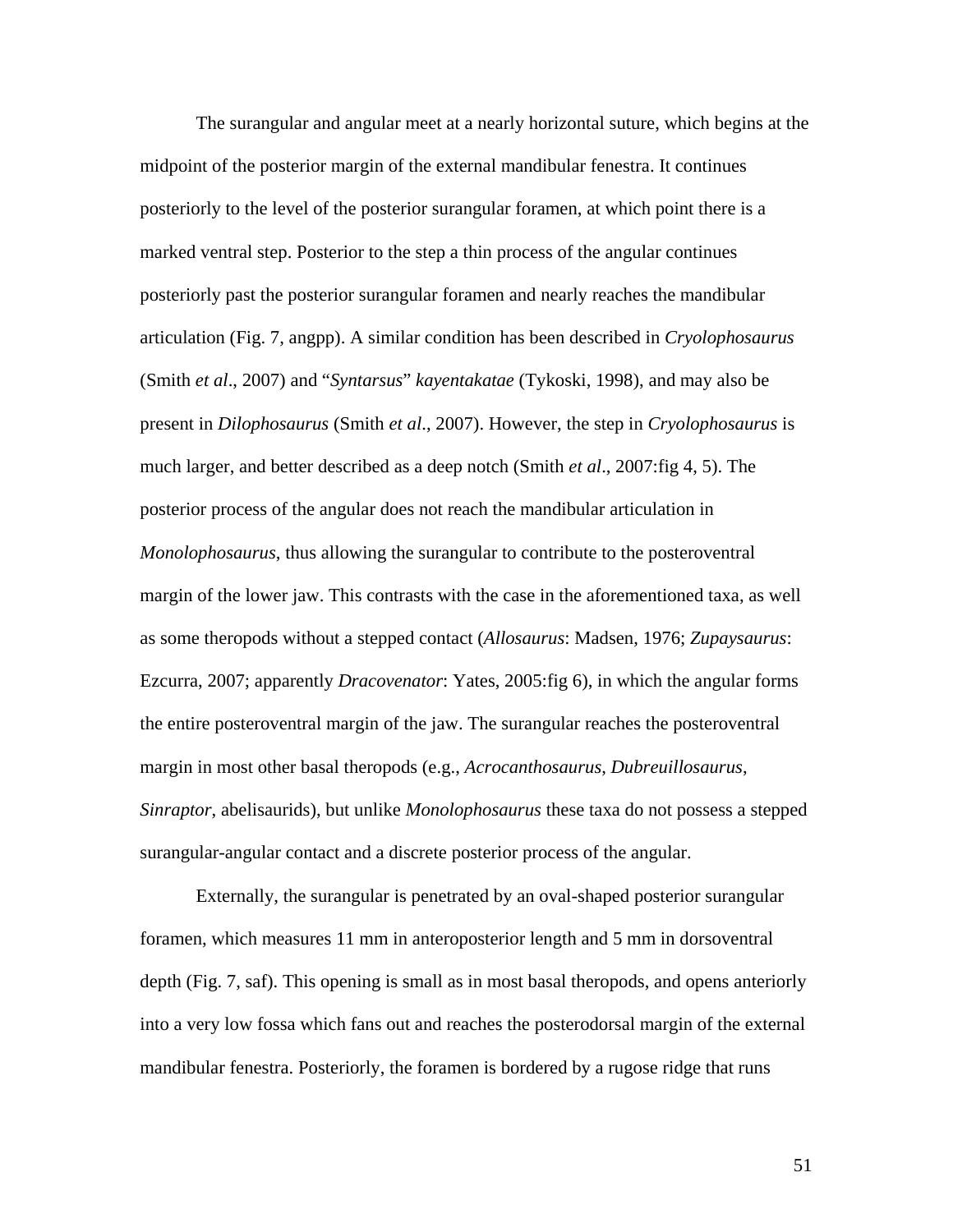vertically down the surangular and terminates at the posteroventral margin of the lower jaw. However, dorsally the foramen is bordered by a smooth and unexpanded surface that is at the same level as the lateral surface of the surangular ventrally (Fig. 7, smo). This is a rare feature among theropods, as most other taxa are characterized by a thickened and robust shelf of bone that overhangs the posterior surangular foramen dorsally. This shelf is massive and elongated in some taxa (e.g., *Acrocanthosaurus*: Currie & Carpenter, 2000; *Cryolophosaurus*: Smith *et al*., 2007; abelisaurids: Sampson & Witmer, 2007) and shorter and pendant anteriorly in others (e.g., *Allosaurus*: Madsen, 1976; *Sinraptor*: Currie & Zhao, 1993), but some sort of ridge that overhangs the remainder of the surangular is invariably present in most other basal theropods. The lack of a surangular ridge is also seen in a specimen from the Taynton Limestone Formatin (Bathonian, Middle Jurassic) of England (OUMNH J.29813) that may be referable to *Megalosaurus*.

*Angular*: The angular is 179 mm long anteroposteriorly and reaches a maximum depth of 38 mm immediately posterior to the external mandibular fenestra (Figs. 1, 7, ang). The angular comprises the entire ventral border and most of the posterior border of the fenestra. The anterior region of the dorsal surface of the angular is strongly concave where it forms the floor of the fenestra, which is much more rounded than the dorsal margin formed by the surangular. Posteriorly, a small posterior process is separated from the remainder of the angular by a step, as described above (Fig. 7, angpp). The ventral margin of the angular is convex across most of its length, but is concave for a small region immediately anterior to the base of the posterior process.

## **DISCUSSION**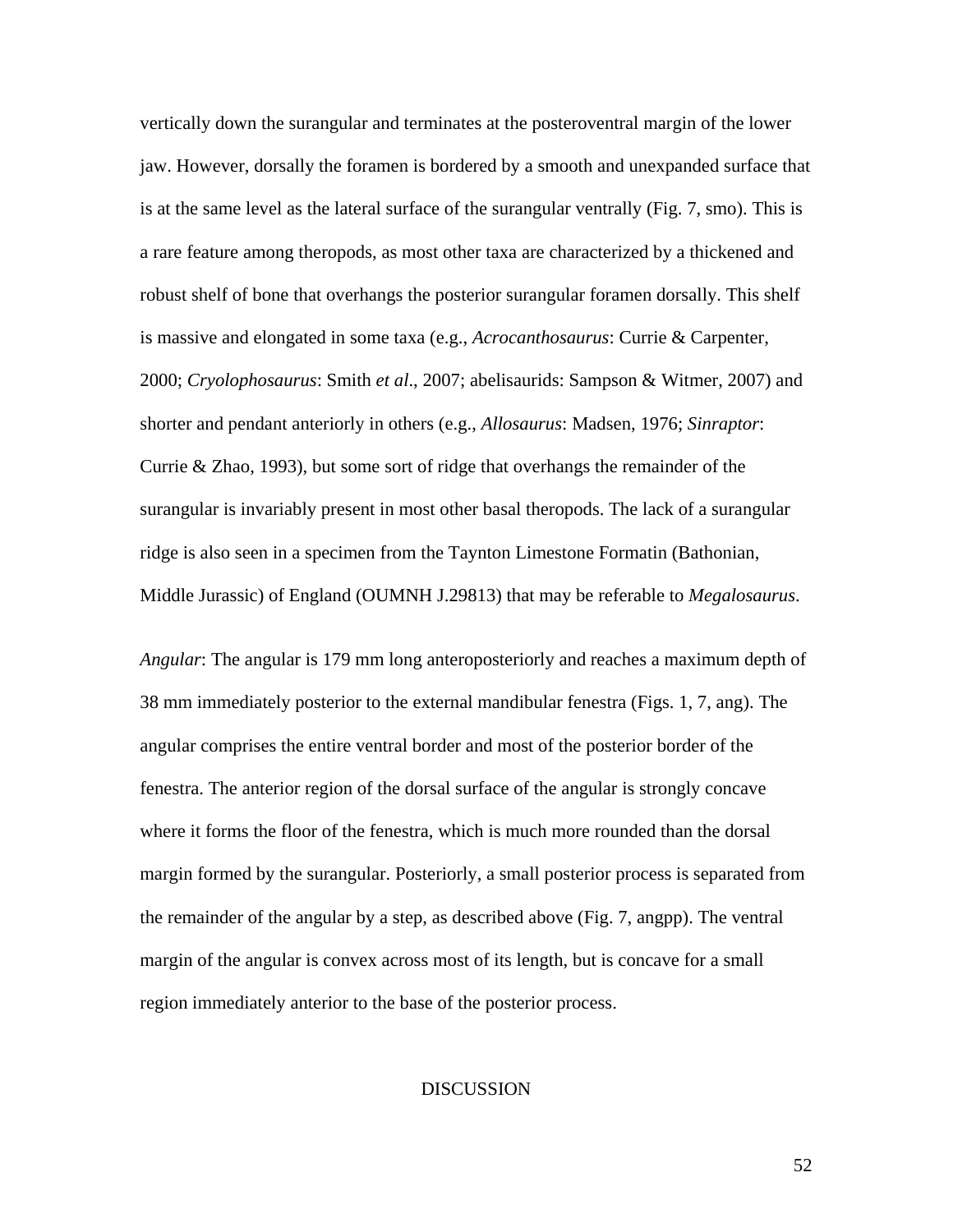#### PHYLOGENETIC POSITION OF *MONOLOPHOSAURUS*

*Monolophosaurus* was originally described as a "megalosaur grade" theropod with a curious mixture of primitive theropod characters and more derived features seen in *Allosaurus* and kin (Zhao & Currie, 1993). Subsequent cladistic analyses frequently recovered *Monolophosaurus* as a member of Allosauroidea (sometimes referred to as Carnosauria), a basal tetanuran clade that includes *Allosaurus*, the Middle Jurassic Asian Sinraptoridae, and the primarily large-bodied and Gondwanan Carcharodontosauridae (e.g., Sereno *et al*., 1994, 1996, Currie & Carpenter, 2000, Holtz, 2000, Rauhut, 2003, Holtz *et al*., 2004, Novas *et al*., 2005, Coria & Currie, 2006). However, Smith *et al*. (2007) placed *Monolophosaurus* in a slightly more basal position, as the sister taxon to a clade of Allosauroidea + Coelurosauria (Neotetanurae). They found a wider distribution for five cranial characters previously used to place *Monolophosaurus* within Allosauroidea and identified four features that may unite *Monolophosaurus* with more basal clades. Our redescription of the postcranial skeleton of *Monolophosaurus* (Zhao *et al*., in review) also highlighted a number of primitive features unknown in other tetanurans, suggesting a more basal position of *Monolophosaurus* than is commonly advocated. This appraisal is supported by reassessment of the skull.

*Cladistic Analysis*: We do not include a new cladistic analysis here, as it is outside the scope of this paper. However, information from this study will be incorporated into a larger cladistic analysis of basal theropods to be published elsewhere (Carrano, Benson  $\&$ Sampson, in prep). In the meantime, we present a slightly modified version of Smith *et al*.'s (2007) analysis, currently the largest and most informative dataset yet applied to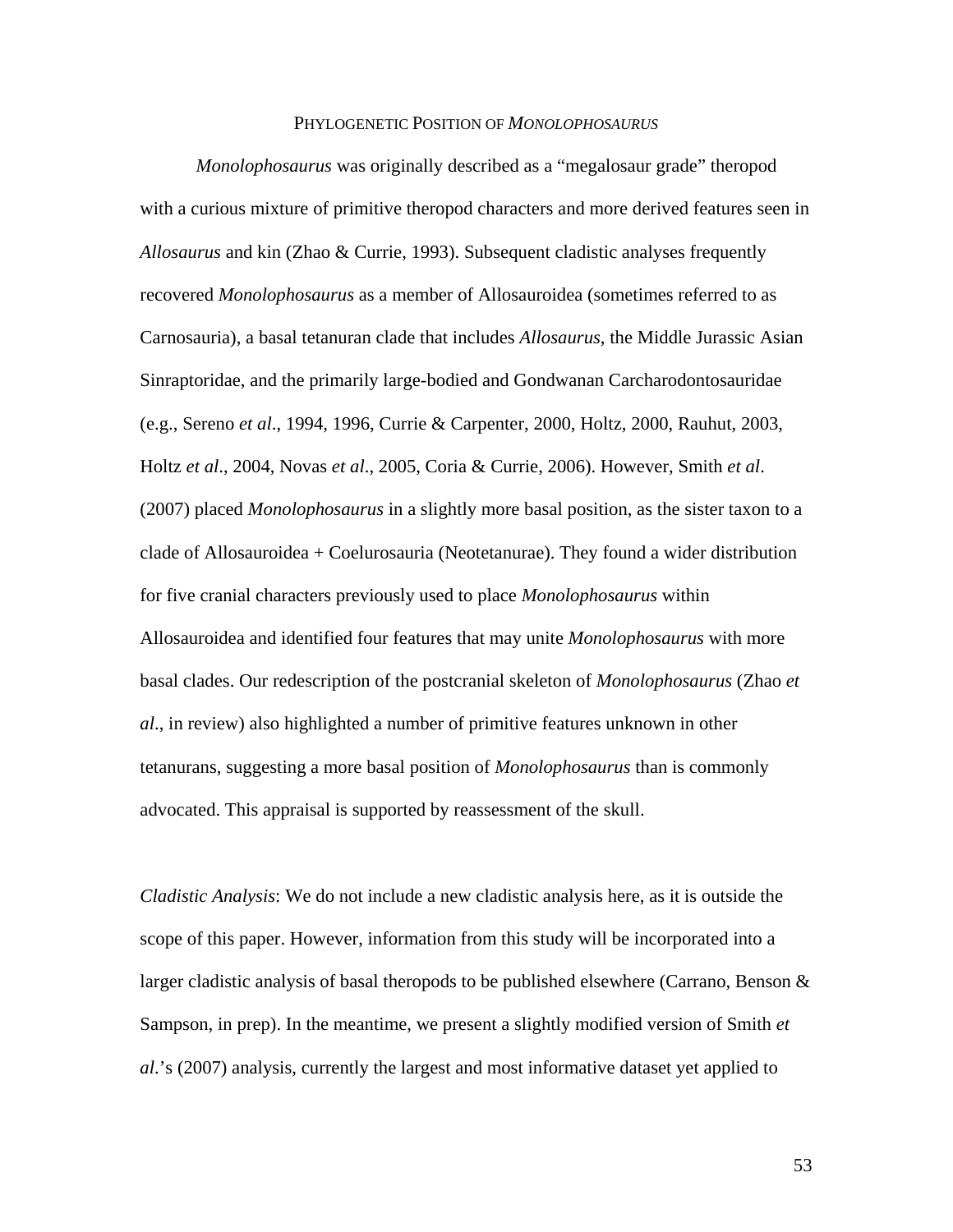basal theropods. We have rescored *Monolophosaurus* based on our redescription of the skull and postcranium (Zhao *et al*., in review), and have also slightly altered the scores for one character (Appendix 1). The revised analysis recovers 108 most parsimonious trees (MPTs; CI=0.482, RI=0.768), the same number found by Smith *et al*. (2007), but of length 843, 10 steps longer than the MPTs in the original analysis. The strict consensus of these trees is identical to the strict consensus reported by Smith et al. (2007), which places *Monolophosaurus* as a basal tetanuran immediately outside of the clade Allosauroidea + Coelurosauria (Neotetanurae). Characters supporting the placement of *Monolophosaurus* within Tetanurae and a monophyletic Allosauroidea exclusive of *Monolophosaurus* are essentially the same as those found and reviewed by Smith *et al*. (2007).

*Allosauroid Cranial Characters*: Smith *et al*. (2007) pointed out that some cranial characters previously used to place *Monolophosaurus* within Allosauroidea have a wider distribution, and are sometimes even present in non-tetanuran theropods. They listed five characters in particular: pneumatic openings in the nasal, extension of the antorbital fossa onto the nasal, broad contact between the squamosal and quadratojugal, pneumatism associated with the internal carotid canal, and a pendant medial process on the articular. However these characters were only listed and other cranial features used to link *Monolophosaurus* to allosauroids were not reviewed. We provide a discussion of several cranial characters once thought to diagnose Allosauroidea, which should clarify their usage for future phylogenetic analyses.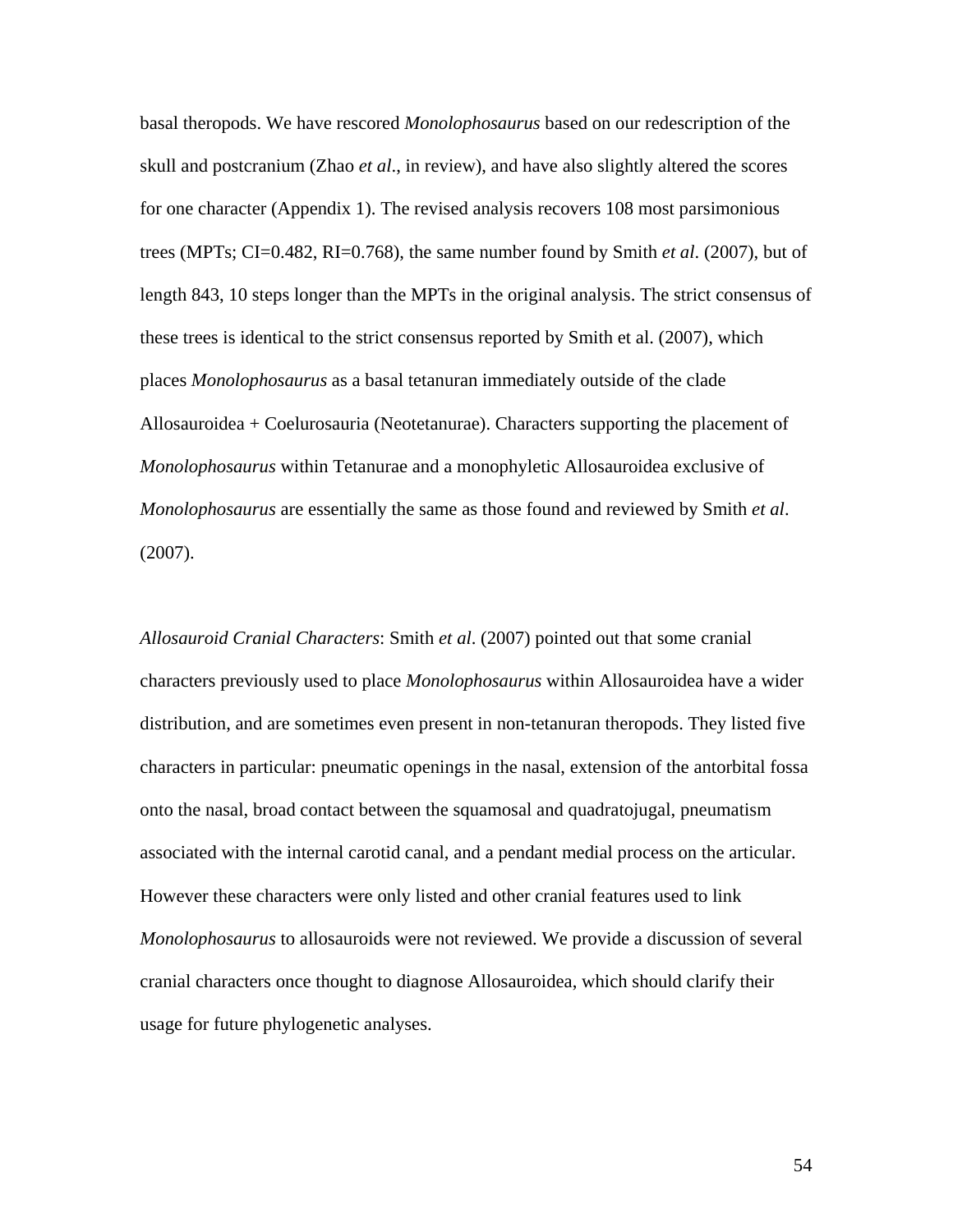1) Nasal Antorbital Fossa: Several authors (e.g., Sereno *et al*., 1994, 1996, Holtz 2000, Rauhut 2003, Holtz *et al*., 2004) have scored *Monolophosaurus* and allosauroids as possessing an antorbital fossa that continues dorsally onto the lateral surface of the nasal (Fig. 3, nantfos). In contrast, the fossa of most other theropods is restricted to the maxilla, lacrimal, and jugal. However, a nasal antorbital fossa is also present in the basal theropods *Cryolophosaurus* (Smith *et al*., 2007), *Dilophosaurus* (Smith *et al*., 2007), and *Majungasaurus* (Sampson & Witmer, 2007). The presence of this feature in an abelisaurid (*Majungasaurus*), basal neotheropods (*Cryolophosaurus*, *Dilophosaurus*), and allosauroids suggests that it is a particularly homoplastic character.

2) Nasal Pneumatopores: Holtz (2000), Rauhut (2003), and Holtz *et al*. (2004) found pneumatic openings in the lateral surface of the nasal as an allosauroid synapomorphy, and an important character linking *Monolophosaurus* to this clade. Indeed, most basal theropods lack nasal pneumatopores, as has been confirmed by recent redescription of several taxa (e.g., *Ceratosaurus*: Madsen & Welles, 2000, contra Rauhut, 2003; *Cryolophosaurus*: Smith *et al*., 2007; *Zupaysaurus*: Ezcurra, 2007). On the other hand, *Monolophosaurus* (Figs. 1, 3, nfor) and many allosauroid taxa (e.g., *Allosaurus*, *Giganotosaurus*, *Mapusaurus*, *Neovenator*) do possess pneumatic openings, which vary in size and number, as reviewed above. However, at least one abelisaurid (*Majungasaurus*: Sampson & Witmer, 2007) also possesses a pneumatopore, and the missing nasals of many basal theropods preclude a broader survey of this character. Thus, its utility as an allosauroid synapomorphy is currently limited by homoplasy and missing data.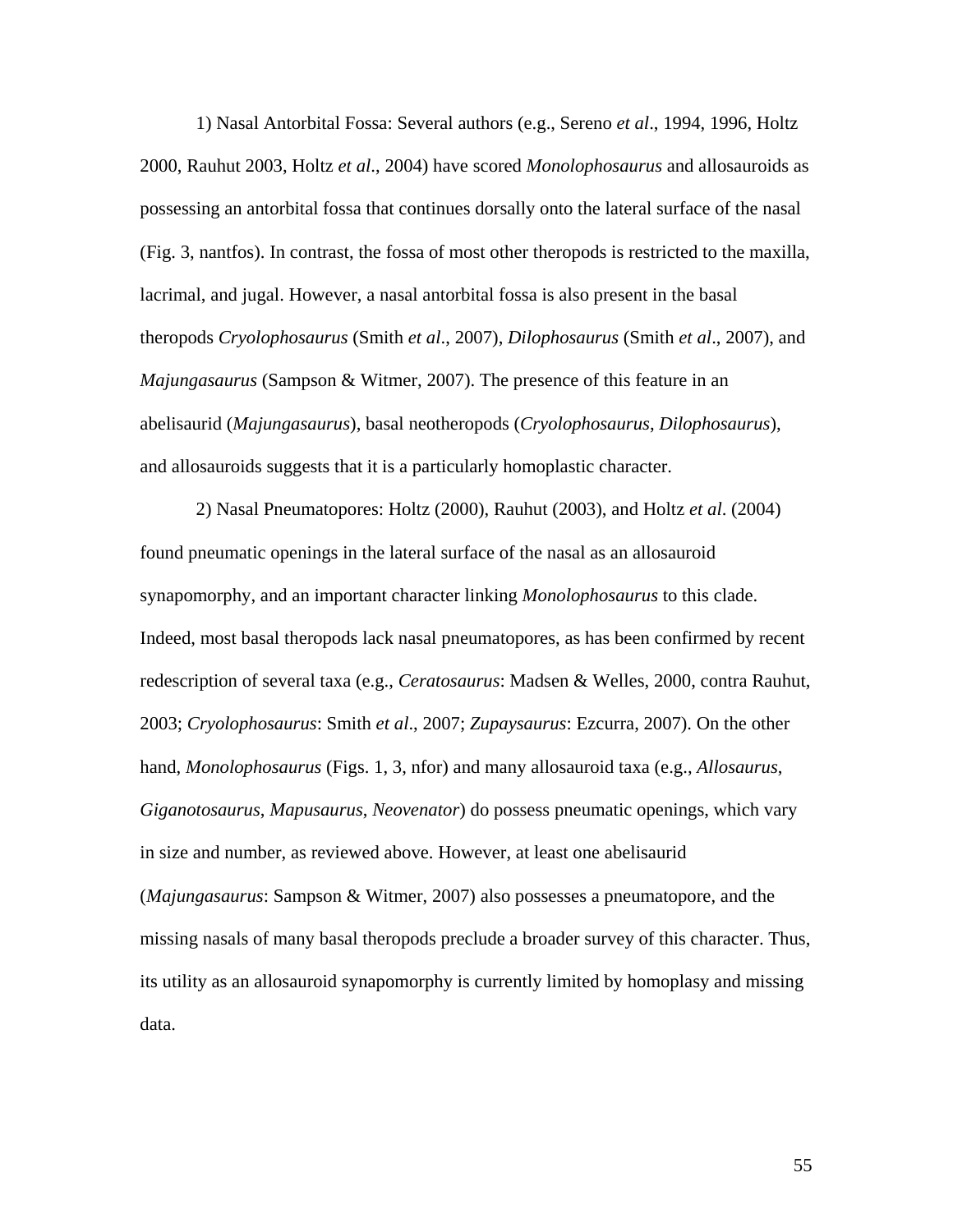3) Short Quadrate: Sereno *et al*. (1994, 1996) listed a short quadrate, in which the head articulates with the squamosal nearly level with the midpoint of the orbit, as a synapomorphy of Allosauroidea, and a character uniting *Monolophosaurus* with this clade. A short quadrate is clearly present in *Monolophosaurus* (Figs. 1, 2, 5) and several allosauroids (e.g., *Acrocanthosaurus*: Currie & Carpenter, 2000; *Allosaurus*: Madsen, 1976; *Giganotosaurus*: Coria & Salgado, 1995; *Sinraptor*: Currie & Zhao, 1993). However, reinterpretation of material and discovery of new specimens show this character to be more widely distributed. If measured with the skull roof held horizontal, this character is also present in spinosaurids (*Irritator*: Sues *et al*., 2002:fig 6) and basal coelurosaurs (*Compsognathus*: Peyer, 2006:fig 4; *Guanlong*: Xu *et al*., 2006; possibly *Ornitholestes*: Carpenter *et al*., 2005). Furthermore, a short quadrate is figured for *Torvosaurus* (Britt, 1991) and *Afrovenator* (Sereno et al., 1994:fig 2), although this latter reconstruction is based on *Allosaurus*.

4) Jugal Pneumatopore: Rauhut (2003) optimized a pneumatic opening in the posteroventral corner of the jugal antorbital fossa as a synapomorphy of Allosauroidea (including *Monolophosaurus*), and convergently acquired in tyrannosauroids. Jugal pneumaticity is present in many allosauroids and absent in most basal theropods (see above) and derived coelurosaurs (see review in Weishampel *et al*., 2004). However, it is absent in the allosauroid *Allosaurus* and present in basal coelurosaurs (tyrannosauroids: Holtz, 2004, Xu *et al*., 2004, 2006; potentially *Ornitholestes*: Sereno *et al*., 1996). Additionally, Sereno *et al*. (1994) described a jugal pneumatopore in the basal spinosauroid *Afrovenator*, but we were unable to verify this score based on our observation of casts (UC OBA 1) and consider it absent. Thus, this character appears to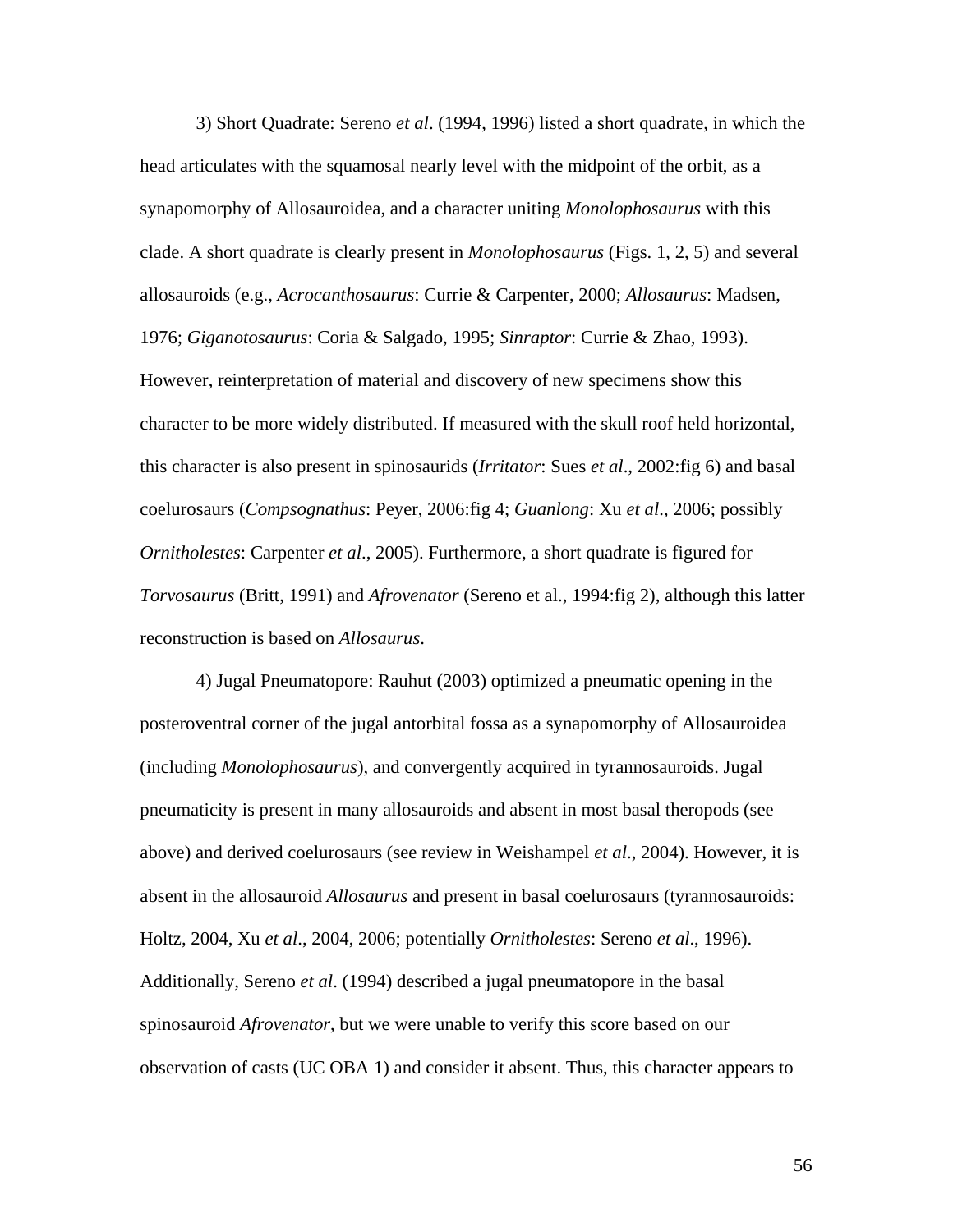be present at the base of several large clades (Allosauroidea, Coelurosauria, possibly Spinosauroidea), rendering it unlikely as an allosauroid synapomorphy. Indeed, a more basal optimisation, probably at the base of Tetanurae or the clade Allosauroidea + Coelurosauria (Neotetanurae), has been recovered in other cladistic analyses (e.g., Holtz 2000, Holtz *et al*., 2004, Smith *et al*., 2007).

5) Quadrate with Broad Articular Flange for Quadratojugal: Sereno *et al*. (1996) listed this character as diagnostic of Allosauroidea, although it could not be scored in several taxa, including *Monolophosaurus*. Narrow flanges are present in many basal theropods (e.g., *Eustreptospondylus*: Sadlier *et al*, 2008; *Majungasaurus*: Sampson & Witmer, 2007; *Torvosaurus*: Britt, 1991). In contrast, a broad flange is clearly present in *Allosaurus* (Madsen, 1976:pl 3F) and *Sinraptor* (Currie & Zhao, 1993:fig 8G), but one of similar size is also present in *Dilophosaurus* (Welles, 1984:fig 5B) and spinosaurids (*Baryonyx*: Charig & Milner, 1997:fig 11A). The quadrate and quadratojugal are cossified in *Ceratosaurus* (Madsen & Welles, 2000), precluding comparison.

6) Downturned Paroccipital Processes: Ventrally-directed paroccipital processes with a distal end located ventral to the foramen magnum have been considered a synapomorphy of Allosauroidea, including *Monolophosaurus* (Rauhut, 2003, Holtz *et al*., 2004). However, two aspects of the paroccipital processes deserve further comment. First, allosauroids (e.g., *Acrocanthosaurus*: OMNH 10146; *Allosaurus*: Madsen, 1976; *Carcharodontosaurus*: Brusatte & Sereno, 2007; *Sinraptor*: Currie & Zhao, 1993) are characterized by a unique condition in which the ventral base of the paroccipital process where it emerges from the metotic strut is located entirely below the occipital condyle. In *Monolophosaurus* the base is level with the midpoint of the condyle, as is also the case in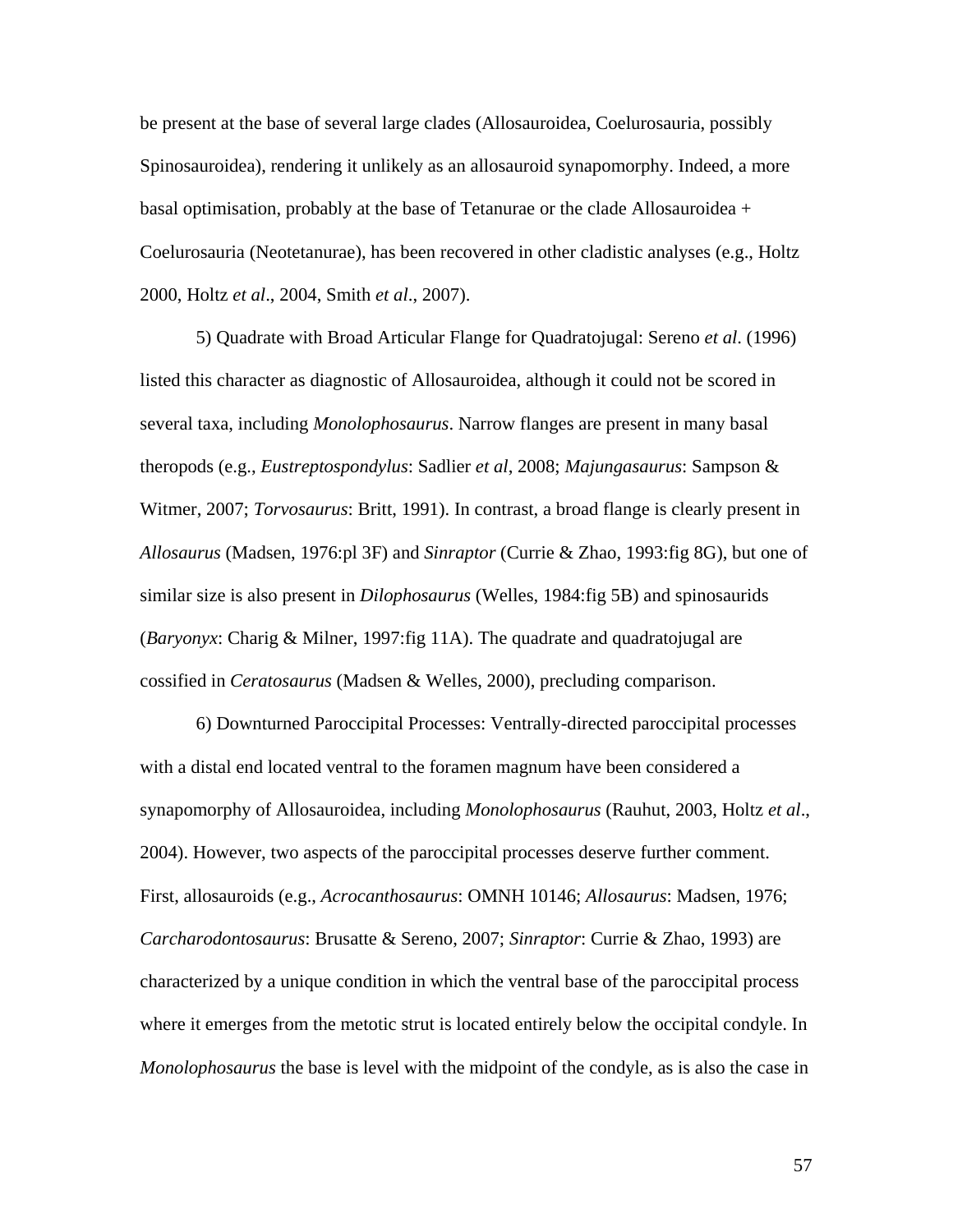an array of basal theropods (*Baryonyx*: Charig & Milner, 1997; *Cryolophosaurus*: Smith *et al*., 2007; *Majungasaurus*: Sampson & Witmer, 2007; *Piatznitzkysaurus*: Rauhut, 2004). Other basal theropods have paroccipital processes bases located entirely dorsal to the occipital condyle (*Ceratosaurus*: Madsen & Welles, 2000; *Dilophosaurus*: Welles, 1984; *Dubreuillosaurus*: Allain, 2002; *Piveteausaurus*: Taquet & Welles, 1977; *Zupaysaurus*: Ezcurra, 2007). Second, the aforementioned allosauroid taxa possess paroccipital processes with distal ends located ventral to the occipital condyle, which Rauhut (2003:character 54) specifically used to link *Monolophosaurus* and allosauroids. While *Monolophosaurus* does possess this character state, so do some other basal theropods, including *Ceratosaurus* and *Cryolophosaurus*. Furthermore, the distal end extends only slightly below the condyle in *Monolophosaurus*, whereas it is located far ventrally in *Acrocanthosaurus*, *Allosaurus*, and *Ceratosaurus*.

7) Basal Tubera Width: Holtz (2000) recovered narrow basal tubera, with a transverse width less than that of the occipital condyle, as diagnostic of Allosauroidea, including *Monolophosaurus*. However, narrow basal tubera are not uniformly present in allosauroids, as they are found in some taxa (*Acrocanthosaurus*, *Allosaurus*, *Sinraptor*: Brusatte & Sereno, 2008) but not in *Carcharodontosaurus* (Brusatte & Sereno, 2007, 2008). Unfortunately, missing data in other allosauroids precludes comparison. Additionally, narrow basal tubera are also seen in the spinosaurid *Baryonyx* (Charig & Milner, 1997).

8) Small External Mandibular Fenestra: Sereno *et al*. (1994, 1996) considered a small external mandibular fenestra, which they equated to a deep anterior ramus of the surangular, as diagnostic of Allosauroidea. As discussed above, the maximum dimension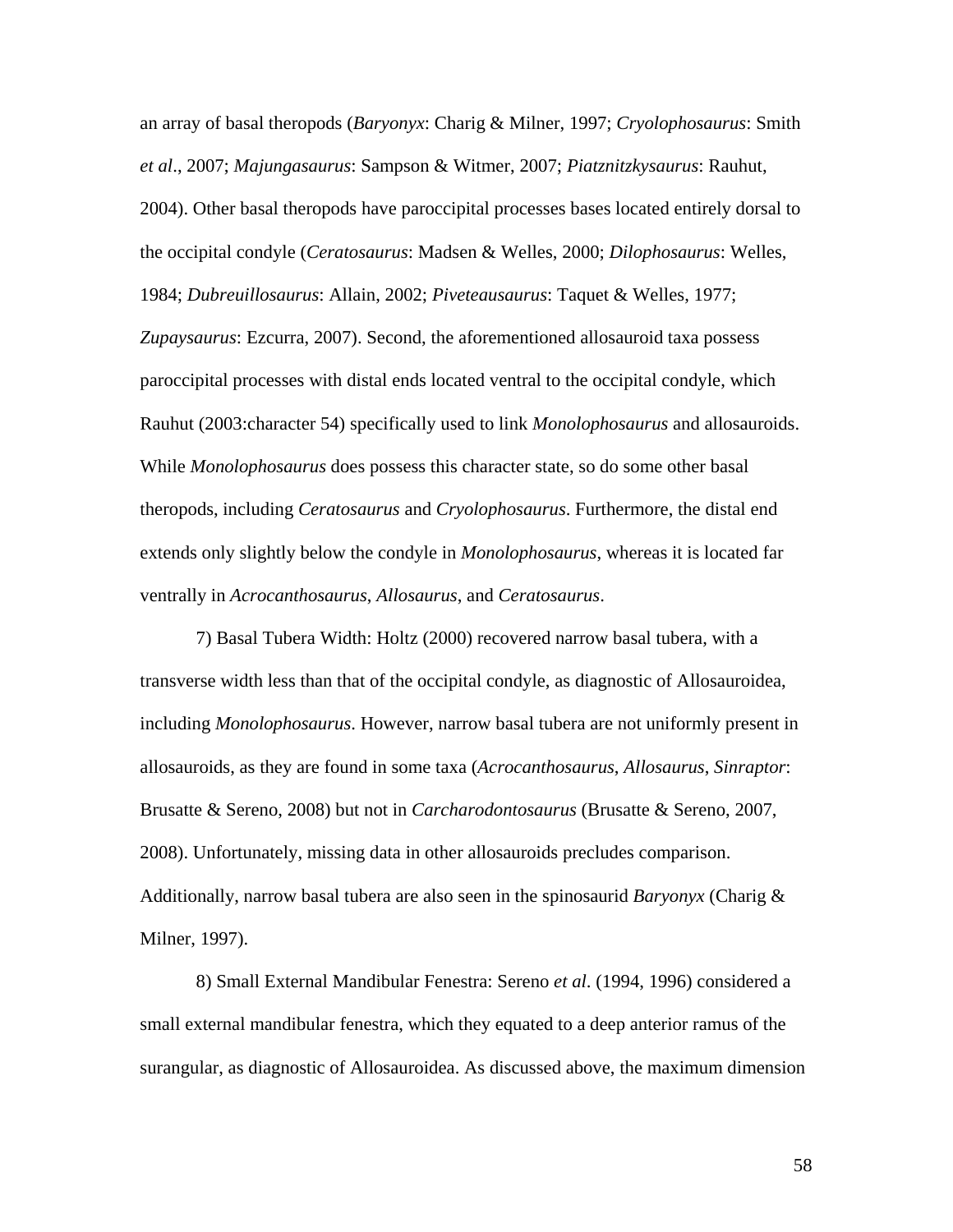of the fenestra of *Monolophosaurus* is approximately 1/10 the length of the lower jaw, which is approximately the same ratio as in some allosauroids and basal tetanurans. However, allosauroids are not characterized by a uniform condition, as originally noted by Sereno *et al*. (1996). *Sinraptor*, for instance, has a large fenestra, while *Allosaurus* has an autapomorphically reduced opening. Thus, this character is highly variable across basal theropods, and unlikely to support a grouping of *Monolophosaurus* and Allosauroidea to the exclusion of other taxa.

9) Pendant Medial Process of the Articular: Several authors (Sereno *et al*., 1994, 1996, Holtz *et al*., 2004) have recovered a pendant medial process of the articular as diagnostic of Allosauroidea, although unscorable in *Monolophosaurus*. This process is clearly present in allosauroids (*Allosaurus*: Madsen, 1976:pl 7B; *Giganotosaurus*: MUCPv-CH-1; *Sinraptor*: Currie & Zhao, 1993:fig 10D), but new discoveries and reinterpretations have revealed its presence in a range of basal theropods, including *Cryolophosaurus* (Smith *et al*., 2007), *Dilophosaurus* (Yates, 2005), and *Dracovenator* (Yates, 2005). It is likely that increased taxon sampling will confirm its presence in other basal theropods (Yates, 2005).

Additional characters once used to unite *Monolophosaurus* with Allosauroidea have been reviewed elsewhere, and include shortened basipterygoid processes (Rauhut,  $2003$ ), pneumaticity associated with the internal carotid canal (Brusatte & Sereno, 2008), and a basioccipital excluded from the basal tubera (Rauhut, 2003, Brusatte  $\&$  Sereno, 2008).

This review indicates that several characters previously used to support a link between Allosauroidea and *Monolophosaurus* are widely distributed among basal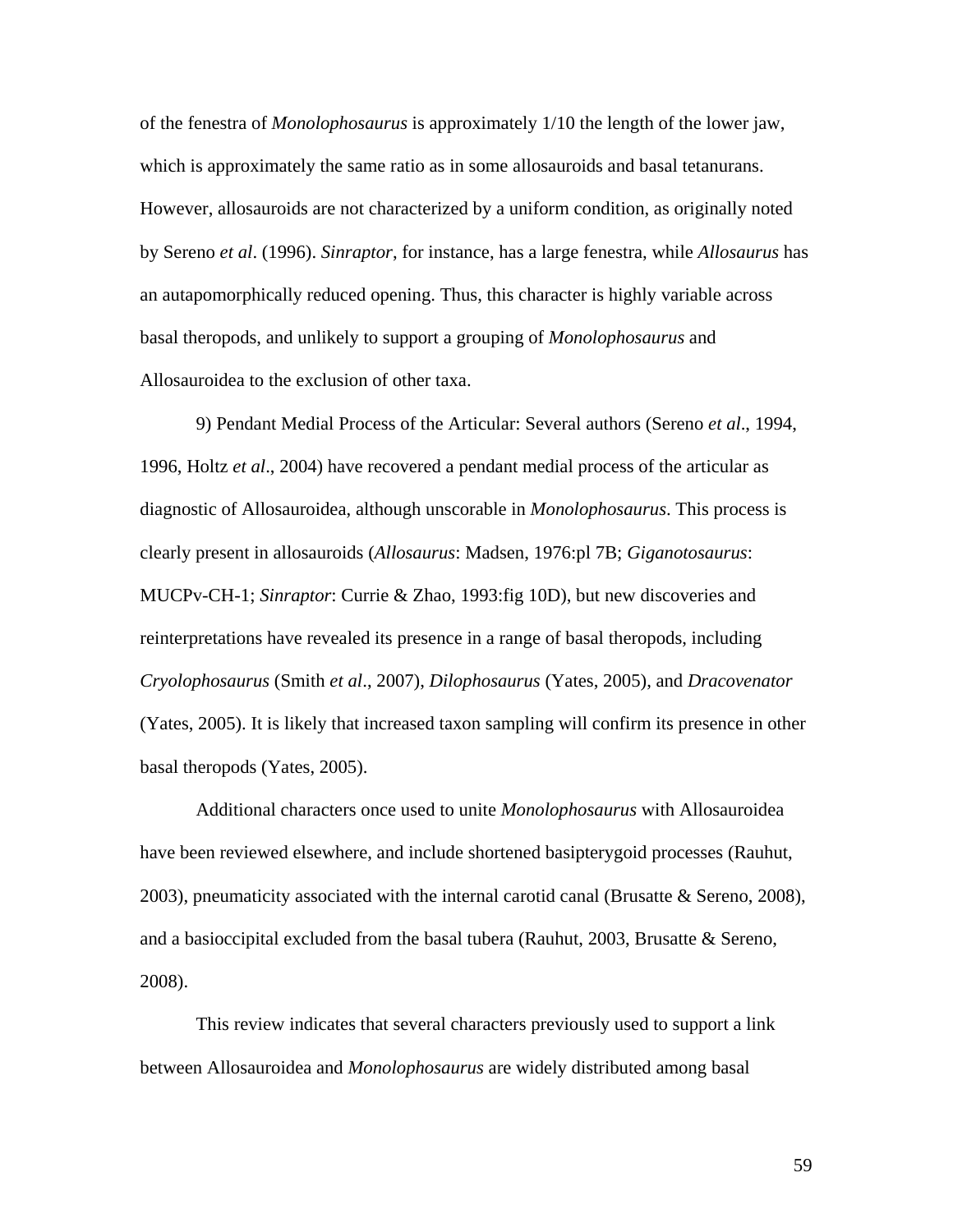theropods, in agreement with Smith *et al*. (2007). In fact, no unequivocal characters uniting these taxa remain. Although it is possible that some phylogenetic signal linking these taxa may override this homoplasy, recent cladistic analyses (Smith *et al*., 2007 and the modifications herein) strongly indicate that *Monolophosaurus* is not nested within Allosauroidea, and in fact is a more basal tetanuran taxon. On a larger scale, this begs the question of what characters are diagnostic of Allosauroidea (*Allosaurus*, Sinraptoridae, Carcharodontosauridae), a clade whose internal relationships are well-studied (Brusatte  $\&$ Sereno, 2008) but whose monophyly is poorly-supported. Smith *et al*. (2007) recovered a monophyleic Allosauroidea united by only two unequivocal synapomorphies and four equivocal synapomorphies, very weak character support relative to that of other major clades in their analysis. Continuing revision of basal tetanuran phylogeny raises the possibility that Allosauroidea may not be monophyleic, a question outside of the scope of this paper that will be addressed in a future publication by one of us (Carrano, Benson  $\&$ Sampson, unpublished data).

*Primitive Characters of* Monolophosaurus: In our redescription of the postcranium of *Monolophosaurus* we identified several features of the pelvis that are present in nontetanuran theropods but absent in all other tetanurans (Zhao *et al*., in prep). Similarly, Smith *et al*. (2007) identified three features of the skull of *Monolophosaurus* that are also common in more basal theropods: a postorbital that reaches the floor of the orbit, a nasolacrimal crest that includes a contribution from the premaxillae, and a laterally exposed quadrate-quadratojugal suture. Along with the results of recent cladistic analyses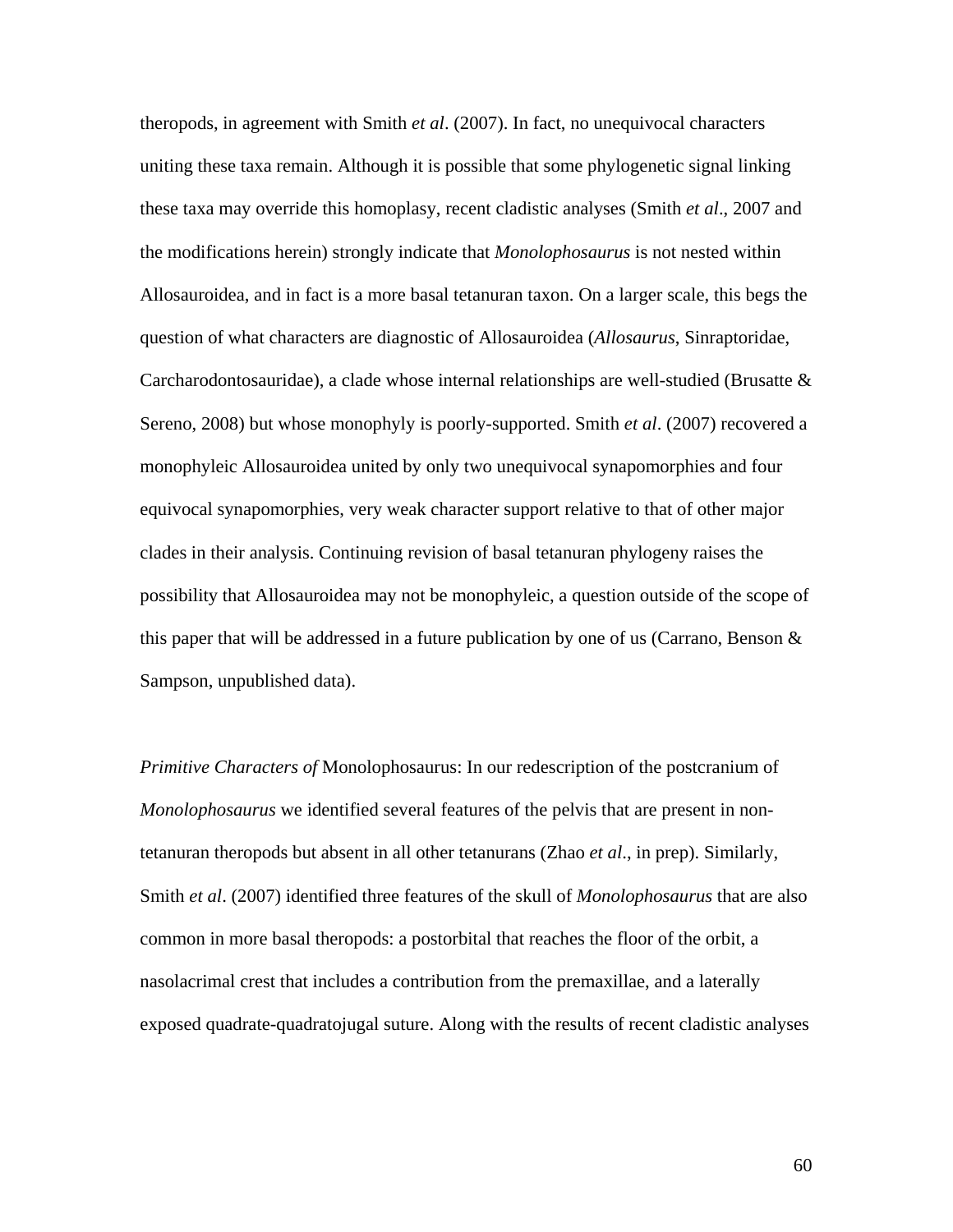(Smith *et al*., 2007 and modifications herein), these features support a basal tetanuran position for *Monolophosaurus*.

Our redesciption of the skull has revealed several retained plesiomorphies often absent in tetanurans. *Monolophosaurus* appears to lack any external signs of lacrimal pneumaticity, a condition shared with some basal theropods (coelophysids and abelisaurids: Ezcurra & Novas, 2007, Sampson & Witmer, 2007; *Dilophosaurus*: Welles, 1984, UCMP 77270) but contrasting with the laterally-exposed pneumatopores of most theropods, including basal forms such as *Cryolophosaurus* (Smith *et al*., 2007) and *Zupaysaurus* (Ezcurra & Novas, 2007). Second, the maxilla of *Monolophosaurus* is excavated by a single accessory opening (sometimes expressed as a depression), as in some coelophysids (Tykoski, 1998, Tykoski & Rowe, 2004), abelisaurids (Sampson & Witmer, 2007), and *Dilophosaurus* (Welles, 1984), and contrasting with the multiple openings (promaxillary and maxillary fenestrae) of most tetanurans (Witmer, 1997). However, this character is homoplastic, as some tetanurans only have a single opening or depression (e.g., *Carcharodontosaurus*: Sereno *et al*.,1996, Brusatte & Sereno, 2007; *Torvosaurus*: Britt, 1991; spinosaurids: Sereno *et al*., 1998). Third, the length-to-depth ratio of the cranium of *Monolophosaurus* approaches 3.0, a threshold often held to be a coelophysoid synapomorphy (Sereno, 1999, Ezcurra, 2007). In contrast, the skulls of many other basal theropods (e.g., *Eoraptor*: Sereno *et al*., 1993; *Ceratosaurus*: Madsen & Welles, 2000, Tykoski & Rowe, 2004; abelisaurids: Sampson & Witmer, 2007) and tetanurans (e.g., *Acrocanthosaurus*: Currie & Carpenter, 2000; *Allosaurus*: Madsen, 1976; *Sinraptor*: Currie & Zhao, 1993) are deeper compared to their lengths, with a ratio between 1.5-2.5. However, this character is also likely homoplastic, as a range of other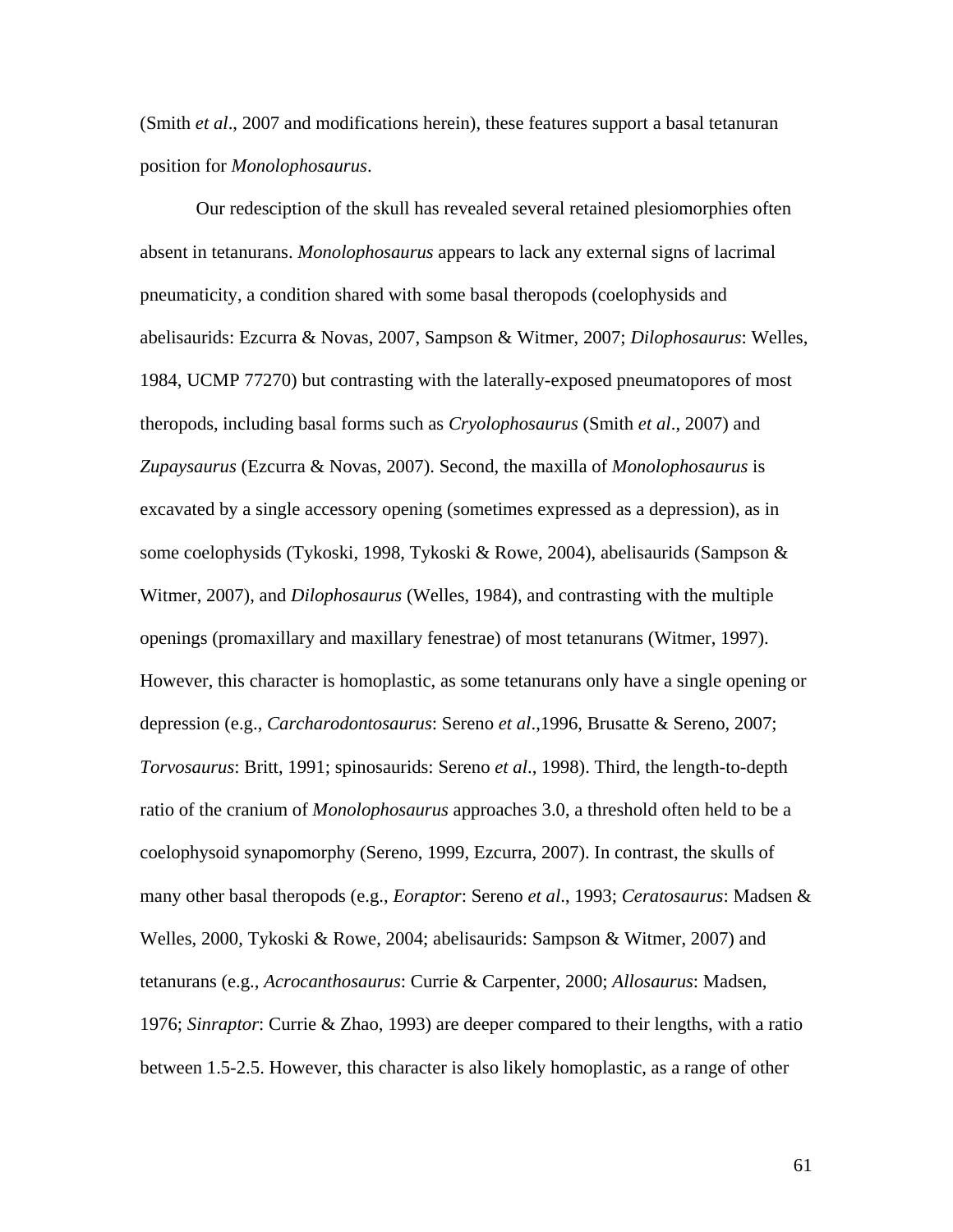basal theropods (*Afrovenator*: Sereno *et al*., 1994; *Dilophosaurus*: Welles, 1984; *Dubreuillosaurus*: Allain, 2002; *Herrerasaurus*: Sereno & Novas, 1993; *Suchomimus*: Sereno *et al*., 1998; *Torvosaurus*: Britt, 1991; *Zupaysaurus*: Ezcurra, 2007) and basal coelurosaurs (*Compsognathus*: Peyer, 2006; *Dilong*: Xu *et al*., 2004; *Guanlong*: Xu *et al*., 2006; *Juravenator*: Gohlich & Chiappe, 2006; *Ornitholestes*: Carpenter *et a*l., 2005) also possess long and low skulls with a ratio between 2.5-3.8. Regardless, the long and low skull of *Monolophosaurus* does contrast with the deeper skulls of Allosauroidea.

The skull of *Monolophosaurus* also possesses several features seen in basal theropods. The main body of the maxilla retains a nearly constant depth across its length, due to nearly parallel dorsal and ventral margins. This morphology is also seen in *Zupaysaurus* (Ezcurra, 2007) and abelisaurids (Sampson & Witmer, 2007), but contrasts with the tapering maxillae of most other theropods. The anterior ramus of the quadratojugal projects beyond the anterior margin of the lateral temporal fenestra, also seen in *Dilophosaurus* (Welles, 1984) and *Zupaysaurus* (Ezcurra, 2007), but contrasting with the shortened rami of most theropods (e.g., *Allosaurus*: Madsen, 1976; *Ceratosaurus*: Madsen & Welles, 2000, Sampson & Witmer, 2007; *Cryolophosaurus*: Smith *et al*., 2007; *Compsognathus*: Peyer, 2006; *Dilong*: Xu *et al*., 2004; *Dubreuillosaurus*: Allain, 2002; *Guanlong*: Xu *et al*., 2006; *Majungasaurus*: Sampson & Witmer, 2007; *Sinraptor*: Currie & Zhao, 1993; "*Syntarsus*" *kayentakatae*: Rowe, 1989). Additionally, the articulation between the squamosal and quadratojugal is similar in *Monolophosaurus* and *Zupaysaurus*. In these taxa both elements strongly project into the lateral temporal fenestra, with the dorsal ramus of the quadratojugal articulating with the posterior margin of the ventral ramus of the squamosal (compared to other theropods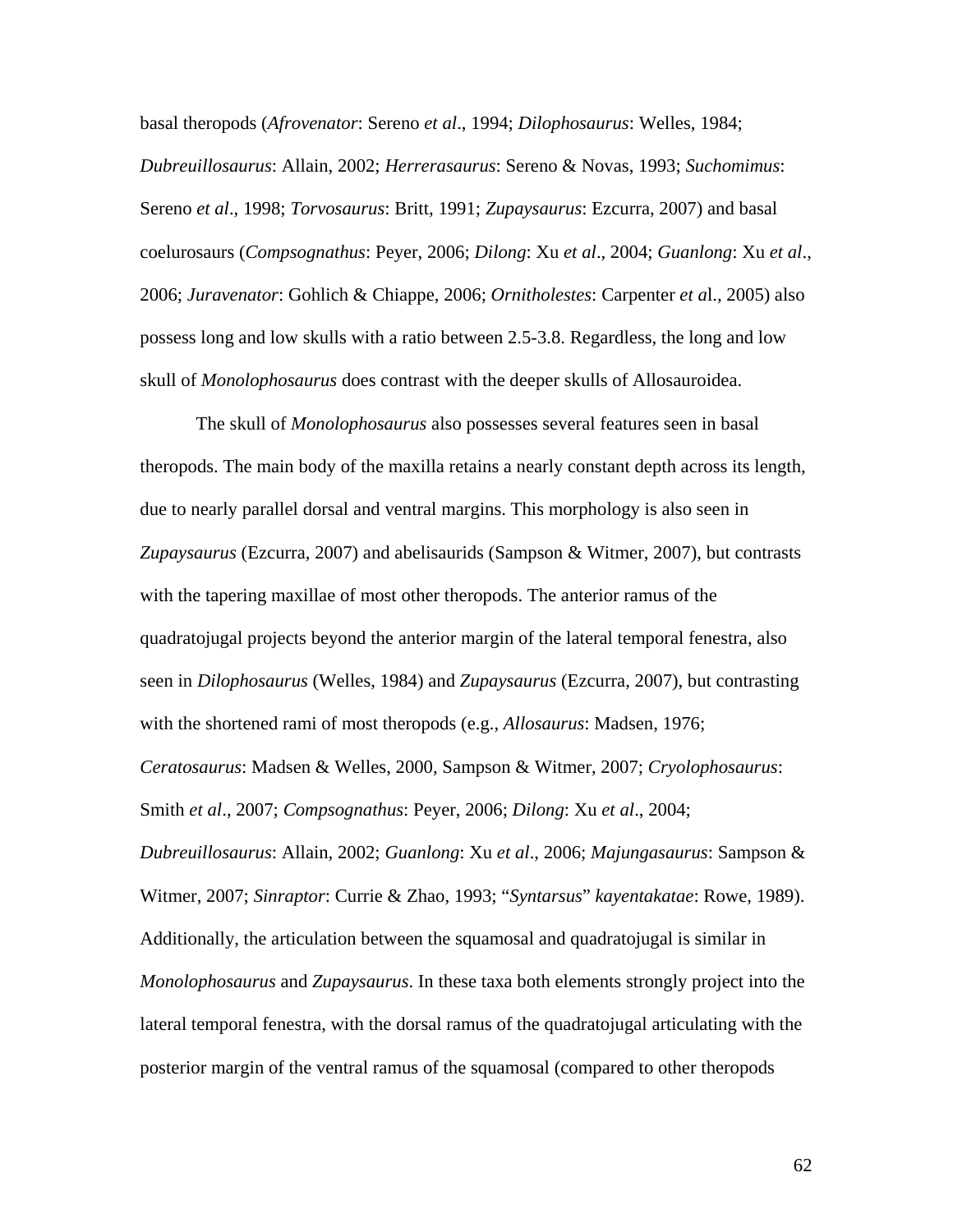above). Similarly, both taxa have a kinked squamosal ventral process, which is more distinct in *Zupaysaurus*. Finally, the surangular and angular meet at a stepped contact, as in *Cryolophosaurus* (Smith *et al*., 2007), "*Syntarsus*" *kayentakatae* (Rowe, 1989), and possibly *Dilophosaurus* (Smith *et al*., 2007).

## CRANIAL CRESTS IN BASAL THEROPODS

Cranial crests, horns, bosses, and other ornamentation are common in theropod dinosaurs, and likely served primarily as display devices (Xu *et al*., 2006, Smith *et al*., 2007). A brief review of ornamentation morphology across theropods has been presented elsewhere (Smith *et al*., 2007) and will not be repeated here. However, we highlight the use of display features, especially parasagittal crests like those of *Monolophosaurus*, as phylogenetic characters. Homologizing features of the crest among taxa is not trivial, as all theropod crests differ in detail. In the face of this difficulty it is unsurprising that some authors do not employ characters relating to cranial crest in their phylogenetic data matrices (e.g., Harris, 1998, Rauhut, 2003).

Other authors, however, have attempted to extract phylogenetically-informative data from the crests of basal theropods. However, different authors have utilised different coding strategies. Holtz (2000) utilised two characters: a presence/absence character for paired crescentric nasolacrimal crests linking *Dilophosaurus* and some coelophysids (character 27), and an unordered five-state character for various ornaments of the nasal, with different states for median dorsal horns, lateral ridges, and various rugosities (26). The underlying assumption of this coding strategy is that these nasal ornaments represent variations of the same character, which is almost certainly not the case since the features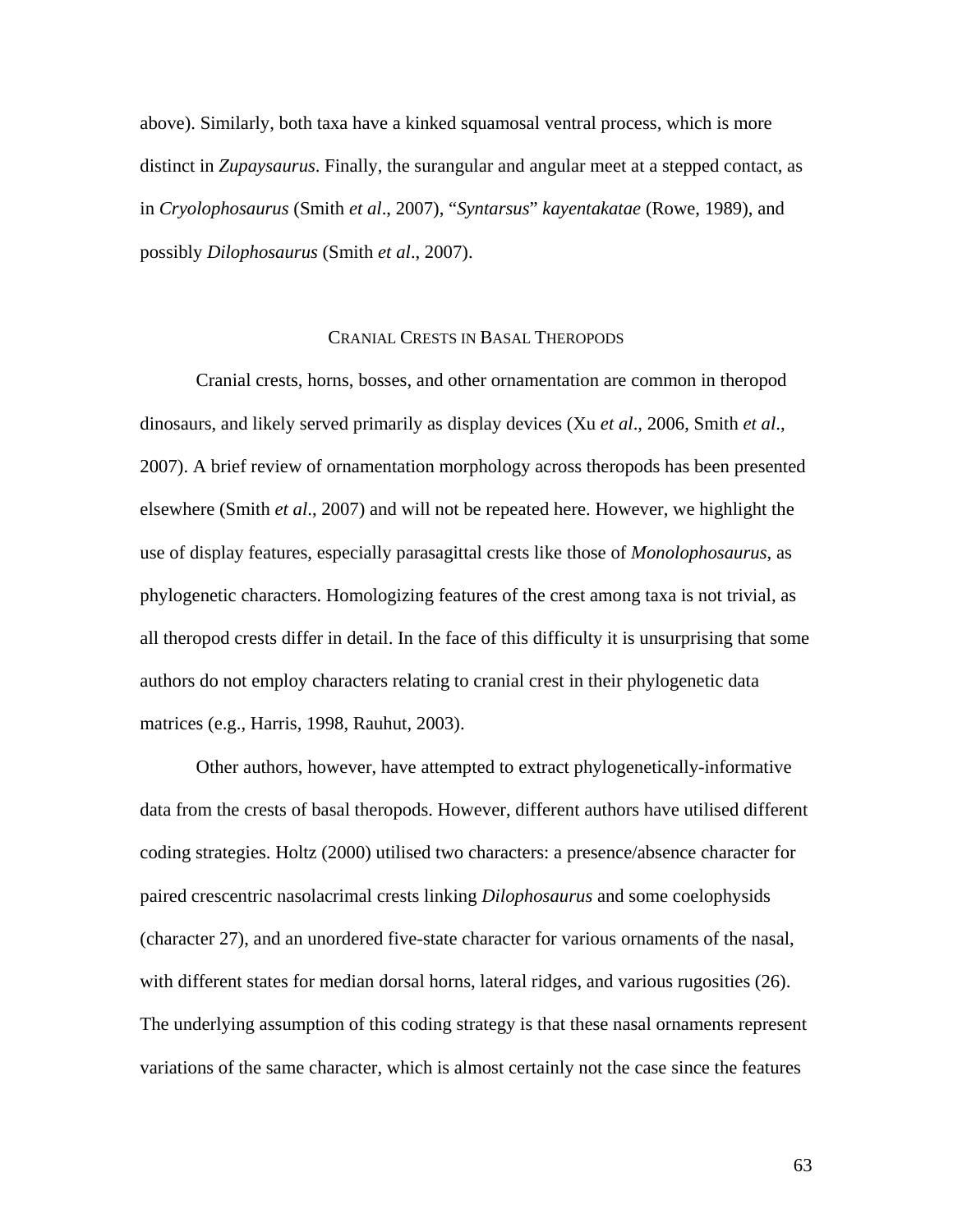are vastly different in shape and occur on different surfaces (dorsal vs. lateral). In an updated version of this dataset, Holtz *et al*. (2004) retained the character of the paired crescentric crests (59), but limited the more general nasal ornament character to a binary character denoting the presence or absence of a "narial median horn or crest" (57). *Ceratosaurus* (horn), *Irritator* (short, solid crest), and *Monolophosaurus* (large, fenestrated crest) are scored for the derived state, while *Dilophosaurus* and coelophysids (paired crests) are scored for the primitive condition. Between the two characters emerge a signal of primary homology linking *Dilophosaurus* and coelophysids as basal theropods, whereas no crest data support a linkage between *Dilophosaurus* and *Monolophosaurus* despite their somewhat similar parasagittal crests comprised of the nasals and lacrimals.

In their redescription of the crested basal theropod *Cryolophosaurus*, Smith *et al*. (2007) atomised features of the crest into five distinct characters. Four relate to the elements comprising the crest, including participation of the premaxillae (15), nasals (42), lacrimals (44), and frontals (64). One character differentiates midline and parasagittal crests for those taxa that possess ornamentation (43). As opposed to the characters of Holtz (2000) and Holtz *et al*. (2004), this cocktail of characters gives an overall signal of primary homology linking *Monolophosaurus* with other basal theropods such as *Cryolophosaurus*, *Dilophosaurus*, *Dracovenator*, and "*Syntarsus*" *kayentakatae* as well as *Zupaysaurus*, whose supposed nasal crests had not been reinterpreted (Ezcurra, 2007) by the time Smith *et al*.'s paper went to press. In particular, all of these taxa are scored for a nasal crest, whereas many of them (including *Monolophosaurus*) have crests that include contributions from the premaxillae and lacrimals. However, even this degree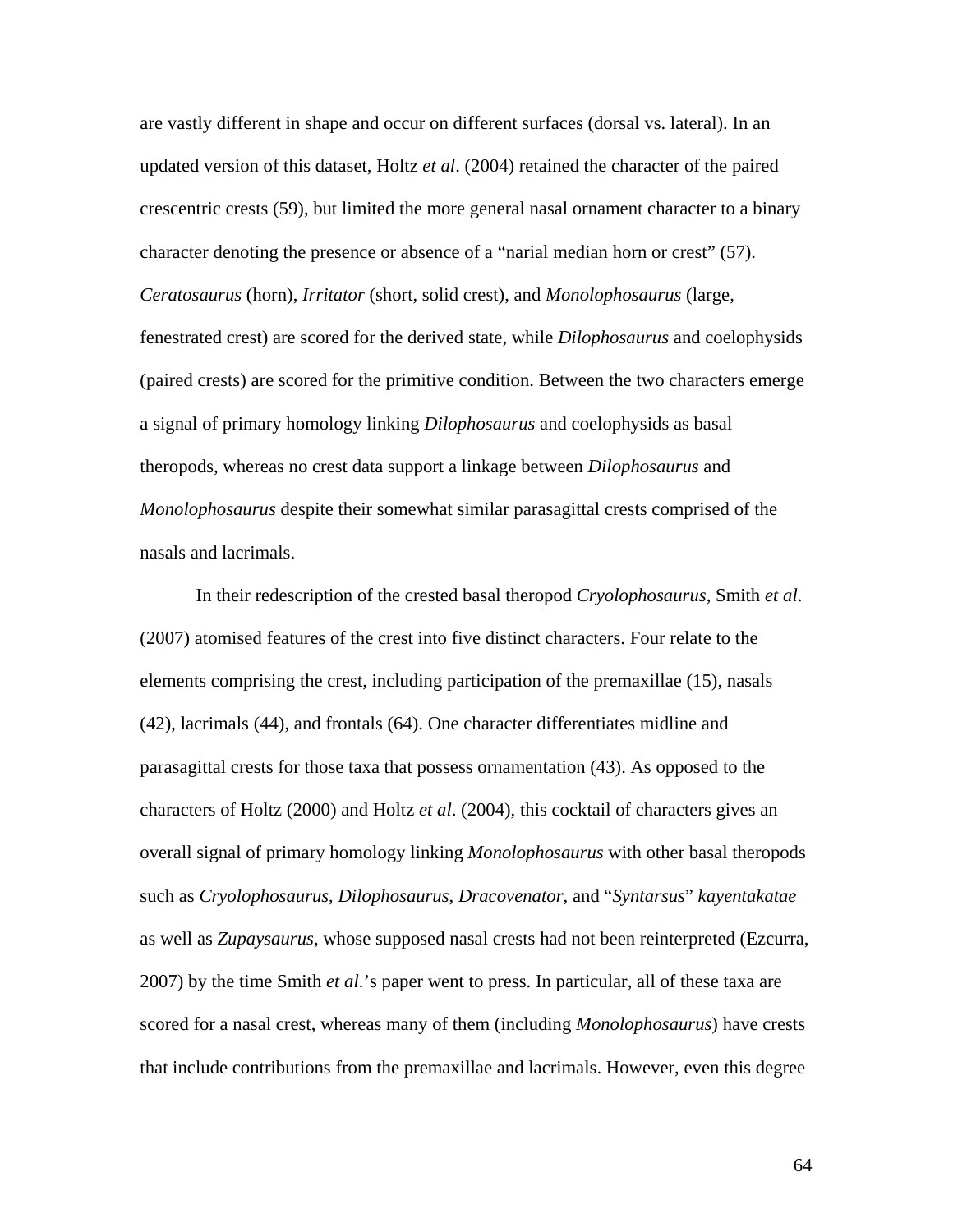of atomisation is problematic with respect to primary homology. For instance,

*Monolophosaurus*, *Dilophosaurus*, and *Dracovenator* are all scored for premaxillary contributions to the crest, but the contribution in the latter two taxa is minimal compared to the greatly expanded and rugose premaxillary nasal process that is smoothly confluent with the nasal crest in *Monolophosaurus*. Furthermore, *Cryolophosaurus*, *Dilophosaurus*, and *Monolophosaurus* are all scored for lacrimal contributions, even though the lacrimal is transversely expanded in *Cryolophosaurus* and a parasagittal, sheet-like expansion in the latter two taxa.

The detailed character of theropod cranial crests is highly variable (cf. Welles, 1984; Xu *et al*., 2006; Smith *et al*., 2007). In light of the fact that no two such crests are alike, it is difficult to render a system for coding characters of the cranial crests that takes account of variation that may be phylogenetically informative while remaining free of the problems of overweighting due to excessive atomisation. An analogous situation can be seen in phylogenetic studies of ceratopsians and hadrosaurs, in which it is difficult to extract the essential features of a complex and highly variable cranial ornamentation (Dodson *et al*., 2004, Horner *et al*., 2004). In most cases such extravagant complexity belies very little in terms of underlying similarity. However, the crests of some theropods are clearly much more similar than are others. For instance, the paired, parasagittal, sheet-like crests of basal theropods such as *Dilophosaurus* (Welles, 1984), and *"Syntarsus" kayentakatae* (Rowe, 1989) are topologically alike and should be considered directly homologous (primary homology) to the exclusion of topologically dissimilar crests. Although the crests of *Dilophosaurus* are much larger and incorporate contributions from the premaxillae and lacrimals, the overall size of crests and the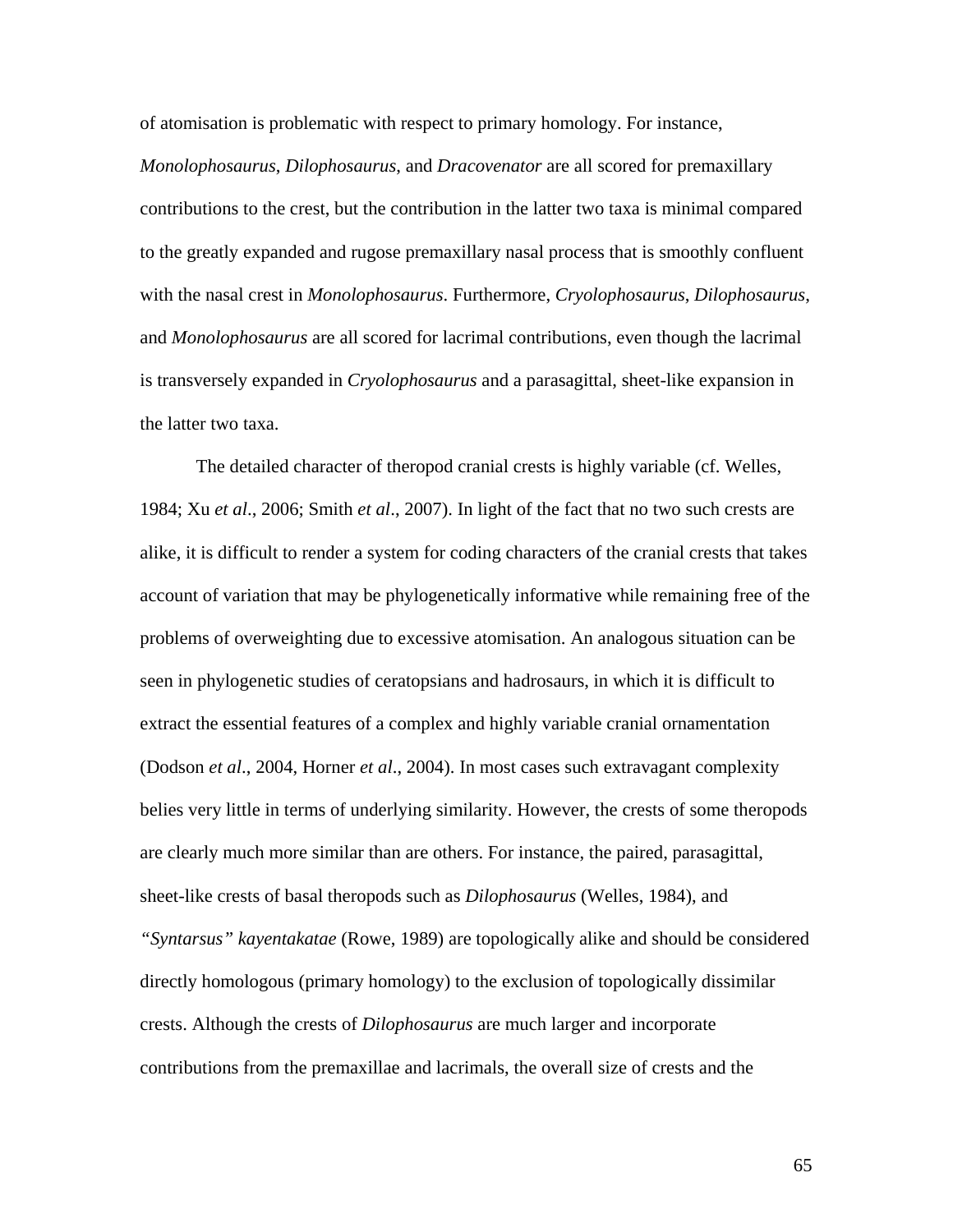number of bones they subtend are clearly correlated. It is unlikely that the size of crests is phylogenetically informative since such elaborate structures, which may be under sexually-driven selection pressures or relate to species recognition (Geist, 1966, Ryan, 1990, Sampson, 1999), probably evolve rapidly relative to the charcters that support major divisions within Theropoda. Therefore, participation in the crest of various skull bones probably should not be coded, and in particular, we strongly discourage the use of excessive numbers of characters regarding these contributions. Problems arise when considering bizarre and highly-autapomorphic cranial crests such as that of *Cryolophosaurus* (Smith *et al*., 2007), and it is possible that in such cases the best coding strategy may be one of resignation in the face of autapomorphic, and therefore phylogenetically uninformative, variation.

For the present paper, it is interesting to consider what derived character states of the cranial crest may link *Monolophosaurus* to other taxa. Although this crest is geometrically similar to that of *Guanlong* (Xu *et al*., 2006) in certain respects (see below), the two are dissimilar in that the crest of *Guanlong* is transversely narrow, whereas that of *Monolophosaurus*, at its base, is as wide as the nasal bones. The crests of *Guanlong*, *Monolophosaurus*, and oviraptorosaurs (Osmolska *et al*., 2004) are similar in their pneumatic construction, whereby the bones constituting the crest have been inflated and hollowed by pneumatic diverticulae, most likely arising from the paranasal air sac (Witmer, 1997). Such pneumatic structure is absent in other crested theropods and may support a statement of primary homology between the taxa that possess it. However, cranial pneumaticity is widespread in theropods (Witmer, 1997) and the distribution of pneumatic structures of bones surrounding the antorbital fenestra such as the jugal and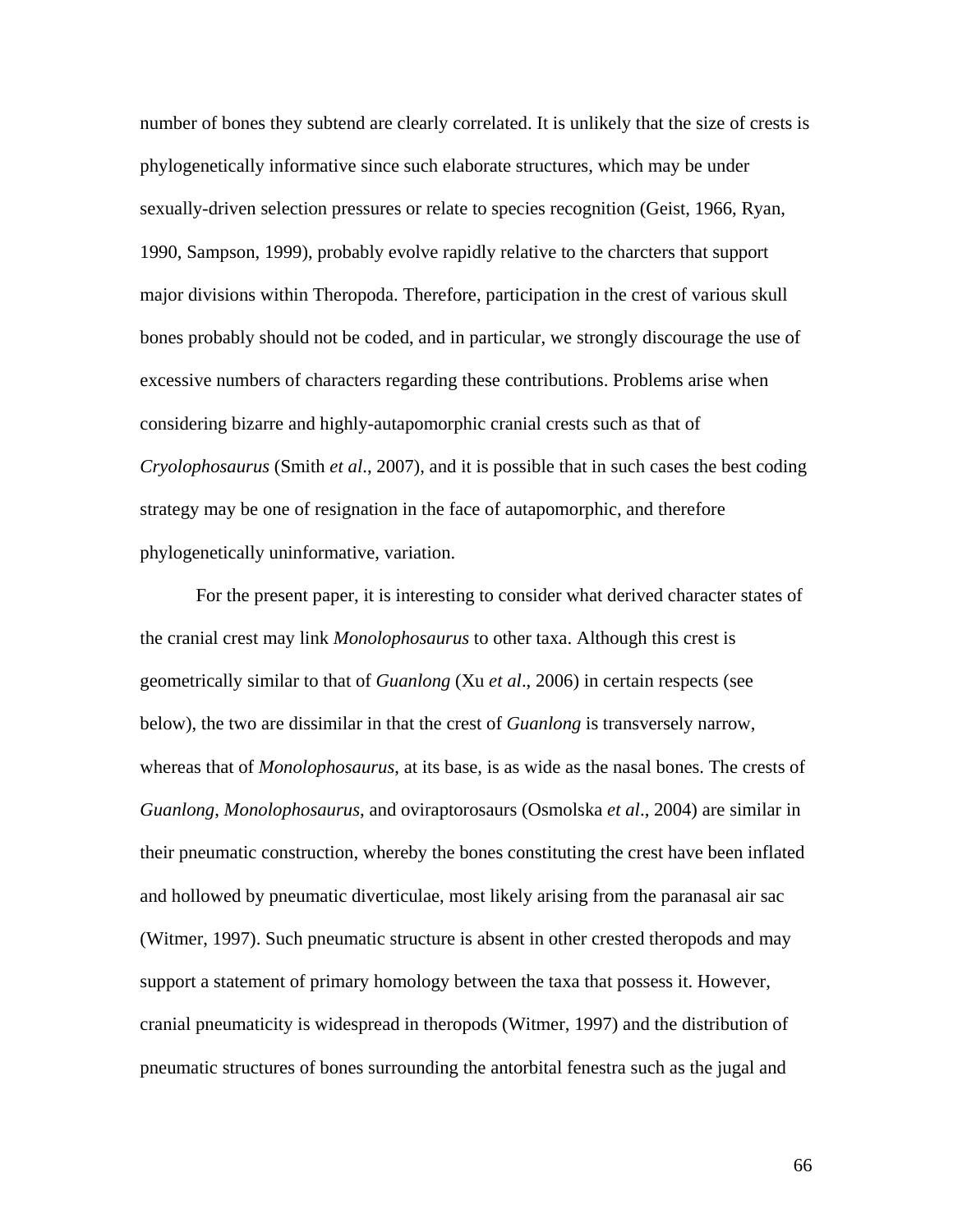nasal pneumatopores is homoplastic (see above). Particular evidence of this variability is the presence of an open maxillary accessory fenestra and a large jugal pneumatopore on the left side of the skull of *Monolophosaurus*, versus an enclosed maxillary depression and small jugal pneumatopore on the right side. Therefore, it seems more likely that the pneumatic crests of *Guanlong*, *Monolophosaurus*, and oviraptorosaurs have arisen independently, and that pneumatisation is simply a readily co-opted developmental mechanism by which such structures can be produced in theropods. However, this mechanism supports a monophyletic clade within Oviraptorosauria (Osmolska *et al*., 2004) and so is phylogenetically informative in at least that regard. Thus, we recommend that the presence of a pneumatic cranial crest be treated as a putative statement of primary homology to be included in phylogenetic datasets and tested by parsimony analysis.

Other characters of cranial ornamentation that are present in multiple taxa and bear detailed similarity should also be employed in phylogenetic analysis. Examples are the presence of a nasal horn in *Ceratosaurus* and some spinosaurids (Charig & Milner, 1997; Sues *et al*., 2002; Dal Sasso *et al*., 2005), and the presence of raised nasal rims in *Allosaurus* (Madsen, 1976), *Cryolophosaurus* (Smith *et al*., 2007), and *Neovenator* (Brusatte *et al*., 2008). Our overall recommendation is that in formulation of such characters, undue atomisation and psuedosimilarity should be avoided in favour of detailed and topographic similarity.

In this vein, we provide an alternative scoring strategy to that utilized by Smith *et al*. (2007). As reviewed above, Smith *et al*. (2007) atomised the cranial crests of theropods into five characters, which largely concern the participation of various bones in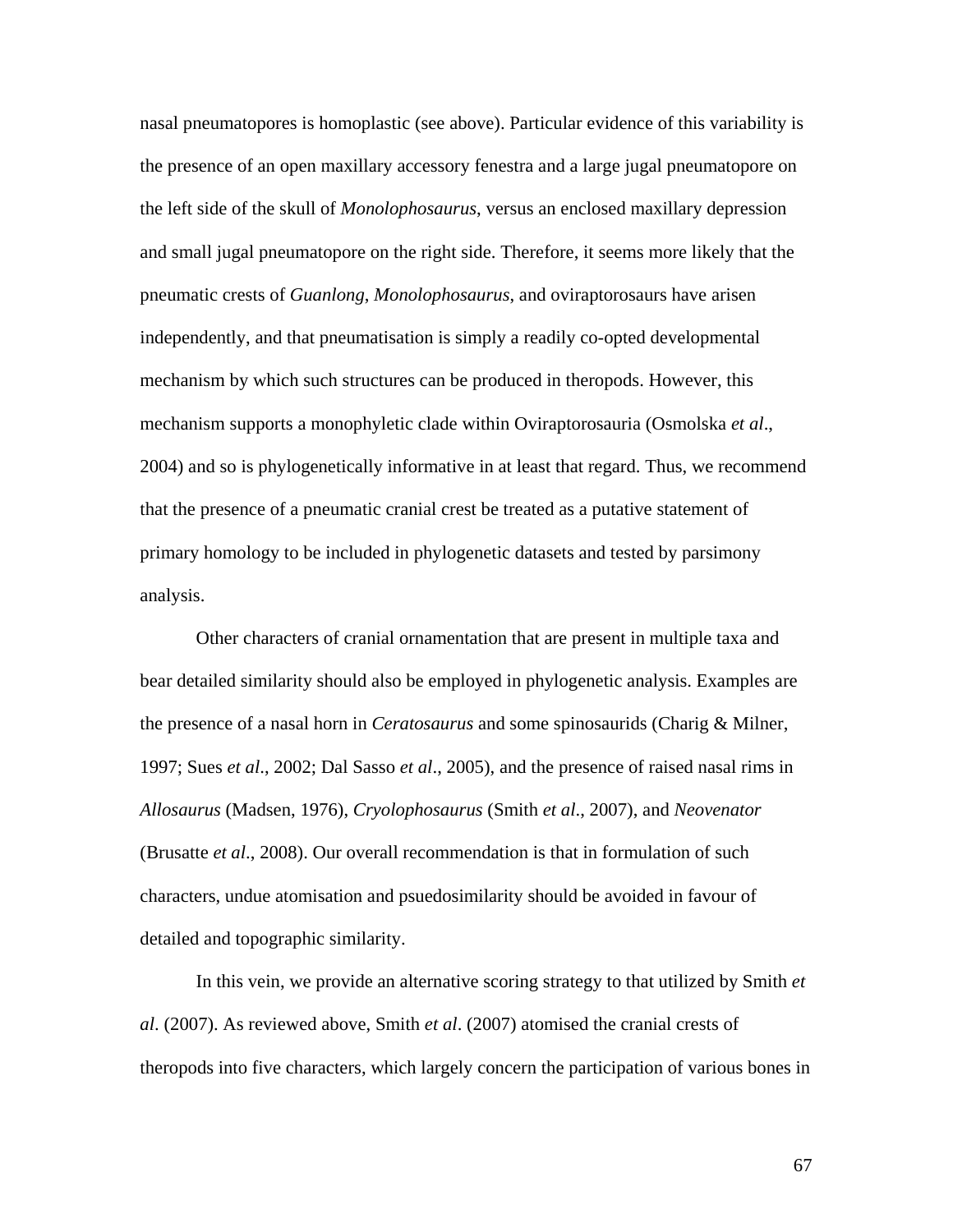the crest. We favour three characters (Appendix 2), which concern the presence, shape, and pneumaticity of specific types of cranial crests. When we substitute our three characters for the five original characters in our modified version of the Smith *et al*. (2007) dataset (Appendix 1) we recover 972 most parsimonious trees of 839 steps  $(CI=0.484, RI=0.769)$ , compared to 108 trees of 843 steps in the original analysis (CI=0.482, RI=0.768). The strict consensus of the new trees is identical to that in the original analysis with one major exception: Smith *et al*.'s (2007) clade of basal crested "dilophosaurid" theropods is collapsed. The individual genera in this clade (*Cryolophosaurus*, *Dilophosaurus sinensis*, *Dilophosaurus wetherilli*, *Dracovenator*) fall into a polytomy with *Zupaysaurus* and the large clade Neoceratosauria + Tetanurae. Thus, the reality of a basal theropod clade centred on *Cryolophosaurus* and *Dilophosaurus*, as well as the resolution of basal theropod phylogeny in general, depends heavily on how one chooses to code characters relating to cranial crests. We urge future authors to think carefully about their character coding strategies and suggest further testing of a "dilophosaurid" clade, which if real has interesting implications for theropod evolution, Mesozoic palaeobiogeography, and body size evolution.

# *GUANLONG WUCAII*: BASAL TYRANNOSAUROID, JUVENILE *MONOLOPHOSAURUS*, OR NEITHER?

Xu *et al*. (2006) described a mid-sized theropod taxon, *Guanlong wucaii*, from a level of the Shishugou Formation (Oxfordian: Eberth *et al*., 2001) slightly higher than the type locality of *Monolophosaurus*. *Guanlong* was interpreted as the oldest known tyrannosauroid, and a member of a "specialized lineage in the early evolution of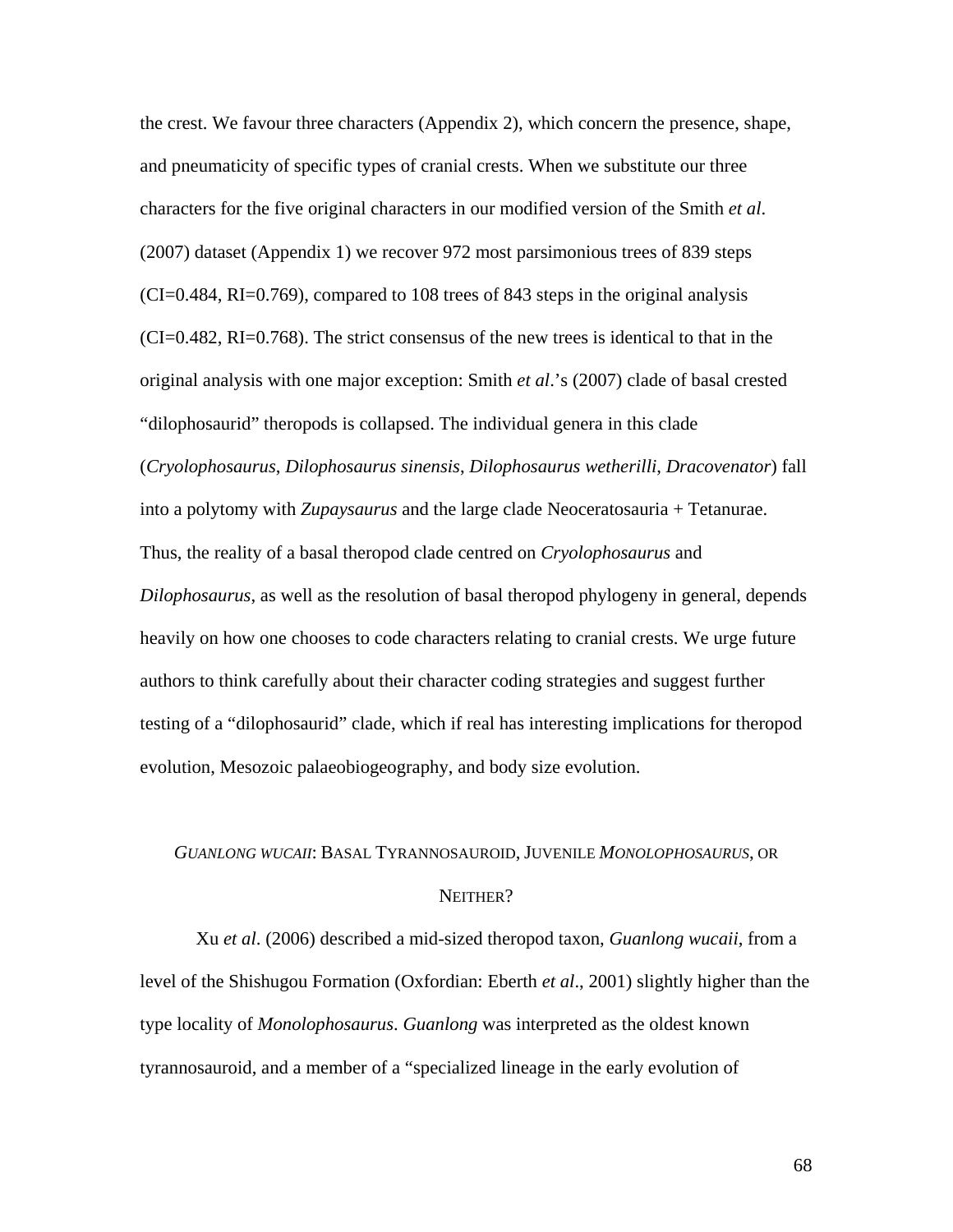tyrannosauroids" that possesses a mosaic of primitive tetanuran features and derived coelurosaurian characters (Xu *et al*., 2006:717). The most notable feature of this taxon is an enlarged, thin, fenestrated midline crest that resembles the crest of *Monolophosaurus*. Noting this similarity, Carr (2006) suggested that the smaller *Guanlong* may represent a subadult *Monolophosaurus*, or that the two theropods are sister taxa. Histological analysis of the holotype of *Guanlong*, outlined in the supplementary appendix of Xu *et al*. (2006), clearly demonstrates that the specimen pertains to an adult, ruling out the first hypothesis of Carr (2006). The presence of a number of autapomorphies in each taxon (reviewed above and in Xu *et al*., 2006) also argues against this suggestion. However, the second hypothesis deserves further consideration.

The crests of *Monolophosaurus* and *Guanlong* are strikingly similar, especially in lateral view. Both are single midline crests comprised primarily of the nasals and excavated by large fenestrae, features unknown among other basal theropods. Homologizing features of the crest is difficult, as these structures differ in detail. Most notably, that of *Guanlong* is larger, thinner, excavated by four fenestrae (as opposed to two), and reinforced by several thin laminae (Xu *et al*., 2006). However, it is possible that a single, fenestrated crest is a synapomorphy uniting a clade of *Monolophosaurus* and *Guanlong*. Less equivocal are two synapomorphies unrelated to the crest. First, both taxa share a large, ovoid external naris that is 25% or longer than the length of the skull (Table 1). This derived state is unknown in other basal theropods, and contrasts with the much smaller nares of tyrannosauroids (Brochu, 2002, Currie, 2003, Xu *et al*., 2004), basal tetanurans (Table 1), and basal coelurosaurs (*Compsognathus*: Ostrom, 1978, Peyer, 2006; *Ornitholestes*: Carpenter *et al*., 2005; *Pelecanimimus*: Perez-Moreno *et al*., 1994;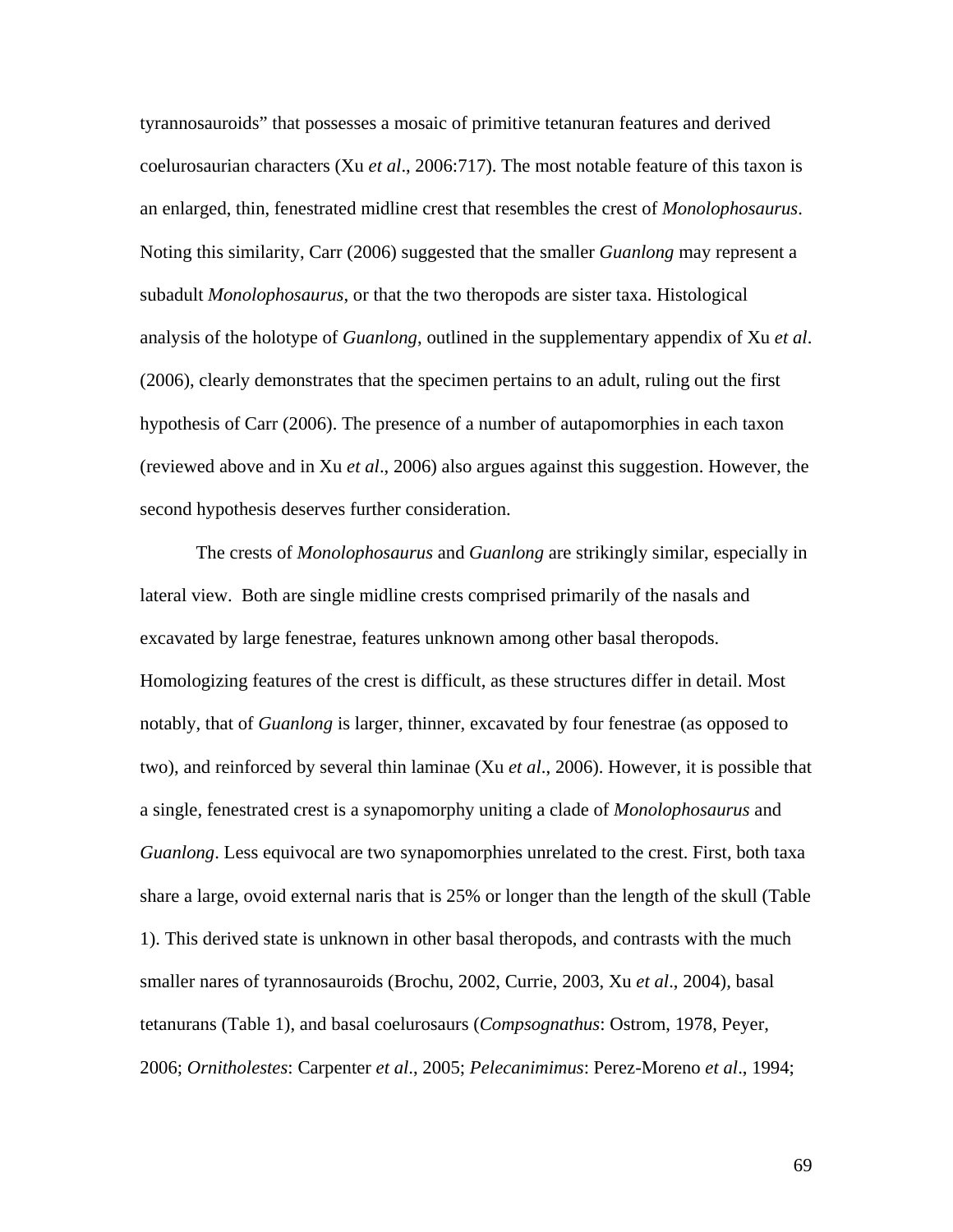*Scipionyx*: Dal Sasso & Signore, 1998; *Sinosauropteryx*: Currie & Chen, 2001). Second, both taxa share a weak to nonexistent lateral shelf on the surangular, a feature otherwise only known in an isolated surangular from the Middle Jurassic of England (OUMNH J.29813). In contrast, tyrannosauroids (Carr, 1999, Currie, 2003, Holtz, 2004; Xu *et al*., 2004) and basal coelurosaurs (*Compsognathus*: Peyer, 2006; *Sinocalliopteryx*: Ji *et al*., 2007) have a robust shelf that strongly overhangs the surangular foramen dorsally, a condition that characterizes theropods in general (see theropod chapters in Weishampel *et al*., 2004).

Additionally, several features of *Guanlong* cited as tyrannosauroid apomorphies by Xu *et al*. (2006) are more widely distributed. Many of these are also present in *Monolophosaurus*, and include: fused nasals (also in *Ceratosaurus*, spinosaurids, and some abelisaurids, and which may be related to the development of nasal ornamentation in these taxa); a large frontal contribution to the supratemporal fossa,; a pneumatic foramen in the antorbital fossa on the jugal (also in allosauroids); a short retroarticular process; and a median vertical crest on the ilium. Similarly, the elongate anterior ramus of the maxilla and ischial foramen of *Guanlong* are unknown in other tyrannosauroids but are present in *Monolophosaurus*.

At the same time, however, *Guanlong* does possess several characters diagnostic of Coelurosauria and Tyrannosauroidea, which prompted testing by cladistic methods to resolve this homoplasy. Xu *et al*. (2006) inserted *Guanlong* into the basal theropod cladistic analysis of Rauhut (2003), which found both strong tree support and character support for placing *Guanlong* as a basal coelurosaur (a tyrannosauroid) and distant from the more basal tetanuran taxon *Monolophosaurus*. In particular, 22 unambiguous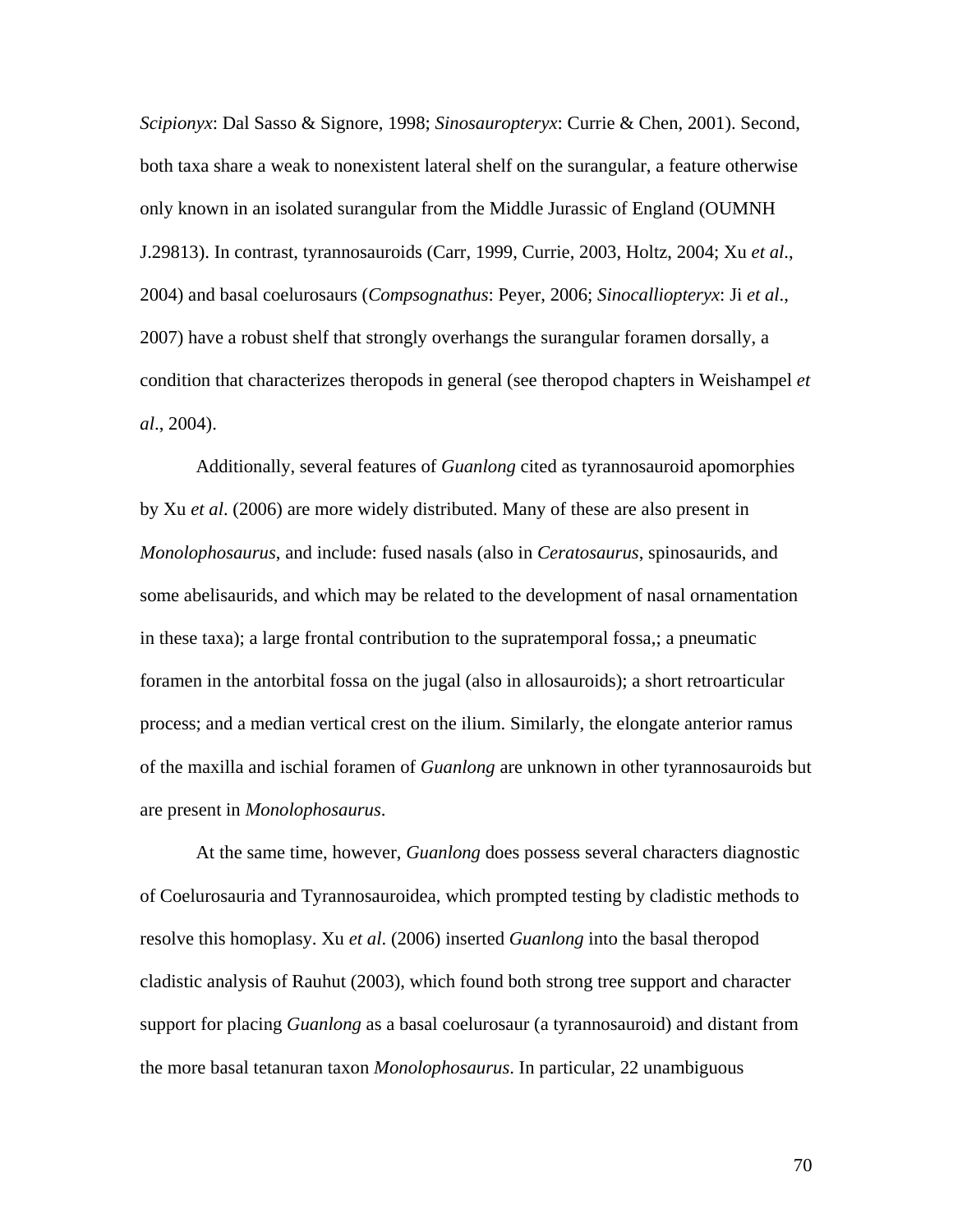synapomorphies place *Guanlong* within Coelurosauria, and seven place it within Tyrannosauroidea. Coelurosaurian characters include clear synapomorphies such as an elongate antorbita fossa (character 14), medially inclined iliac blades (171), an anteroposteriorly elongate and narrow pubic peduncle of the ilium (175), and a concave anterior margin of the pubic peduncle (179). Clear tyrannosauroid characters include the sharp and narrow vertical crest on the ilium (172) and a concave anterodorsal region of the preacetabular process of the ilium (173). Constraining *Guanlong* and *Monolophosaurus* as sister taxa in Benson's (2008) updated version of the Xu *et al*. (2006) dataset requires an additional 19 steps, or 3% of tree length (693 vs. 674 steps). Thus, there is a strong phylogenetic signal linking *Guanlong* and tyrannosauroids, despite the homoplasy identified above.

We consider the coelurosaurian and basal tyrannosauroid position of *Guanlong* as a well-supported hypothesis based on current datasets. Our suggestion that *Monolophosaurus* is a much more basal tetanuran (see above) strengthens this hypothesis, as it increases the phylogenetic distance between the two taxa (as opposed to their separation by only two nodes in the Rauhut/Xu/Benson dataset) and would invoke additional homoplasy if the two formed a clade of crested basal tetanurans. However, a close affinity between *Guanlong* and *Monolophosaurus*, as suggested by Carr (2006), should be tested further. Most importantly, the two taxa have never been included in an analysis that recovers *Monolophosaurus* as a more basal tetanuran, and thus it is unclear what cost would be invoked by pulling *Guanlong* into this part of the tree. Additionally, the two putative synapomorphies of *Guanlong* and *Monolophosaurus* identified above, as well as some of the homoplastic tyrannosauroid "apomorphies" identified by Xu *et al*.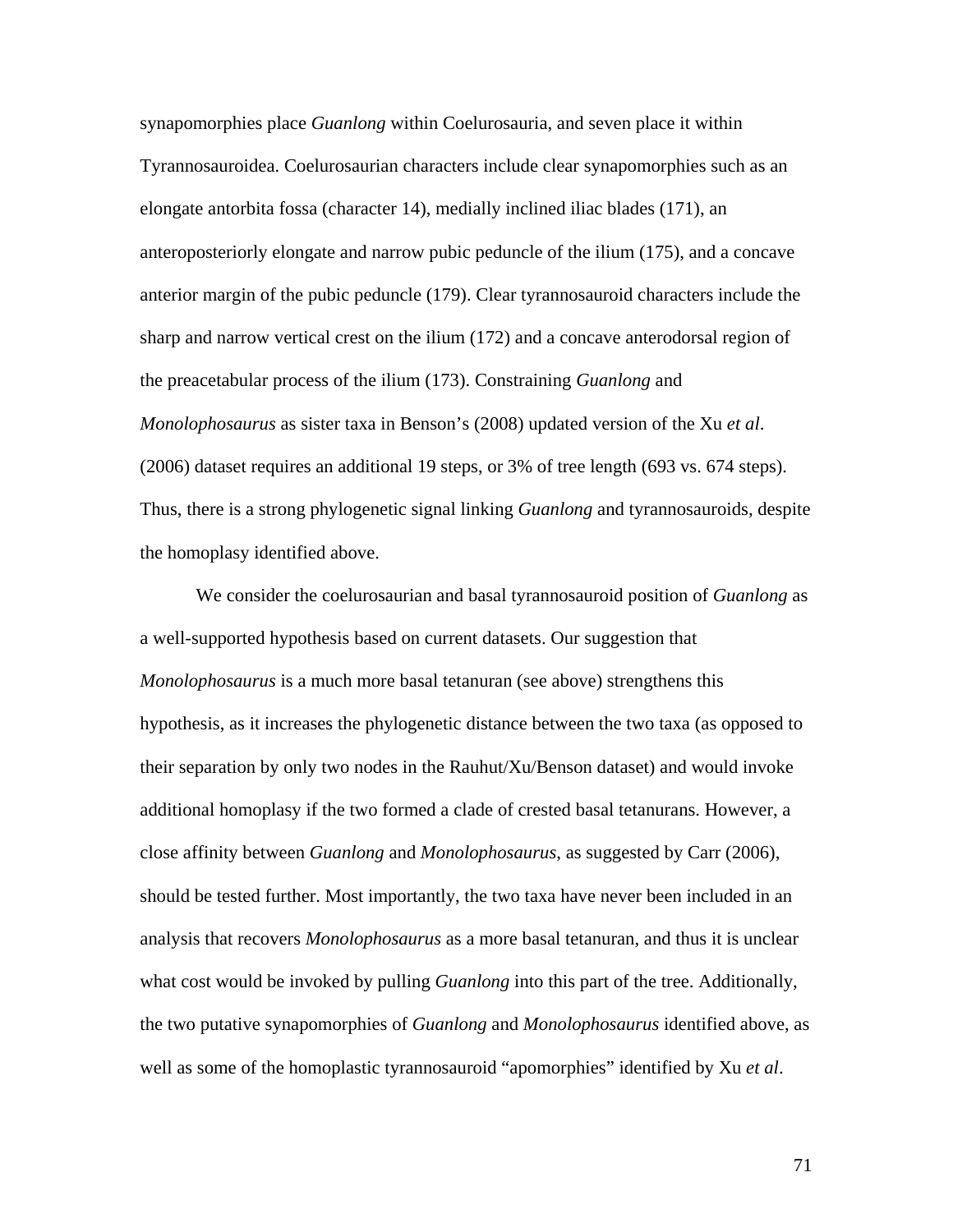(2006), have yet to be included in an analysis. Ultimately, a large phylogenetic analysis of basal tetanurans and basal coelurosaurs is needed, but this is outside the scope of this paper.

As a final note, the fragmentary basal coelurosaur *Proceratosaurus* from the Bathonian of England (BMNH R 4860) possesses several unique characters of *Monolophosaurus* and *Guanlong*. Most notably, the external naris is enlarged (greater than 20% of skull length) and some form of thin cranial crest was present (although only the anterior region is preserved), features seen in both *Monolophosaurus* and *Guanlong*. Additionally, the form of the squamosal and quadratojugal is similar in *Monolophosaurus* and *Proceratosaurus*, as both taxa have a squamosal ventral ramus that is kinked and projects strongly forward into the lateral temporal fenestra. A close relationship between *Monolophosaurus* and *Proceratosaurus* is unlikely for the same reason as discussed above for *Guanlong*: *Proceratosaurus* possesses a number of coelurosaurian characters that place it in a more derived position among theropods than *Monolophosaurus* (e.g., Holtz *et al*., 2004). However, it appears as if Middle Jurassic basal coelurosaurs (*Guanlong*, *Proceratosaurus*) retained a number of more primitive tetanuran characters, and may have generally resembled basal tetanurans more so than closer coelurosaurian relatives. As *Proceratosaurus* is currently under study by O. Rauhut and A. Milner, it will not be discussed further here.

## ACKNOWLEDGEMENTS

72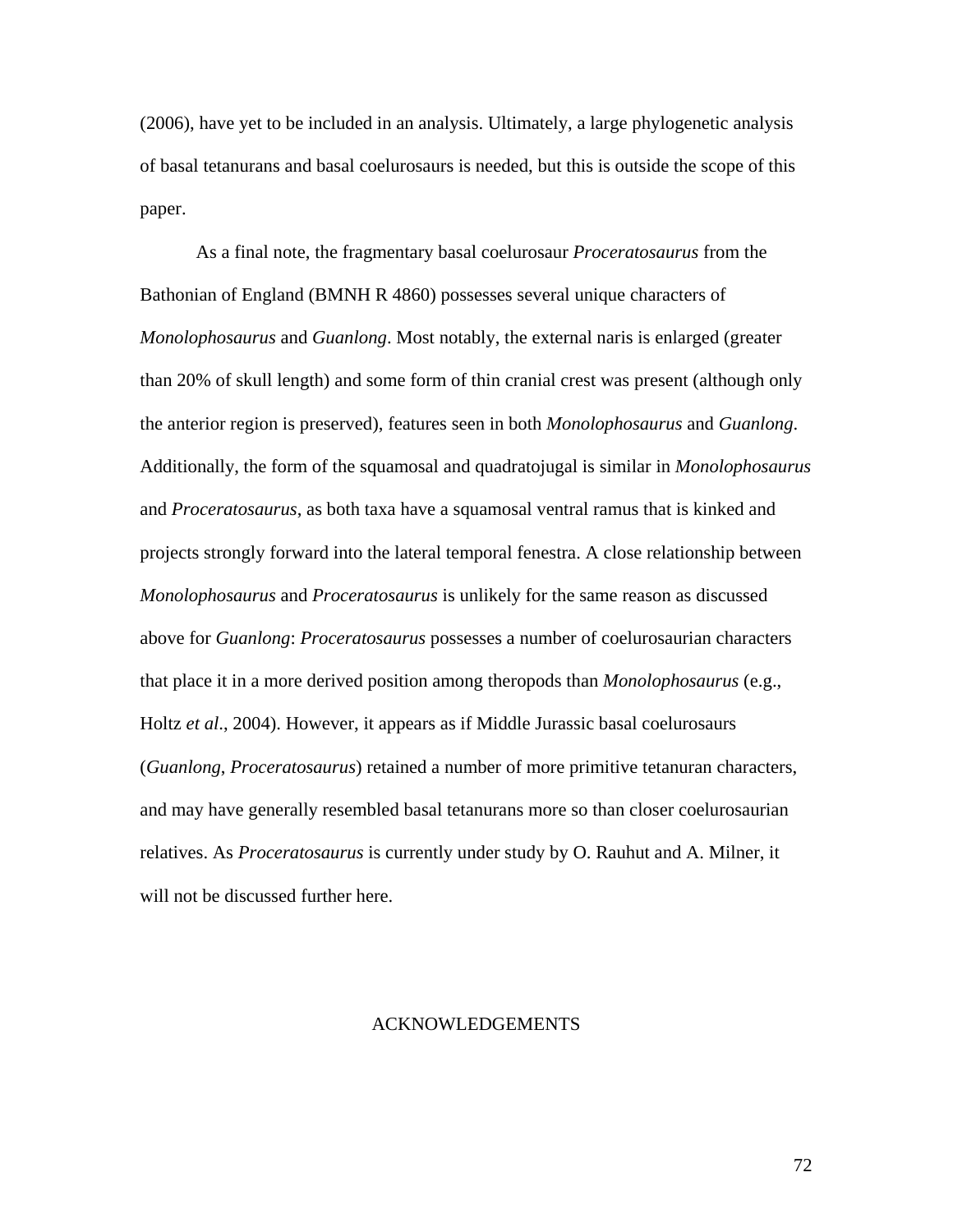RBJB and SLB first and foremost thank ZX-J for the opportunity to study the specimen and the Zhao family for logistical assistance and hospitality in Beijing. We thank numerous curators and researchers (R. Allain, S. Chapman, S. Hutt, A. Milner, L. Murray, O. Rauhut, T. Rowe, D. Schwarz-Wings, P. Sereno, X. Xu) for access to theropod material in their care; P. Barrett, M. Benton, P. Sereno, and X. Xu for assistance and advice; M. Ruta and O. Rauhut for comments on a draft manuscript; and D. Eberth for stratigraphic information. This project was supported by grants from the Jurassic Foundation (to SLB and RBJB) and Cambridge Philosophical Society (to RBJB). SLB is supported by the Marshall Scholarship for study in the UK and RBJB is supported by NERC studentship NER/S/A/2005/13488. This paper is dedicated to the memory of Mrs. Zhao, whose kind-hearted hospitality made SLB feel very welcome during two trips to Beijing.

#### REFERENCES

- **Allain R. 2002.** Discovery of megalosaur (Dinosauria, Theropoda) in the Middle Bathonian of Normandy (France) and its implications for the phylogeny of basal Tetanurae. *Journal of Vertebrate Paleontology* **22:** 548-563.
- **Allain R, Tykoski R, Aquesbi N, Jalil N-E, Monbaron M, Russell D, Taquet P. 2007.** An abelisauroid (Dinosauria: Theropoda) from the Early Jurassic of the High Atlas Mountains, Morocco, and the radiation of ceratosaurs. *Journal of Vertebrate Paleontology* **3:** 610–624.

**Arcucci A, Coria RA. 2003.** A new Triassic dinosaur. *Ameghiniana* **40:** 217-228.

#### **Benson, RBJ. 2008.** New information on *Stokesosaurus*, a tyrannosauroid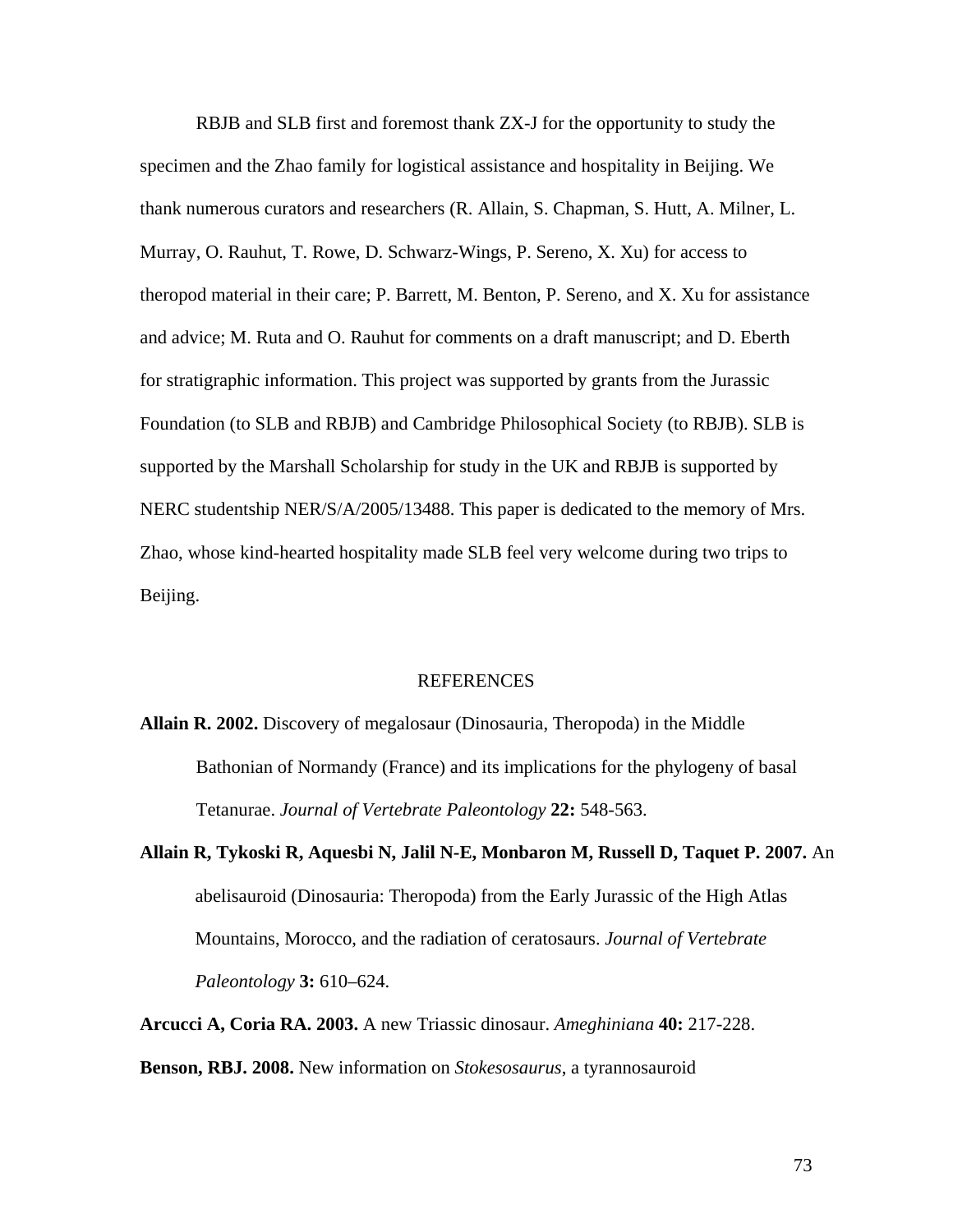(Dinosauria: Theropoda) from North America and the United Kingdom. *Journal of Vertebrate Paleontology* 28: 732-750.

- **Benson RBJ, Barrett PM, Powell HP, Norman DB. 2008.** The taxonomic status of *Megalosaurus bucklandii* (Dinosauria, Theropoda) from the Middle Jurassic of Oxfordshire, UK. *Palaeontology* **51:** 419-424.
- **Benton MJ. 2004.** Origin and relationships of Dinosauria. In: Weishampel DB, Dodson P, Osmólska H, eds. *The Dinosauria (2nd Edition)*. Berkeley: University of California Press, 7-19.
- **Bonaparte JF. 1986.** Les dinosaurs (carnosaures, allosauridés, sauropodes, cétiosauridés) du Jurassic moyen de Cerro Cóndor (Chubut, Argentina). *Annales de Paléontologie* **72:** 247-289.
- **Bonaparte JF, Novas FE, Coria RA. 1990.** *Carnotaurus sastrei* Bonaparte, the horned, lightly built carnosaur from the Middle Cretaceous of Patagonia. *Contributions in Science, Natural History Museum of Los Angeles County* **416:** 1-41.
- **Britt BB. 1991**. Theropods of Dry Mesa Quarry (Morrison Formation, Late Jurassic), Colorado, with emphasis on the osteology of *Torvosaurus tanneri*. *Brigham Young University, Geology Studies* **37:** 1-72.
- **Brochu CA. 2002.** Osteology of *Tyrannosaurus rex*: insights from a nearly complete skeleton and high-resolution computed tomographic analysis of the skull. *Society of Vertebrate Paleontology Memoir* **7:** 1-138.
- **Brusatte SL, Benson RBJ, Carr TD, Williamson TE, Sereno PC. 2007.** The systematic utility of theropod enamel wrinkles. *Journal of Vertebrate Paleontology* **27:** 1052- 1056.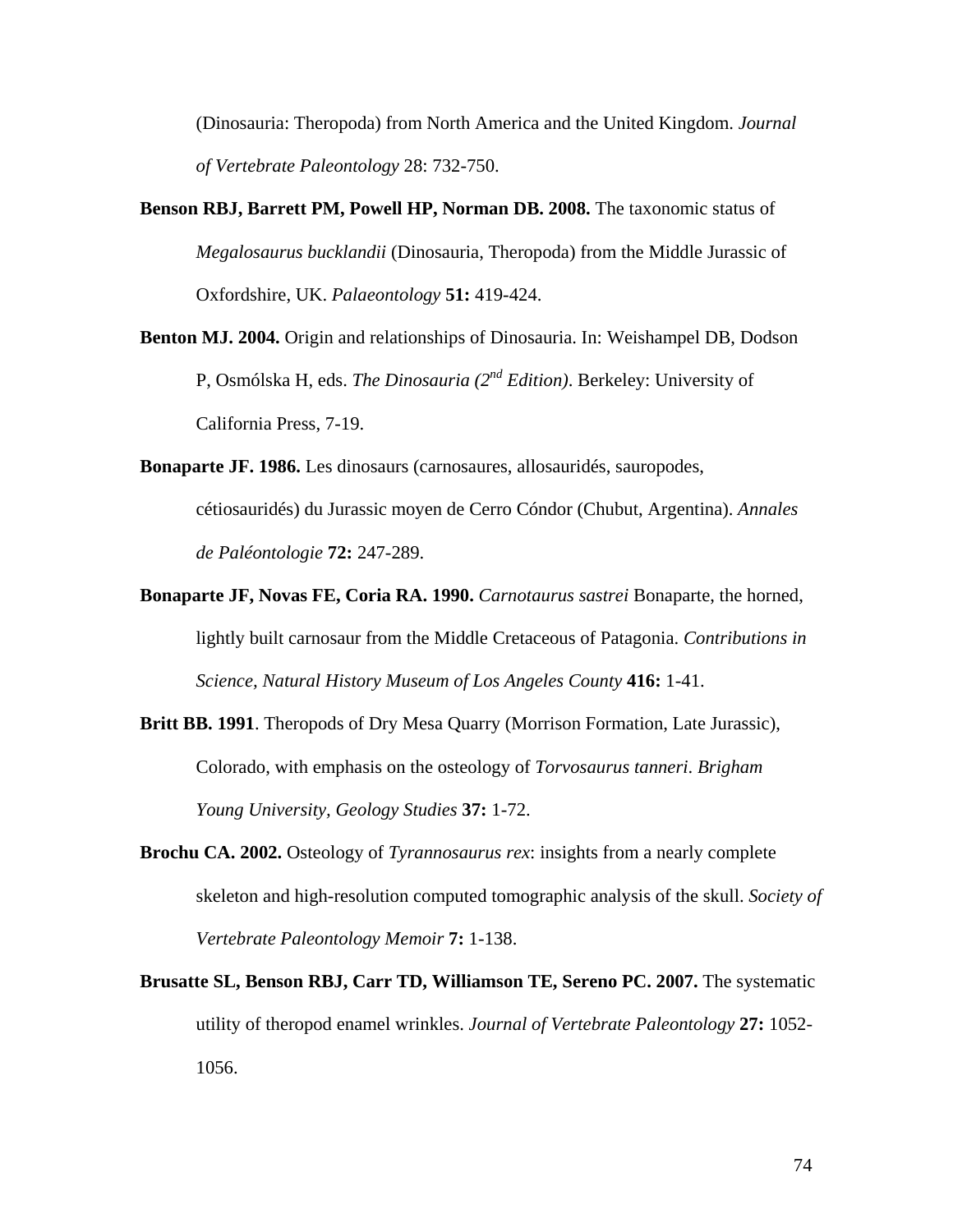- **Brusatte SL, Benson RBJ, Hutt S. 2008.** The osteology of *Neovenator salerii* (Dinosauria: Theropoda) from the Weaden Group (Barremian) of the Isle of Wight. *Monograph of the Palaeontographical Society, UK* **162(631)**: 1-166.
- **Brusatte SL, Sereno PC. 2007.** A new species of *Carcharodontosaurus* (Dinosauria: Theropoda) from the Cenomanian of Niger and a revision of the genus. *Journal of Vertebrate Paleontology* **24:** 902-916.
- **Brusatte SL, Sereno PC. 2008.** Phylogeny of Allosauroidea (Dinosauria: Theropoda): comparative analysis and resolution. *Journal of Systematic Palaeontology* **6:** 155- 182.
- **Calvo JO, Coria R. 2000**. New specimen of *Giganotosaurus carolinii* (Coria & Salgado, 1995), supports it as the largest theropod ever found. *Gaia* **15:** 117-122.
- **Carpenter K, Miles C, Ostrom JH, Cloward K. 2005.** Redescription of the small maniraptoran theropods *Ornitholestes* and *Coelurus* from the Upper Jurassic Morrison Formation of Wyoming. In: Carpenter K, ed. *The Carnivorous Dinosaurs*. Bloomington: Indiana University Press, 49-71.
- **Carr TD. 1999.** Craniofacial ontogeny in Tyrannosauridae (Dinosauria, Theropoda). *Journal of Vertebrate Paleontology* **19:** 497-520.
- **Carr T. 2006**. Is *Guanlong* a tyrannosauroid or a subadult *Monolophosaurus*? *Journal of Vertebrate Paleontology* **23:** 48A.
- **Carrano MT, Hutchinson JR, Sampson SD. 2005.** New information on *Segisaurus halli*, a small theropod dinosaur from the Early Jurassic of Arizona. *Journal of Vertebrate Paleontology* **25:** 835–849.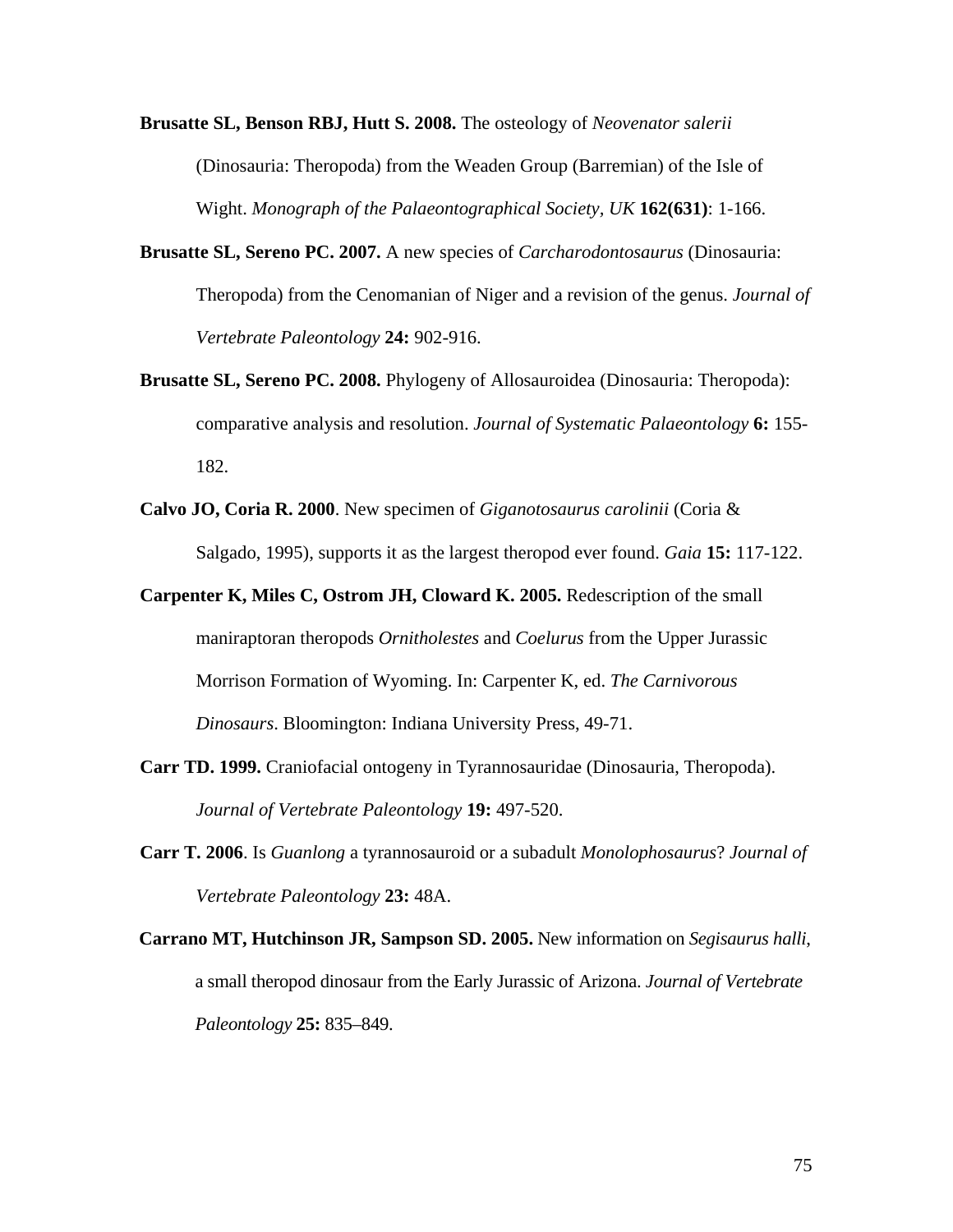**Carrano MT, Sampson SD. 2008.** The phylogeny of Ceratosauria (Dinosauria: Theropoda). *Journal of Systematic Palaeontology* **6:** 183-236.

**Charig AJ, Milner AC. 1997.** *Baryonyx walkeri*, a fish-eating dinosaur from the Wealden of Surrey. *Bulletin of the Natural History Museum London (Geology)* **53:** 11-70.

**Chure DJ. 2000.** On the orbit of theropod dinosaurs. *Gaia* **15:** 233-240.

- **Clark JM, Norell MA, Rowe T. 2002.** Cranial anatomy of *Citipati osmolskae* (Theropoda: Oviraptorosauria), and a reinterpretation of the holotype of *Oviraptor philoceratops*. *American Museum Novitates* **3364:** 1-24.
- **Clark JM, Perle A, Norell, MA. 1994.** The skull of *Erlicosaurus andrewsi*, a Late Cretaceous "segnosaurs" (Theropoda: Therezinosauridae) from Mongolia. *American Museum Novitates* **3115:** 1-39.
- **Colbert EH. 1989**. The Triassic dinosaur *Coelophysis*. *Museum of Northern Arizona Bulletin* **57:** 1-160.
- **Coria RA, Currie PJ. 2002**. The braincase of *Giganotosaurus carolinii* (Dinosauria: Theropoda) from the Upper Cretaceous of Argentina. *Journal of Vertebrate Paleontology* **22:** 802-811.
- **Coria RA, Currie PJ. 2006**. A new carcharodontosaurid (Dinosauria, Theropoda) from the Upper Cretaceous of Argentina. *Geodiversitas* **28**: 71-118.
- **Coria RA, Salgado L. 1995**. A new giant carnivorous dinosaur from the Cretaceous of Patagonia. *Nature* **377:** 224-226.
- **Currie PJ. 1985.** Cranial anatomy of *Stenonychosaurus inequalis* (Saurischia, Theropoda)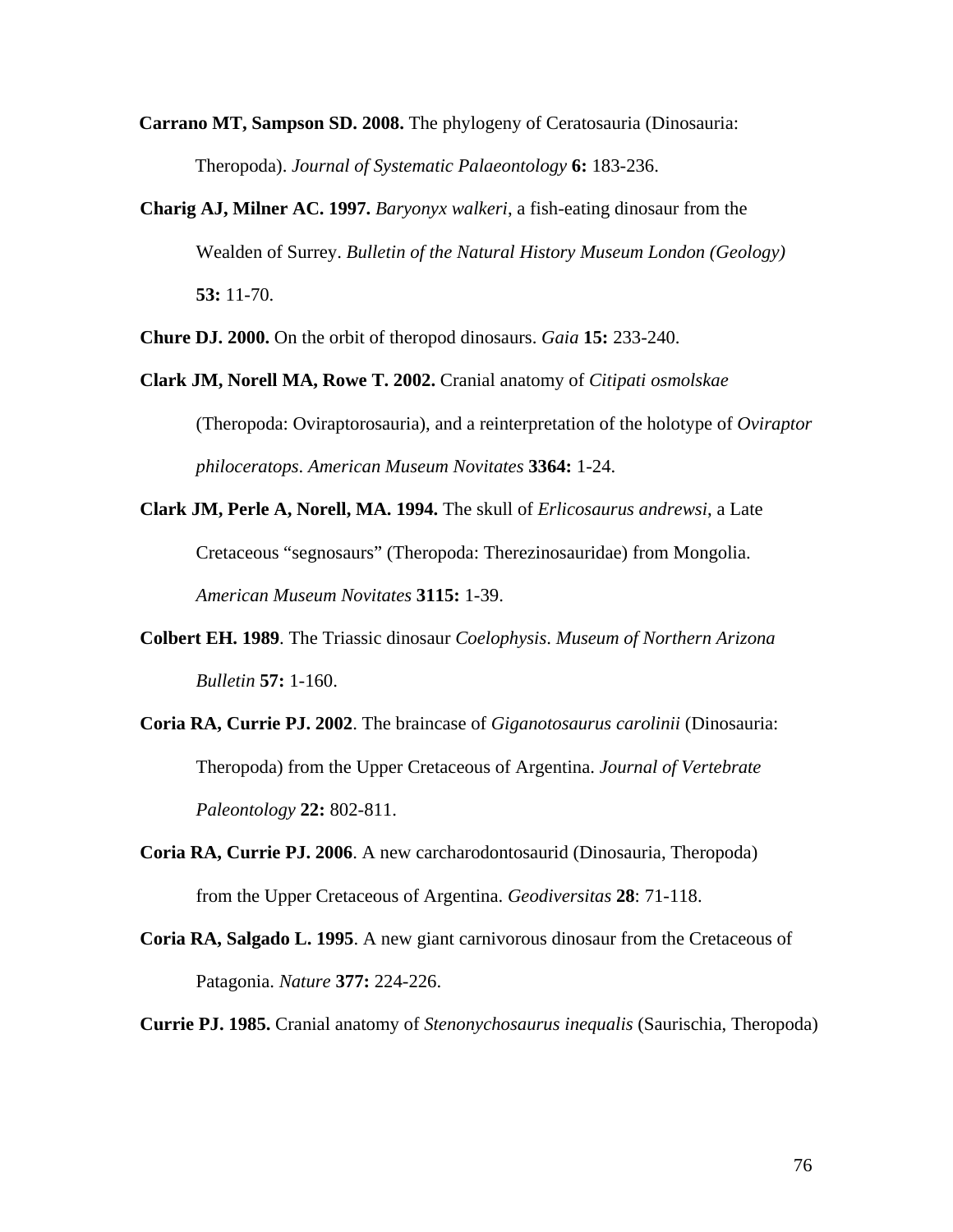and its bearing on the origin of birds. *Canadian Journal of Earth Sciences* **22:** 1643- 1658.

- **Currie PJ. 1995.** New information on the anatomy and relationships of *Dromaeosaurus albertensis* (Dinosauria: Theropoda). *Journal of Vertebrate Paleontology* **15:** 576- 591.
- **Currie PJ. 2003.** Cranial anatomy of tyrannosaurid dinosaurs from the Late Cretaceous of Alberta, Canada. *Acta Palaeontologica Polonica* **48:** 191-226.
- **Currie PJ, Carpenter K. 2000**. A new specimen of *Acrocanthosaurus atokensis* (Theropoda, Dinosauria) from the Lower Cretaceous Antlers Formation (Lower Cretaceous, Aptian) of Oklahoma, USA. *Geodiversitas* **22:** 207-246.
- **Currie PJ, Chen P-J. 2001**. Anatomy of *Sinosauropteryx prima* from Liaoning, northeastern China. *Canadian Journal of Earth Sciences* **38:** 1705-1727.
- **Currie PJ, Zhao X-J. 1993**. A new large theropod (Dinosauria, Theropoda) from the Jurassic of Xinjiang, People's Republic of China. *Canadian Journal of Earth Sciences* **30:** 2037-2081.
- **Dal Sasso C, Maganuco S, Buffetaut E, Mendez MA. 2005.** New information on the skull of the enigmatic theropod *Spinosaurus*, with remarks on its sizes and affinities. *Journal of Vertebrate Paleontology* **25:** 888-896.
- **Dal Sasso C, Signore M. 1998.** Exceptional soft tissue preservation in a theropod dinosaur from Italy. *Nature* **392:** 383-387.
- **Dodson P, Forster CA, Sampson SD. 2004.** Ceratopsidae. In: Weishampel DB, Dodson P, Osmólska H, eds. *The Dinosauria (2nd Edition)*. Berkeley: University of California Press, 494-513.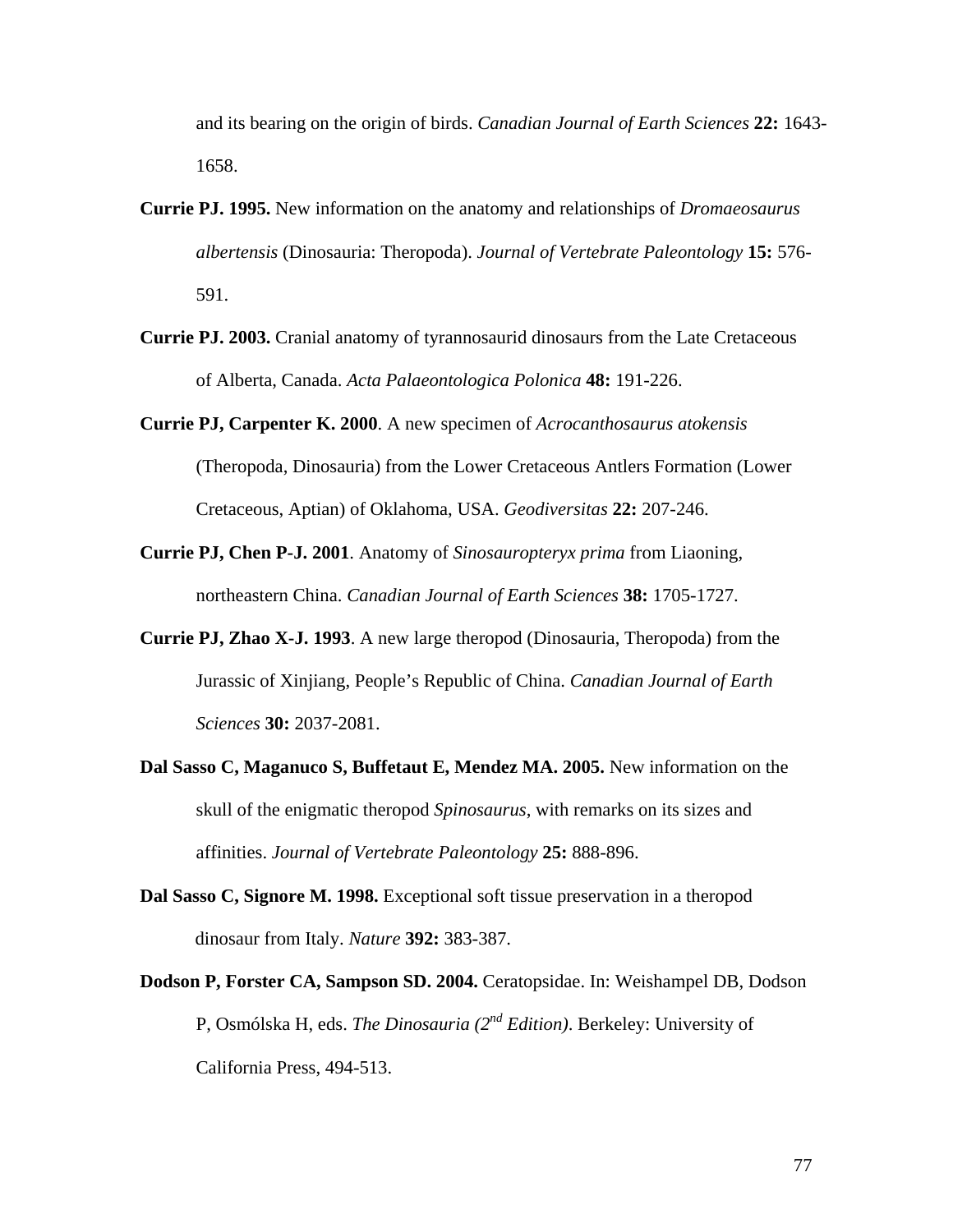**Dong Z. 1984.** A new theropod dinosaur from the Middle Jurassic of Sichuan Basin. *Vertebrata Palasiatica* **22:** 213–218.

- **Dong Z, Tang Z. 1985.** A new Mid-Jurassic theropod (*Gasosaurus constructus* gen. et sp. nov.) from Dashanpu, Zigong, Sichuan Province, China. *Vertebrata Palasiatica* **23:** 76–83 [in Chinese with English summary].
- **Eberth DA, Brinkman DB, Chen P-J, Yuan F-T, Wu S-Z, Li G, Cheng X-S. 2001.** Sequence stratigraphy, paleoclimate patterns and vertebrate fossil preservation in Jurassic-Cretaceous strata of the Junggar Basin, Xinjiang Autonomous Region, People's Republic China. *Canadian Journal of Earth Sciences* **38:** 1627–1644.
- **Ezcurra MD. 2007.** The cranial anatomy of the coelophysoid theropod *Zupaysaurus rougieri* from the Upper Triassic of Argentina. *Historical Biology* **19:** 185-202.
- **Ezcurra MD, Novas, FE. 2007.** Phylogenetic relationships of the Triassic theropod *Zupaysaurus rougieri* from NW Argentina. *Historical Biology* **19:** 35-72.
- **Franzosa J, Rowe T. 2005**. Cranial endocast of the Cretaceous theropod dinosaur *Acrocanthosaurus atokensis*. *Journal of Vertebrate Paleontology* **25:** 859-864.
- **Gao Y-H. 1993.** A new species of *Szechuanosaurus* from the Middle Jurassic of Dashanpu, Zigong, Sichuan. *Vertebrata PalAsiatica* **31:** 308-314 [in Chinese with English summary].
- **Gauthier J. 1986.** Saurischian monophyly and the origin of birds. *Memoirs of the California Academy of Sciences* **8:** 1-55.

**Geist V. 1966.** The evolution of horn-like organs. *Behaviour* **27:** 175-214.

**Göhlich, UB, Chiappe, LM. 2006.** A new carnivorous dinosaur from the Late Jurassic Solnhofen archipelago. *Nature* **440:** 329-332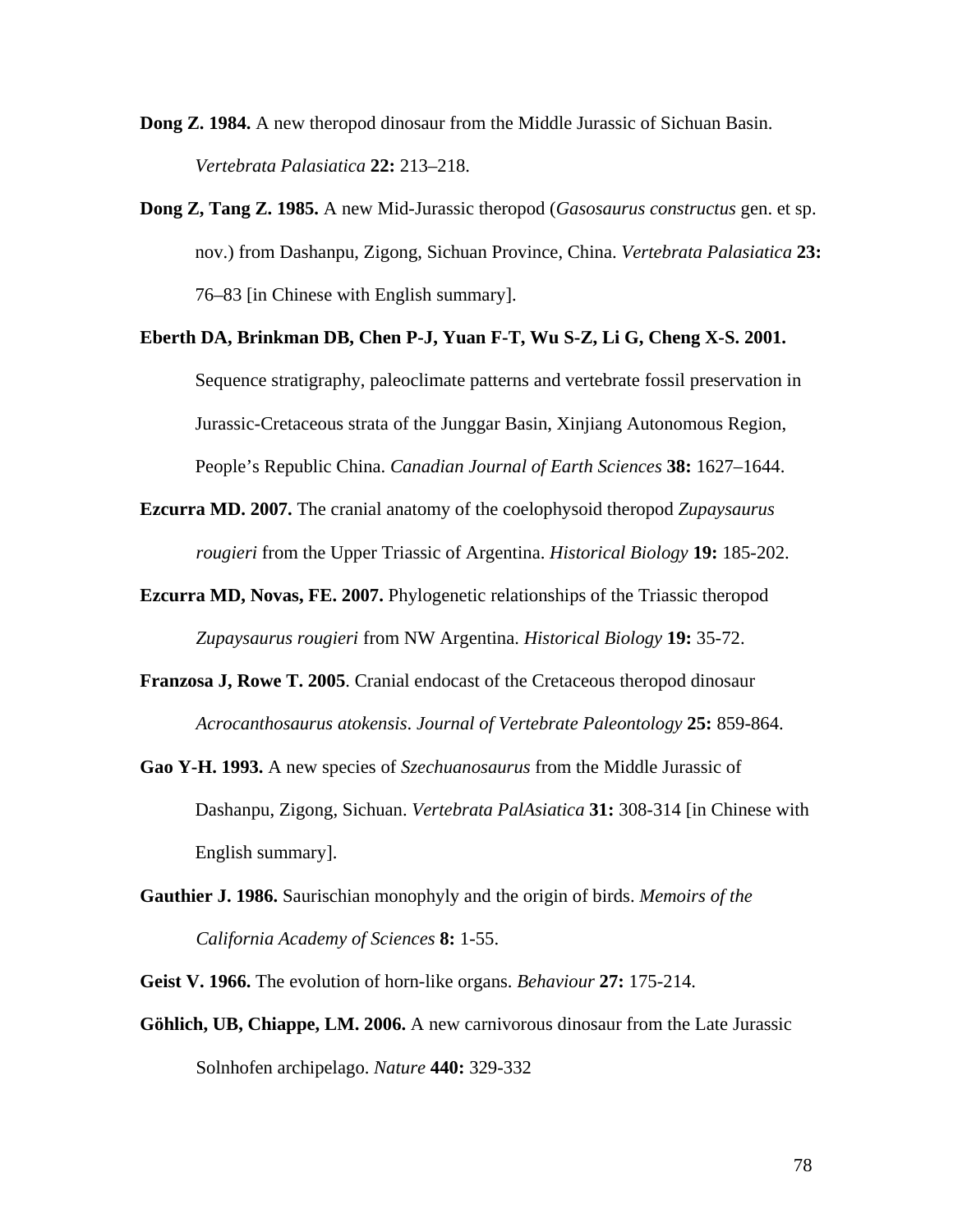**Harris JD. 1998**. A reanalysis of *Acrocanthosaurus atokensis*, its phylogenetic status, and Paleobiogeographic implications, based on a new specimen from Texas*. New Mexico Museum of Natural History and Science Bulletin* **13:** 1-75.

**Holtz TR. 2000**. A new phylogeny of the carnivorous dinosaurs. *Gaia* **15:** 5-61.

- **Holtz TR, Molnar RE, Currie PJ. 2004**. Basal Tetanurae. In: Weishampel DB, Dodson P, Osmolska H, eds. *The Dinosauria* (2nd edition). Berkelely: University of California Press, 71-110.
- **Horner JR, Weishampel DB, Forster CA. 2004.** Hadrosauridae. In: Weishampel DB, Dodson P, Osmólska H, eds. *The Dinosauria (2nd Edition)*. Berkeley: University of California Press, 438-463.
- **Hutt S, Naish D, Martill DM, Barker MJ, Newbery P. 2001.** A preliminary account of a new tyrannosauroid theropod from the Wessex Formation (Early Cretaceous) of southern England. *Cretaceous Research* **22:** 227-242.
- **Ji S, Ji Q, Lu J, Yuan C. 2007.** A new giant compsognathid dinosaur with long filamentous integuments from Lower Cretaceous of Northeastern China. *Acta Geologica Sinica* **81:** 8-15.
- **Lamanna MC, Martínez RD, Smith JB. 2002.** A definitive abelisaurid theropod dinosaur from the Early Late Cretaceous of Patagonia. *Journal of Vertebrate Paleontology* **22:** 58-69.
- **Larsson HCE. 2001**. Endocranial anatomy of *Carcharodontosaurus saharicus* (Theropoda: Allosauroidea) and its implications for theropod brain evolution. In: Tanke DH, Carpenter, K, eds. *Mesozoic Vertebrate Life*. Bloomington, Indiana: Indiana University Press, 19-33.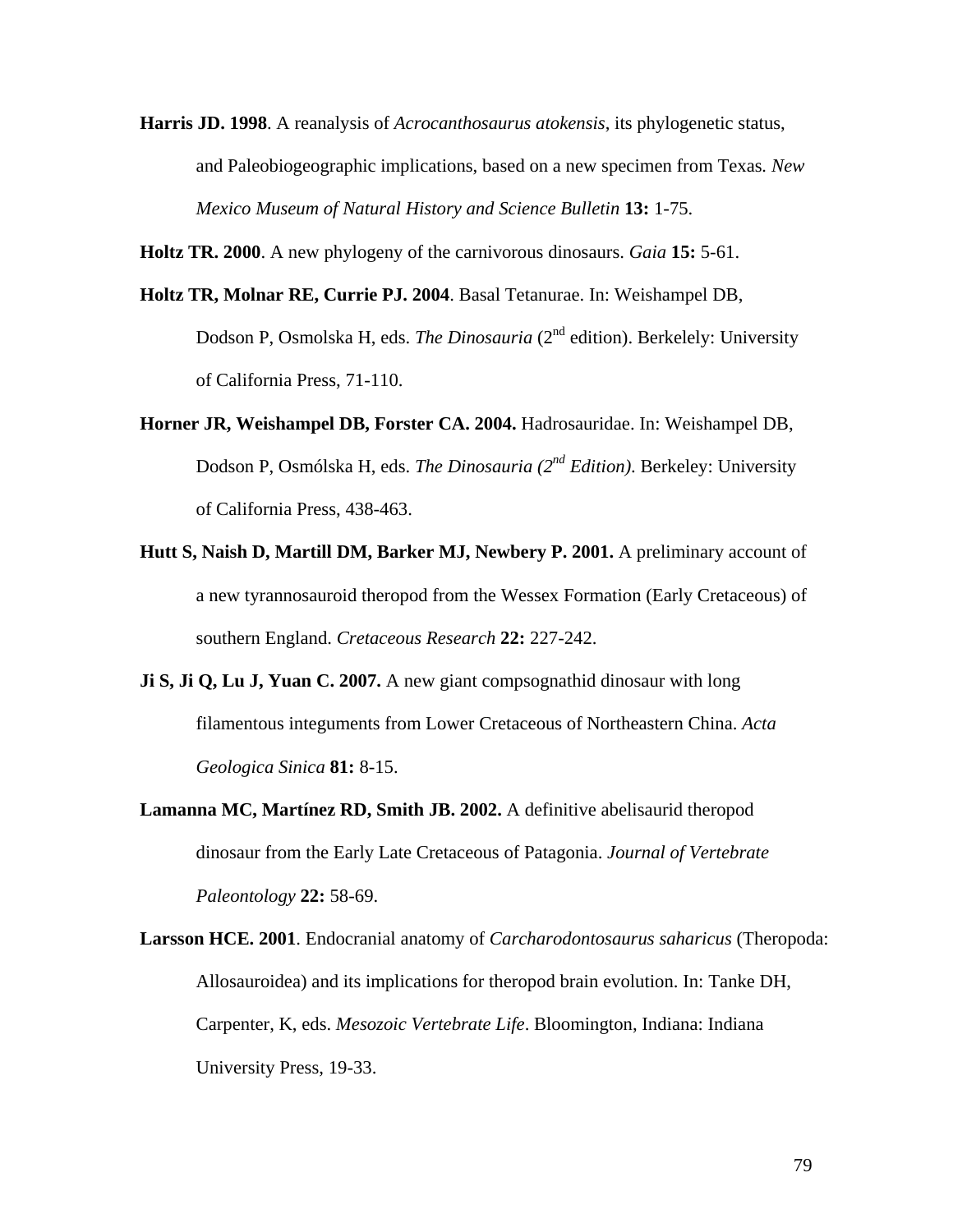- **Madsen JH. 1976**. *Allosaurus fragilis*: a revised osteology. *Utah Geological Survey Bulletin* **109:** 1-163.
- **Madsen JH, Welles SP. 2000.** *Ceratosaurus* (Dinosauria, Theropoda) a revised osteology. *Utah Geological Survey, Miscellaneous Publication* **00-2:** 1-80.
- **Marsh OC. 1881.** Principal characters of American Jurassic dinosaurs. Part V. *American Journal of Science* (Series 3) **21:** 417-423.
- **Novas FE, de Valais S, Vickers-Rich P, Rich T. 2005.** A large Cretaceous theropod from Patagonia, Argentina, and the evolution of carcharodontosaurids. *Naturwissenschaften* **92:** 226-230.
- **Osmolska H, Currie PJ, Barsbold R. 2004.** Oviraptorosauria. In: Weishampel DB, Dodson P, Osmolska H, eds. *The Dinosauria* (2nd edition). Berkelely: University of California Press, 165-183.
- **Ostrom JH. 1978**. The osteology of *Compsognathus longipes* Wagner. *Zitteliana* **4:** 73-118.
- **Owen R. 1842**. Report on British fossil reptiles. *Report of the British Association for the Advancement of Science* **11 (1841):** 60-294.
- **Peyer K. 2006.** A reconsideration of *Compsognathus* from the Upper Tithonian of Canjuers, Southeastern France. *Journal of Vertebrate Paleontology* **26**: 879-896.

**Raath MA. 1977.** *The anatomy of the Triassic theropod Syntarsus rhodesiensis (Saurischia: Podokesauridae) and a consideration of its biology*. Ph.D. dissertation, Rhodes University, Salisbury, Rhodesia.

**Rauhut OWM. 2003**. The interrelationships and evolution of basal theropod dinosaurs. *Special Papers in Palaeontology* **69:** 1-213.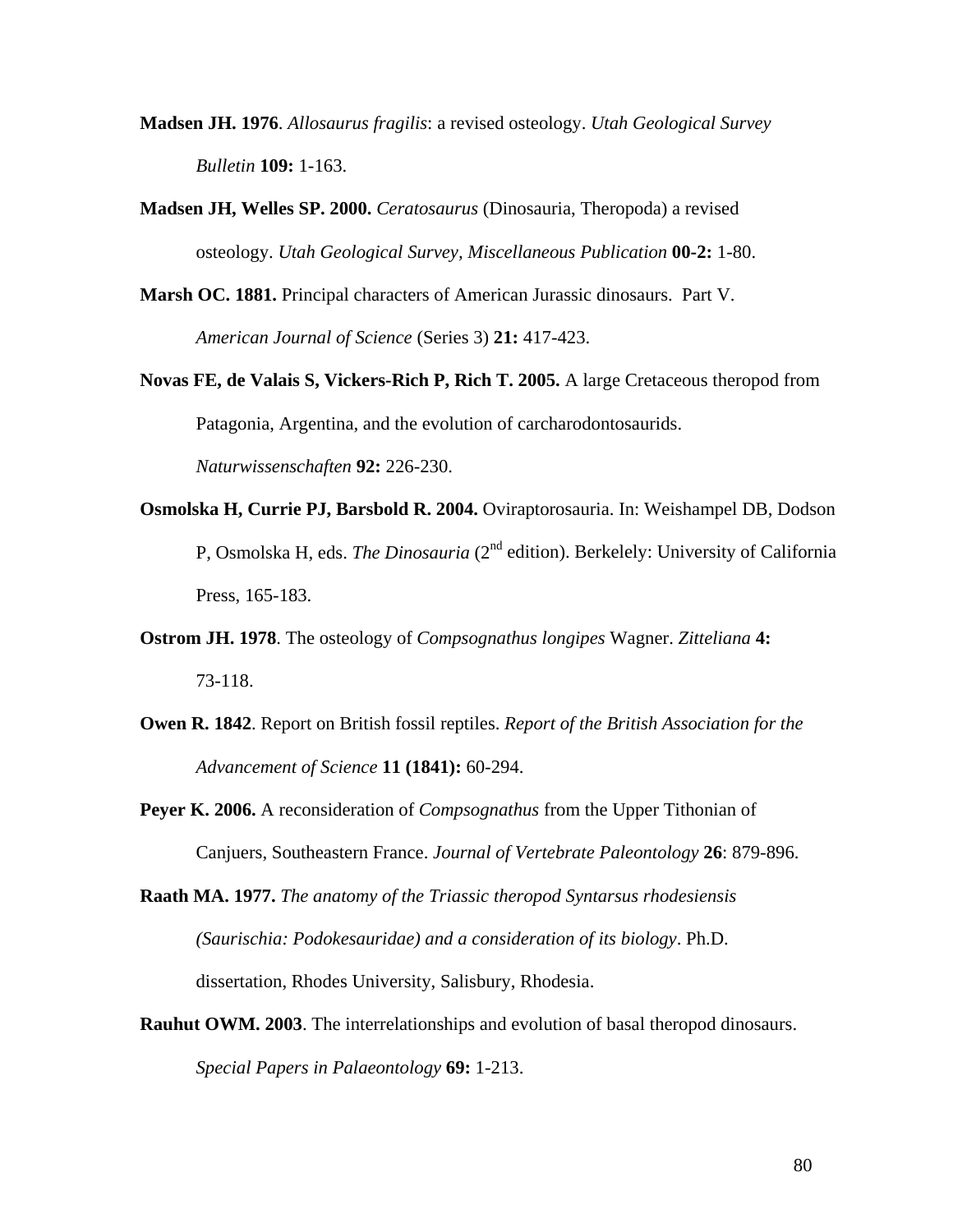**Rauhut OWM. 2004**. Braincase structure of the Middle Jurassic theropod dinosaur *Piatnitzkysaurus*. *Canadian Journal of Earth Sciences* **41:** 1109-1122.

**Rowe, T. 1989.** A new species of the theropod dinosaur Syntarsus from the Early Jurassic Kayenta Formation of Arizona. *Journal of Vertebrate Paleontology* **9:** 125-136.

**Ryan MJ. 1990.** Signals, species, and sexual selection. *American Scientist* **78:** 46-52.

**Sadlier RW, Barrett PM, Powell HP. 2008.** The anatomy and systematics of *Eustreptospondylus oxoniensis*, a theropod dinosaur from the Middle Jurassic of Oxfordshire, England. *Monograph of the Palaeontographical Society* **627:** 1-82.

- **Sampson SD. 1999.** Sex and destiny: the role of mating signals in speciation and macroevolution. *Historical Biology* **13:** 173-197.
- **Sampson SD, Witmer LM. 2007.** Craniofacial anatomy of *Majungasaurus crenatissimus* (Theropoda: Abelisauridae) from the Late Cretaceous of Madagascar. *Journal of Vertebrate Paleontology Memoir* **8:** 32-102.
- **Seeley HG. 1888.** On the classification of the fossil animals commonly named Dinosauria. *Proceedings of the Royal Society of London* **43:** 165-171.

**Sereno PC. 1999.** The evolution of dinosaurs. *Science* **284:** 2137-2147.

- **Sereno PC, Beck AL, Dutheil DB, Gado B, Larsson HCE, Lyon GH, Marcot JD, Rauhut OWM, Sadleir RW, Sidor CA, Varricchio, DJ, Wilson GP, and Wilson JA. 1998.** A long-snouted predatory dinosaur from Africa and the evolution of spinosaurids. *Science* **282:** 1298-1302.
- **Sereno PC, Brusatte, SL. 2008.** Basal abelisaurid and carcharodontosaurid theropods from the Elrhaz Formation (Aptian-Albian) of Niger. *Acta Palaeontologica Polonica*, **53:** 15-46.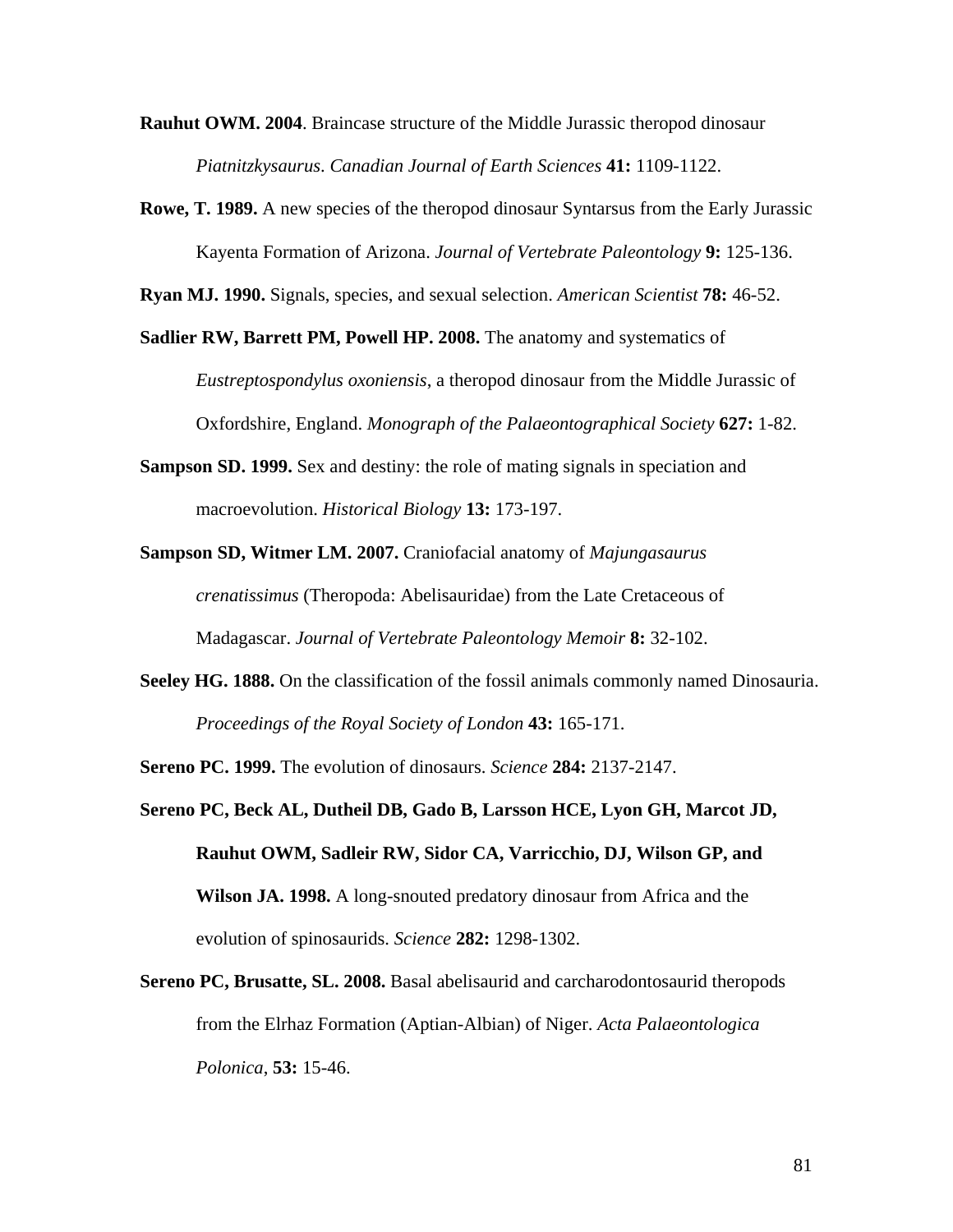- **Sereno PC, Novas FE. 1993**. The skull and neck of the basal theropod *Herrerasaurus ischigualastensis*. *Journal of Vertebrate Paleontology* **13:** 451-476.
- **Sereno PC, Dutheil DB, Iarochene M, Larsson HCE, Lyon GH, Magwene PM, Sidor CA, Varricchio DJ, Wilson JA. 1996**. Predatory dinosaurs from the Sahara and Late Cretaceous faunal differentiation. *Science* **272:** 986-991.
- **Sereno PC, Forster CA, Rogers RR, Monetta AM**. **1993**. Primitive dinosaur skeleton from Argentina and the early evolution of Dinosauria. *Nature* **361:** 64-66.
- **Sereno PC, Wilson JA, Larsson HCE, Dutheil DB, Sues H-D. 1994.** Early Cretaceous dinosaurs from the Sahara. *Science* **266:** 267-271.
- **Smith JB, Dodson P. 2003.** A proposal for a standard terminology of anatomical notation and orientation in fossil vertebrate dentitions. *Journal of Vertebrate Paleontology* **23:** 1-12.
- **Smith JB, Lamanna MC, Mayr H, Lacovara KJ. 2006**. New information regarding the holotype of *Spinosaurus aegyptiacus*, Stromer 1915. *Journal of Paleontology* **80:** 400-406.
- **Smith ND, Makovicky PJ, Hammer WR, Currie PJ. 2007.** Osteology of *Cryolophosaurus ellioti* (Dinosauria: Theropoda) from the Early Jurassic of Antarctica and implications for early theropod evolution. *Zoological Journal of the Linnean Society* **151**: 377-421.
- **Snively E, Henderson DM, Phillips DS. 2006.** Fused and vaulted nasals of tyrannosaurid dinosaurs: implications for cranial strength and feeding mechanics. *Acta Palaeontologica Polonica* **51:** 435-454.

**Stovall JW, Langston W. 1950**. *Acrocanthosaurus atokensis*, a new genus and species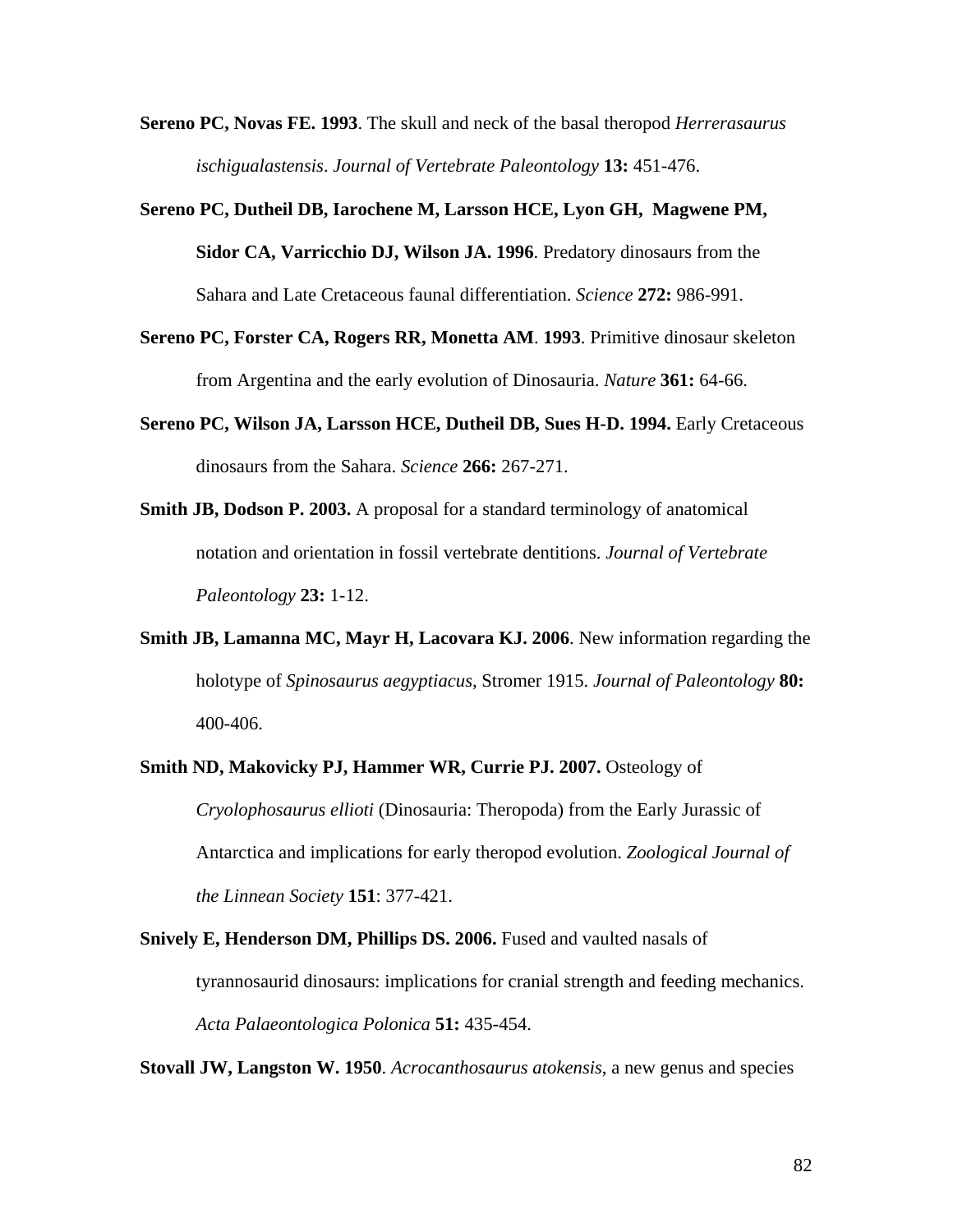of Lower Cretaceous Theropoda from Oklahoma. *American Midland Naturalist* **43:** 696-728.

- **Sues H-D. 1997.** On *Chirostenotes*, a Late Cretaceous oviraptorosaur (Dinosauria: Theropoda) from Western North America. *Journal of Vertebrate Paleontology* **17**: 698-716.
- **Sues H-D, Frey E, Martill DM, Scott DM. 2002.** *Irritator challengeri*, a spinosaurid (Dinosauria: Theropoda) from the Lower Cretaceous of Brazil. *Journal of Vertebrate Paleontology* **22:** 535-547.
- **Taquet P, Welles SP. 1977.** Redescription du crâne de dinosaure de Dives Normandie. *Annales de Paléontologie* **63:** 191-206.
- **Tykoski RS. 1998.** *The osteology of* Syntarsus kayentakatae *and its implications for ceratosaurid phylogeny*. MSc dissertation, University of Texas, Austin.
- **Tykoski RS, Rowe T. 2004**. Ceratosauria. In: Weishampel DB, Dodson, P, Osmolska, H, eds. *The Dinosauria* (2<sup>nd</sup> edition). Berkeley: University of California Press, 47-70.
- **Waldman M. 1974.** Megalosaurids from the Bajocian Middle Jurassic of Dorset. *Palaeontology* **17:** 325–340.
- **Weishampel DB, Dodson P, Osmolska H (eds). 2004.** The Dinosauria ( $2<sup>nd</sup>$  edition). Berkeley: University of California Press.
- **Welles SP. 1984.** Dilophosaurus wetherilli (Dinosauria, Theropoda) osteology and comparisons. *Palaeontographical Abteilung A Palaeozoologie-Stratigraphie* **185:** 85-180.
- **Witmer LM. 1997.** The evolution of the antorbital cavity of archosaurs: a study in soft-tissue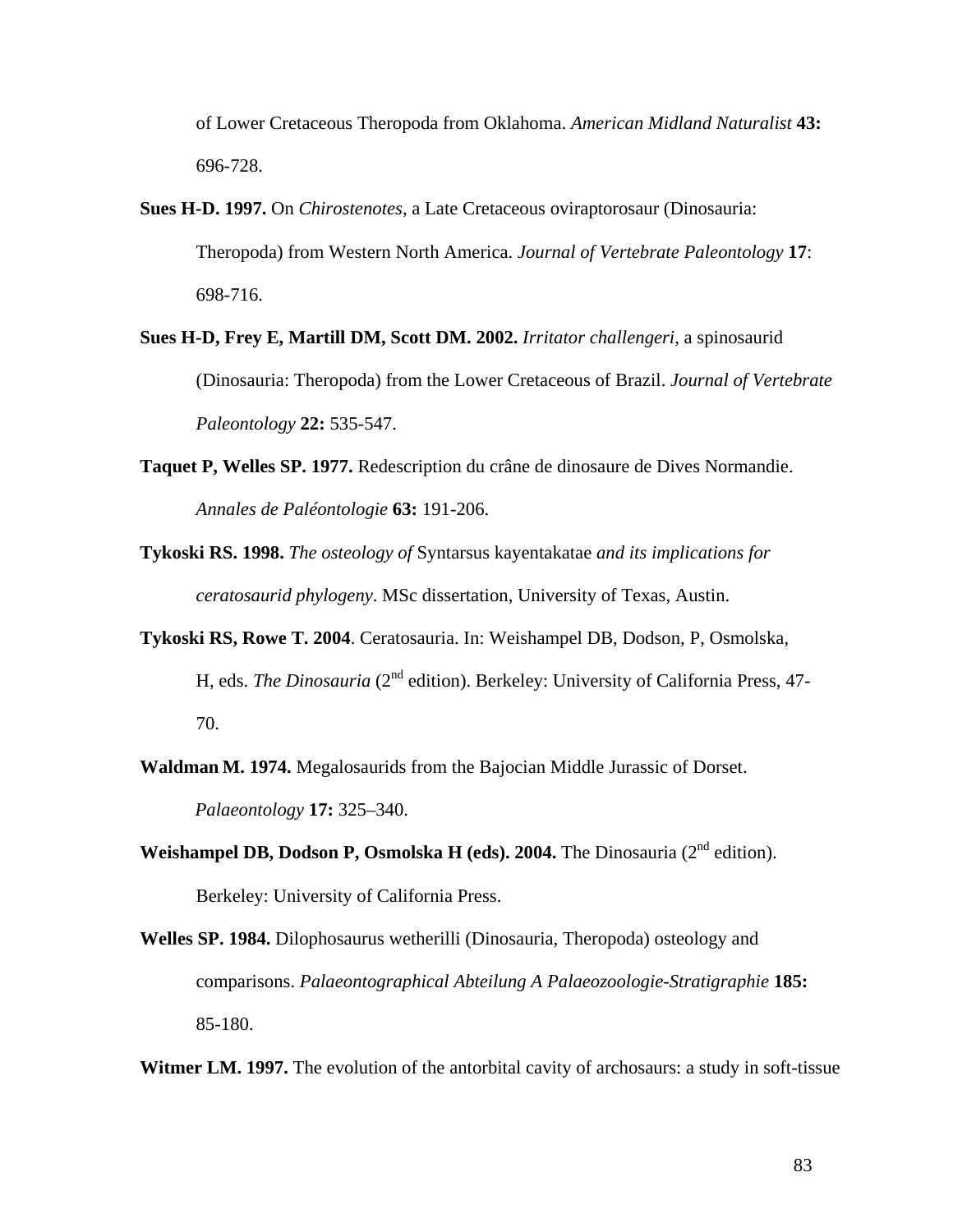reconstruction in the fossil record with analysis of the function of pneumaticity. *Society of Vertebrate Paleontology Memoir* **3:** 1-73.

- **Xu X, Norell MA, Kuang X, Wang X, Zhao Q, Jia C. 2004**. Basal tyrannosauroids from China and evidence for protofeathers in tyrannosauroids. *Nature* **431:** 680- 684.
- **Xu X, Clark JM, Forster CA, Norell MA, Erickson GM, Eberth DA, Jia C, Zhao Q. 2006**. A basal tyrannosauroid dinosaur from the Late Jurassic of China. *Nature* **439:** 715-718.
- **Yates AM. 2005.** A new theropod dinosaur from the Early Jurassic of South Africa and its implications for the early evolution of theropods. *Palaeontologica Africana* **41:** 105-122.
- **Zhao X-J, Currie PJ. 1993**. A large crested theropod from the Jurassic of Xinjiang, People's Republic of China. *Canadian Journal of Earth Sciences* **30:** 2027-2036.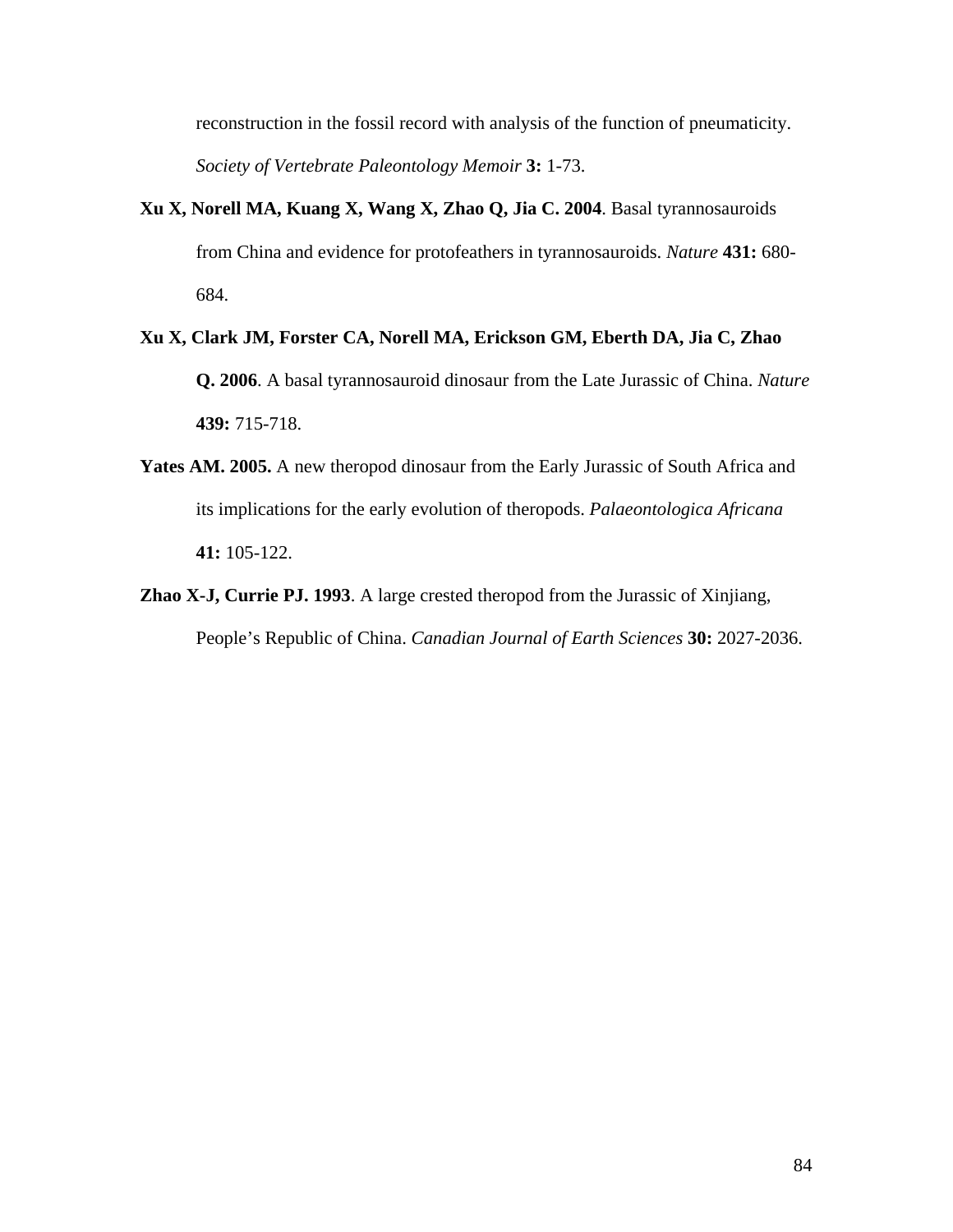## FIGURE LEGENDS

**Figure 1.** Skull of *Monolophosaurus jiangi* in right lateral view, photograph (A) and line drawing (B). Abbreviations: **ang**, angular; **d**, dentary; **en**, external naris; **f**, frontal; **j**, jugal; **jfor**, jugal foramen; **ldp**, dorsal projection of the lacrimal; **m**, maxilla; **n**, nasal; **nfen**, nasal fenestrae; **nfor**, nasal foramina; **nk**, nasal knobs; **pal**, palatine; **pf**, prefrontal; **po**, postorbital; **pm**, premaxilla; **q**, quadrate; **qj**, quadratojugal; **sa**, surangular; **sp**, splenial; **sq**, squamosal. Numerals (e.g., p1) refer to premaxillary, maxillary, and dentary tooth positions. Scale bar represents 100 mm.

**Figure 2.** Skull of *Monolophosaurus jiangi* in right lateral view. Photograph (A) and line drawing  $(B)$  of the anterior region of the snout and photograph  $(C)$  and line drawing  $(D)$ of the posterior region of the skull. Abbreviations: **acf**, accessory antorbital opening (fossa); **antfos**, antorbital fossa; **for**, foramen; **forb**, orbital rim of the frontal; **gr**, groove; **ip**, inflection point; **jaf**, jugal accessory foramen; **jcp**, jugal corneal process; **jfor**, jugal foramen; **jrug**, rugosity on the jugal; **ldp**, dorsal projection of the lacrimal; **ltfos**, lateral temporal fossa; **mar**, anterior ramus of the maxilla; **masr**, ascending ramus of the maxilla; **mk**, kink in the maxilla; **nk**, nasal knobs; **npp**, posterior projection of the nasal; **por**, postorbital rugosity; **pmndp**, dorsal projection of the nasal process of the premaxilla; **pmnvp**, ventral projection of the nasal process of the premaxilla; **q**, quadrate; **qj**, quadratojugal; **snf**, subnarial foramen; **sop**, suborbital projection; **sqk**, kink in the squamosal; **sqpp**, posterior process of the squamosal; **sqs**, squamosal shelf. Scale bar represents 100 mm.

85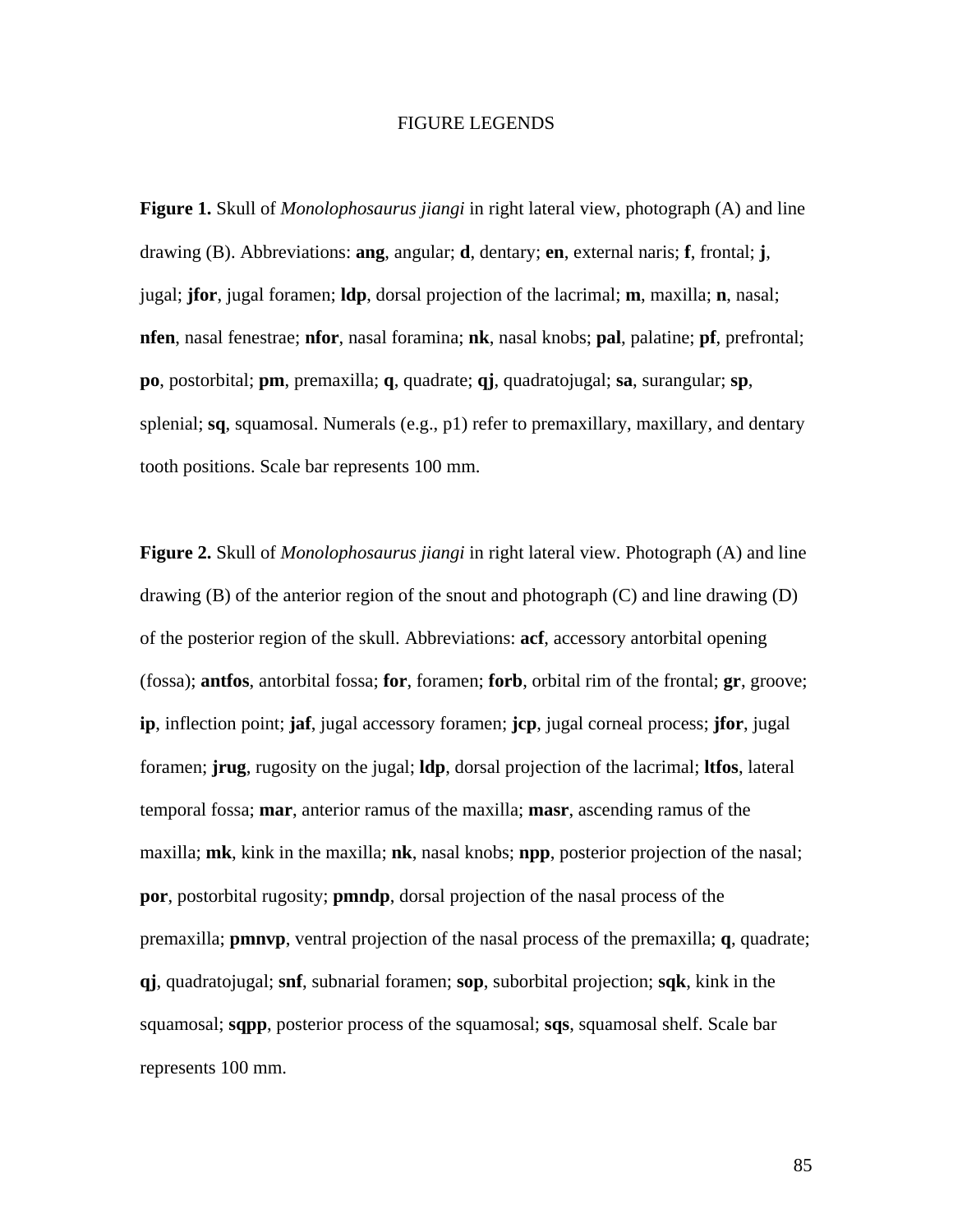**Figure 3.** The cranial crest of *Monolophosaurus jiangi* in right lateral view, photograph (A) and line drawing (B). Abbreviations: **acf**, accessory antorbital opening (fossa); **fcr**, frontal contribution to the crest; **forb**, orbital rim of the frontal; **jaf**, jugal accessory foramen; **ldp**, dorsal projection of the lacrimal; **mantfoss**, antorbital fossa on the maxilla; **nantfoss**, antorbital fossa on the nasal; **nfen**, nasal fenestrae; **nfor**, nasal foramina; **nk**, nasal knobs; **npp**, posterior projection of the nasal; **pal**, palatine; **pmmp**, maxillary process of the premaxilla; **pmnvp**, ventral projection of the nasal process of the premaxilla; **po**, postorbital. Scale bar represents 100 mm.

**Figure 4.** The cranial crest of *Monolophosaurus jiangi* in dorsolateral (dorsal and slightly oblique) view, photograph (A) and line drawing (B). Abbreviations: **f**, frontal; **fcr**, frontal contribution to the crest; **forb**, orbital rim of the frontal; **lar**, lacrimal anterior ramus; **ldp**, dorsal projection of the lacrimal; **n**, nasal; **nfen**, nasal fenestrae; **npp**, posterior projection of the nasal; **pa**, parietal; **pf**, prefrontal; **po**, postorbital; **sq**, squamosal; **stfen**, supratemporal fenestra; **stfos**, supratemporal fossa. Scale bar represents 50 mm.

**Figure 5.** The posterior skull region of *Monolophosaurus jiangi* in right lateral view, photograph (A) and line drawing (B). Abbreviations: **ltfos**, lateral temporal fossa; **pro**, projection into the lateral temporal fenestra; **q**, quadrate; **qj**, quadratojugal; **sq**, squamosal; **sqk**, kink in the squamosal; **sqpp**, posterior process of the squamosal; **sqs**, squamosal shelf. Scale bar represents 50 mm.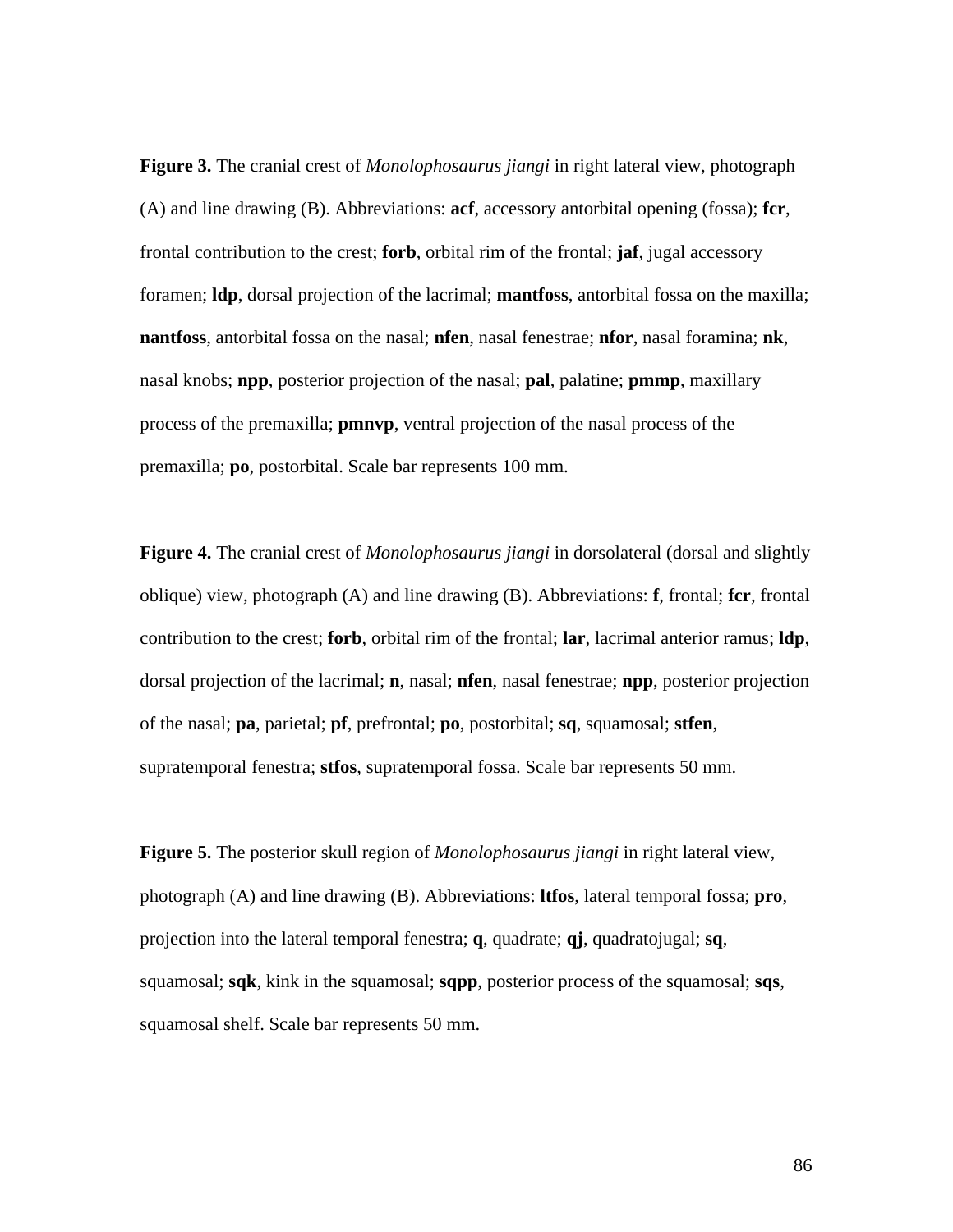**Figure 6.** The braincase of *Monolophosaurus jiangi* in right lateral view (looking within the lateral temporal fenestra), photograph (A) and line drawing (B). Abbreviations: **atr**, anterior tympanic recess; **bs**, basisphenoid; **dtr**, dorsal tympanic recess; **eo**, exoccipitalopisthotic; **epi**, epipterygoid; **fo**, fenestra ovalis; **ls**, laterosphenoid; **pa**, parietal; **pn**, pneumatopore; **pr**, prootic; **pt**, pterygoid; **q**, quadrate; **V**, foramen for cranial nerve V; **VII**, foramen for cranial nerve VII.

**Figure 7.** The posterior region of the lower jaw of *Monolophosaurus jiangi* in right lateral view, photograph (A) and line drawing (B). Abbreviations: **ang**, angular; **angpp**, posterior projection of the angular; **emf**, external mandibular fenestra; **d18**, dentary alveolus 18; **for**, foramen; **fos**, fossa; **gr**, groove; **sa**, surangular, **saf**, surangular foramen; **san**, surangular notch; **smo**, smooth region dorsal to the surangular foramen; **sp**, splenial. Scale bar represents 100 mm.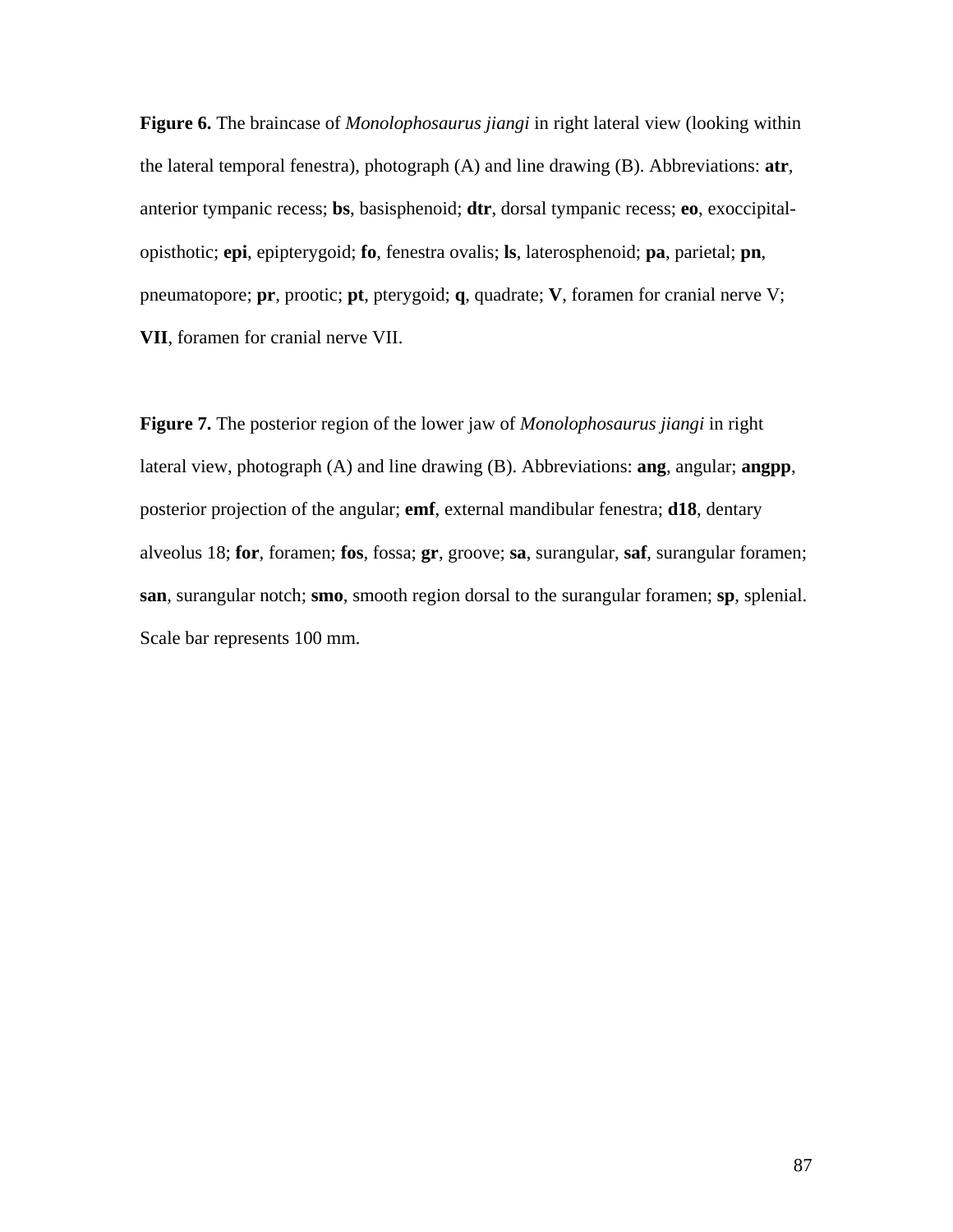TABLE 1: External naris size in theropods. Ratio of the greatest dimension of the naris to cranium length, measured from the anterior margin of the premaxilla to the posterior margin of the quadratojugal. Only those taxa with nearly complete, articulated skulls are included.

| Taxon                  | Ratio | Source                             |
|------------------------|-------|------------------------------------|
| <b>Monolophosaurus</b> | 0.25  | <b>IVPP 84019</b>                  |
| Acrocanthosaurus       | 0.12  | Currie & Carpenter, 2000           |
| <i>Allosaurus</i>      | 0.17  | Madsen, 1976                       |
| <i>Ceratosaurus</i>    | 0.14  | Sampson & Witmer, 2007             |
| Citipati               | 0.21  | Clark <i>et al.</i> , 2002         |
| Compsognathus          | 0.14  | Peyer, 2006                        |
| <b>Dilophosaurus</b>   | 0.15  | Welles, 1984; Tykoski & Rowe, 2004 |
| Erlikosaurus           | 0.25  | Clark et al., 1994                 |
| Guanlong               | 0.26  | Xu et al., 2006                    |
| Majungasaurus          | 0.09  | Sampson & Witmer, 2007             |
| <i>Ornithomimus</i>    | 0.13  | Makovicky et al., 2004             |
| Sinraptor              | 0.13  | Currie & Zhao, 1993                |
| "Syntarsus"            | 0.14  | Tykoski & Rowe, 2004               |
| Tyrannosaurus          | 0.15  | Holtz, 2004                        |
| Velociraptor           | 0.12  | Barsbold & Osmolska 1999           |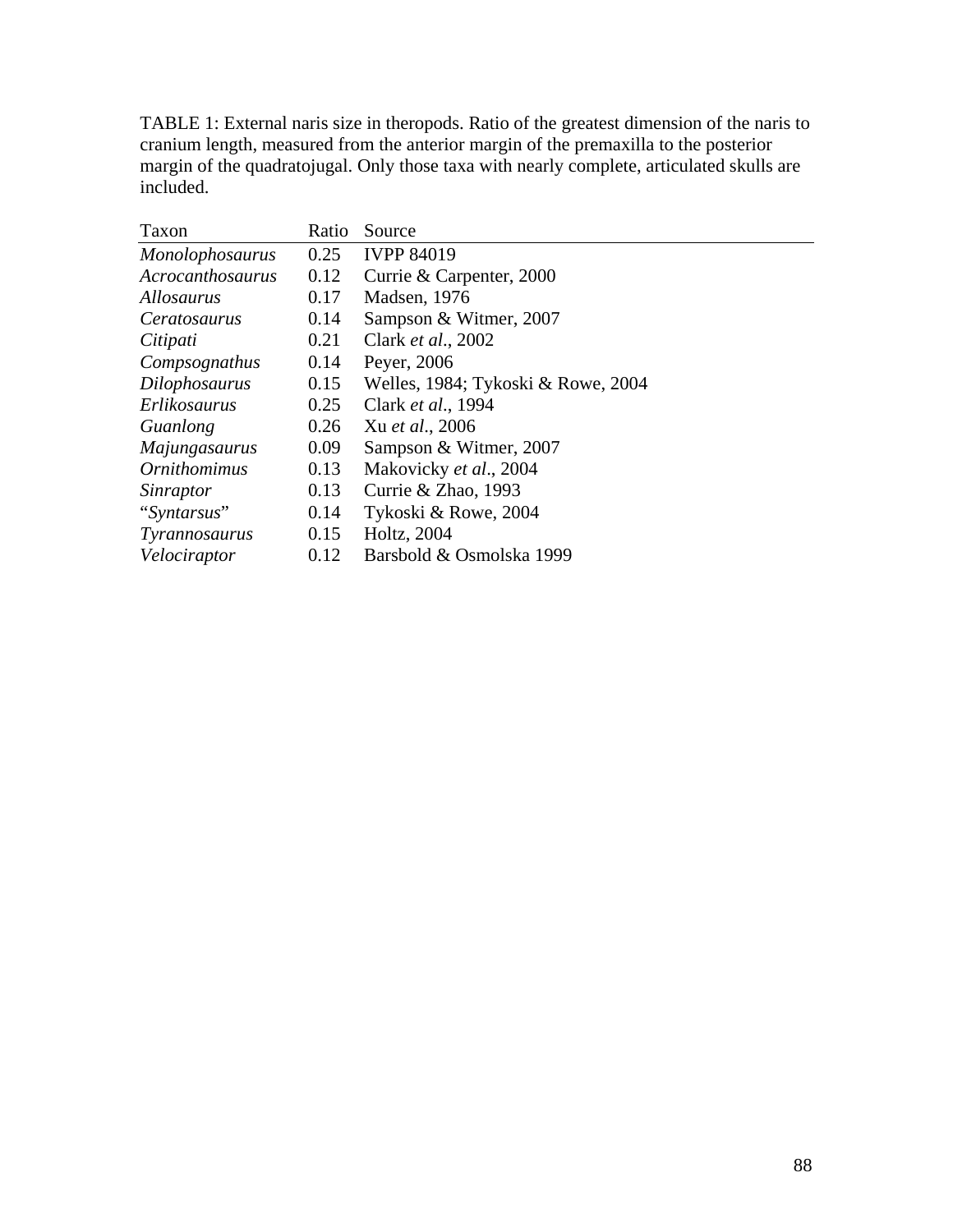TABLE 2: Measurements of the alveoli and erupted teeth. Mesiodistal and labiolingual measurements refer to the alveoli and CBL (crown base length) and CBW (crown base width) refer to the teeth, following the terminology of Smith & Dodson (2003). Measurements taken from the right skull elements, all measurements in millimeters. Only clear erupted teeth not heavily reconstructed by plaster are included.

| Element        | Alveolus         | Mesiodistal      | Labiolingual   | CBL                      | <b>CBW</b>       |
|----------------|------------------|------------------|----------------|--------------------------|------------------|
| Premaxilla     | $\mathbf{1}$     | 11               | 9              |                          |                  |
|                | $\overline{c}$   | 15               | 11             |                          |                  |
|                | $\overline{3}$   | 18               | 11             |                          |                  |
|                | $\overline{4}$   | 17               | 14             |                          |                  |
| <b>Maxilla</b> | $\mathbf{1}$     | 22               | 12             |                          |                  |
|                | $\overline{c}$   | 20               | 10             |                          |                  |
|                | 3                | 21               | 10             |                          |                  |
|                | $\overline{4}$   | 20               | 10             |                          |                  |
|                | 5                | 22               | 12             |                          |                  |
|                | 6                | 23               | 12             |                          |                  |
|                | $\boldsymbol{7}$ | 18               | $10\,$         |                          |                  |
|                | 8                | 24               | 12             |                          |                  |
|                | 9                | 18               | 9              |                          |                  |
|                | 10               | 21               | 8              |                          |                  |
|                | 11               | 15               | 5              |                          |                  |
|                | 12               | 10               | 5              |                          |                  |
|                | 13               | $\boldsymbol{7}$ | $\overline{4}$ |                          |                  |
| <b>Dentary</b> | $\,1$            | 6                | 5              | $\overline{\phantom{0}}$ |                  |
|                | $\overline{2}$   | 8                | 6              |                          |                  |
|                | 3                | 10               | 6              | 9                        | 5 <sup>5</sup>   |
|                | $\overline{4}$   | 10               | 6              |                          |                  |
|                | 5                | 14               | 9              | 13                       | $\boldsymbol{6}$ |
|                | 6                | 16               | 9              | 16                       | $\boldsymbol{6}$ |
|                | $\overline{7}$   | 13               | 9              | 13                       | 5                |
|                | 8                | 15               | 10             | 14                       | $\sqrt{6}$       |
|                | 9                | 15               | $10\,$         | 14                       | 6                |
|                | 10               | 10               | 9              | $\overline{7}$           | 3                |
|                | 11               | 15               | 10             | 15                       | $\overline{7}$   |
|                | 12               | 12               | $\mathbf{9}$   | 11                       | $\overline{4}$   |
|                | 13               | 10               | 8              |                          |                  |
|                | 14               | 13               | 8              | 12                       | $\overline{4}$   |
|                | 15               | 14               | 5              |                          |                  |
|                | 16               | 9                | 5              |                          |                  |
|                | $17\,$           | $\boldsymbol{6}$ | $\overline{4}$ | 5                        | $\mathfrak{Z}$   |
|                | 18               | 5                | $\overline{3}$ | $\overline{4}$           | $\overline{2}$   |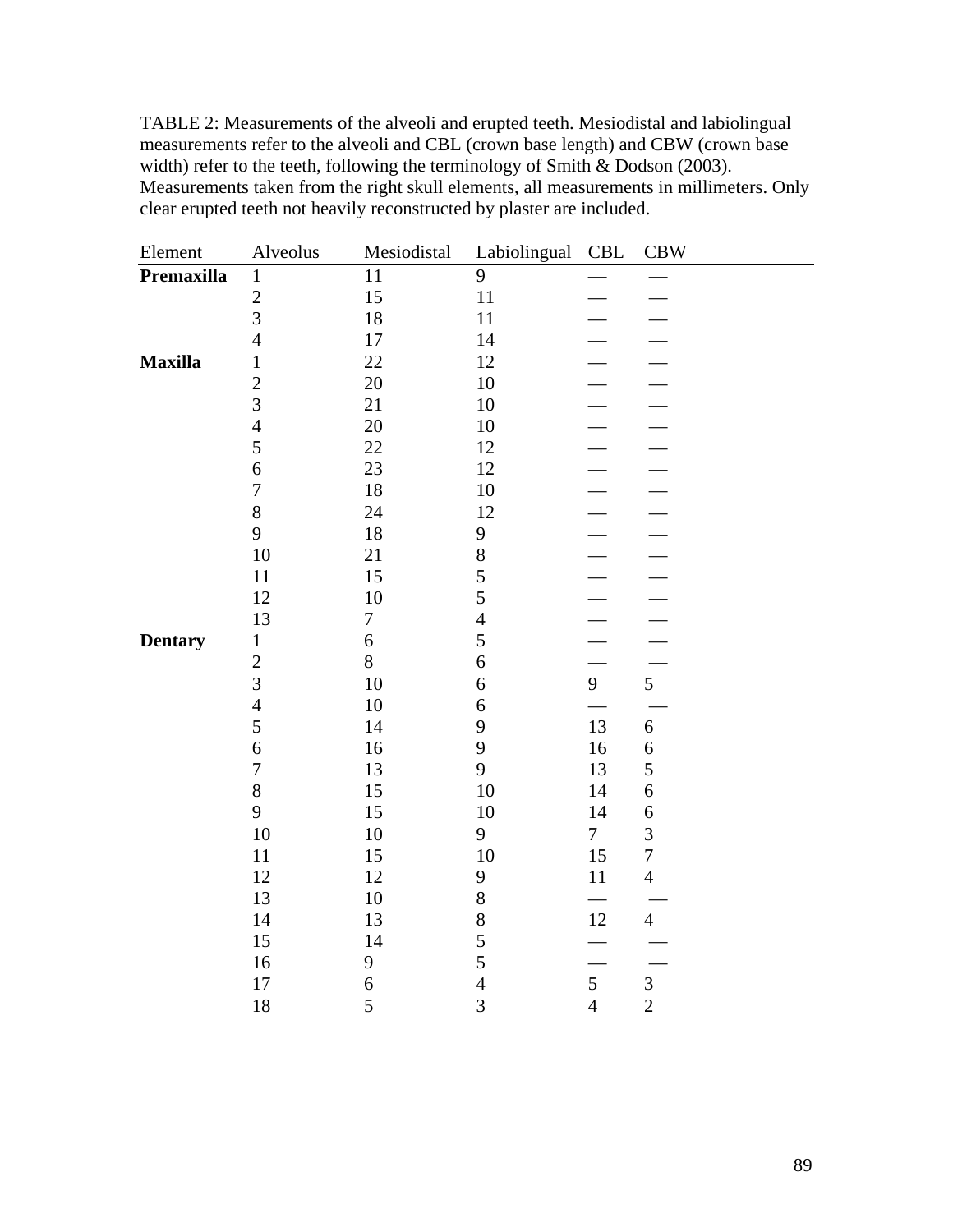# APPENDIX 1

Phylogenetic Analysis: We have checked all characters for *Monolophosaurus* in the analysis of Smith *et al*. (2007) and provide the following rescored block of data:

1?20000102??001100?0001210000??1000001111101021?100100000001101100000001 000010001210010001000?110?0??1?1011000?0???????10100100011110?010???????1? 1110?10?010020?0000000110?1?100011020????0?0?0???0?????????????????????????? ?????????????????????????????010?001001?0{01}011111000?0000???00?00000?????? ????????????????????????????????????????????????????

We have also slightly rescored character 315, which is now scored for absent (0) in *Afrovenator*, *Dubreuillosaurus*, *Eustreptospondylus*, and *Torvosaurus*.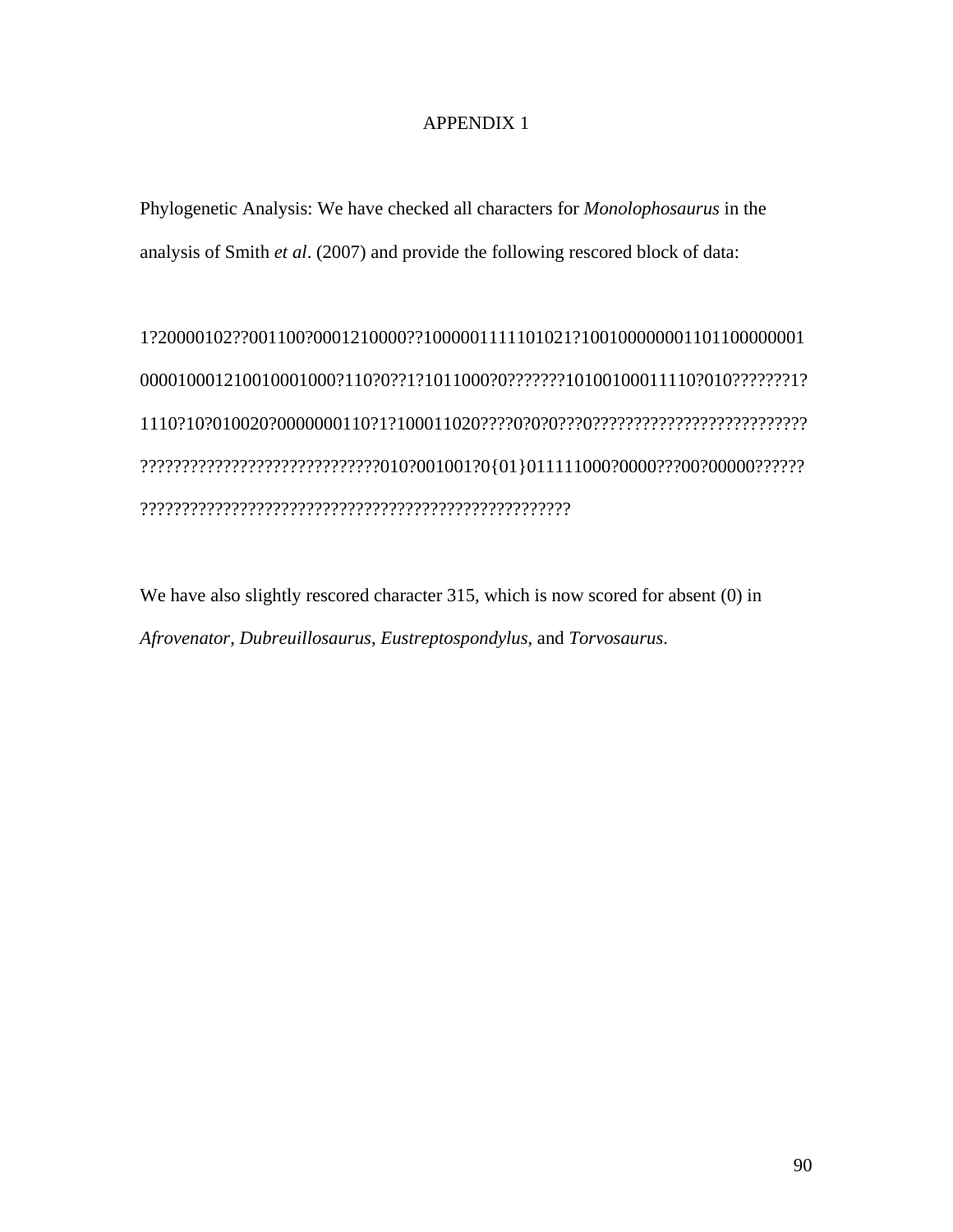## APPENDIX 2

Cranial Crests as Phylogenetic Characters: We favour the following three characters to encapsulate phylogenetically informative variation among the cranial crests of theropod dinosaurs:

1) Nasals, profile of dorsal surface: convex or flat (0); transversely concave due to offset lateral ridges (1); rises into sheet-like parasagittal crests (2).

2) Nasals, anteroposteriorly short midline horn: absent (0); present (1).

3) Nasals, inflated and hollowed by series of pneumatic chambers: no (0); yes (1). Note:

when considering a wider range of theropods the derived state can be divided into:

slightly inflated (1) and highly inflated (2), with the latter condition characterizing

*Guanlong*, *Monolphosaurus*, and some oviraptorosaurs.

These characters are scored as follows in the taxa utilised by Smith *et al*. (2007):

*Marasuchus* ??? *Silesaurus* 000 *Herrerasaurus* 000 *Eoraptor* 000 *Saturnalia* ??? *Plateosaurus* 000 *Coelophysis bauri* 200 *Coelophysis rhodesiensis* 200 "*Syntarsus*" *kayentakatae* 200 *Segisaurus* ??? *Liliensternus* ??? *Zupaysaurus* 000 *Dilophosaurus sinensis* 200 *Dracovenator* ??? *Dilophosaurus wetherilli* 200 *Cryolophosaurus* 100 *Elaphrosaurus* ??? *Ceratosaurus* 010